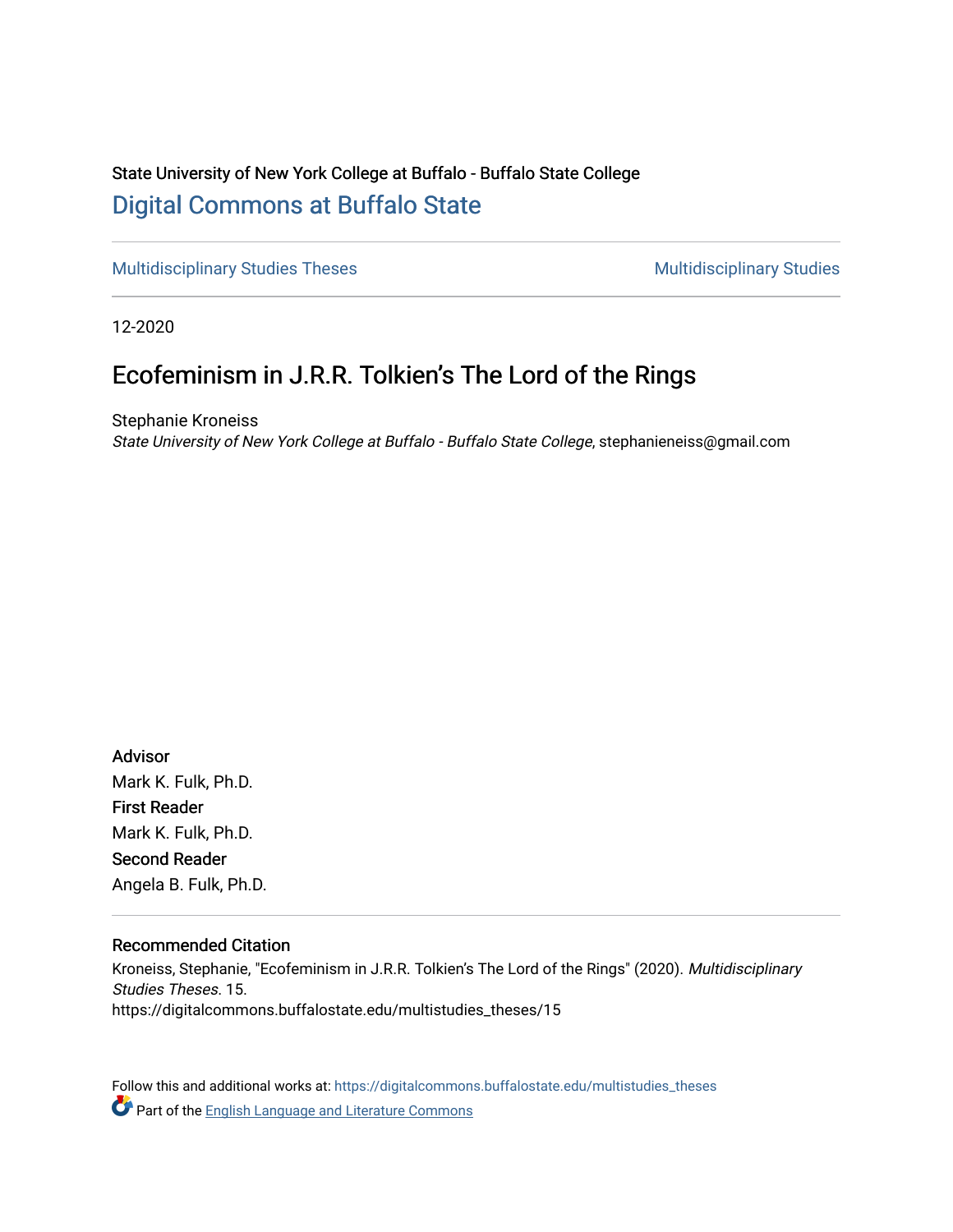Ecofeminism in J.R.R. Tolkien's *The Lord of the Rings*

by

Stephanie Kroneiss

A Thesis Submitted to the English Faculty

for the Degree of

Master of Arts

in Multidisciplinary Studies

The State University College at Buffalo

Buffalo, New York

December 2020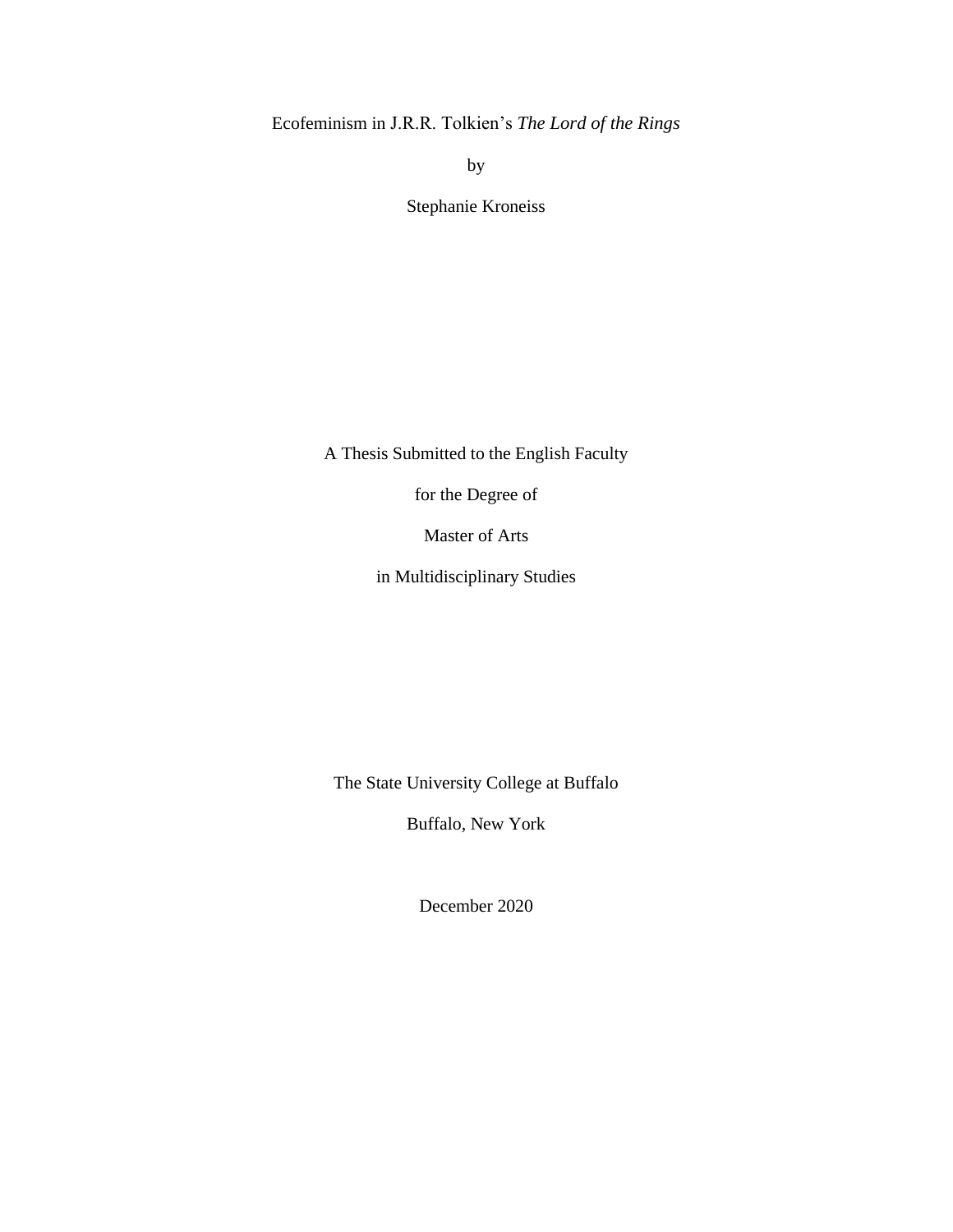Ecofeminism in J.R.R. Tolkien's *The Lord of the Rings*

by

Stephanie Kroneiss

#### A Thesis

in

Multidisciplinary Studies

Master of Arts

December 2020

State University of New York College at Buffalo Department of English

Approved by:

Mark K. Fulk, Ph.D. Professor in English Thesis Advisor

Kevin J. Miller, Ed.D. Dean of the Graduate School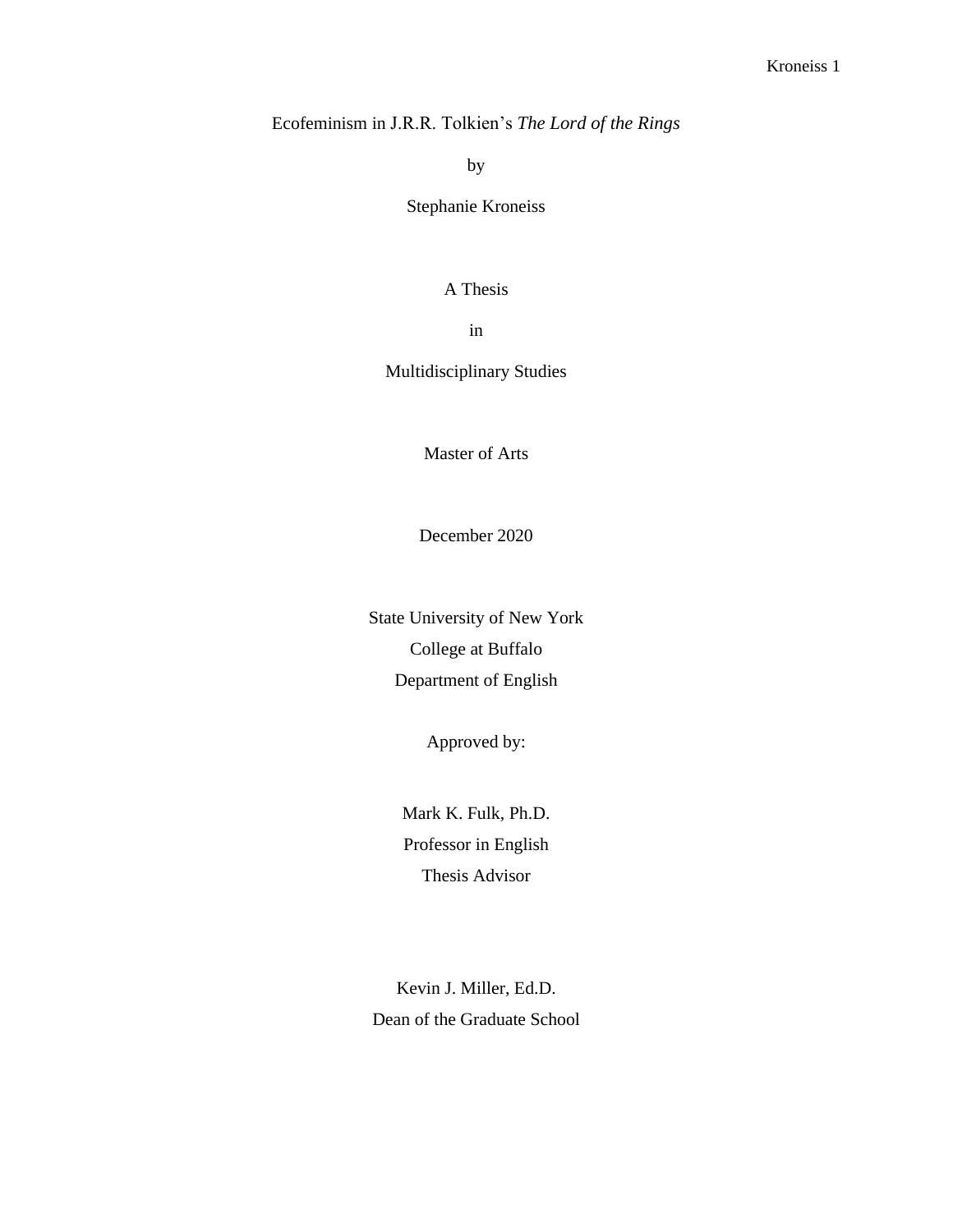#### Abstract

Author: Stephanie Kroneiss Title: Ecofeminism in J.R.R. Tolkien's *The Lord of the Rings*  Institution: The State University College at Buffalo Thesis Advisor: Dr. Mark K. Fulk Second Reader: Dr. Angela Fulk Degree: Master of Arts Year: 2020

 This thesis will examine the ecofeminist aspects present within J.R.R. Tolkien's epic fantasy series *The Lord of the Rings*. Through the examination of research in the fields of feminism, environmentalism, and ecofeminism, and by analysis of the primary texts, I will explore the connection between the feminine and ecological aspects of the novels, and determine whether or not their deviation from their subordinate positions within the traditional patriarchal social structure common to the medieval fantasy genre either advances or undermines an ecofeminist agenda.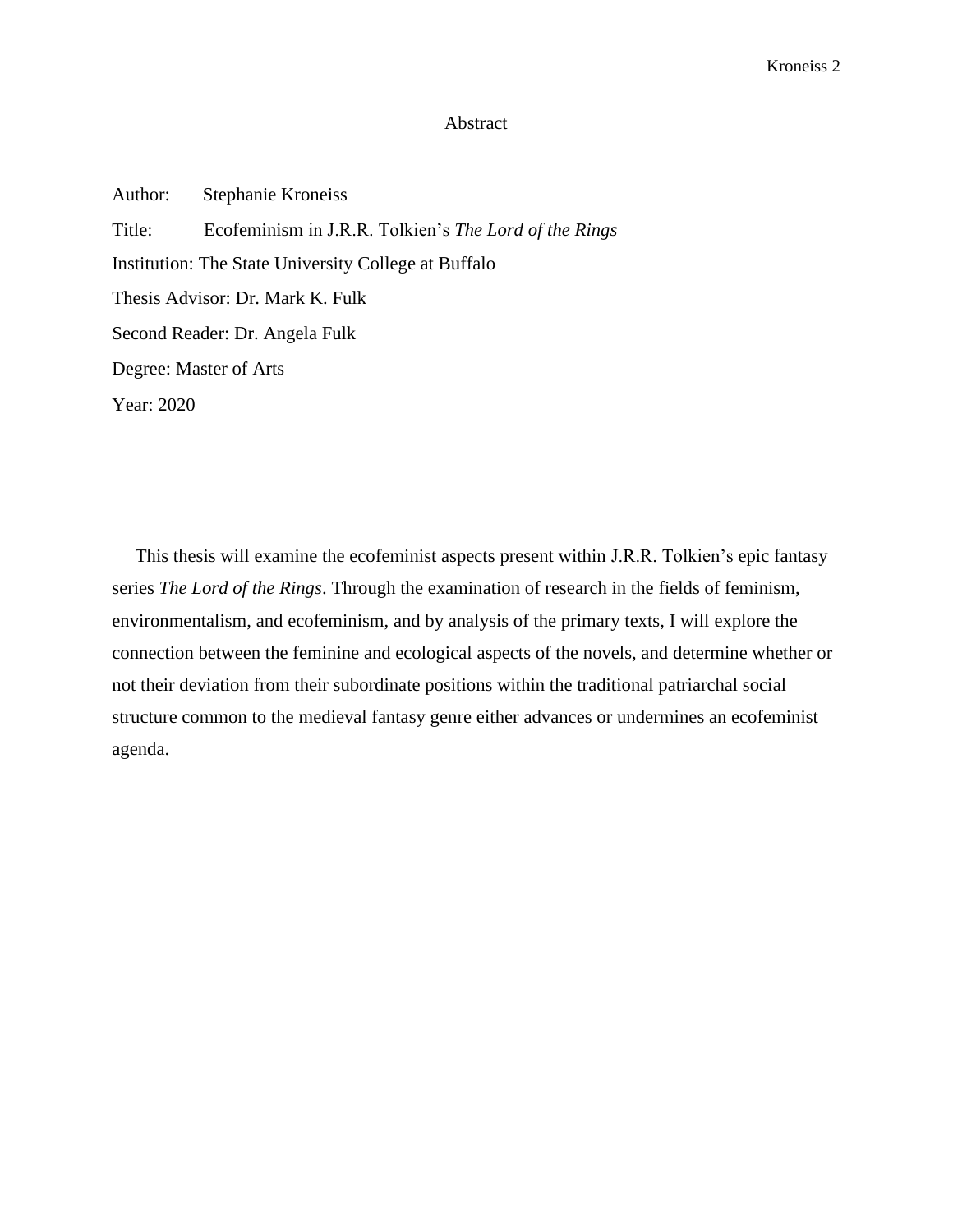# **Ecofeminism in J.R.R. Tolkien's** *The Lord of the Rings* **Table of Contents**

## Chapter One: Ecofeminism in History, Culture, and Literature

| I.                                                                               |                |                                                                  |  |  |  |  |  |
|----------------------------------------------------------------------------------|----------------|------------------------------------------------------------------|--|--|--|--|--|
|                                                                                  |                |                                                                  |  |  |  |  |  |
| III. The Origins and Patriarchal Benefits of Female and Ecological Oppression  7 |                |                                                                  |  |  |  |  |  |
|                                                                                  | i.             | Separation of the Masculine from the Feminine and Humanity from  |  |  |  |  |  |
|                                                                                  |                |                                                                  |  |  |  |  |  |
|                                                                                  | ii.            |                                                                  |  |  |  |  |  |
|                                                                                  | iii.           |                                                                  |  |  |  |  |  |
| IV. Ecofeminism: The Association between Nature and the Feminine  27             |                |                                                                  |  |  |  |  |  |
|                                                                                  | i.             |                                                                  |  |  |  |  |  |
|                                                                                  | ii.            | Cultural & Societal Justification for Ecofeminine Oppression  34 |  |  |  |  |  |
|                                                                                  | iii.           |                                                                  |  |  |  |  |  |
|                                                                                  | iv.            |                                                                  |  |  |  |  |  |
|                                                                                  | V.             |                                                                  |  |  |  |  |  |
|                                                                                  |                |                                                                  |  |  |  |  |  |
|                                                                                  | $\mathbf{i}$ . |                                                                  |  |  |  |  |  |
|                                                                                  | ii.            |                                                                  |  |  |  |  |  |
|                                                                                  |                |                                                                  |  |  |  |  |  |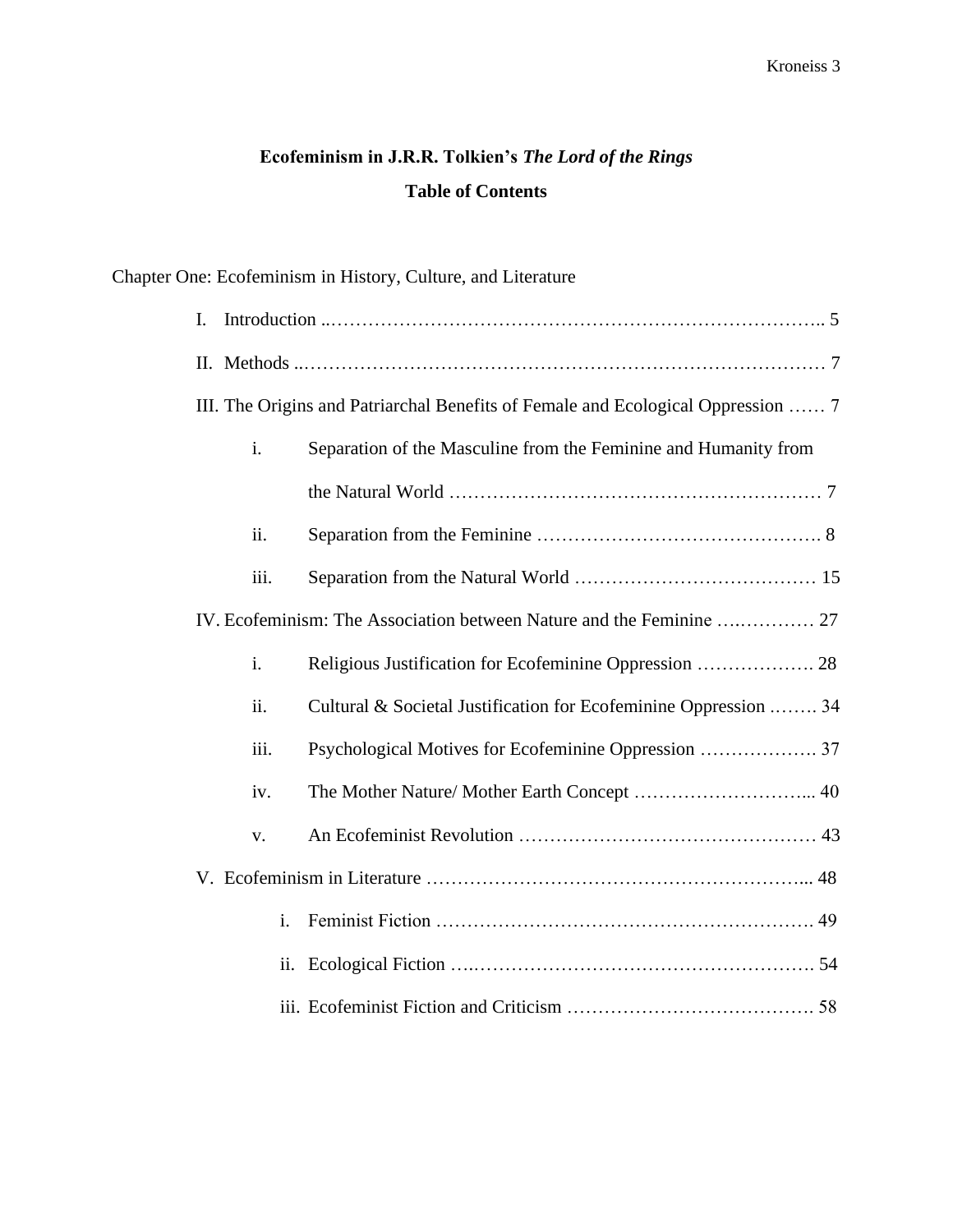| I.   |    |      |                                                                               |  |  |
|------|----|------|-------------------------------------------------------------------------------|--|--|
| Π.   |    |      |                                                                               |  |  |
|      |    |      | 1. Heroes of Environmental Advocacy and Villains of Ecological Oppression  67 |  |  |
|      |    | i.   |                                                                               |  |  |
|      |    | ii.  |                                                                               |  |  |
|      |    | iii. |                                                                               |  |  |
|      |    | iv.  |                                                                               |  |  |
|      |    |      |                                                                               |  |  |
|      |    |      |                                                                               |  |  |
| III. |    |      |                                                                               |  |  |
|      |    |      |                                                                               |  |  |
|      |    | i.   |                                                                               |  |  |
|      |    | ii.  |                                                                               |  |  |
|      |    | iii. |                                                                               |  |  |
|      |    |      |                                                                               |  |  |
|      |    |      |                                                                               |  |  |
| IV.  |    |      |                                                                               |  |  |
|      | 1. |      |                                                                               |  |  |
|      | 2. |      |                                                                               |  |  |
|      | 3. |      |                                                                               |  |  |
| V.   |    |      |                                                                               |  |  |
|      |    |      |                                                                               |  |  |

Chapter Two: *The Lord of the Rings*: An Ecofeminist Perspective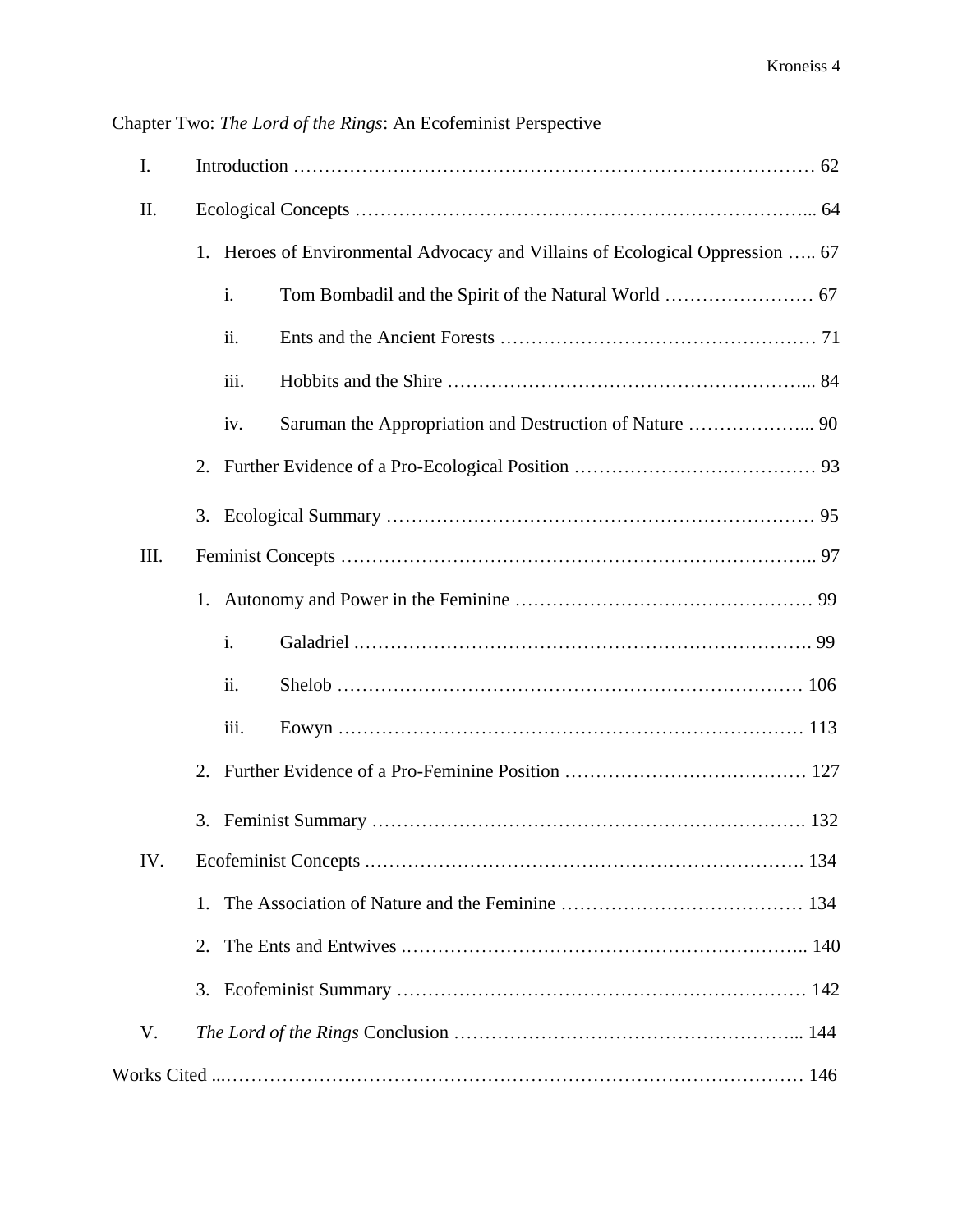#### Ch. 1: Ecofeminism in History, Culture, and Literature

#### I. Introduction

Ecofiction (or ecological fiction) exhibits the impacts of humankind on the natural world and/or presents the non-human aspect of a story. This literary subgenre often encourages the respect and sustainability of the planet by emphasizing the autonomy of nature as well as the intimate relationship between humanity and the natural world. Feminist fiction explores issues that women have confronted throughout time, such as gender bias, inequitable rights and opportunities, as well as gender-based violence and discrimination. Ecofeminist fiction merges the principles of the two subgenres, not only linking the oppression of women and the natural world by patriarchal cultures, but furthering the notion that the future survival of the planet and of humanity can only be accomplished through remedying the inequitable and oppressive treatment of both. Although not all ecofeminist fiction directly advocates for this philosophy, the most effective tales are those which ultimately culminate in establishing within the reader an undeniable connection between humans and the natural world, as well as an understanding of the need for balance between the feminine and masculine aspects of the self. In *Ecocriticism*, Greg Garrard refers to radical ecofeminism as an approach which "reverses the patriarchal domination of man over woman and nature, 'exalting nature', the non-human, and the emotional" (24). Beyond solely relating to aspects of nature and the feminine, however, an ecofeminist philosophy essentially encompasses *all* universally oppressed groups. In her essay, "Healing the Wounds," Ynestra King states, "Ecofeminism's challenge of social domination extends beyond sex to social domination of all kinds, because the domination of sex, race, and class and the domination of nature are mutually reinforcing" (20). By this reasoning, endorsement of one aspect of the equation is akin to advocating for the others and, in ecofeminist literature, we often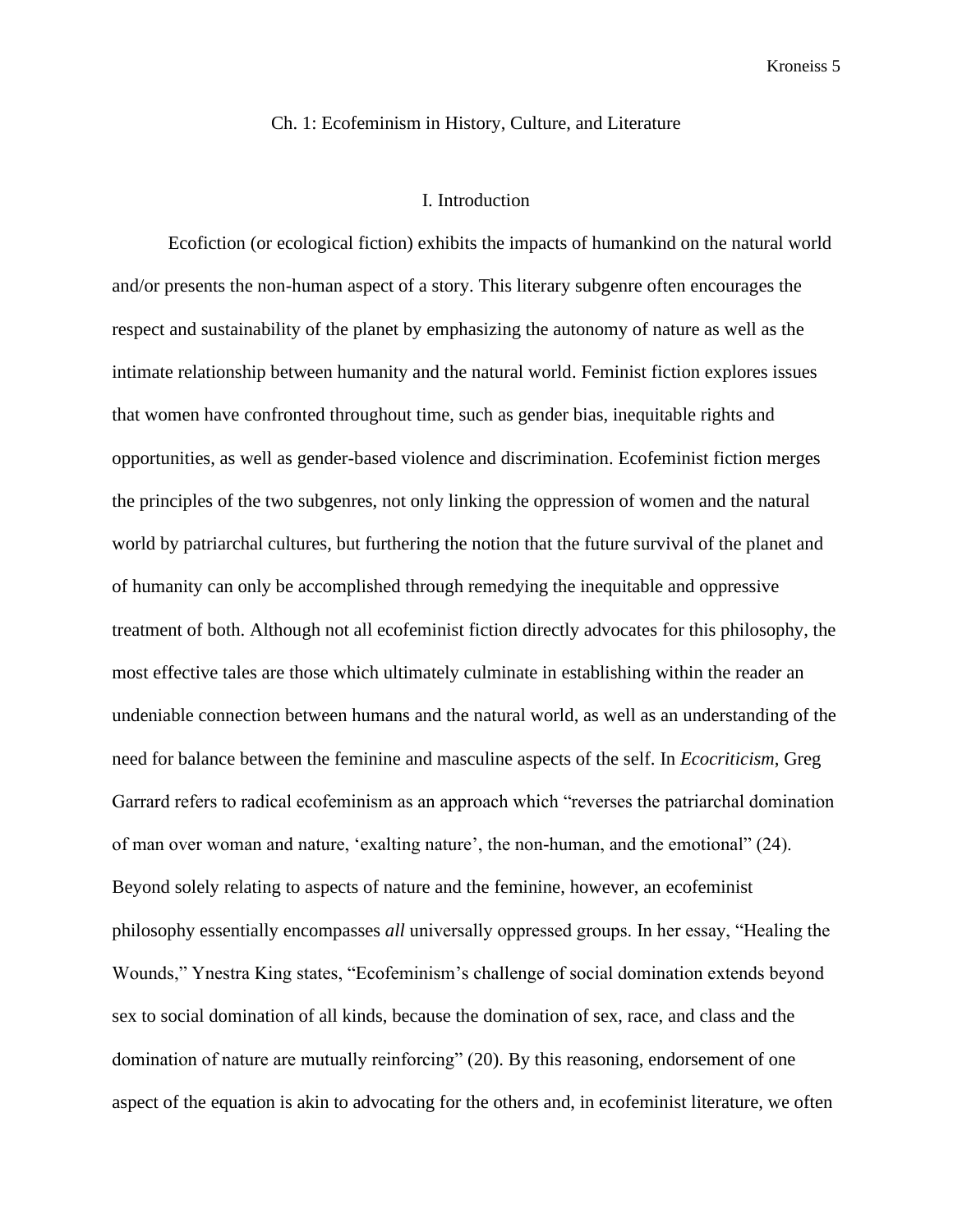discover such a reciprocally supportive system. One of the most effective means by which to convey progressive ideas in literature is through the use of fictional scenarios that allow unfamiliar or repudiated concepts to penetrate or eliminate reality's long-established boundaries. Fantasy fiction in particular allows for such unrestricted design. While the allure of fantasy is often attributed to the genre's escapist qualities, which allow readers a diversion from the issues and despondency of modern civilization, fantasy authors and enthusiasts argue that a major advantage of the genre is the creative freedom by which to promote progressive concepts, such as those associated with an advanced, egalitarian society. Due to the very nature of fantasy, unlimited exploration of otherworldly scenarios allows for fantastic ecofeminist literature to destabilize societal norms by challenging or completely disregarding conventional hierarchal allocations. Doing so, via an upending of a reality-based oppressive system or through the portrayal of a society impervious to negative real-world influences, allows traditionally subjugated groups (such as women and the natural world) an equal importance to those historically considered dominant. Furthermore, if it is conceivable for a particular literary genre to produce a "carry-over effect"—where the ideas contained therein result in a lingering influence over the reader—such transformational potential would necessitate an examination of the concepts that iconic and enduring stories convey, as well as an analysis of their possible impacts on audiences.

Utilizing research in the fields of ecofeminist study and criticism, and through the analysis of the primary texts, I will examine the ecofeminist aspects present within J.R.R. Tolkien's, *The Lord of the Rings*. By exploring the role of women and the natural world within this epic fantasy series, I will determine whether or not their association (or lack thereof), as well as their (potential) divergence from their subordinate positions within the patriarchal social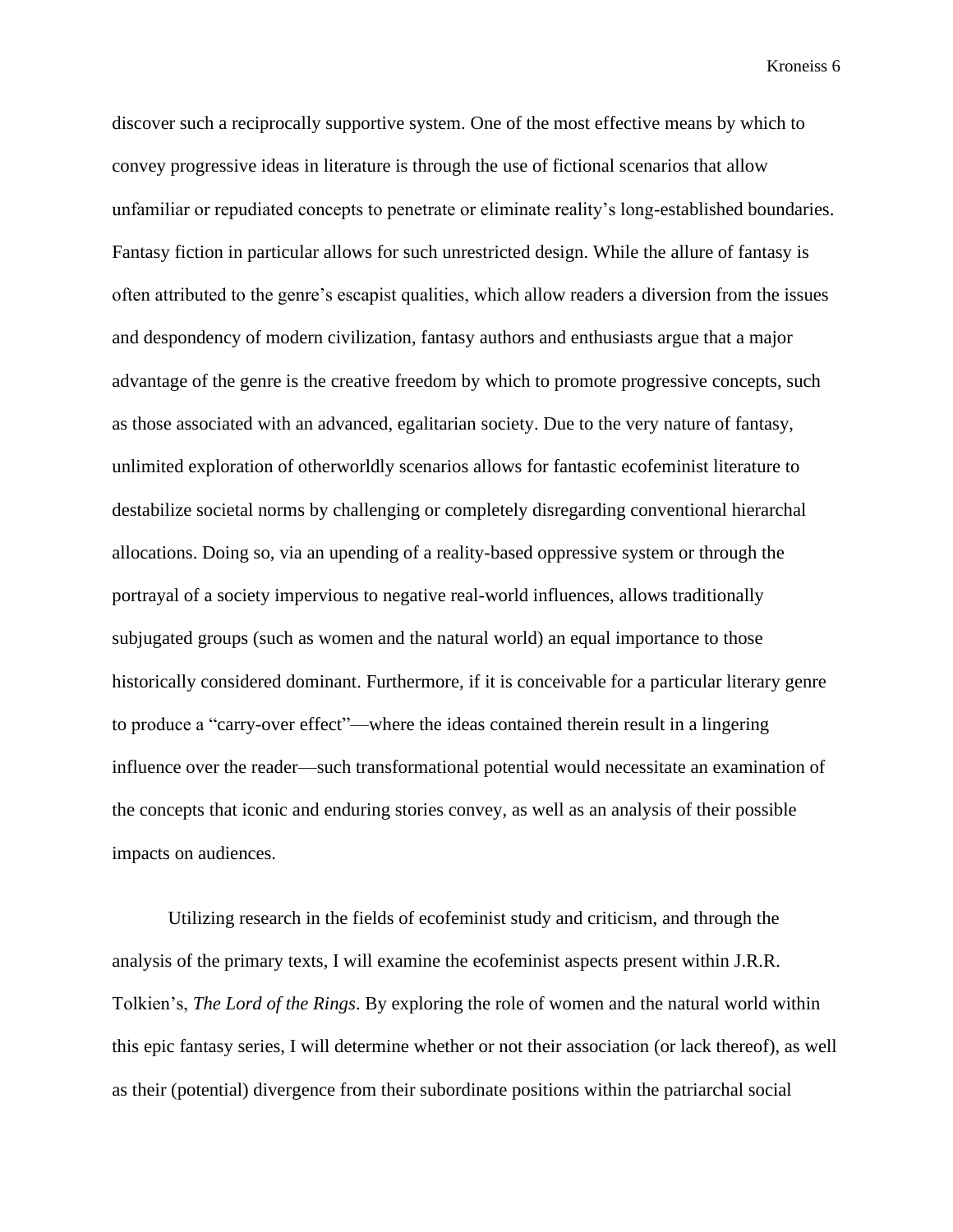structure common to medieval fantasy, either advances or undermines an ecofeminist agenda. I argue that, although nature and the feminine are initially restricted to conventional roles within the historical framework of the novels, it is precisely owing to this allocation that any deviation from the prescribed characterizations allows for a more meaningful narrative arc and prompts readers to question the very foundation of humanity's hierarchal norms. As *The Lord of the Rings* (hereafter referred to in this paper as *LOTR*) has proven to resonate with generations of readers, it is important to illustrate the ecofeminist concepts contained therein, as well as to acknowledge the influential potential provided by such perspectives.

#### II. Methods

My theoretical approach will be divided into three sections of the first chapter. The first two sections will examine the concept and consequences of linking nature to the feminine by exploring the way in which both women and the natural world have been portrayed in patriarchal culture and literature, while the third section will discuss feminist and ecological literature, as well as the significance of an ecofeminist analysis of fantasy, due to the sub-genre's prospective pedagogical role. Chapter two will examine the principal ecological and feminist concepts present in *LOTR* and assess the way in which a progressive ecofeminist agenda is either achieved or unrealized in the highly acclaimed fantasy series.

III. Origins and Patriarchal Benefits of Female and Ecological Oppression:

*i. Separation of the Masculine from the Feminine and Humanity from the* 

### *Natural World*

Duality rests at the core of all hierarchal systems. Akin to the differentiation between the body and the mind defined within Cartesian dualism, categorizations such as primal and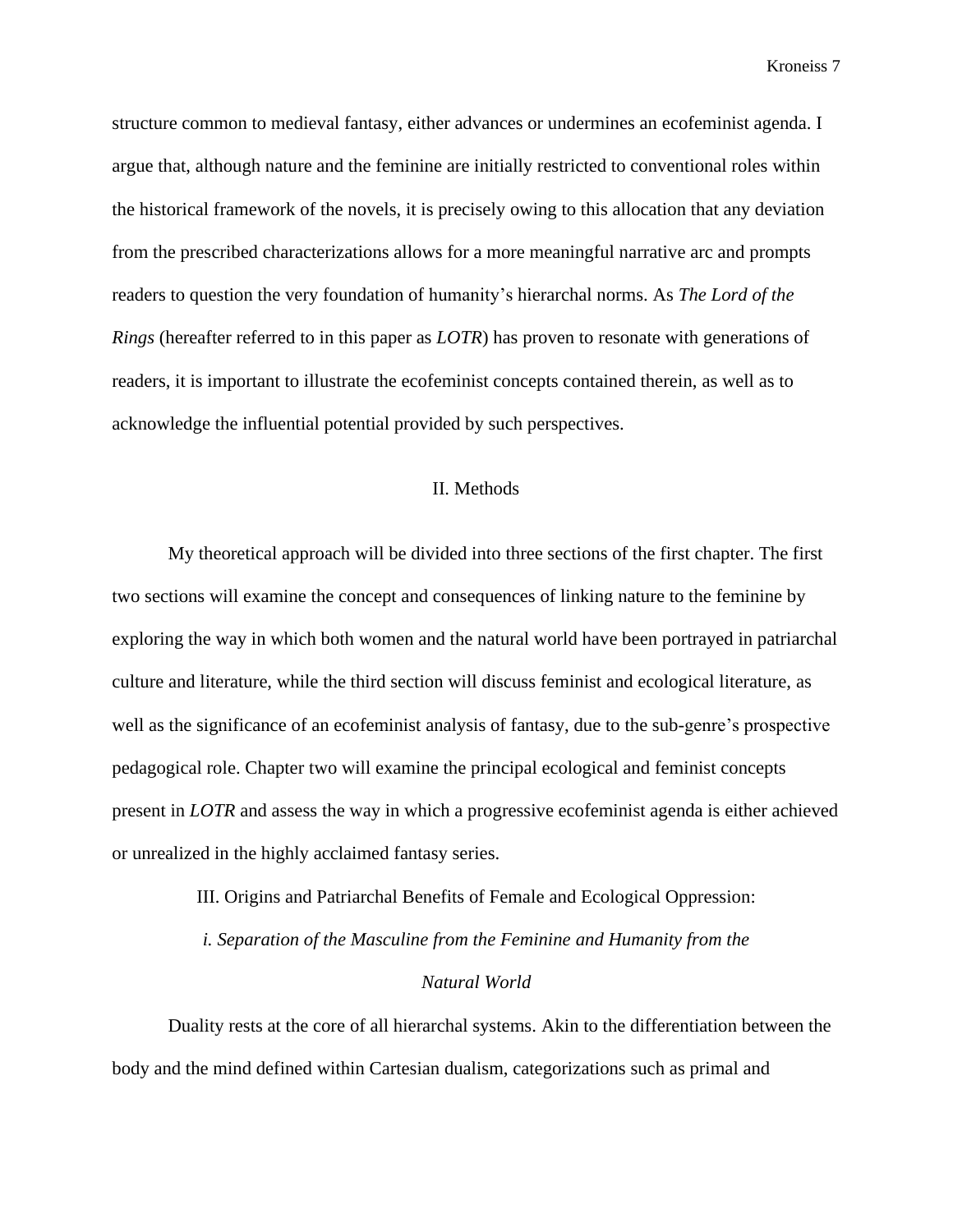civilized, feminine and masculine, and nature and human, delineate the way in which humanity perceives the surrounding world. It is through separation and elevation that one segment of the population eventually gains the influence and authority to dominate the other. In her article, "Children's Environmental Literature: From Ecocriticism to Ecopedagogy," Greta Gaard defines the ''logic of domination" in three sequential stages,

[F]irst, alienation (the belief in a separate selfidentity, individualism, autonomy), then hierarchy (elevating the self based on its unique characteristic), and finally, domination (justifying the subordination of others based on their inferiority and lack of the Self's unique characteristics). (323)

True to Gaard's theory, society has devised numerous methods of advancing the masculine agenda over that of the feminine and the desires of humankind over the requirements of the natural world. Modern patriarchal beliefs originated through a number of various sources (e.g., philosophy and religion) and have been deliberately maintained by society's cultural leaders and dominant factions who most benefit from the continuation of these manufactured concepts. Abstract anthropocentric and androcentric notions become manifest through the implementation of systems that allow governing bodies to impose legal and economic ramifications on those who do not abide by their predetermined values. Although policies may evolve over time, a hierarchal mentality remains prevalent in most cultures, whose archaic traditions and prejudices are constantly reinforced through the powerful but seemingly innocuous practice of societal norms.

### *ii. Separation from the Feminine*

Women have been discouraged or strictly prohibited from assuming leadership roles in religion, politics, and domestic matters, virtually guaranteeing them an inferior position within society and rendering them susceptible to a number of abuses. In "Is Female to Male as Nature Is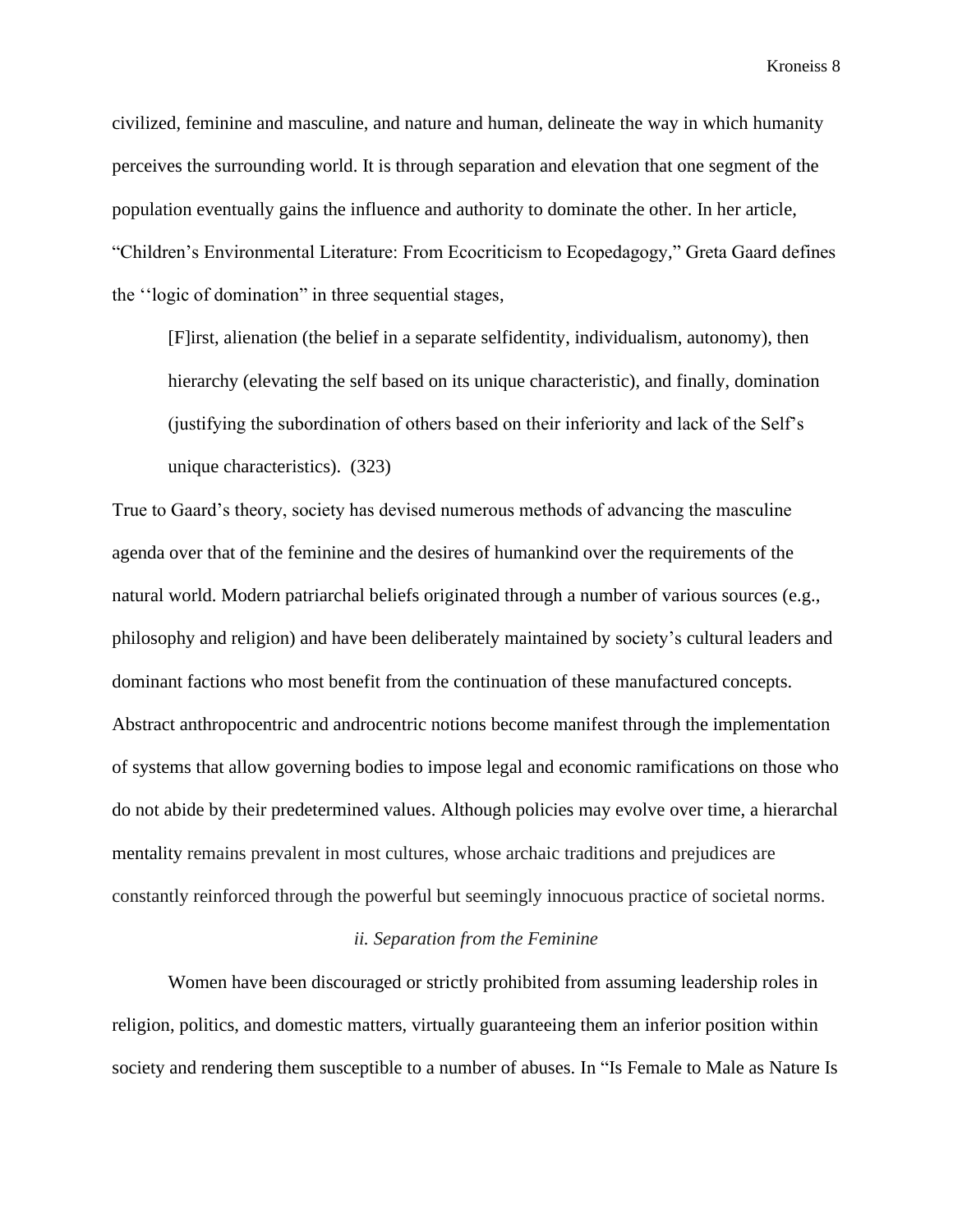to Culture," Sherry B. Ortner asserts that female inferiority in a given culture can be indicated by any one of the following points:

> [F]emale exclusion from the most sacred rite or the highest political . . . explicit cultural ideology devaluing women (and their tasks, roles, products, etc.) . . . Symbolic indicators such as defilement . . . On any or all of these counts, then, I would flatly assert that we find women subordinated to men in every known society. (8)

With the establishment of agriculture (as opposed to humanity's previous subsistence by means of hunting and gathering), women came to be regarded as property, to be owned and traded by men, as well as to be consigned to sexual, reproductive, and domestic duties. In *The Creation of Patriarchy*, Gerda Lerner states:

> The sexuality of women, consisting of their sexual and their reproductive capacities and services, was commodified even prior to the creation of Western civilization. The development of agriculture in the Neolithic period fostered the inter-tribal 'exchange of women,' not only as a means of avoiding incessant warfare by the cementing of marriage alliances but also because societies with more women could produce more children. (212)

As time progressed, the increasingly dominant males established themselves as domestic patriarchs and patrilineal inheritance decreed that property be passed from father to son. Consequentially, women were obliged to assume their husband's name, relocate to his property, and to reposition themselves within a new family and, at times, an entirely foreign culture. In, "The Origins of Sexism: How Men Came to Rule 12,000 Years Ago," authors Anil Ananthaswamy and Kate Douglas explain that as humanity began settling down and explored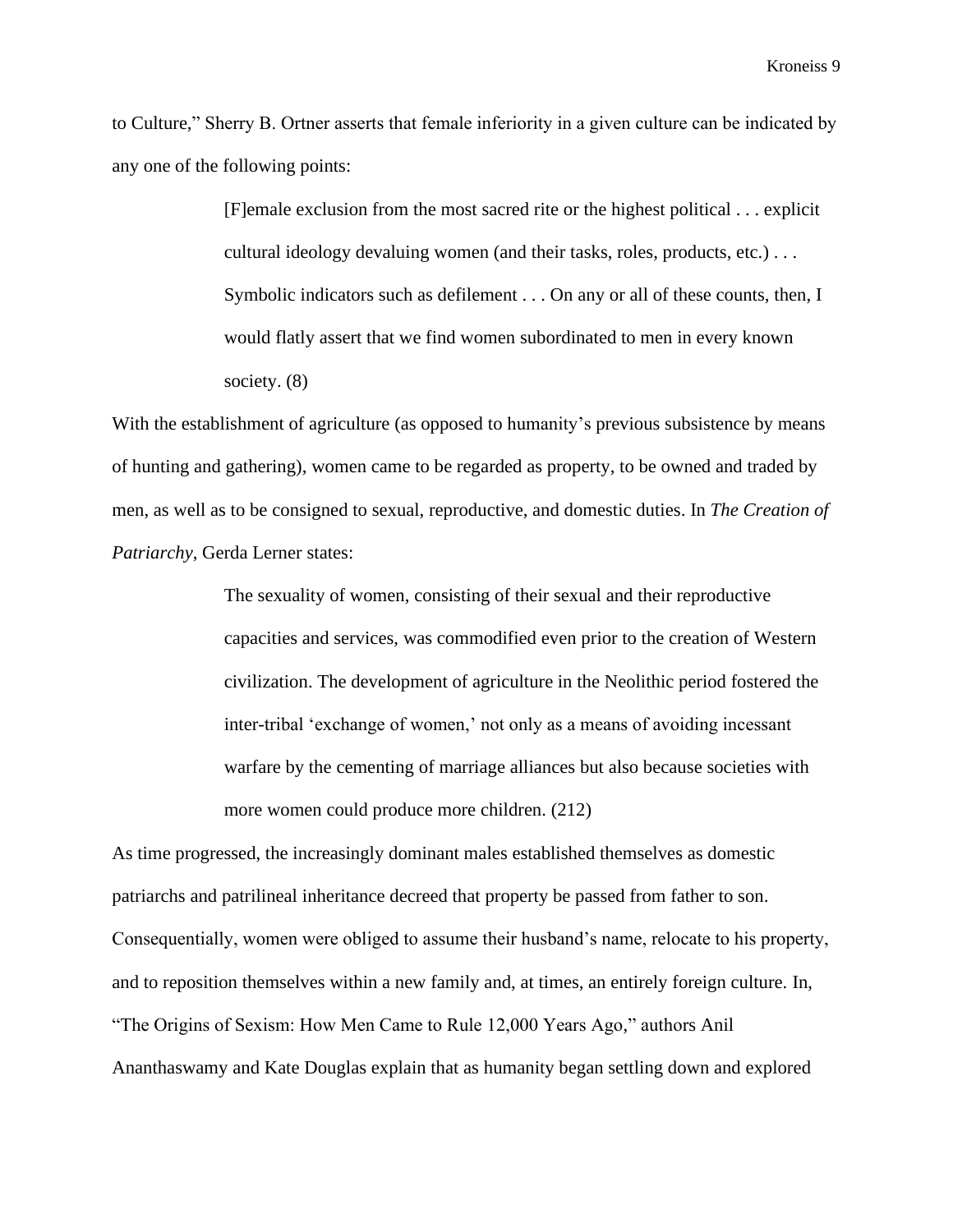new ways of living, such as an agrarian lifestyle and homesteading, civilizations began to acquire "resources to defend, and power shifted to the physically stronger males . . . property was passed down the male line, and female autonomy was eroded. As a result . . . patriarchy emerged" (Ananthaswamy and Douglas).

The feminine roles considered to be the natural obligations of women within early patriarchal society continued with the gradual implementation of the modern capitalist system. Aside from the benefit of intergender noncompetition for employment opportunities, the preservation of non-financially compensated duties (e.g., cleaning, cooking, etc.) allowed for less monetary expenses for the working male, as well as an assuredness that the authority granted to male members of society would remain intact within this new economic system, regardless of socio-economic class. Patriarchal society designed this system for the long-term, equipped with the knowledge that, due to legal restrictions regarding employment, divorce, reproductive rights, etc., women lacked the voice with which to object to their roles as free laborers, as well as to better their individual or collective situation. Although this oppressive arrangement would eventually fall away to find women employed in almost every sector of business within much of the developed world, vestiges of this patriarchal system persist, causing women to battle for autonomy on two fronts—against the traditional feminine expectations regarding child rearing and domestic duties at home and the gender discrimination, sexual harassment, and gender wage gap within the work force. Additionally, although one cannot comprehensively examine gender inequality in modern capitalist society without considering the way in which socio-economics influences the relationship, women are often the worst treated within each category.

As opposed to feminist principles, which strengthen a culture through egalitarian values, patriarchal systems, which promote hierarchal division, ultimately serve to diminish a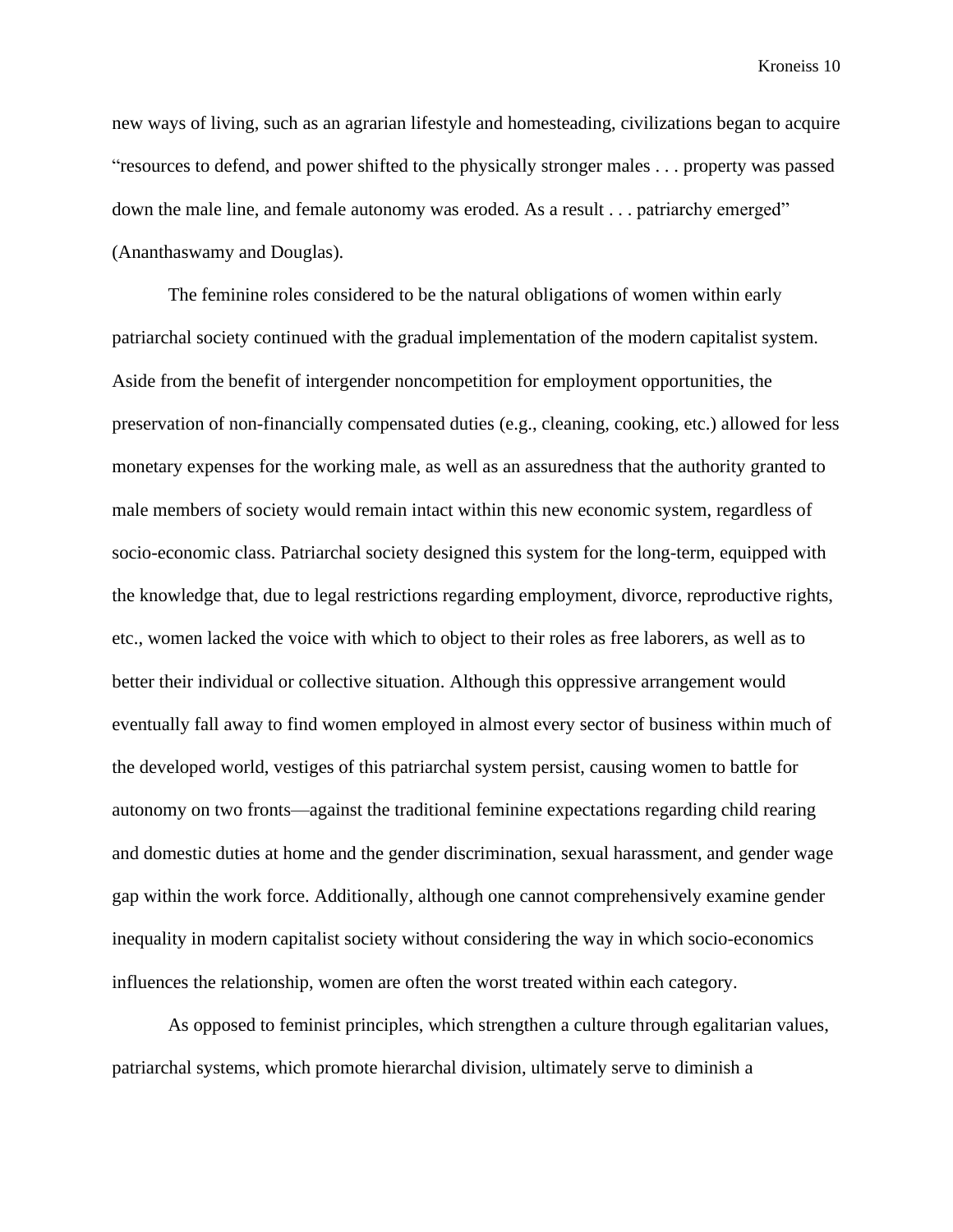considerable portion of the population. While both philosophies are aimed at affecting the cultural consciousness, one is particularly effective at pervading the mentality of even those which it aims to subjugate. This is especially true when these manipulations are multifaceted supported by pseudoscience, accompanied by strategically targeted accolades, and compounded over time. Unfounded scientific concepts such as Patrick Geddes and John Arthur Thompson's "Theory of Biological Determinism" which, among other points, argues that males are the naturally dominant sex and women the passive caregivers, serve to reinforce gender stereotypes by suggesting that they are a biological given and part of the natural order. The Victorian era "Angel in the House" concept is one which uses persuasive allusions to elicit desired behaviors. The concept—taken from Coventry Patmore's 1854-1862 poem regarding his wife, Emily, who possessed the subordinate attributes Patmore considered not only consistent with the perfect wife, but with the perfect woman—"Angel in the House" is synonymous with a manner of woman who displays characteristics such as purity (a virgin before marriage), obedience (to male family members), and domestication (a devoted and proficient wife and mother). In Virginia Woolf's 1931 speech to the National Society for Women's Service, (later named, "Professions for Women", in the posthumously published, *The Death of the Moth and Other Essays*), the author attempts to explain the "Angel in the House" concept:

> She was intensely sympathetic. She was immensely charming. She was utterly unselfish. She excelled in the difficult arts of family life. She sacrificed herself daily . . . in short she was so constituted that she never had a mind or a wish of her own, but preferred to sympathize always with the minds and wishes of others. (237)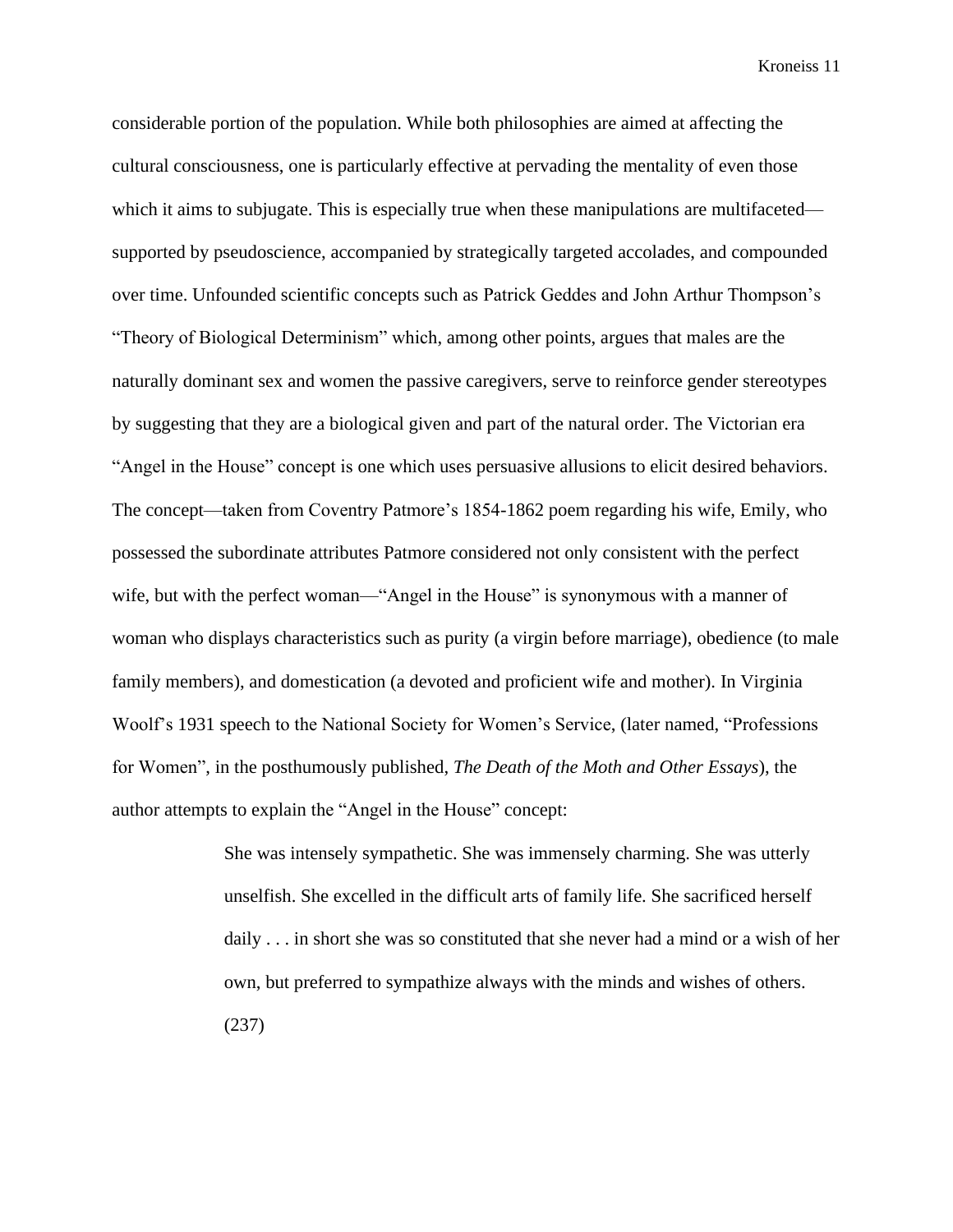In *Feminism and the Mastery of Nature*, Val Plumwood reaffirms the words of Simone de Beauvoir, stating, "the tragedy of being a woman consisted not only in having one's life and choices impoverished and limited, but also in the fact that to be a good woman was to be a second-rate human being" (26).

However, during the "Fin de siècle" of the 19<sup>th</sup> century, as a rebuke to the constricting gender roles of the past, progressive feminist ideas emerged from a subset of the population. The movement, referred to as the *New Woman* by feminist writer, Sarah Grand, in 1894, challenged patriarchal norms by fighting for women's equality, including suffragism and sexual freedom. In, *Disorderly Conduct: Visions of Gender in Victorian America*, Caroll Smith-Rosenberg states that the newfound abilities of the *New Woman* allowed her to:

> [D]efy proprieties, pioneer new roles, and still insist upon a rightful place within the genteel world. Repudiating the Cult of True Womanhood in ways her mother—the new bourgeois matron—never could, she threatened men in ways her mother never did. (245)

However, the fight for political participation, reproductive rights, and domestic freedom brought with it an opposite and equal reaction. In response to this threat to the patriarchal establishment, conservative men *and women* pushed back against the notion of female autonomy by labeling such women as sexually promiscuous misandrists and by bolstering the idea of traditional femininity. Campaigns referred to as the *Culture of Domesticity* and the *True* or *Real Woman* sought to retain traditionally appointed gender roles by furthering the notion that passive servitude is not only the virtue of a wife, but the measure of a genuine woman. Astonishingly, these movements were, in large part, female driven efforts. In *Images of Women in Fiction: Feminist Perspectives*, Susan Koppelman Cornillon states, "Women internalize the male idea of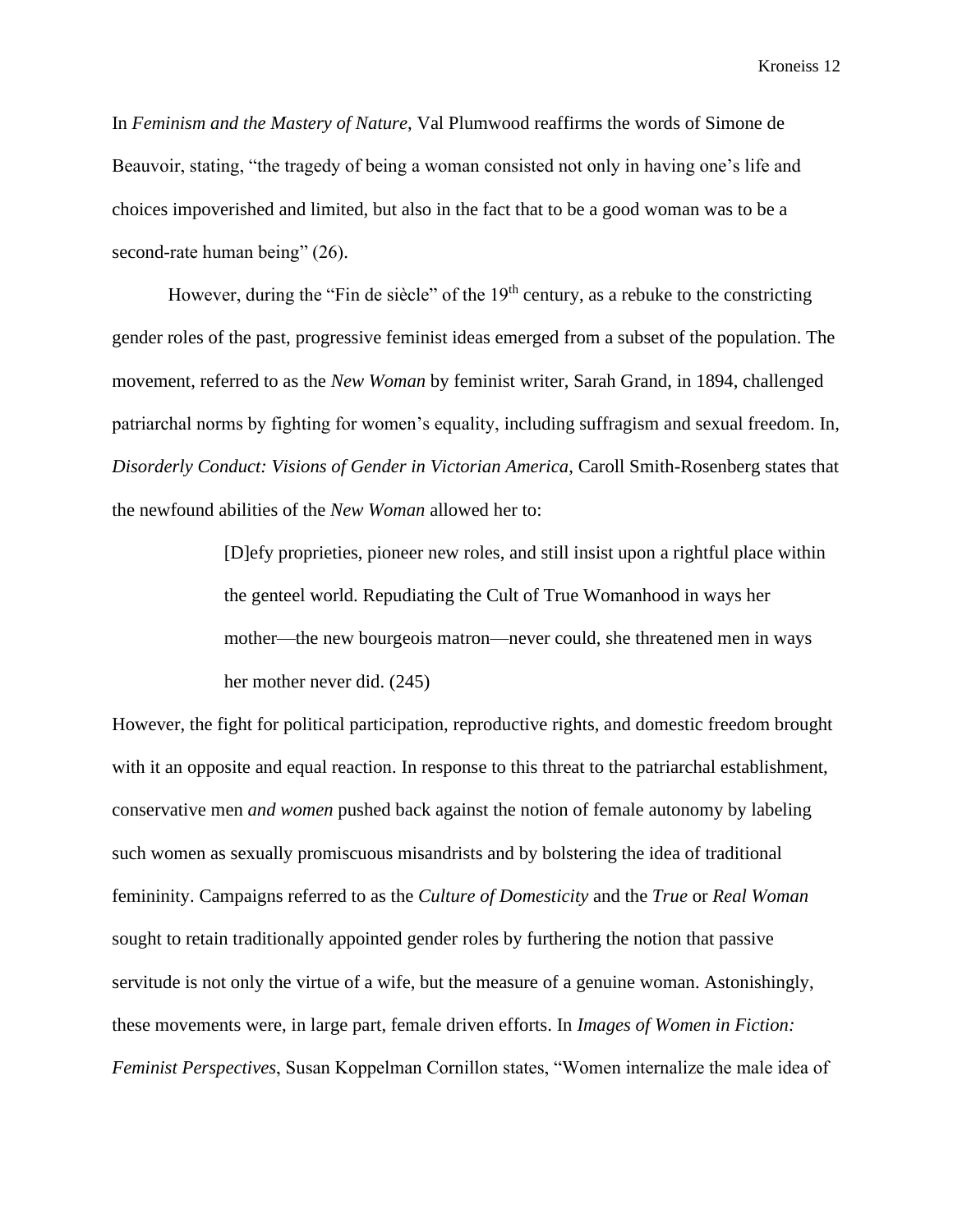the feminine and create themselves in the shape of that idea" (113). By applauding a woman's acceptance of her patriarchally allocated position and by celebrating women as the transcendent force binding home and family together, conservative society disguised the obligatory role as an appealing (and voluntary) prospect for women. Manipulated by the deception that they would be eternally provided for and defended by their husbands, not to mention celebrated by society, many women resigned themselves to an existence as self-sacrificing, passionless, mother figures, akin to indentured servants—imprisoned in the homes they kept and frequently abused at the hands of their supposed protectors.

Rather than through the employment of brute force, cultural persuasion is often a more effective means by which to convince a portion of society to not only accept an inferior position, but (as demonstrated in the example above) to personally strive to achieve it. Over time, the resulting hierarchal mentality becomes difficult to alter. So long has a patriarchal mindset been a cultural mainstay that, even today, the convoluted mechanisms of an antiquated establishment retain a subtle stranglehold on the cultural psyche. Although modern-day society is well aware of explicit forms of oppression (such as minority voter suppression and religion-based discrimination against the LGBTQ community), many people remain oblivious to the psychological processes that continue to control their individual rationale. In *Internalized Oppression: The Psychology of Marginalized Groups*, E.J.R. David and Annie O. Derthick define the means by which this is possible:

> Given that oppression today is not as overt or obvious as before, it is necessary to understand how more modern and subtle forms of oppression affect the psychological experiences of oppressed groups . . . modern forms of oppression occur at a subtle, often unconscious level . . . microaggressions often occur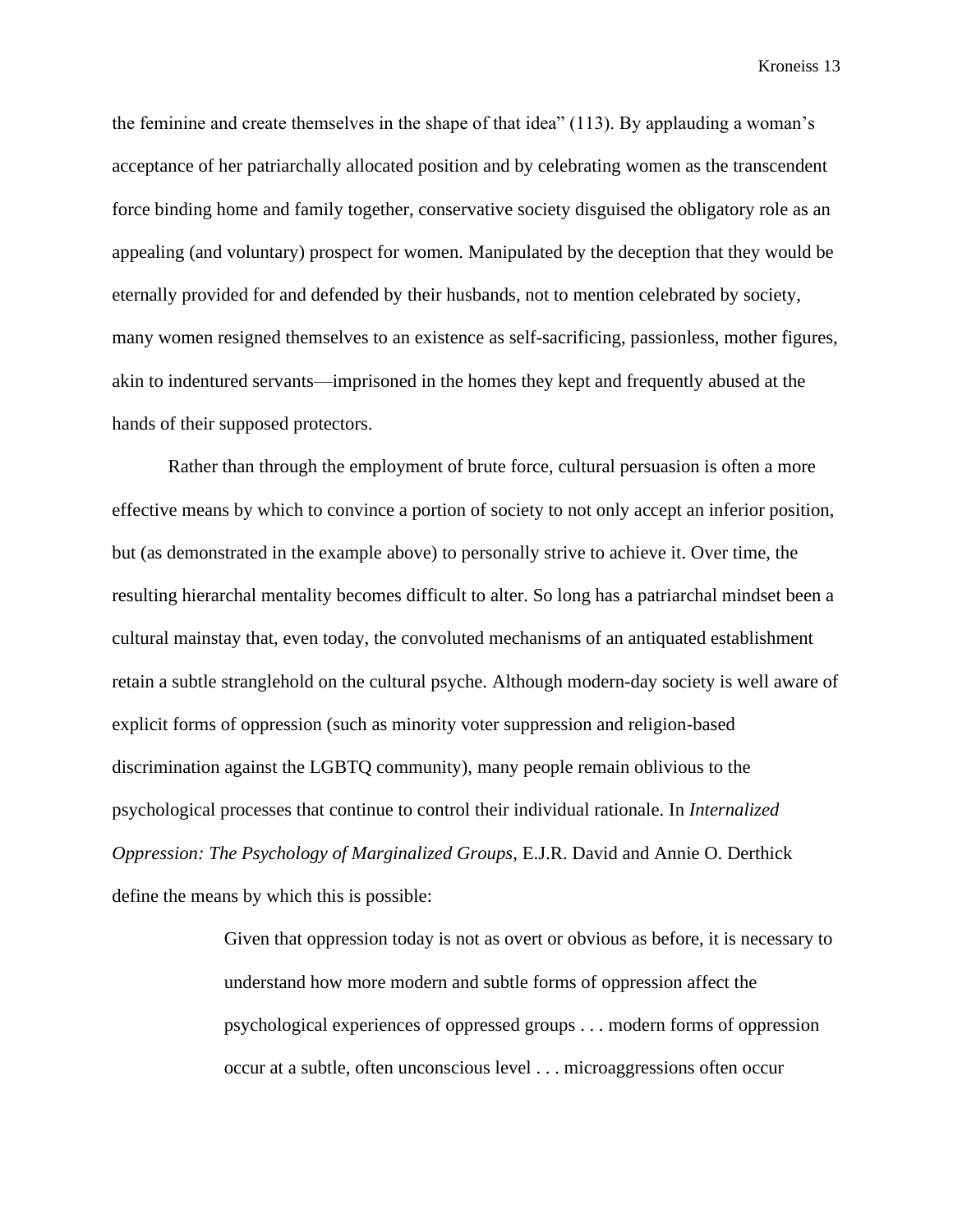outside of the conscious awareness of the victim . . . the victim often questions the reality of the oppression. (4-5)

Psychological manipulation tactics such as "gaslighting" (i.e., employing the temporal accumulation of falsehoods, criticism, and misdirection with the purpose of affecting a victim's judgment) often take advantage of inequitable power structures, such as those existing within relationships between child and adult, subordinate and superior, or woman and man. In such cases, it is not uncommon for the victim to consciously or subconsciously look to the abuser for validity. Hence, even while rebelling against the prevalent misogyny, many women today continue to minimize their strengths so as to neither diminish the masculine nor be judged by conventional-minded society. By repressing passion so as to be considered modest, sacrificing their own needs to be regarded as selfless and non-materialistic, and by suppressing emotion and minimizing assertiveness so as to not appear irrational or aggressive, women essentially compromise their autonomy in order to conduct themselves in a manner least threatening to the patriarchy. When women intentionally limit or demonstrate particular qualities or behaviors even when doing so in an attempt to invalidate the patriarchy's most derogatory claims regarding their gender—women are nonetheless maneuvering themselves into the positions that malecontrolled society has expressly designed for them.

Although the initial impression of a patriarchy may evoke images of a male population willfully striving to maintain its societal advantage by continually attempting the subjugation of women, this mentality also shapes the lives of men—particularly those that do not subscribe to traditional masculine ideals. Often in this hierarchal system, both men *and* women deride males who demonstrate traditionally feminine traits, such as those who display emotion or empathy, who stay home and care for their children while the woman of the family is employed, or who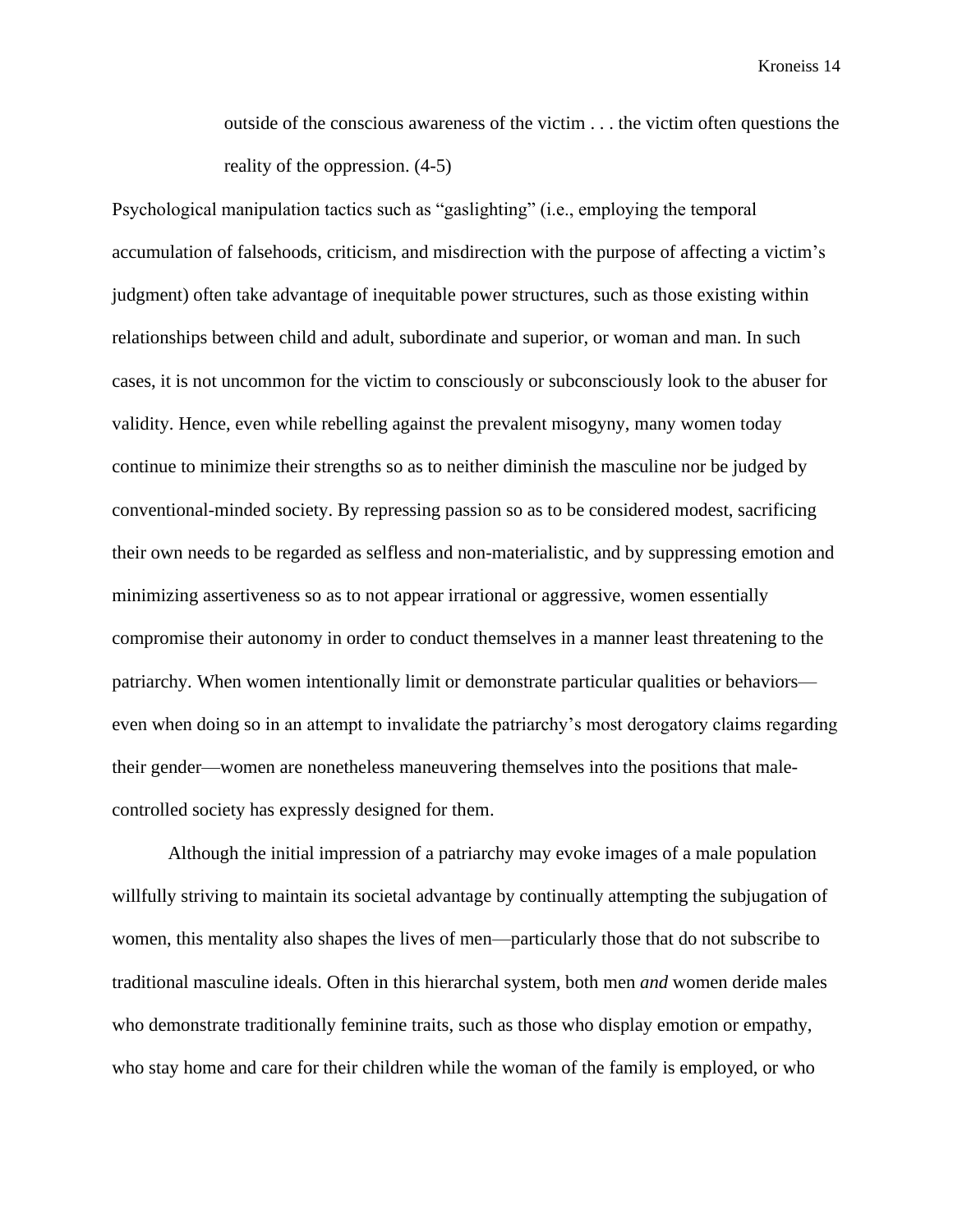assume career positions traditionally occupied by women, (e.g., nurse, receptionist, etc.). Furthermore, lingering misogynistic notions may cause even progressive members of both sexes to unwittingly ensure the continuation of gender bias in the future, (e.g., by considering women to be the vulnerable sex and in need of male protection, by holding their children to different personal and ethical standards depending on gender, etc.). In "Is Ecofeminism Feminist," Victoria Davion states, "a truly feminist perspective cannot embrace either the feminine or the masculine uncritically, [but] requires a critique of gender roles, and this critique must include masculinity and femininity" (9).

The troublesome relationship acknowledged between the feminine and the masculine can also be observed in humanity's relationship to the natural world—though on a much larger scale. If it is customary for a society to devalue and exploit members of its own kind, no matter the amount of protestation on the part of those being maltreated, it is not difficult to imagine the inferior ranking that a voiceless nature occupies within such a hierarchy.

#### *iii. Separation from the Natural World*

Although humans operate under the assumption of biological superiority and consider themselves the deciding force behind the salvation or destruction of the natural world, such presuppositions were attained using anthropocentric standards. In myriad ways, such as the survival instincts and sensory capabilities of the non-human animal, as well as the astonishing, raw power of the natural world, nature remains a force that eludes the absolute control and comprehension of humankind. However, for good or for ill, human intelligence has allowed them the ability to dominate the natural world. As if a measure of intellect and progress, humanity continues to develop uncultivated lands for habitation and industry (e.g., lumber, farms, plantations, etc.), obliterating flora, fauna, and delicate ecosystems in the process. Additionally,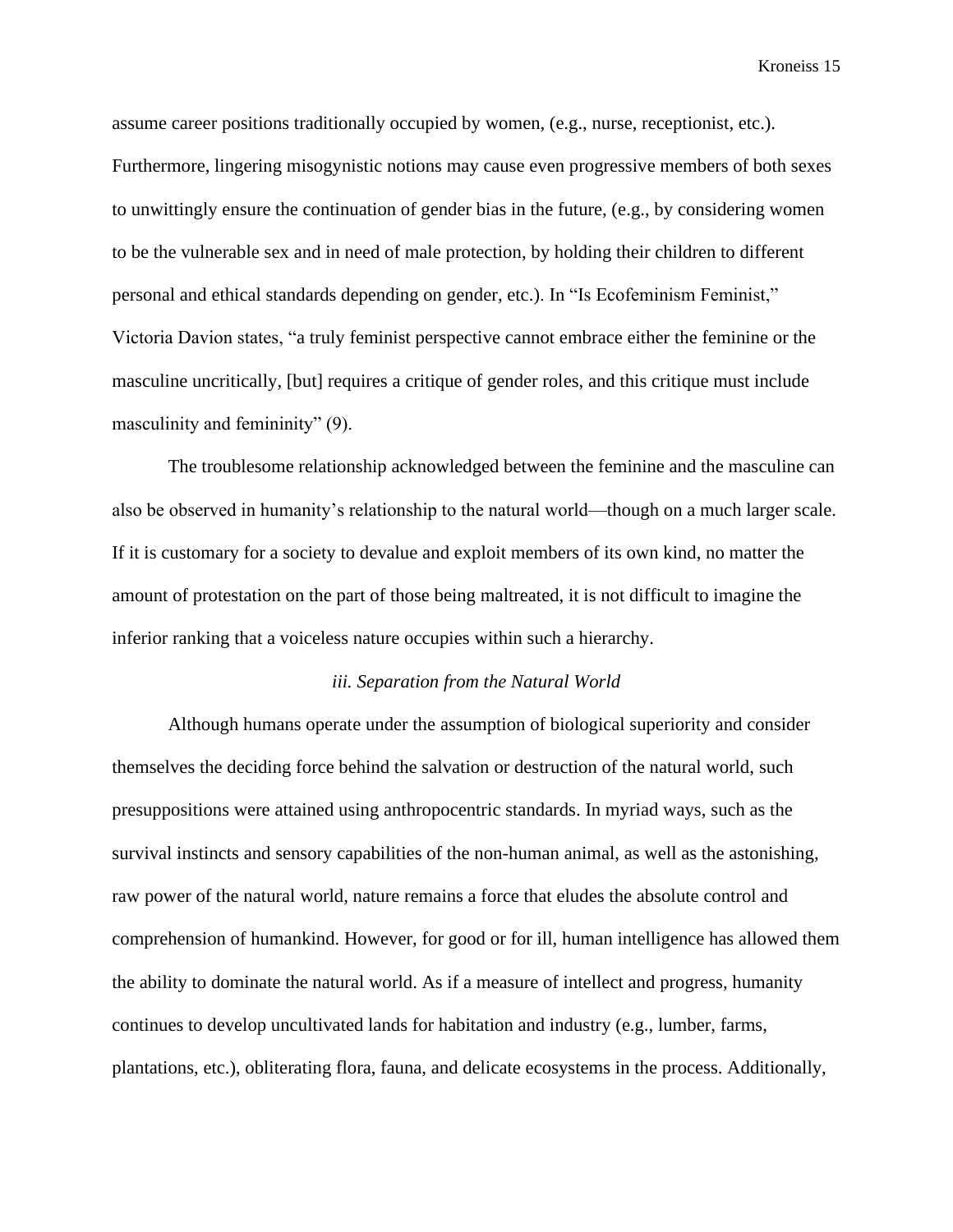they strip the earth of its natural resources, poison the environment, and irrevocably alter the intricate climate system of the planet—trading the continued survival of the natural world for humanity's short-term economic gain.

In terms of the non-human animal, humans create weapons to slay them, traps to ensnare them, and prisons to enslave them—as laborers, for production and experimental purposes, as well as for their own entertainment. Humans dictate which animals should be protected and which are long for extinction, as well as which should remain wild, which will be domesticated as companions, and which should simply be regarded as product. Such distinctions are most often due to the cultural philosophies with which one is raised, as well as the hierarchal significance that a society assigns to particular beings. In *Why We Love Dogs, Eat Pigs, and Wear Cows*, Melanie Joy discusses such influences, stating, "A schema is a psychological framework that shapes—and is shaped by—our beliefs, ideas, perceptions, and experiences, and it automatically interprets incoming information" (14). Joy continues:

> Evidence strongly suggests that our lack of disgust [at eating certain animals] is largely, if not entirely learned. We are not born with our schemas. They are constructed. The system teaches us which animals are food and which are not . . . The most obvious feeling we lose is disgust, yet beneath our disgust lies an emotion much more integral to our sense of self: our empathy. (18)

In *Affective Ecologies*, Alexa Weik von Mossner discusses this idea of "empathy inhibition" as, "the cognitive suppression of an affective empathetic response due to egotistical motives, cultural beliefs, or outright denial" (108).

At one time, both science and philosophy disputed the idea of animal sentience. With his 1637 'bête machine' ('animal machine') theory, which demotes the hierarchal position of the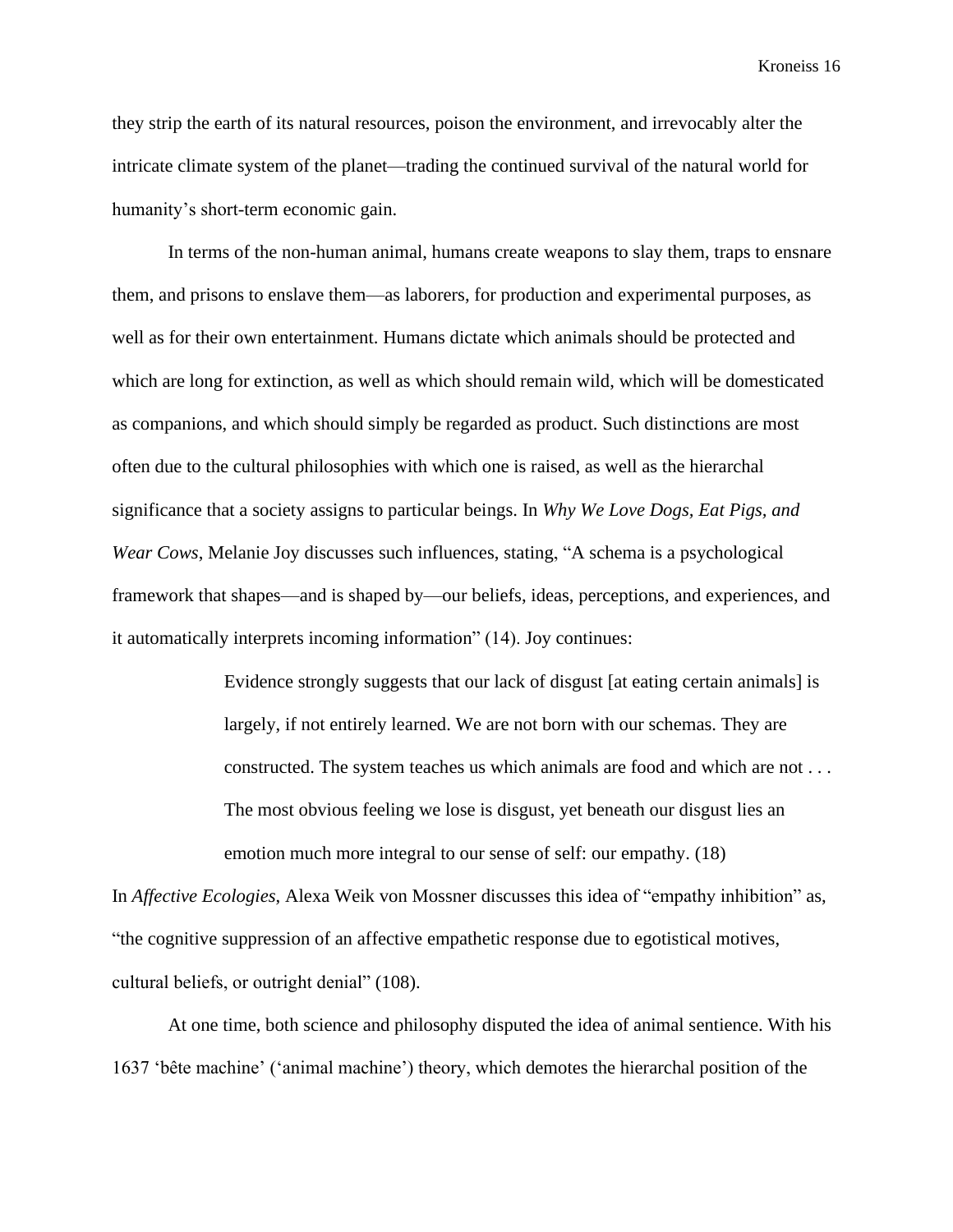non-human animal by essentially reducing them to automatons, (i.e., purely physical beings, acting solely on instinct, deficient in emotion and consciousness), René Descartes applies his strict philosophy of dichotomy to his conceptual model of the human versus the non-human animal. Among other issue, he argues that the animal kingdom's lack of intellectually indicative attributes (such as a precise communicative language) is ultimately a symptom of a spiritual deficiency. According to Descartes, if the soul is the source which gives rise to consciousness and specific anthropocentric intellectual markers are considered an expression of such consciousness, then the absence of these characteristics in the non-human animal definitively denotes their non-sentient and, therefore, soulless status. Although Descartes acknowledges animal communication (e.g., visual cues, verbal displays, etc.), he asserts that that it is simply the execution of instinctual behaviors and that even the cries of pain from the non-human animal should be construed as mechanistic, automated responses, uncorrelated with genuine physical pain or emotional distress. Drawing from his limited knowledge of both ethology and zoosemiotics, the philosopher failed to comprehend what is commonly acknowledged today that, although they may not commune in terms of human language, animals possess complex communication systems that are unique to each species and, at times, to specific populations or individuals. Behavioral research has continuously revealed self-awareness in the non-human animal, as well as an ability to nurture beings beyond their own offspring or even their own species (including humans), to solve complex problems and intentionally pursue goals that involve measured actions and delayed fruition (such as retribution), and, most importantly, to experience emotions such as joy, fear, and grief. Due to the overwhelming evidence and resulting moral obligation, scientists and animal rights activists have endeavored to transform conventional beliefs by attempting to bridge the long-standing chasm between the human and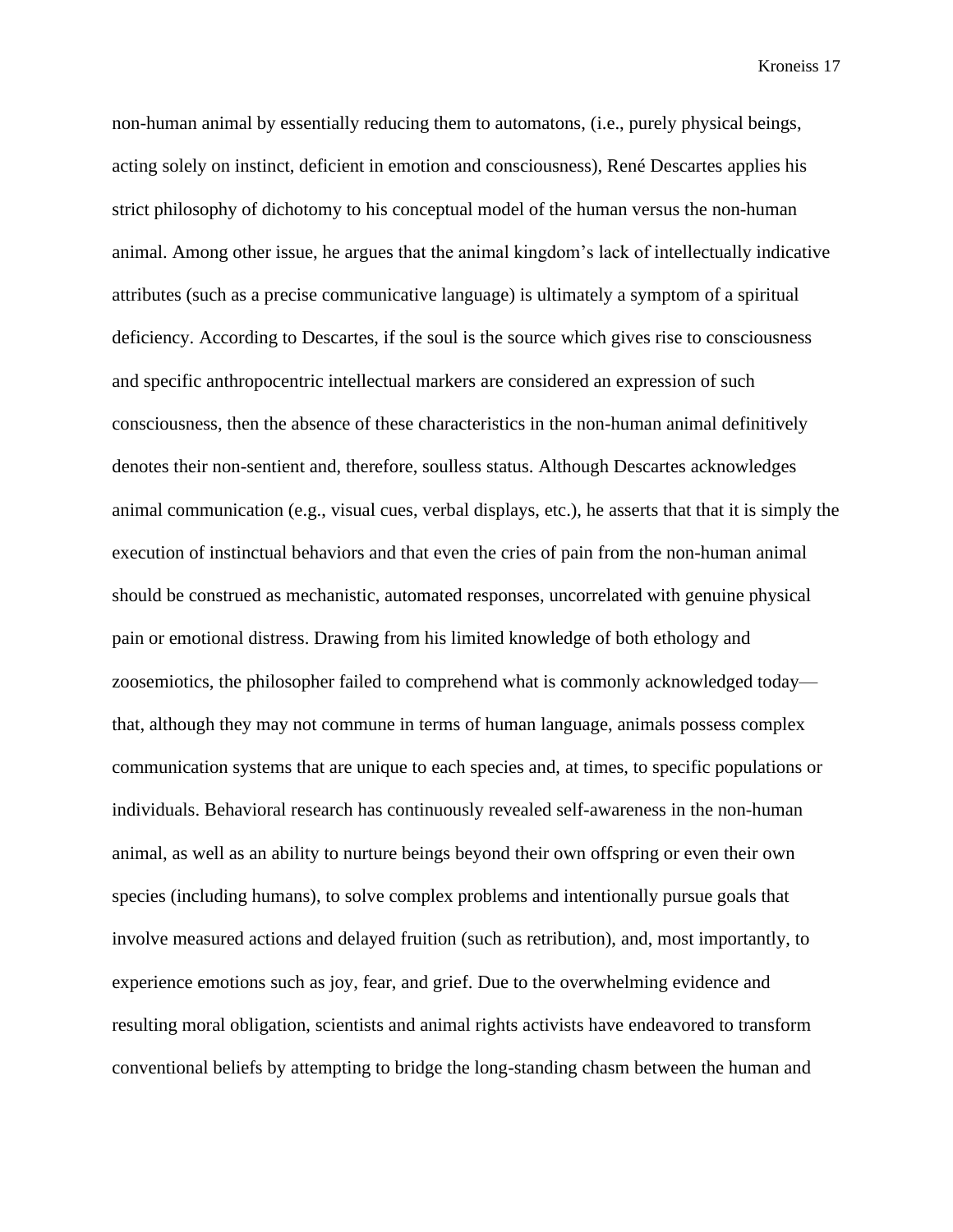non-human animal. In 2012, a diverse, international group of scientists released the results of comparative studies regarding sentience in the non-human animal. The "Cambridge Declaration on Consciousness" states, "Convergent evidence indicates that non-human animals have the neuroanatomical, neurochemical, and neurophysiological substrates of conscious states along with the capacity to exhibit intentional behaviors. Consequently, the weight of evidence indicates that humans are not unique in possessing the neurological substrates that generate consciousness" (Low). In *The Hidden Life of Trees*, Peter Wohlleben states that "[L]anguage is what people use when we talk to each other. Looked at it this way, we are the only beings who can use language, because the concept is limited to our species" (6). Wohlleben explains that even trees communicate, "by means of olfactory, visual, and electrical signals" (12) as well as, possibly, through sound. He states that not only are grain seedlings (in a laboratory setting) capable of emitting sound (or "speaking"), but that other nearby seedlings are able to orient (i.e., move) their root tips in the direction of the audible transmission, asserting that seedlings are essentially "registering this frequency, so it makes sense that they 'heard' it" (Wohlleben 12-13). This is to say nothing of the sounds likely emitted from tree saplings, let alone older trees. Once scientists are able to isolate the "voices" of trees in a natural setting, one can only imagine the knowledge that may be gained from, for example, elder trees within primordial, old growth habitats.

Just as one would not presume to discover exact behavioral expression throughout the animal kingdom—even among species sharing similar morphological or physiological composition—one should not expect the behavior of the non-human animal to bear any semblance to that of the human. Subsequently, an anthropocentric scale cannot be deemed a suitable indicator as to the degree of intelligence or sentience possessed by a particular non-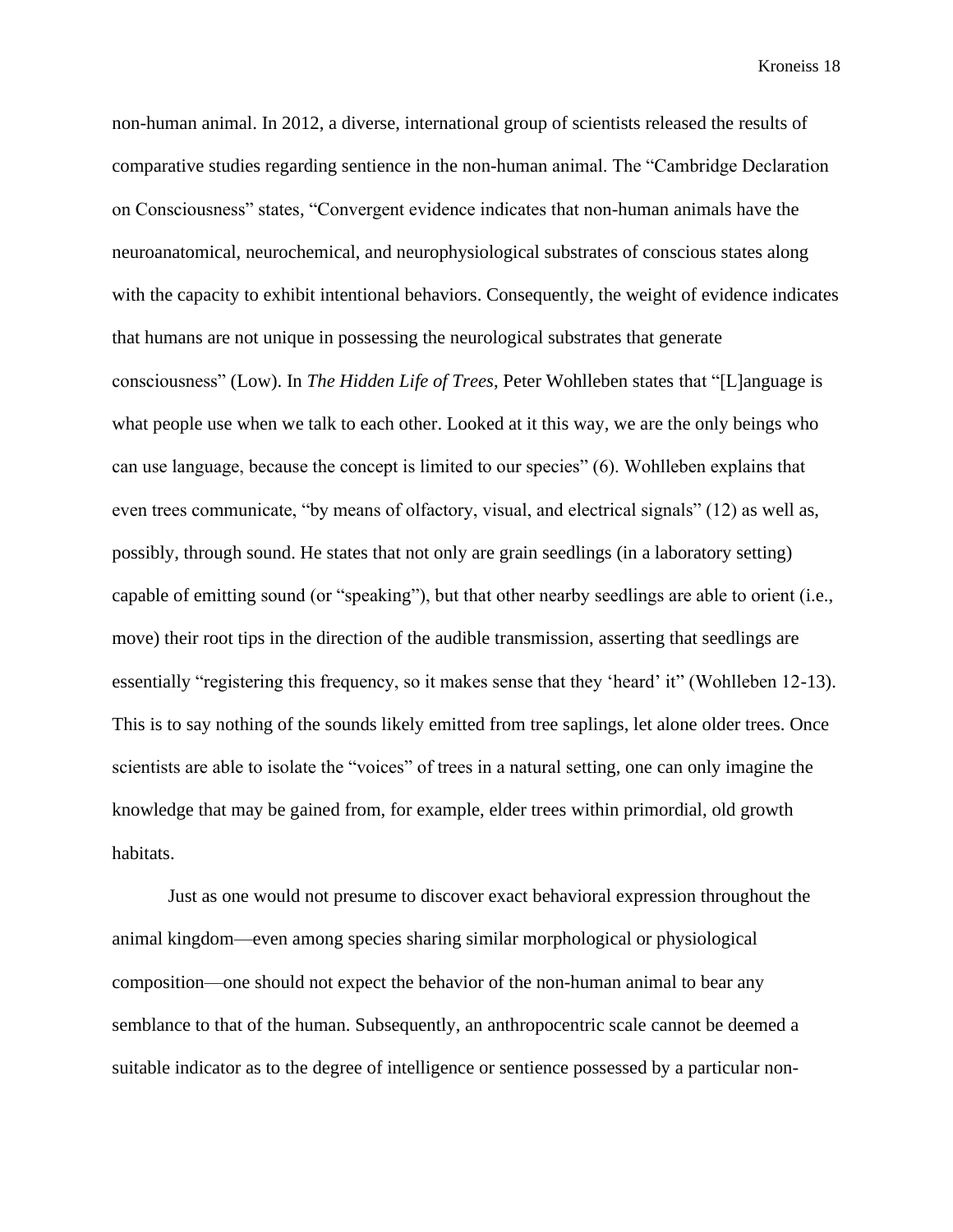human animal species over another—or between the non-human animal and the human. As Plumwood asserts, we must acknowledge the characteristics of non-human nature without attempting "to reduce or assimilate them to the human sphere" (174). When highly regarded anthropocentric traits (such as higher intelligence) are the criteria upon which the sentience of the non-human animal is based, the non-human animal will eternally occupy an inferior position within the biological hierarchy. The belief in the supremacy of humanistic traits also holds true when it is the *non-human animal* that is in possession of the more advanced capabilities. Although the highly developed senses and abilities of the non-human animal are most often superior to that of the human, these traits are considered primitive and, therefore, devalued by human estimation. Garrard addresses this biased hierarchal system of attributes by referring to the insight of Temple Grandin, who calls attention to the way in which the non-human animal (such as domestic canines) and persons with special needs (such as autistic individuals) are assigned particular societal or biological status based upon their disabilities, rather than on their abilities. Although both groups often possess capabilities that far surpass those of the neurotypical human—such as the superior perception and assimilation of minute details that are often undetectable, let alone exploitable, by the average person—such abilities are deemed irrelevant by normative standards. Garrard states that the issues raised by Grandin suggest a challenge to "the deficit model according to which animals and people are judged according to what they cannot (in some context) do, as in the term *dis*ability and . . . encourage us to dismantle imaginary, pernicious and simplistic hierarchies" (151). As we are only beginning to discover the inner workings of many species (especially those which are morphologically and physiologically dissimilar to humans), the intelligence, sentience, and the (possibly as yet unknown) natural capabilities of the non-human animal, as well as of any natural organism,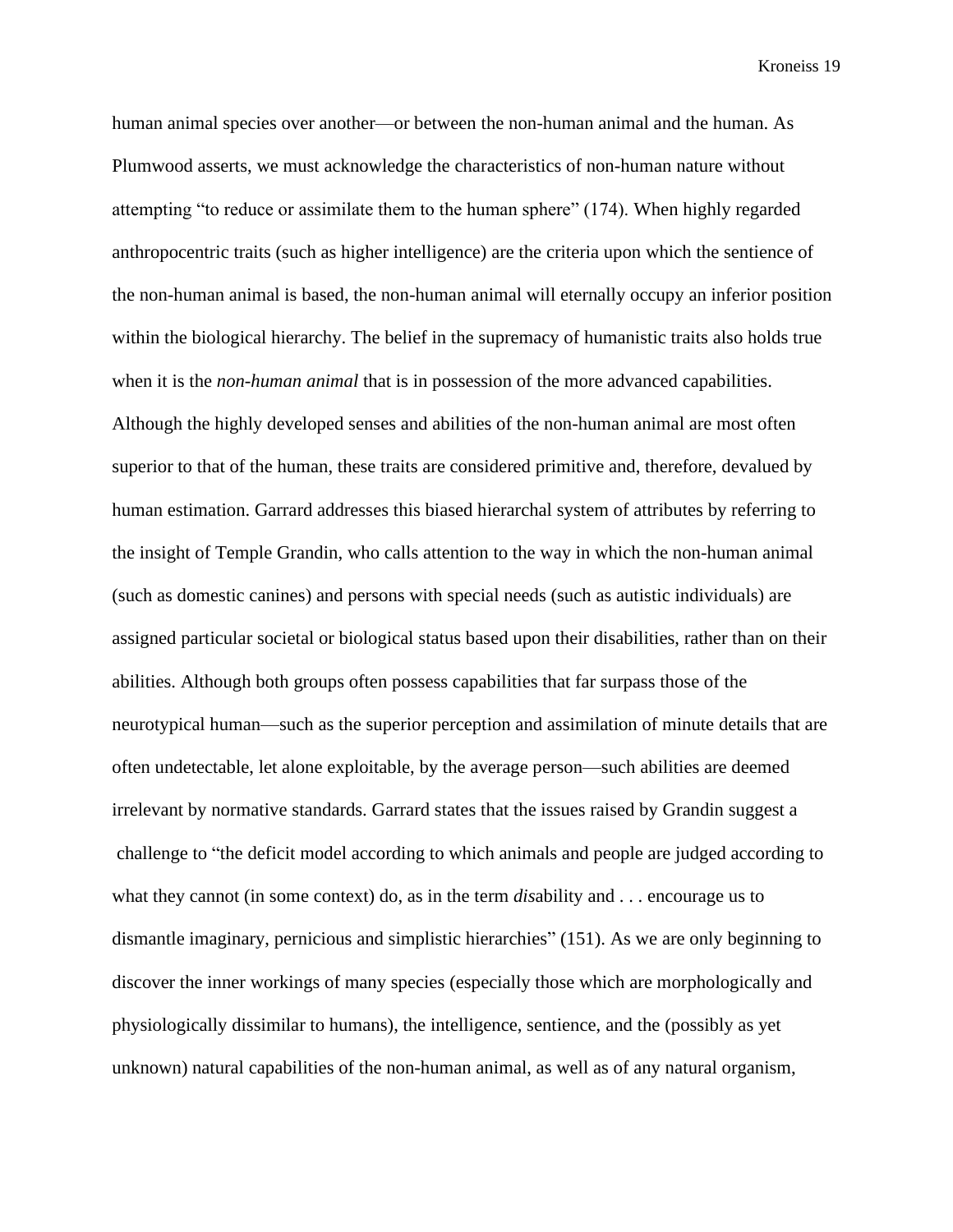should not be so definitively devalued. In "Derrida and the Question of the Animal," Jean Grondin states that the understanding and sensory abilities of the non-human animal "is often much more developed than our own" (36). Referring to the 300,000 people that were killed during the 2004 Indian Ocean tsunami, Grondin states that very few deceased animals were found at the scene: "Many animals ran for higher ground when they sensed, as it appears (or 'understood'), what was coming, more sensitively than all the scientific instruments of human beings" (36). By acknowledging the attributes of all living organisms, as well as by recognizing our own limited understanding of species outside our own, we can more judiciously determine by what measure to formulate judgments and decisions regarding the non-human animal.

If questions regarding the exploitation of human and non-human nature cannot be answered through comparative trait analysis, then another means by which to address such concerns is necessary. Many believe that the moral consideration of living beings should be influenced by factors more fundamental than those pertaining to advanced intellectual capabilities—such as the physical pain and emotional trauma undeniably suffered by the nonhuman animal. In, "Autonomy and the Value of Animal Life," R.G. Frey states that in "infants, seriously defective humans, and animals . . . autonomy does not matter … the wrongness of the act has to do with the suffering it causes" (50). Regarding Peter Singer's 1975 novel, *Animal Liberation*, Garrard states:

> Singer draws upon arguments first put forward by Utilitarian philosopher Jeremy Bentham . . . who suggested that cruelty to animals was analogous to slavery and claimed that the capacity to feel pain, not the power of reason, entitled a being to moral consideration. Singer gives the label 'speciesism' to the irrational prejudice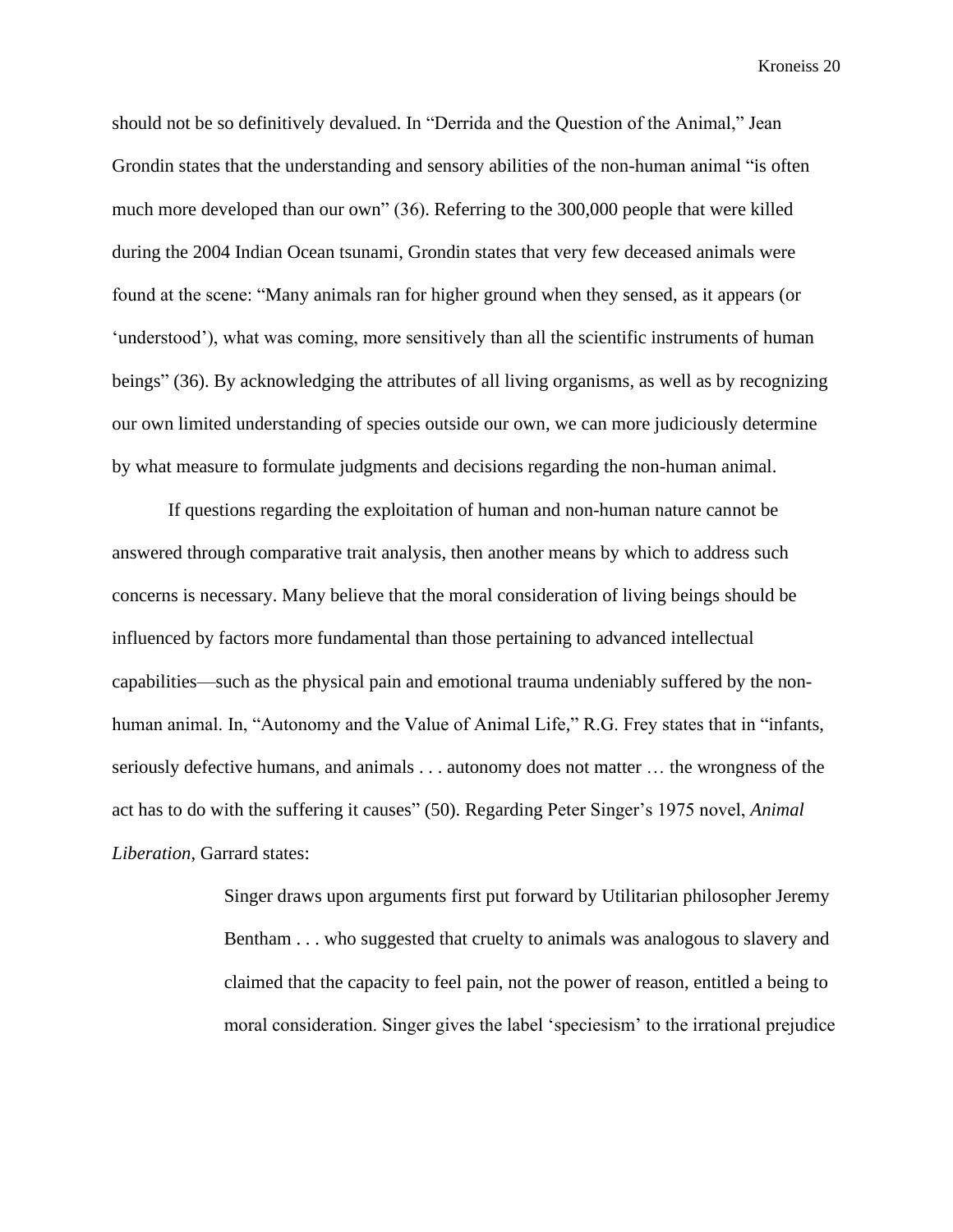that Bentham identifies as the basis of our different treatment of animals and humans. (146)

However, whether it be the fringe notion of animal autonomy (as it is largely considered), or the physiological reality of pain reception, skeptics continue to refute any such claims, choosing to regard as valid only evidence which serves to reinforce a conventional mentality regarding the non-human animal. This denial, which has impeded the implementation of more stringent animal cruelty and welfare regulations, conveniently absolves those with moral issues regarding the use and consumption of the non-human animal, which ultimately (and uncoincidentally) benefits those with a financial interest in animal-based industry.

Lastly, one must consider the intricacies of the natural world, possessing elements and mechanisms unacknowledged by or even imperceptible to the human mind. Does the absence of perceivable suffering in any aspect of the natural world render it non-sentient, or permit its unrestricted exploitation? Truly challenging the established hierarchy will require expanding the inherent right of existence to species beyond the human, as well as recognizing the intrinsic value of all living organisms—regardless of anthropocentric worth—and the significance of their collective contributions. This is the philosophy of deep ecology (founded by Arne Naess), which "recognizes an inherent worth in all living beings without privileging human life over other forms of life" (Weik von Mossner 217). Additionally, as we have yet to discover all interconnecting threads that entwine the biological web, the importance of *all* living species should be assumed. Consideration must accordingly be afforded to all non-living entities that comprise a particular habitat, (particularly within specialized and/or delicate ecosystems), due to their vital role in maintaining life within these regions. However, the philosophy of deep ecology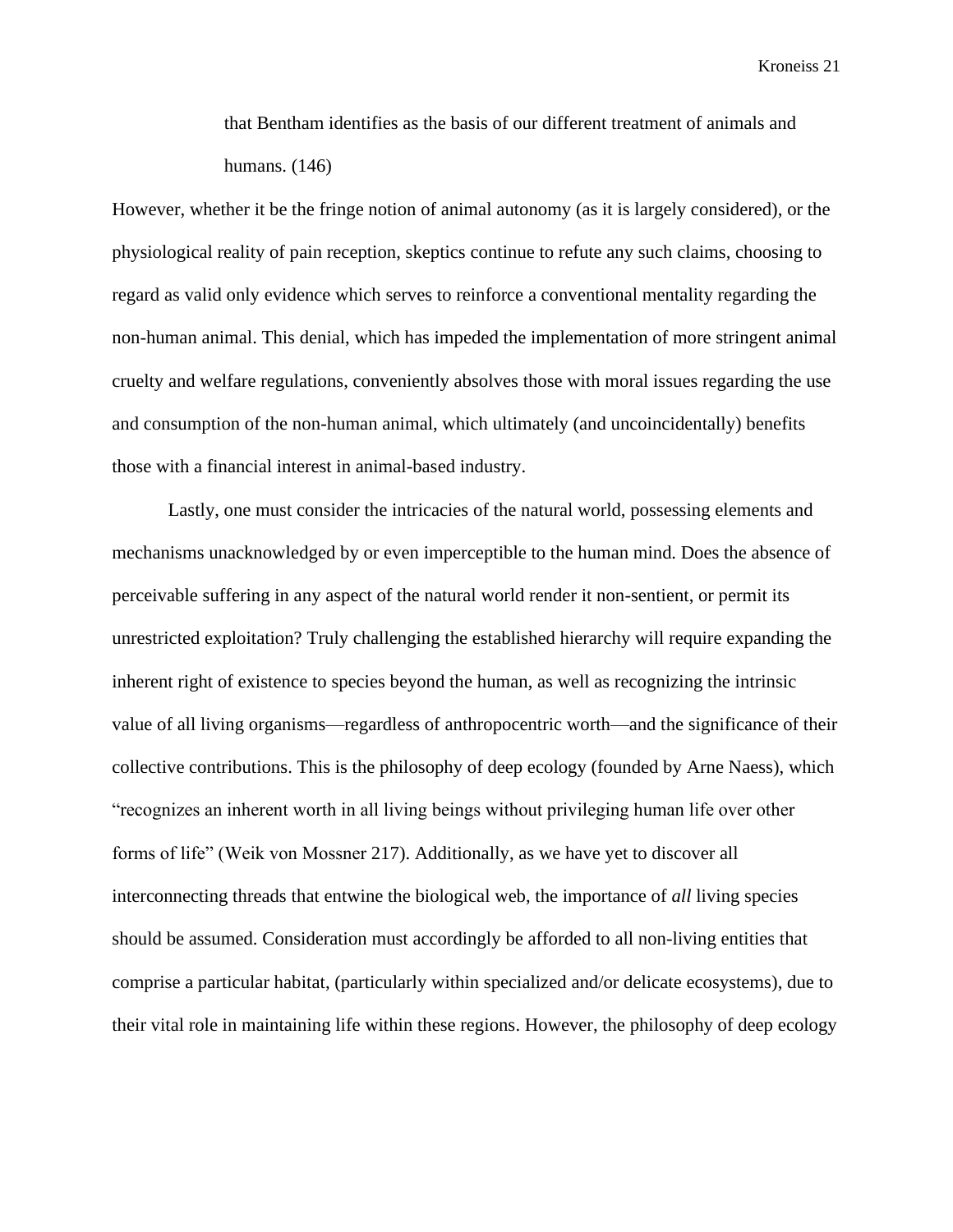asserts that extending privileges to non-living entities is not solely owing to their functional purpose. In *Deep Ecology for the Twenty-First Century*, George Sessions states:

> Deep ecology is concerned with encouraging an egalitarian attitude on the part of humans not only toward all members of the ecosphere, but even toward all identifiable entities or forms in the ecosphere . . . this attitude is intended to extend . . . to such entities (or forms) as rivers, landscapes, and even species and social systems considered in their own right. (270)

The philosophy of deep ecology is not without its critics. Garrard argues that such extraordinary "even-handedness might well seem to empty deep ecology of any substantive content: if value resides everywhere, it resides nowhere, as it ceases to be a basis for making distinctions and decisions" (24-25). Additionally, rather than facilitating the unification of the human and natural worlds, some critics feel that deep ecology's philosophy of homogenization may actually serve to strengthen the dividing boundary, as well as to support the instrumentalism of nature. Deep ecology's beliefs regarding the *connection* of the human self (or oneness) *with* nature could essentially be interpreted as the *extension* of self *to* nature—identified by Plumwood as a form of self-realization—which fails to recognize the natural world as remarkable in its own right and, instead, serves to promote human exceptionality should one choose to widen their consciousness to both access and assimilate nature's wonders into oneself. Plumwood states:

> The failure to affirm difference is characteristic of the colonising self which denies the other through the attempt to incorporate it into the empire of the self, and which is unable to experience sameness without erasing difference. Major forms of deep ecology have tended to focus exclusively on identification,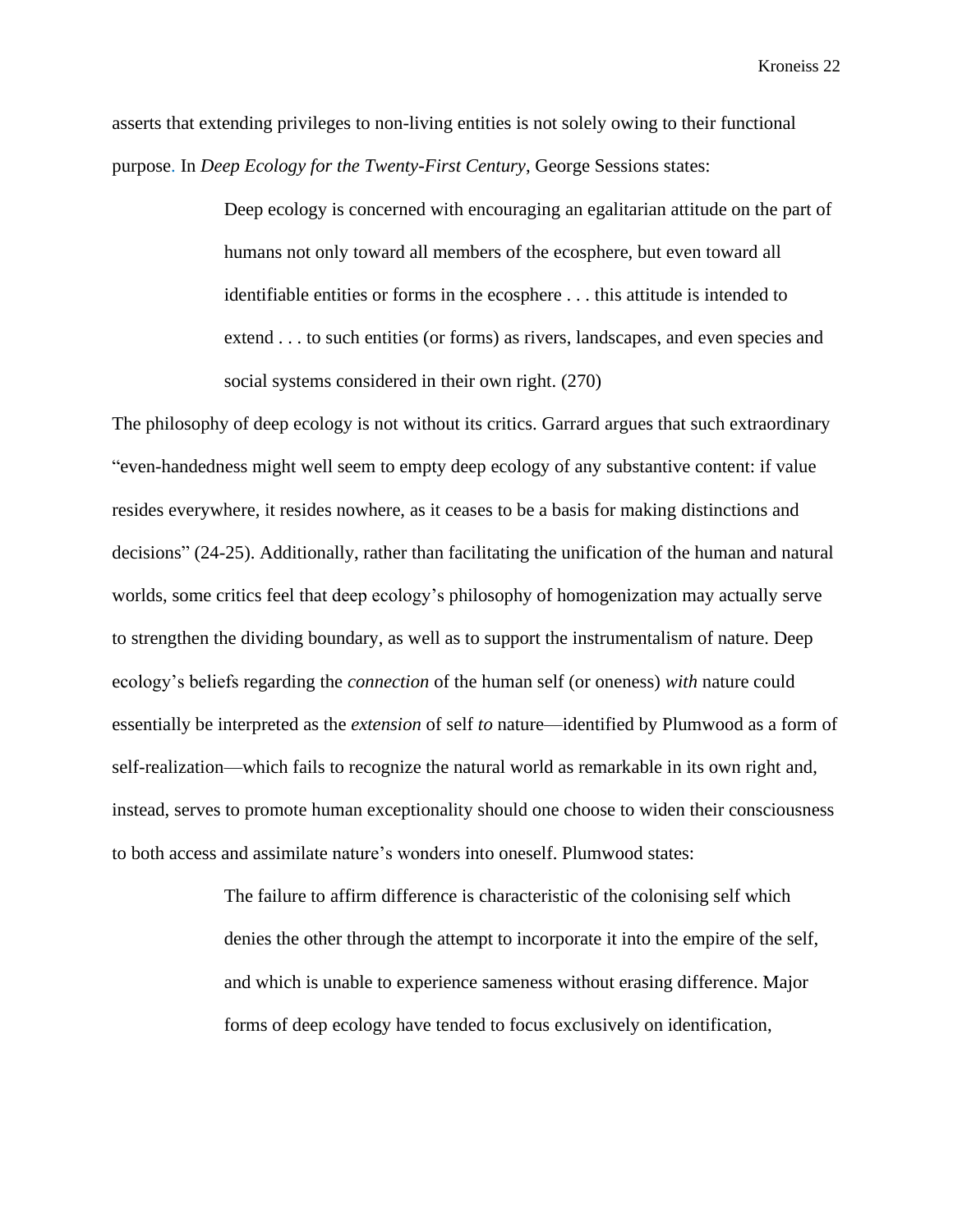interconnectedness, sameness and the overcoming of separation, treating nature as a dimension of self. (174)

Although the physical symbiotic relationship between modern humanity and the natural world could accurately be described as one of parasitism, (as humanity gains all benefit, while nature sustains all injury), I assert that the interconnection promoted by this philosophy is of direct and indirect benefit to both parties, as such beliefs not only benefit humanity, but promote the respect and preservation of the natural world. Therefore, despite the validity of criticism regarding deep ecology, any philosophy which promotes an equitable relationship between the human and natural worlds ultimately serves to foster the dissolution of the human/nature dichotomy. Such concepts are especially significant during a time when global economic profits continue to take precedence over millions of lives—both human and non-human.

Rather than addressing the underlying causes of environmental crises, capitalist society (fearing revenue loss) largely chooses to mitigate individual disasters and often does so exclusively in terms of alleviating the adverse effects on the human population. In "Ecofeminism Meets Business," Chris Crittenden states:

> Captains of industry will refrain from exploiting nature only insofar as is necessary to maintain an optimal supply of goods and services. This impoverished concern for the nonhuman community leads to a human-selected optimal level of pollution; that is, there is no standard of pollution outside of what we decide is best for gorging our product-hungry appetite. (57)

Aside from the well-known human rights violations in exchange for cheap labor, global capitalism, with its private sectors extending business practices beyond state or country, further exacerbates environmental exploitation. Scarcely affected by the environmental cost of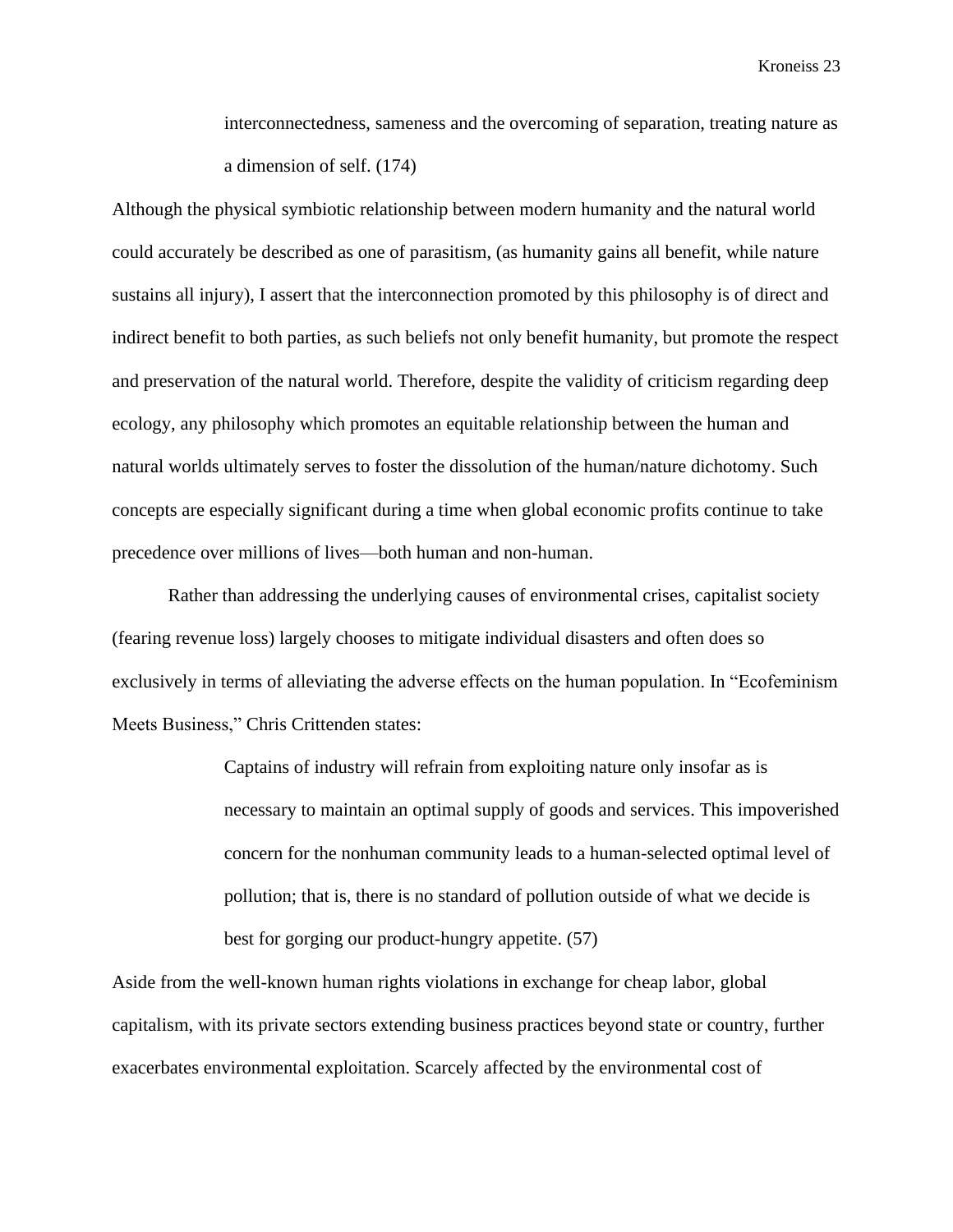production within their own "backyards," these companies have discernably less concern for the environmental impacts on foreign soil, (e.g., toxins/pollutants as side effects of production, mismanagement of land/resource use, etc.). Additionally, with multinational corporations investing in agribusiness, animal experimentation, and the like, as well as an increase in the black market trade of wildlife species and parts, the worldwide exploitation of non-human nature has intensified through the infinite legal and illegal profit-making opportunities within the global economy. However, so too have the human repercussions—such as the widespread climate disasters and global pandemics (such as the COVID-19 virus) that have recently brought international capitalism to its knees. Most emerging human infectious diseases—such as the COVID-19 virus, which is directly linked to the harvesting and consumption of the non-human animal—have been introduced to the human population through the gross exploitation of the natural world. Beyond the innate "survival mode" of the non-human animal in response to organic stressors, added pressures such as increased rate of poaching (e.g., for food, Eastern medicines, trophy hunting, the exotic pet trade), mistreatment of production animals (e.g., nonhuman animals used in egg, dairy, and meat production), as well as habitat and resource loss (e.g., starvation and increased predation due to deforestation and land clearing for crops, environmental degradation due to toxins and pollutants, global warming), render the non-human animal more susceptible to illness and disease. In "COVID-19 Should Make Us Rethink Our Destructive Relationship with the Natural World," preeminent primatologist, Jane Goodall, asserts, "Close proximity to wild animals, especially in 'wet markets' that sell live animals, can give rise to disease and viruses that cross the species barrier . . . We are now feeling the true cost of wildlife trafficking and the destruction of the natural world" (Slate.com). However, rather than responding to this herald of future catastrophe, capitalist establishments (such as the current U.S.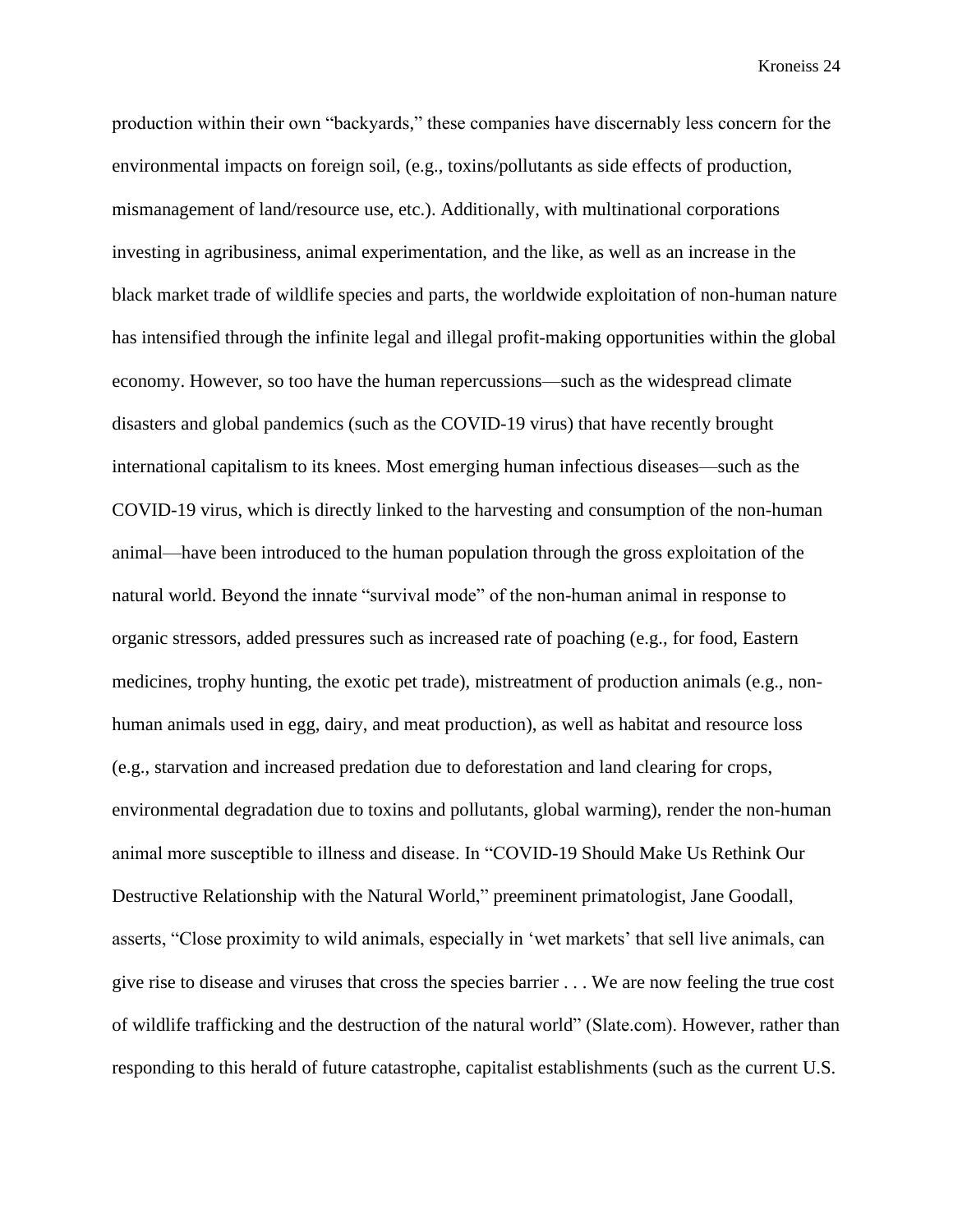Administration) have—under the guise of increasing short-term job growth—exploited this crisis by not only decreasing environmental regulations, but by essentially removing them altogether, further exacerbating the growing ecological crisis.

Humankind's indifference to the harm they are causing the earth and fellow inhabitants, as well as the lack of concern displayed in the face of overwhelming scientific evidence that, at this rate, their choices will ultimately result in the planet's demise, seems to suggest that for most people, the natural world is simply not a priority. The psychology behind this apathetic ecological position may run deeper than the simplistic but often-ascribed human traits of indolence and materialism. Instead, this perspective may conceivably be rooted within the longestablished hierarchal narrative regarding humanity and the natural world. The categorial façade regarding humanity's position outside the boundaries of the natural world has echoed relentlessly for countless generations, resulting in an almost fact-based acceptance of the contrived dichotomy. In, "Literary Fantasy and Ecological Comedy," Don Elgin states:

> Strip mining and single-crop farming are not the causes of the [ecological] crisis; they are logical end results of the central attitudes western humanity has developed and propagated about the relationship between itself and its environment. (256)

This detached position also influences humanity's judgment regarding exploitation versus conservation and preservation. Plumwood states:

> [T]he biosphere forms the taken-for-granted material substratum of human existence, always present, always functioning, always forgiving; its needs do not have to be considered, just as the needs of other species generally do not have to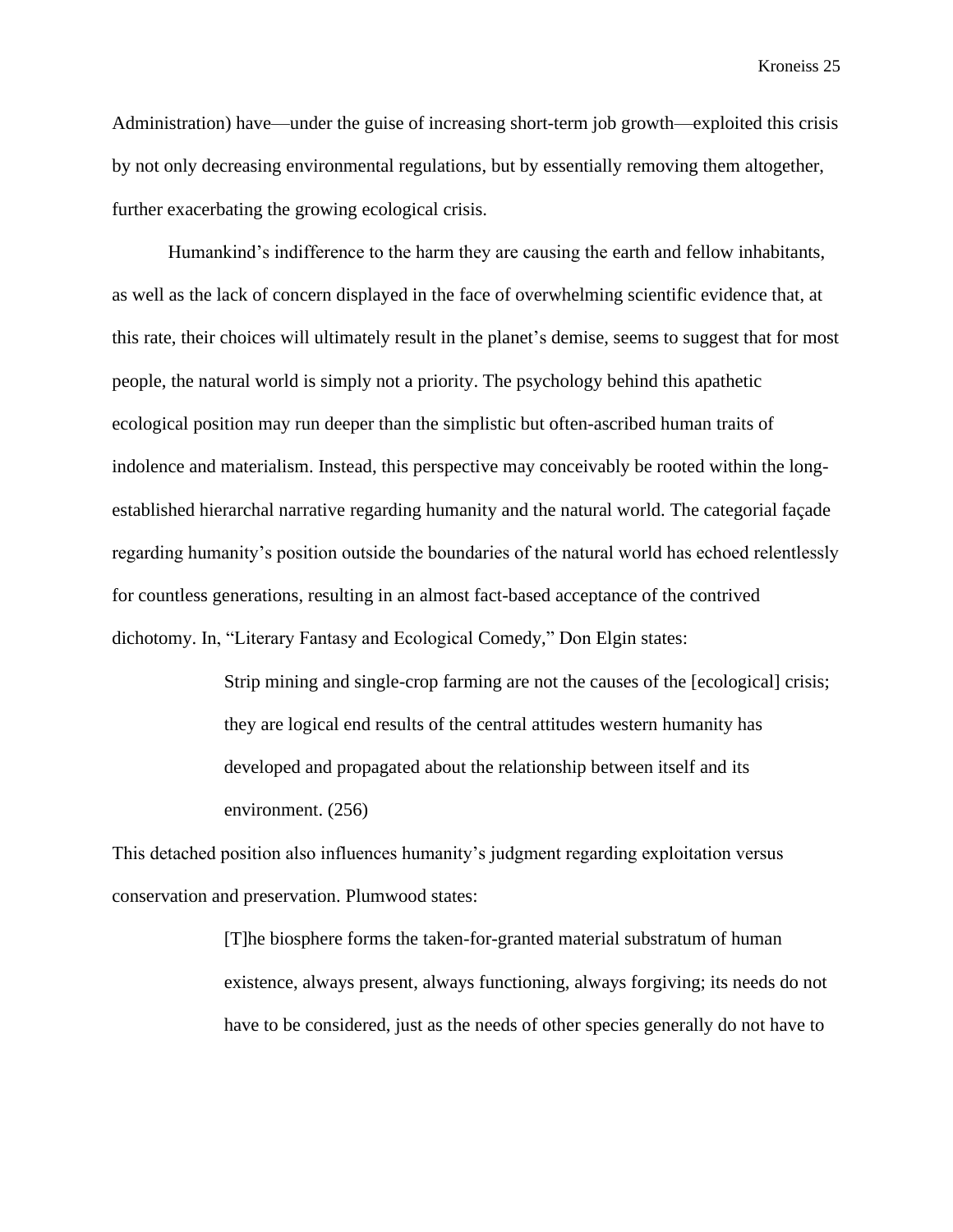be considered, except as they occasionally impinge upon or threaten the satisfaction of our own. (69)

This archaic perspective put us at odds with the survival of the natural world— and with our own. As the earth continues to undergo rapid climate change and other innumerable (and often associated) environmental crises, the belief that the planet will ultimately maintain equilibrium regardless of our destructive tendencies essentially lends credence to the homeostatic conditions upon which the patriarchal status quo is based. Consequential inaction due to a false belief that the earth will eternally compensate for the injuries inflicted upon it by humankind thrusts the planet further toward the brink of collapse and, possibly, the point of no return. Plumwood explains that few in modern day society would deny the interconnection between nature and humankind, insofar as humanity's dependence on the natural world. However, this conceptually recognized relationship does not necessarily translate into a genuine emotional connection. Plumwood states:

> In modern times, the denial of dependence only occasionally takes the form of denying that humans are essentially embodied or have links to (have evolved from) nature. But the failure to conceive ourselves as essentially or positively in nature leads easily into a failure to commit ourselves to the care of the planet and to encourage sustainable social institutions and values which can acknowledge deeply and fully our dependence on and ties to the earth. Modern world-views continue to treat links to nature as either negative or inessential constituents of the human. (71)

Perhaps the key to understanding humanity's failure to psychologically reconcile the human/nature dichotomy lies in the second portion of Plumwood's statement. The author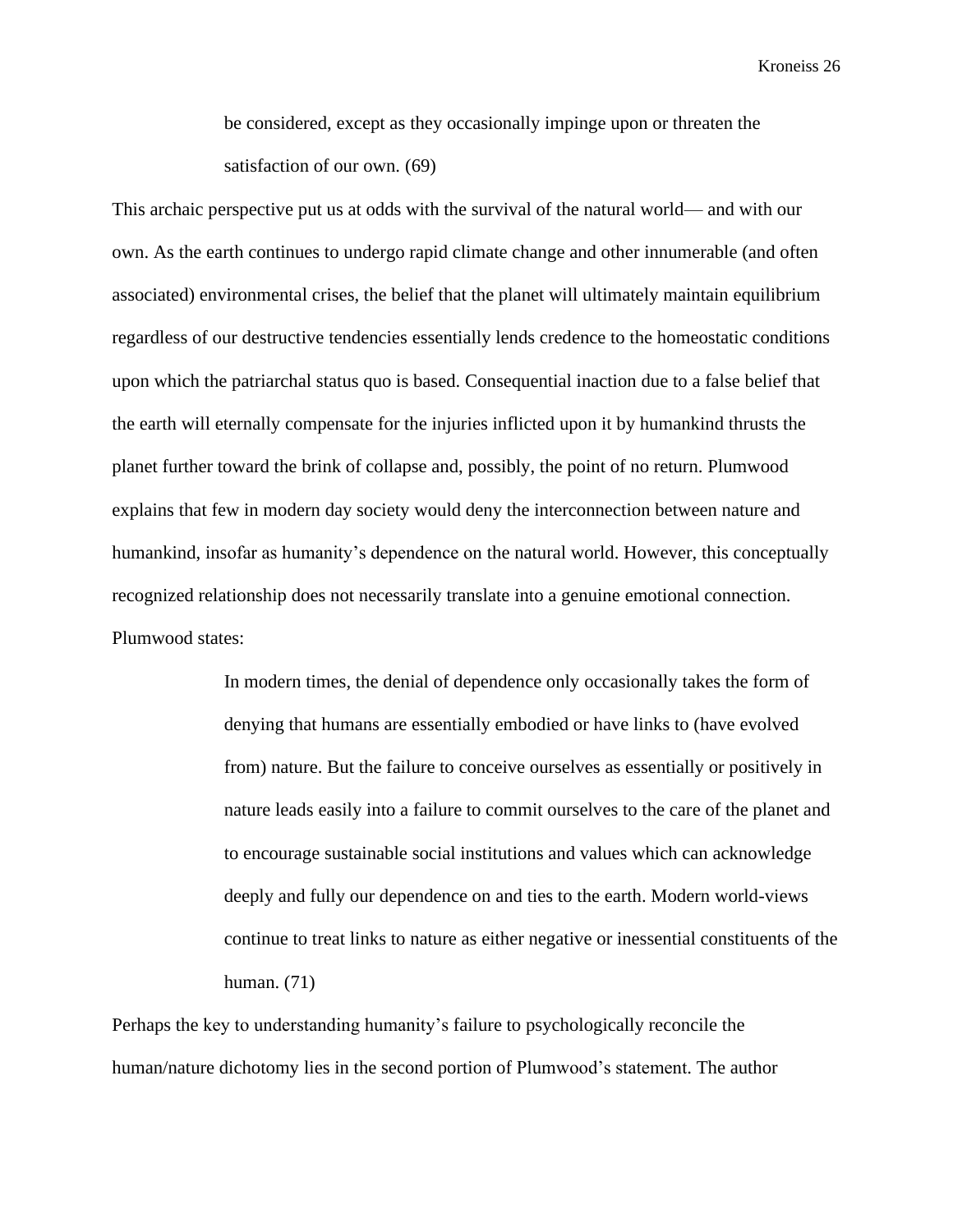essentially asserts that, although most of humanity acknowledges its ancient, ancestral connection to the natural world, it fails to consider itself an equal component of the ecological web. I assert that it is due to the acceptance that humankind evolved *from* nature that humans consider themselves *apart from* nature—a primitive existence from which humanity long ago separated itself, prevailed over, and from which it ultimately severed its connections. This may provide the reasoning as to why, although most of humanity comprehends the scientific, factbased evidence linking them to the natural world, there still lies an emotional disconnect between their intellectual perception of self and their biological reality, as well as—and most importantly—which aspect of that dichotomy reigns superior. In accordance with Gaard's theory regarding the "logic of domination", humanity's certitude of evolutionary superiority leads to their misguided acceptance that nature exists purely for the benefit of humankind. Indeed, this persistent hierarchal mentality remains firmly rooted within the psyche of much of society, in which only a small percentage of the population is concerned with the earth and its natural inhabitants for ecocentric reasons, rather than in terms of their importance to humankind. Whether it be the tangible resource, itself, or simply the aesthetics with which it is associated, anthropocentric motivations often constitute the only instances by which humanity exerts a collective effort toward conservation. In order to positively alter future environmental and animal welfare policies, as well as the fate of the Earth and of humankind, humanity requires a fundamental shift in their perception of the natural world and of their inextricable position within it.

#### IV. Ecofeminism: The Association Between Nature and the Feminine

When considering the patriarchy's disparaging and often violent conduct toward nature and the feminine, a starkly similar pattern emerges. The movement which recognizes this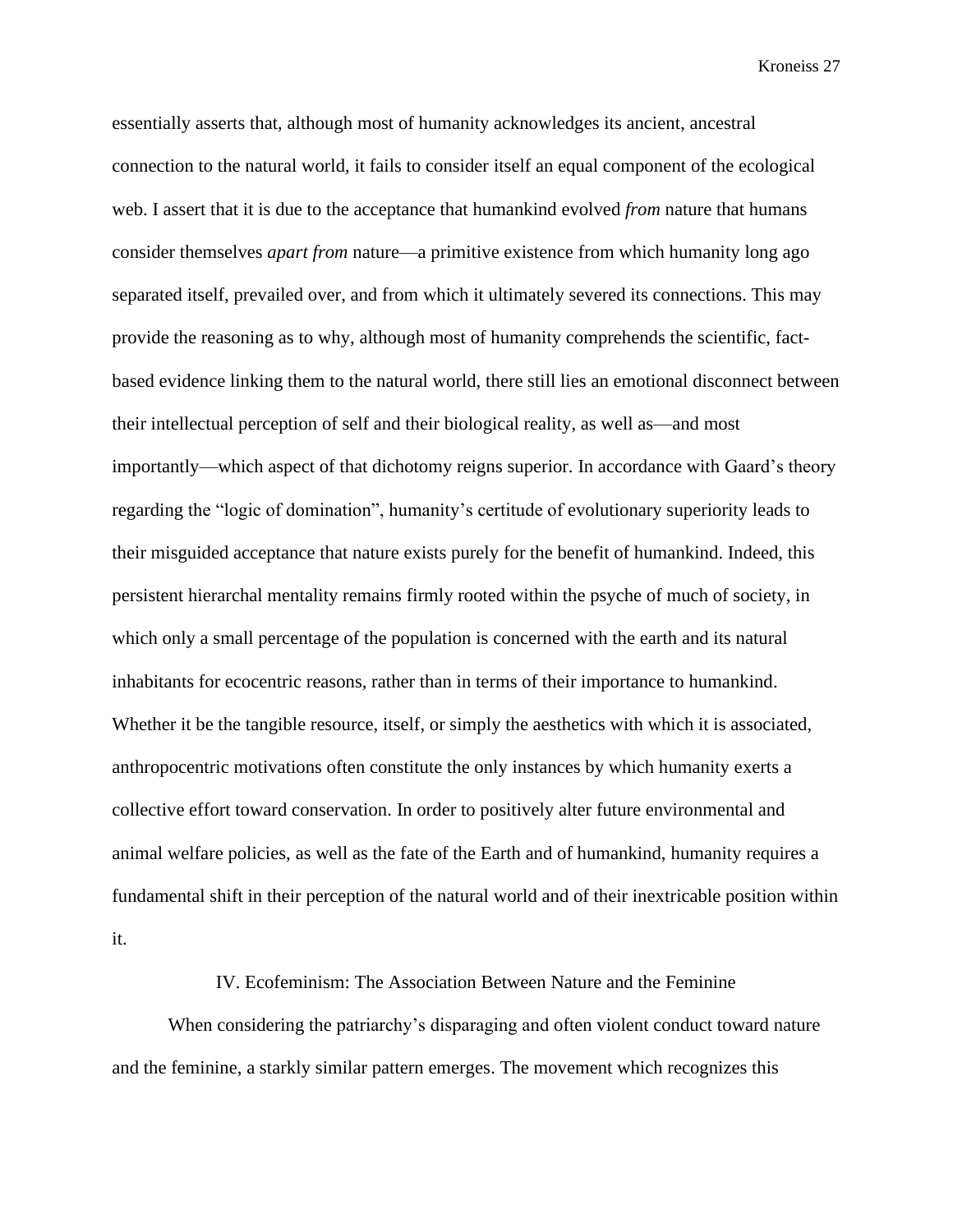association and parallels the oppression and exploitation of women to that of the natural world is known as ecofeminism (or ecological feminism)—a term coined by French author and feminist, Francoise d'Eaubonne in the 1974 book titled, *Le Féminisme ou la Mort* (*Feminism or Death*). In, *Feminism & Ecology*, Mary Mellor states:

> Ecofeminism is a movement that sees a connection between the exploitation and degradation of the natural world and the subordination and oppression of women . . . Ecofeminism brings together elements of the feminist and green movements, while at the same time offering a challenge to both. It takes from the green movement a concern about the impact of human activities on the non-human world and from feminism the view of humanity as gendered in ways that subordinate, exploit and oppress women. (1)

Ecofeminist philosophy asserts that there is a foundation from which the human/nature estrangement was formed and that this hierarchal relationship is not unique in its divisiveness that this dichotomy stems from a common logic of domination. Garrard argues that environmental devaluation and abuse are not "caused by anthropocentric attitudes alone, but follow from systems of domination or exploitation of humans by other humans" (31). Ecofeminism combines deep ecology's respect and equal valuation of non-human nature with social ecology's concerns regarding the intraspecies relationships of humans, thereby endeavoring to heal this universal illness by easing the symptoms (through the unification and equal advancement of all hierarchically oppressed forms of life), while simultaneously addressing the cause (reversing the dominant patriarchal mentality responsible for establishing this system of oppression in the first place).

*i. Religious Justification for Ecofeminine Oppression*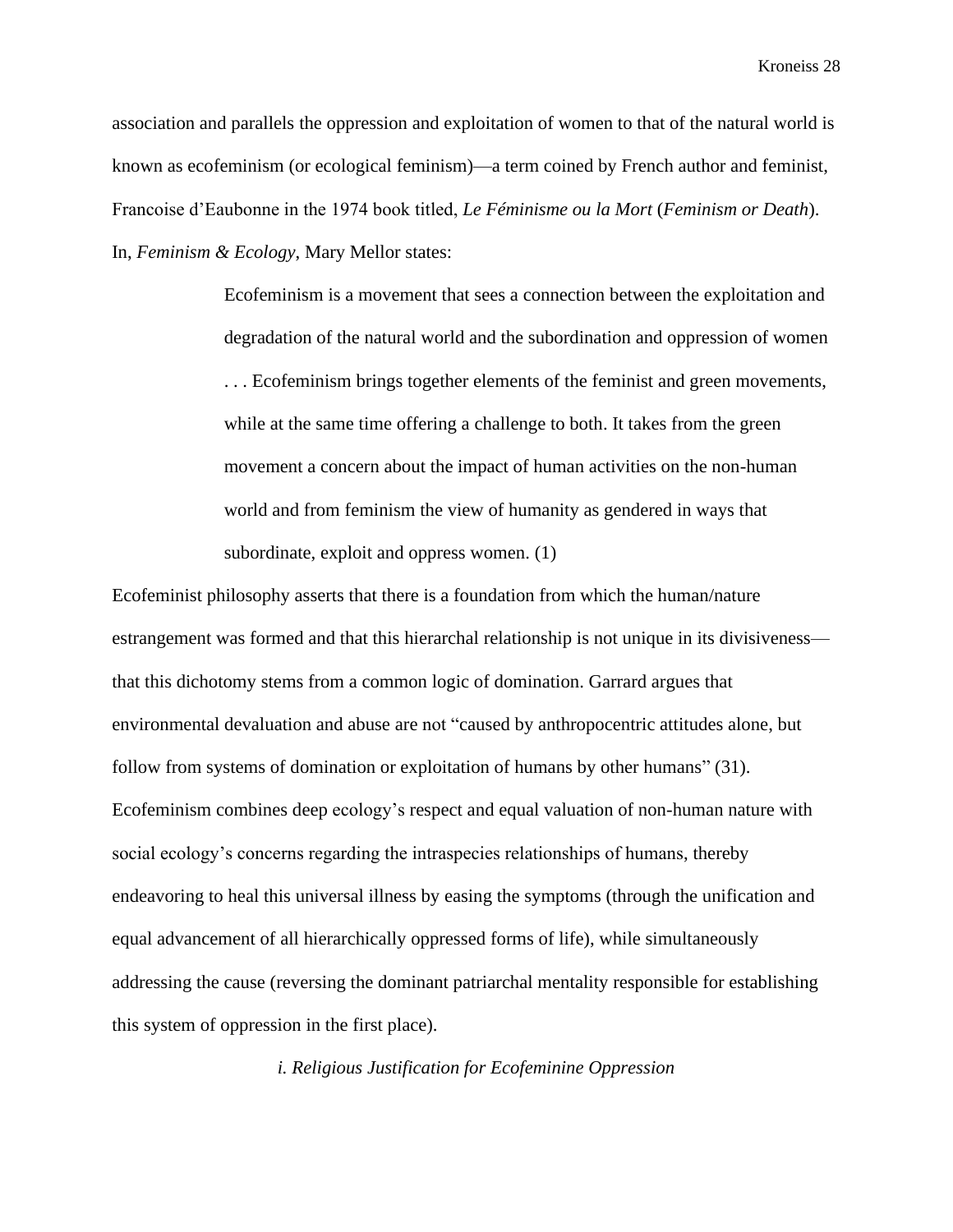Ideas advanced by religious institutions often dictate cultural norms so definitively that the most dominant religious beliefs become law and countries suffer war to establish and maintain their particular doctrines. Regardless of claims regarding equality and inclusivity, a religion's true intentions can be gleaned from who is permitted to hold power within the organization, as well as the value that it assigns to the voiceless of the world—whether the term "voiceless" be metaphorical (women, children, the "other") or literal (the natural world). As opposed to the division and dualistic concepts promoted within male-centric religions, femininebased religions generally advocate for collaboration, as well as for the unification of dichotomous beliefs. This includes deeming the corporeal body and the physical realm—aspects of the physical versus spirit/mind duality that are commonly demoted by patriarchal religions of equal significance to those of the metaphysical. In *The Once and Future Goddess*, Elinor Gadon states, "Goddess religion was earth-centered not heaven centered, of this world not otherworldly, body-affirming not denying, holistic not dualistic" (xii). In *Goddess and the Divine Feminine: A Western Religious History*, Rosemary Radford Ruether further elaborates on the fundamental distinctions between feminine and masculine religions:

> [T]he Goddess symbolizes the imminent life process of the universe. This life principle is one of plurality in dynamic interconnection . . . In patriarchal religion and culture, dynamic plurality in interconnection is distorted into mutually exclusive dualities of 'good' and 'evil.' The body, the woman, and the earth are both subordinated and identified with the negative pole in male-dominated dualisms. (278-279)

Consequentially, patriarchal religious principles regarding gender and social order, sexual behavior and orientation, as well as the lesser role of nature and the non-human animal in a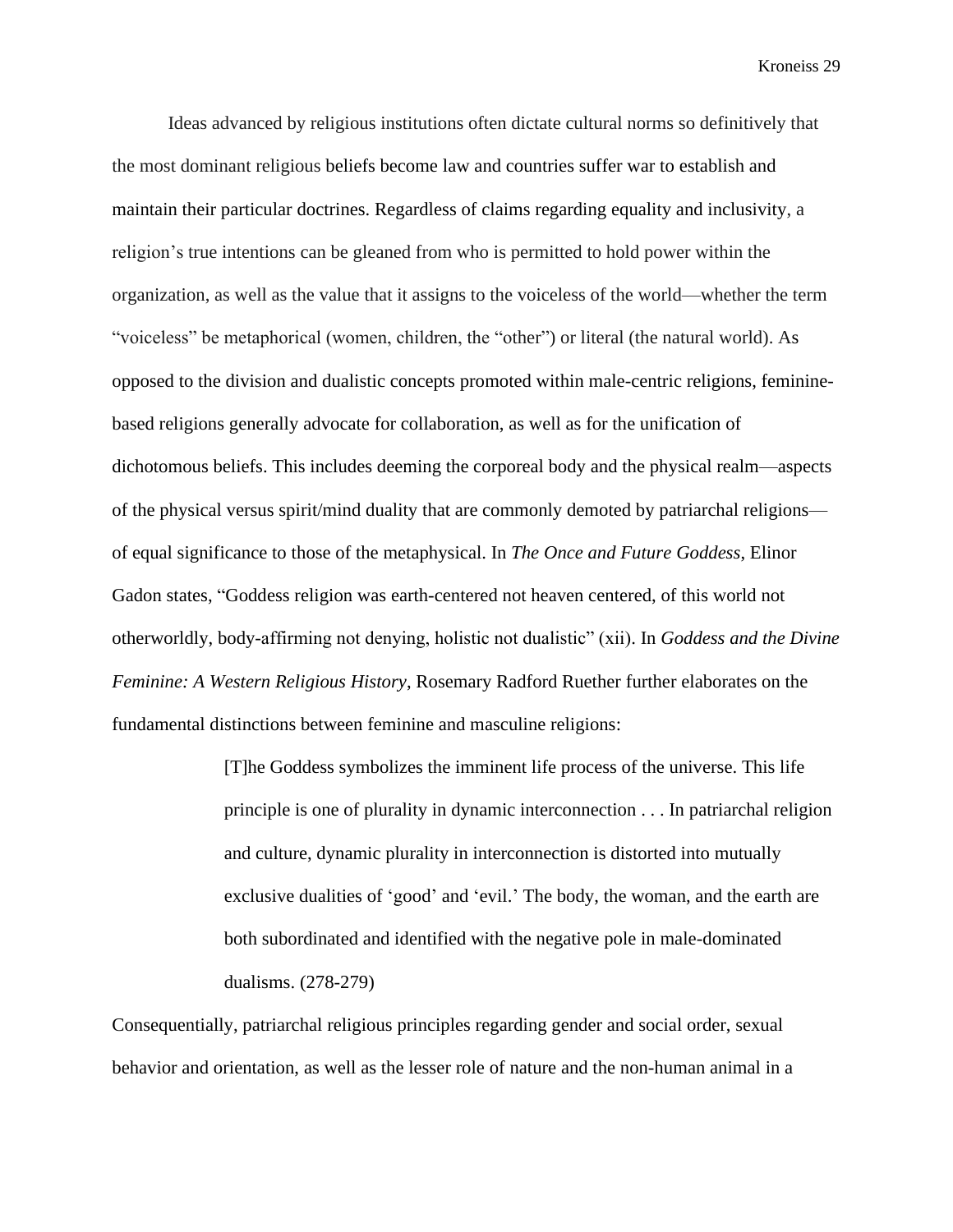system that allocates humans as the top of the hierarchy, often provide the basis for cultural sexism and animal cruelty. In both the Eastern and Western worlds, biased narratives such as those included within the Bible, the Torah, and the Quran (whether or not the meaning of each has been accurately interpreted) have provided the reasoning behind the establishment and preservation of the inferior status of women and the natural world.

 Although a number of origin stories exist throughout cultural history, one of the most pervasive is that of the Judeo-Christian tale of Genesis, which credits a male god with the creation of the earth and of all its living inhabitants—including the first humans. Lerner asserts that there is an observable pattern between the rise of patriarchal rule and the use of religion to further its agenda. Lerner states:

> [F]irst, the demotion of the Mother-Goddess figure and the ascendance and later dominance of her male consort/son; then his merging with a storm god into a male Creator-God, who heads the pantheon of gods and goddesses. Wherever such changes occur, the power of creation and of fertility is transferred from the Goddess to the God. (145)

By attributing the "birth" of every aspect of the world to a male god, the story of Genesis not only credits a paternal figure with the power of creation, but minimizes the importance of the life-giving ability of women and the natural world—essentially removing both from the equation. The deletion of the creative power of the ecofeminine can be found in other Catholic teachings, as well. In *Gyn/Ecology*, Mary Daly argues that Mary's role in the "Immaculate Conception" and birth of her son, Jesus, is minimal. Daly states:

> It should not be imagined that Mary had any real role in this conception and birth. Although some Christians like to call the 'virgin birth' a paradigm of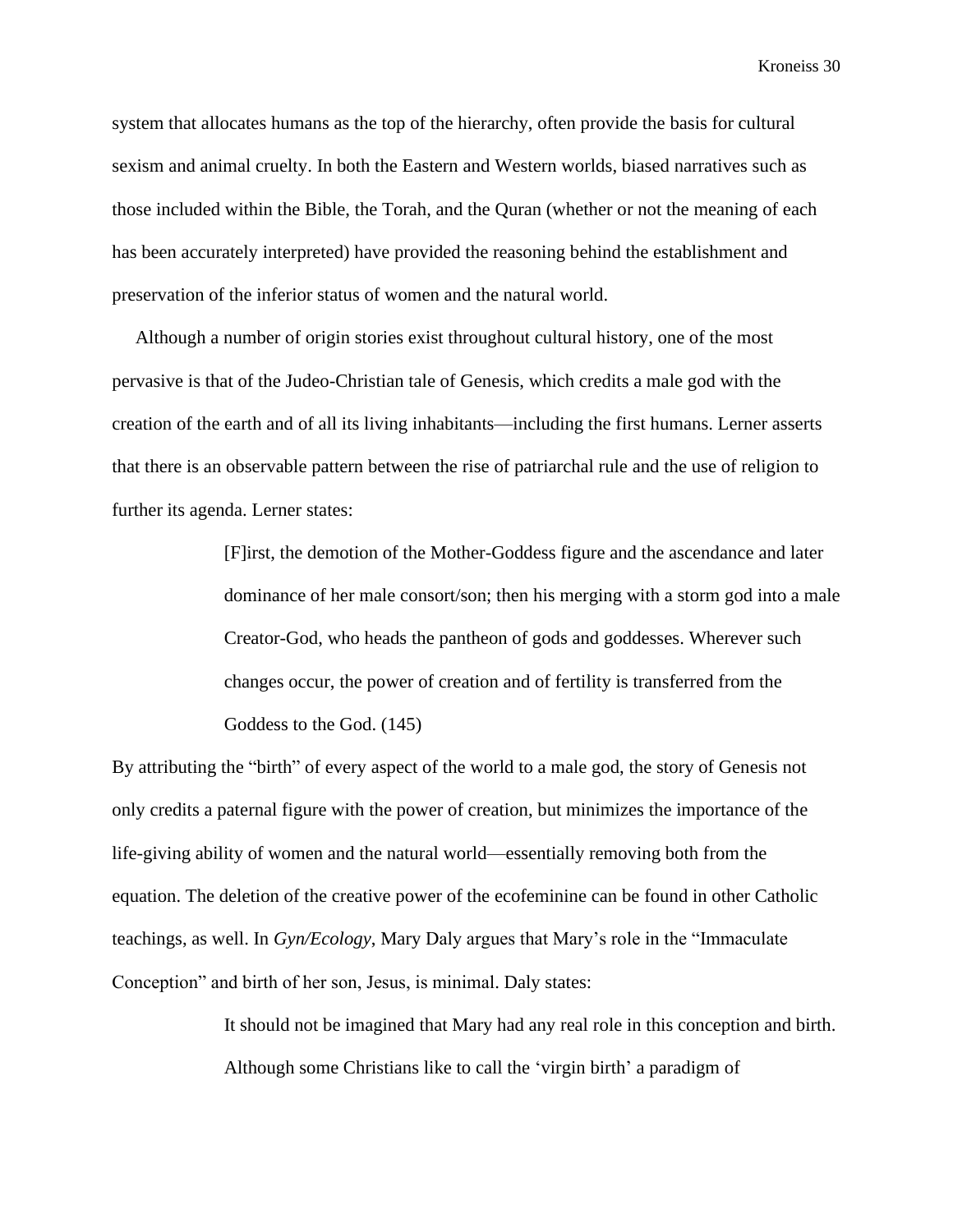parthenogenesis, it is not that . . . a deliberate effort is being made to remove creativity from women and re-establish it in in the realm of male domination and control. (83)

Rather than portraying Mary as a goddess with the supernatural ability of self-conception (or virgin birth), or of even celebrating the creative potential naturally possessed by the female, Mary is reduced to a perfunctory vessel, with all miraculous, creative power attributed to a male god—the predictable result of which begets a male god.

The story of Genesis also emphasizes God's formation of Eve (the first woman) from the rib of Adam (the first man). Although, Adam is created by and in the likeness of God, woman, on the other hand, is born of man and is, therefore, accountable to *him*—suggesting that women are secondary to men and that their primary purpose is to serve as male companions. Likewise, God informs Adam that he has dominion over the earth and creatures, which many have deciphered over time to mean that the non-human animal, as well as the entirety of the natural world, are inferior to humankind and exist only insofar as what they can offer to man—or, more precisely, what man can extort from them. In *Beyond God the Father*, Mary Daly states:

> [I]f God is male, then the male is God. The divine patriarch castrates women as long as he is allowed to live on in the human imagination . . . those which in one way or another objectify 'God' as a being, thereby attempt in a self-contradictory way to envisage transcendent reality as finite. 'God' then functions to legitimate the existing social, economic, and political status quo, in which women and other victimised groups are subordinate. (19)

In the fall from grace, Eve is criticized for exhibiting stereotypical feminine naivety by being swayed, at the coaxing of the serpent, to taste of Eden's forbidden fruit. She is, then,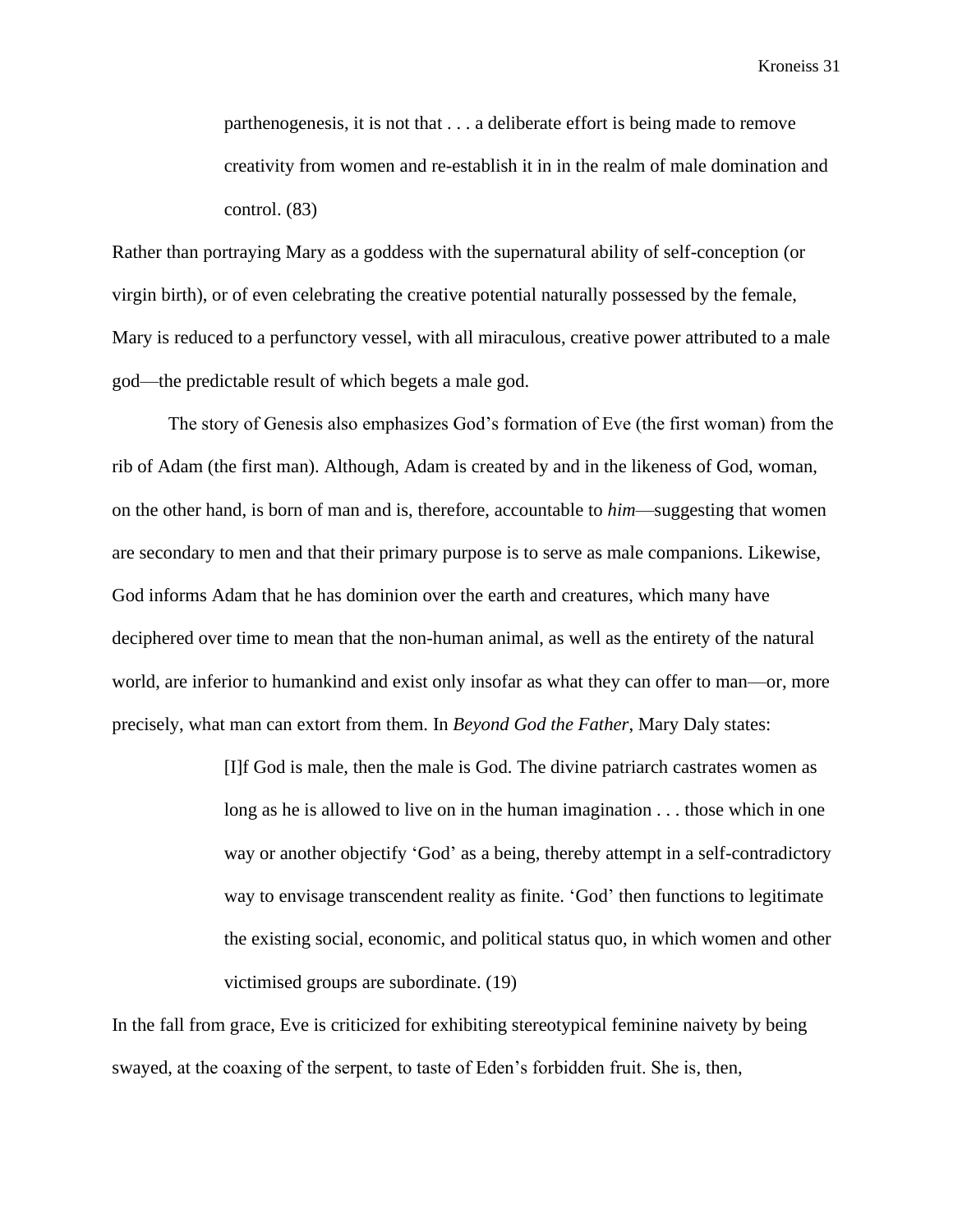paradoxically, blamed for employing the cunning temptress tendencies often allocated to women by persuading an innocent Adam to accompany her in this disgrace. This duplicitous act results in women, thereafter, experiencing pain in childbirth (which effectively devalues and usurps the powerful creative processes associated with the feminine) and which attests to women's need for male supervision. When God learns of Eve's sin, he states, "Your desire shall be for your husband, And he shall rule over you" (The Holy Bible, New King James Version, Gen. 3:16). Adam's punishment, (to toil in the fields, etc.), is attributed not to the deed, itself, but to imprudently heeding the guidance of his wife, (i.e., foolishly listening to a woman)—a creature too naïve, yet, too calculating to be devoid of male guidance. Further, the serpent's "sin" provides a justification for the enmity between human and snake/beast, as well as the resulting punishment in the form of "belly walking"—an inconvenient and eternally servile existence. As patriarchal societies and religions logically elect to create and endorse narratives which coincide with their agenda, as well to suppress or quash those which defy it, it is no coincidence that the serpent (or snake), which is interpreted to be either an agent of the devil or Satan himself, is also a symbol of fertility, transformation, and the feminine in pagan religions—cultures that Christianity essentially eradicated by overtaking their people and appropriating their traditions. In *Women and Religion*, Marianne Ferguson states:

> The Serpent—the prophetic symbol of the goddess, who was usually associated with wisdom in the neighboring Canaanite culture—would have previously been expected to give wise counsel. In accepting the counsel of the serpent, Eve accepted at the same time the advice of the mother goddess, who was associated with the tree of life and the tree of the knowledge of good and evil . . . she chose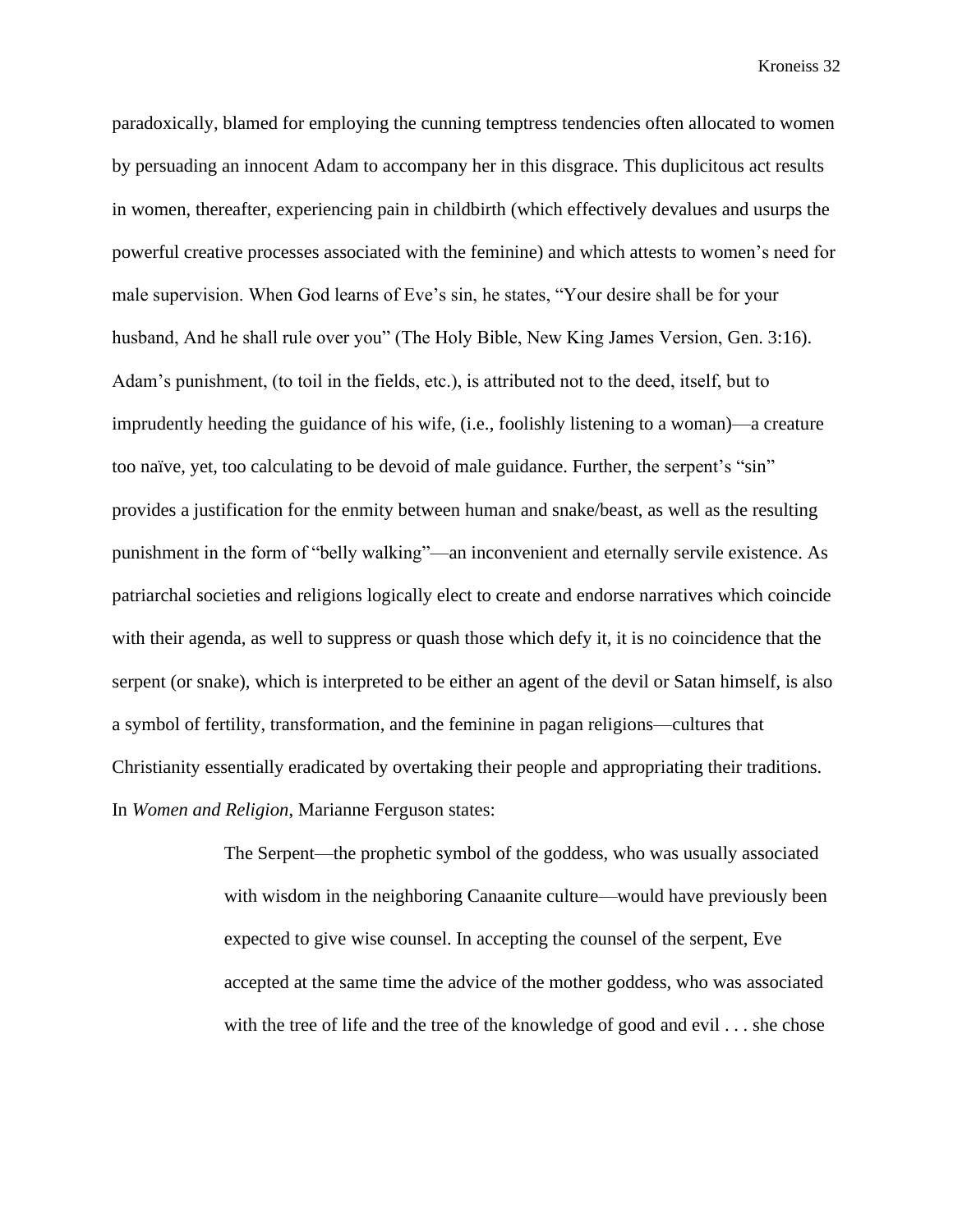to return to the older religion of the mother goddess, rather than the new Hebrew religion of the male deity. (84)

The vilification and punishment of the serpent condemns earlier, polytheistic and/or goddessbased beliefs, leaving women with no other alternative but to accept a patriarchal religion. The condemnation of the serpent additionally disallows the sense of strength and community experienced within a matriarchal or egalitarian society, as well as serving to effectively estrange woman from her own feminine power. Moreover, by demonstrating women's continued devotion to the old ways (Eve's acceptance of the serpent's offer), the story is inculpating women for the destruction of feminine-based religions, as well as for the denunciation of feminine authority. Ferguson states:

> Yahweh's curse on the serpent actually alienated women from their old source of comfort in childbirth—the goddess in the form of the serpent. Women, who had looked to the goddess for strength and support, were made responsible for crushing her. The end of the goddess religions was thereby effected by women themselves, ensuring the demise of the female deities. (85)

This narrative has manipulated generations of women to accept the inferior status allocated by religion as divinely ordained. Daly asserts, "The myth has provided legitimation not only for the direction of the self-hatred of the male outward against women, but also for the direction of selfhatred inward on the part of women" (*Beyond* 48). By simultaneously portraying as evil the symbolism associated with nature, the feminine, and pagan religions, and by demonstrating culpability on the part of the woman and the natural world, Judeo-Christian religions effectively lay the blame for humanity's removal from paradise on their shoulders. This ultimately justifies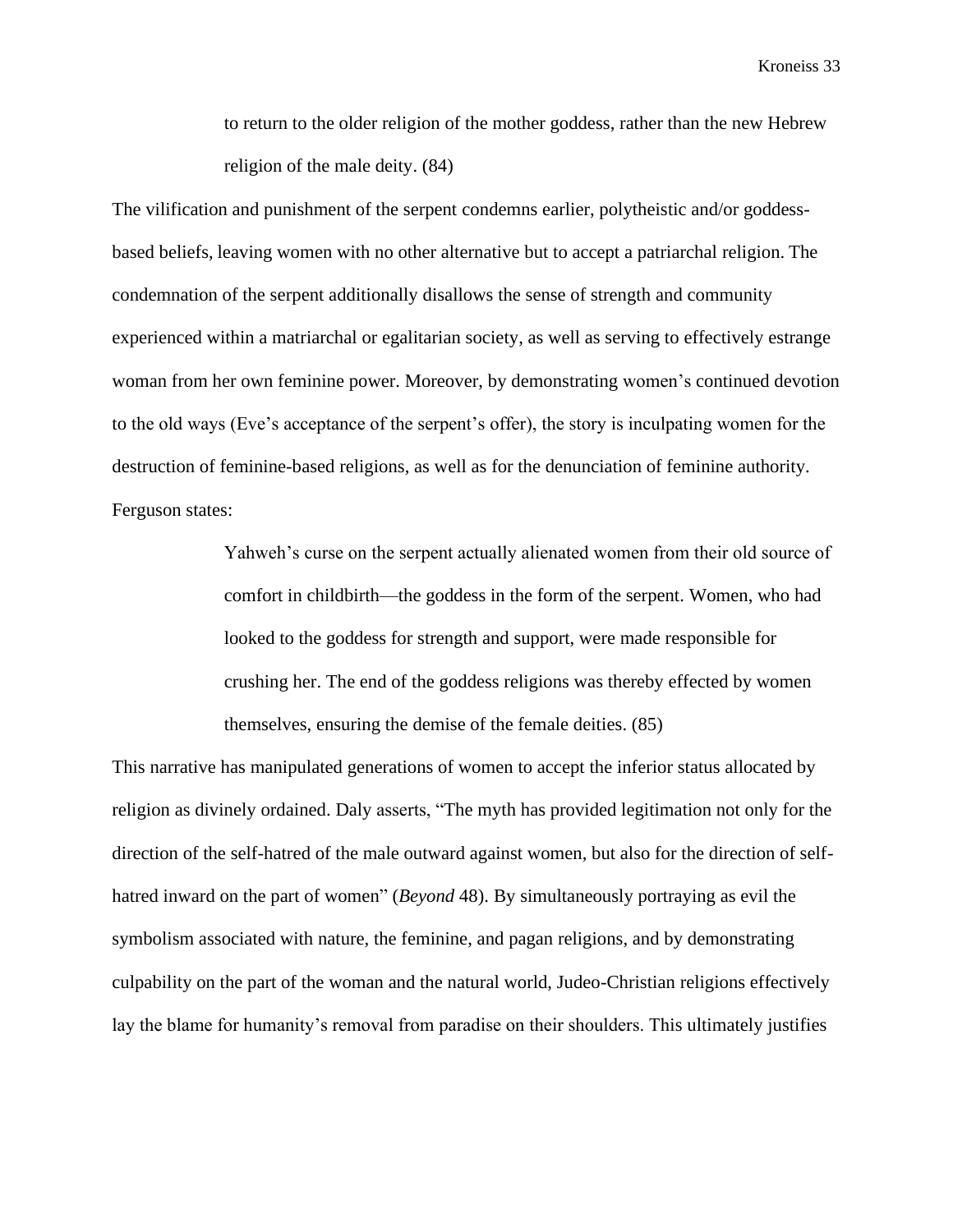the inferior status of non-human nature and the feminine, as well as the elimination of non-Christian, polytheistic, and/or matriarchal religions.

As opposed to the oral traditions often employed by early matriarchal cultures and religions (so as to conceal tradition and allow for relevant narrative transformation throughout time), patriarchal religions often chose to transcribe their narratives, which allowed them to permanently solidify their teachings and impart their viewpoint to successive generations. Therefore, although the scriptures were set down by human hand—more specifically, conceived of and mainly recorded by male scribes—the Bible is believed by staunch Judeo-Christians to be the infallible world of God and, as such, to be accepted as fact. Ferguson states that societies "legitimate or justify their social patterns by attributing their origins to the time of creation. When creation myths are considered sacred scripture, as in monotheistic religions, the present social conditions appear justified because they are dictated by an all-powerful deity" (70). Granted that an alternate analysis of Genesis would suggest that the fortitude of the ecofeminine led humanity to truth and knowledge, this is not the interpretation furthered by most religious institutions. In choosing to promote a version of the narrative that specifies male superiority (in the form of god or human), as well as one which justifies the estrangement and secondary status of women and the natural world, the Judeo-Christian religion has taken an anti-ecofeminist position.

#### *ii. Cultural and Societal Justification for Ecofeminine Oppression*

As definitively as the lines of demarcation are drawn by the hetero-patriarchy in order to distinguish themselves from the rest of the world, they strategically homogenize women, nature, and the other into a single, opposing category to simplify and rationalize their devaluation and exploitation. Plumwood states that it is necessary to examine "the deep structures of oppression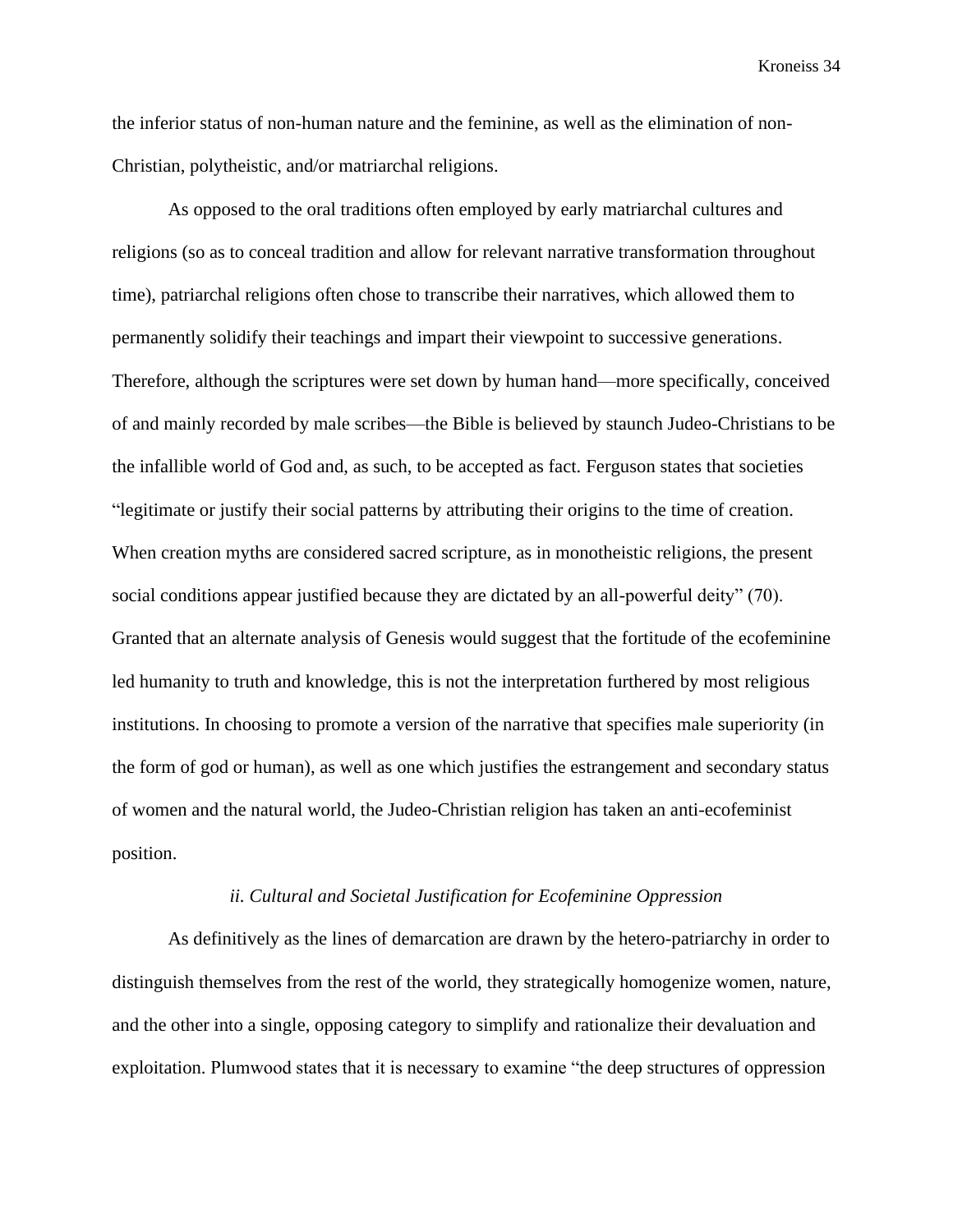in culture which help account for the persistence of domination through political and economic change" (5). Reduced to a nonentity by patriarchal culture, the natural world is especially subject to the exploitation of man. Even when respect is granted, or a higher distinction afforded, (e.g., non-human animals recognized as individuals, as in the case with companion animals) the stigma of their separateness often remains. This perspective—which cannot be solely attributed to the intellectual knowledge of biological dissimilarity and which may predominantly be influenced by the long-established philosophical narrative that resides within the psyche of much of humanity, including even progressive members of society—is essentially one in which the life of a non-human entity is of fundamentally less value than that of a human organism. In order to absolve themselves of the atrocities inflicted daily upon the environment and the non-human animal, a detached perspective may seem—if not moral—certainly understandable. However, such dissociation applies to the human, as well. So as to overlook the violence and oppression that they have inflicted upon the feminine, hetero-patriarchal societies have advanced the idea that women are emotionally and biologically closer to nature and, as such, are inferior to men and subject to their authority. Ortner theorizes that, in being associated with nature, woman is identified with "something that every culture devalues, something that every culture defines as being of a lower order of existence than itself. Now it seems that there is only one thing that would fit that description, and that is 'nature' in the most generalized sense" (10). As the subjectification of nature and the feminine did not, however, allow for males to be dominant over one another, a rationalization was also required in order for the dominant races and religions to conquer other civilizations. Native Americans, African aboriginals, etc., were, therefore, dehumanized—intentionally portrayed as primal or animalistic and intrinsically connected to nature, with the justification that, as Christian man is said to have been given dominion over the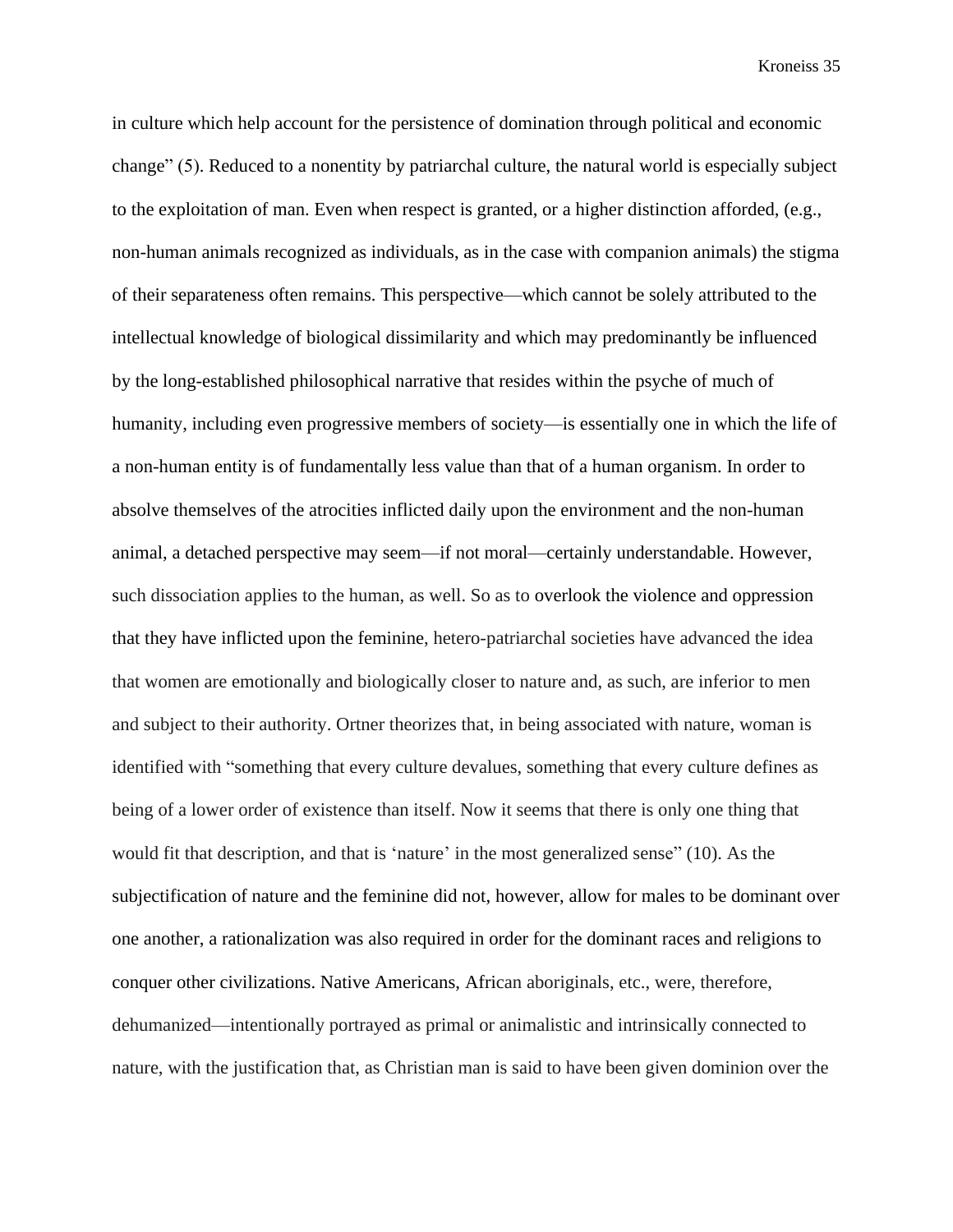ecofeminine, they should logically be granted control over all non-dominant factions of society, as well. Plumwood labels the allocation of a subject by its usage "instrumentalism", stating:

> The structures of self involved in human domination and colonization are reflected, repeated and confirmed in the reduction of non-human nature to an instrument. The domination of nature and the domination of human groups are linked not only by the logical structure of dualism and by the exclusions of rationalism, but by the dynamics of self-other relationship which flows from these. (142-3)

The modern capitalist system is essentially the commercial embodiment of patriarchal instrumentalism. Although financially profiting from all exploited entities, capitalism has benefitted most from the exploitation of the ecofeminine, while simultaneously disregarding the ecofeminist structure (labor, product, energy) upon which the world economy is based. In "Ecosocialism and Feminism," Dordoy and Mellor state:

> [A]cross history and cultures women's work has formed a central element of the 'underlaboring' work that makes human society possible. The link with environmental degradation is that to the extent that others bear the burden of their bodily and resource needs, transcendent social forms are disembedded from the knowledge and consequences of their actions . . . In this form, capitalism 'harvests' women's work as it harvests the productivity of nature in an original growth forest. (50)

This includes both products that can be commodified, as well as services that cannot. In "Ecofeminism Meets Business," Chris Crittenden asserts that capitalism fosters a dysfunctional psychology, consisting of a combination of conditions such as dissociation, objectification, and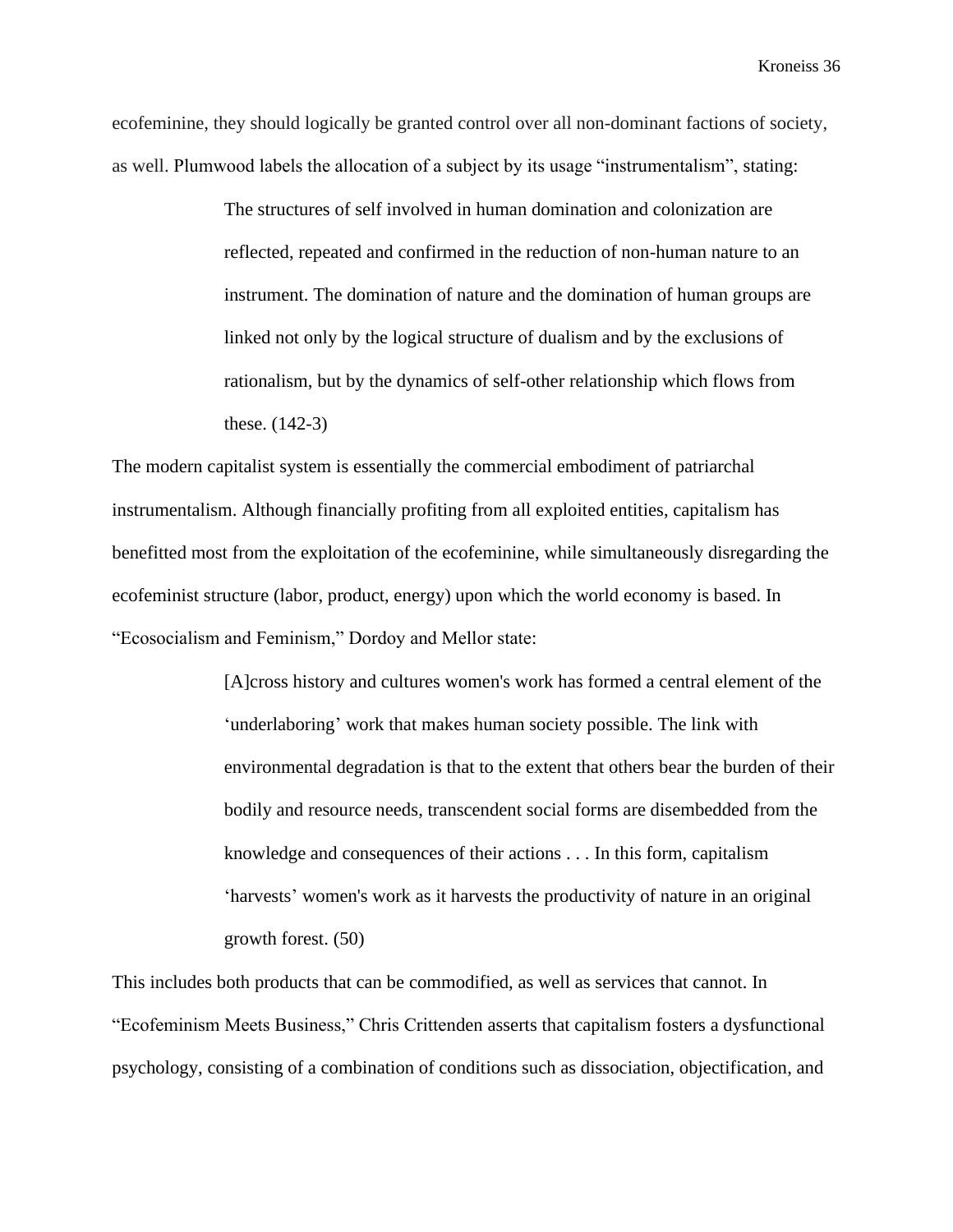domination (58-59). The purpose of this psychological manipulation (strategically crafted and perpetuated by industry and political leaders) is to diminish the empathetic capacity of society, resulting in a subsequent lack of conscious awareness to human and non-human suffering and the desired suppression of dissidence from the exploited. Capitalism's flawed perception regarding society's "natural law" allows for the rationalization of the current environmental and humanitarian crises on a global scale and the denial of who and what is to blame.

## *iii. Psychological Motives for Ecofeminine Oppression*

Although it is difficult to identify the psychological motivations behind the male desire to control or destroy anything possessing the ability to induce lack or to become more dominant than themselves, one can speculate that fear and envy may be contributing factors. In *Mother/Nature: Popular Culture and Environmental Ethics*, Catherine Roach states that the control or domination of nature "as conquered adversary—can be a powerful and attractive fantasy. It is the fantasy of the freedom from the limitation, vulnerability, and untimely death entailed by our human status as beings-in-nature" (83). However, although humans would understandably endeavor to protect themselves from potentially adverse environmental conditions, (e.g., animal attack, exposure, starvation, etc.), the issue goes beyond the logical, possibly delving into the emotional. The ability of the natural world and the feminine to bring forth life from the void and to provide the nourishment necessary to sustain that life, as well as the belief that that women and nature possess the capabilities to access strength and influence through some perceived mystical association would certainly qualify as powerful forces—which must be disparaged, controlled, or destroyed in order for a patriarchal system to function. In *Fairy Tales in the Postmodern World*, Daniela Carpi interprets Simone de Beauvoir's assertions regarding the way in which man represents woman: " '[S]he is the wished-for intermediary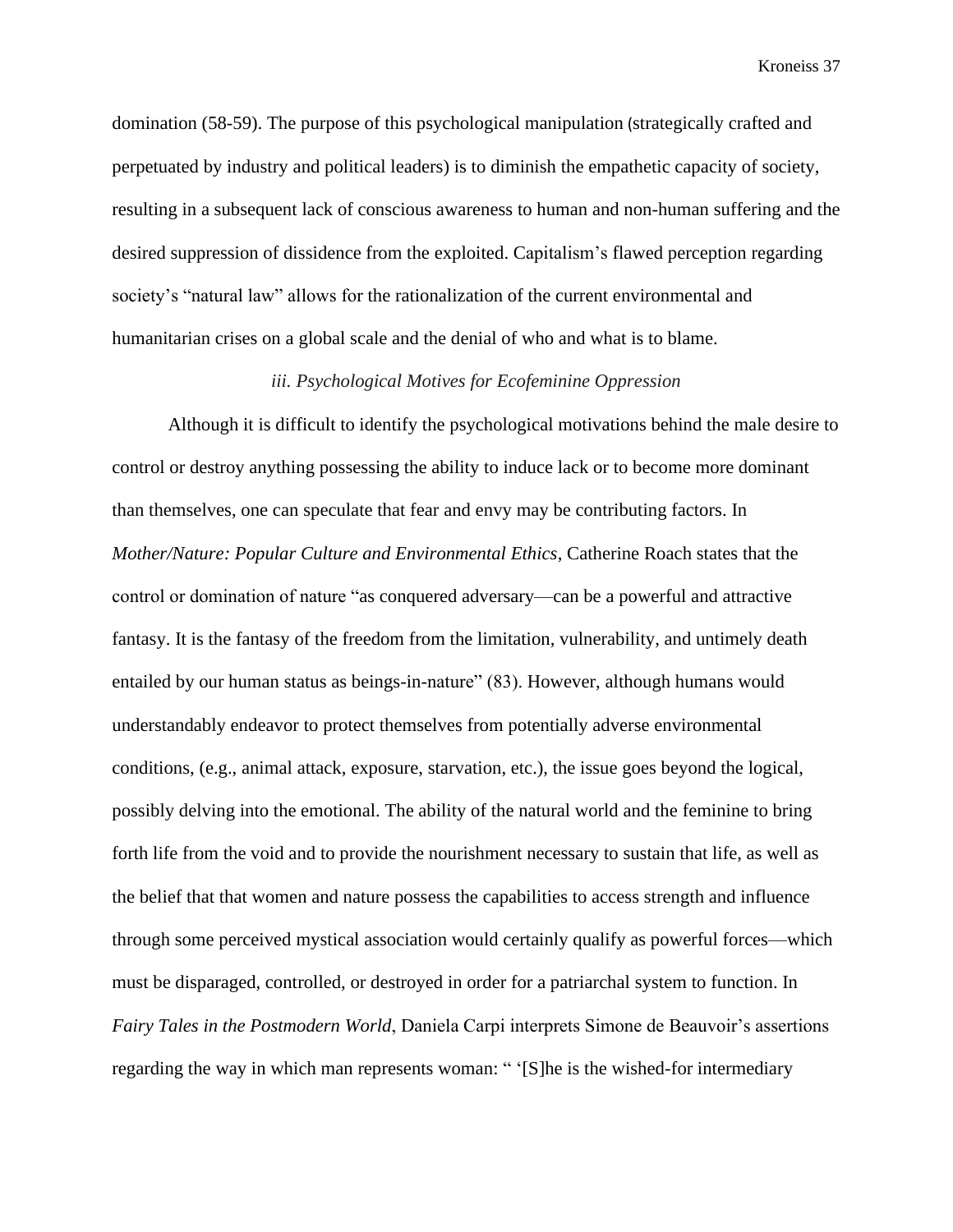between nature, the stranger to man, the fellow being who is too closely identical,' and therefore competitive, perhaps even hostile" (15). In *Women and Sacrifice: Male Narcissism and the Psychology of Religion*, William Beers interprets Carl Jung's perspective on the conscious overcoming the subconscious, stating, "Because animals are somehow a part of nature (Mother nature) to kill one is to somehow overcome and possess some of the immense power of the mother., i.e., the unconscious" (82). As human males are biologically incapable of the creation and nurturance of life and cannot depend on women or the earth to provide it freely, the patriarchy employs strict parameters to assure the continual fulfillment of their needs and desires. A system that allows for the harnessing of productivity and output assures future abundance by leaving nothing to chance and alleviates the fear of loss of that which is imperative for life. However, control tactics such as the reproductive restrictions on women and the controlled breeding of animals reduce nature and the feminine to nothing more than vessels acknowledged for birth and nurturance, but, again, only insofar as fulfilling a perfunctory biological role. In, *Earthcare: Women and the Environment*, Caroline Merchant discusses the male-driven association between the ecological and the feminine, by comparing the land to Biblical Eve (or woman) and highlighting man's expectation of benefits and fear of denial of both. Merchant states:

> As original Eve, nature is virgin, pure, and light—land that is pristine or barren, but having the potential for development. As fallen Eve, nature is disorderly and chaotic; a wilderness, wasteland, or desert requiring improvement . . .As mother Eve, nature is an improved garden; a nurturing earth bearing fruit; a ripened ovary; maturity. (32)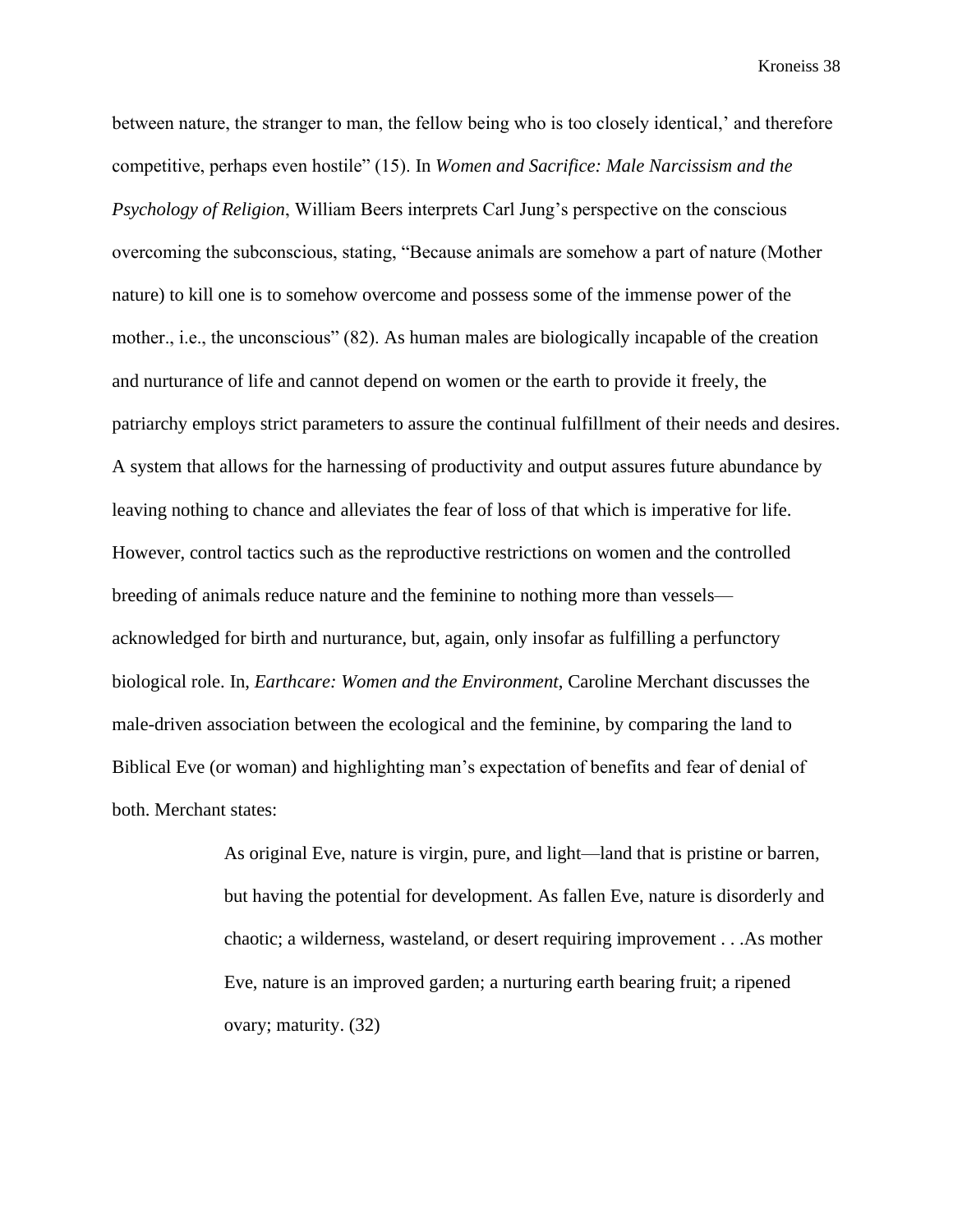By failing to acknowledge the capabilities and contributions of the ecofeminine, and by considering themselves distinct from women and the natural world, androcentric societies essentially deny, as Plumwood asserts, any relationship with, dependency on, or obligation to this creative source (142). Therefore, rather than simply defending their egocentric behavior by declaring their interests to be more significant, through their refusal to so much as recognize the agency of the other, the patriarchy not only deems the violence that they have inflicted upon the ecofeminine as justified, but—worse—inconsequential.

The stringent control of nature and the feminine also assuages the patriarchal need for static conditions. Typically portrayed as the passive, inconsequential backdrop to malecontrolled society, the only instances by which the patriarchy acknowledges the power of the ecofeminine appear to be upon demonstration of its seemingly illogical and uncontrollable wrath. Roach asserts that this is an innate fear, "not only of nature but also of the mother's rage or the anger in general of a woman who has been crossed" (76). The patriarchal desire for consistency also runs in sharp contrast to the innate transformational processes that are often paralleled between women and the natural world—such as menstruation and childbirth corresponding with the phases of the moon, as well as the association of aging in females to the change of seasons in the natural world. This last analogy, in particular, is one which is often attributed to the feminine rather than the masculine, owing to male-centric society's overt denial as to any loss of virility, so as to subconsciously reject their susceptibility to the physiological processes that lead to life's inevitable demise—an eventuality even they cannot control. Radford Ruether states:

> Maleness has its place within this female-centered plurality, as the expression of the dying and rising of life within the sustaining female life principle. Patriarchal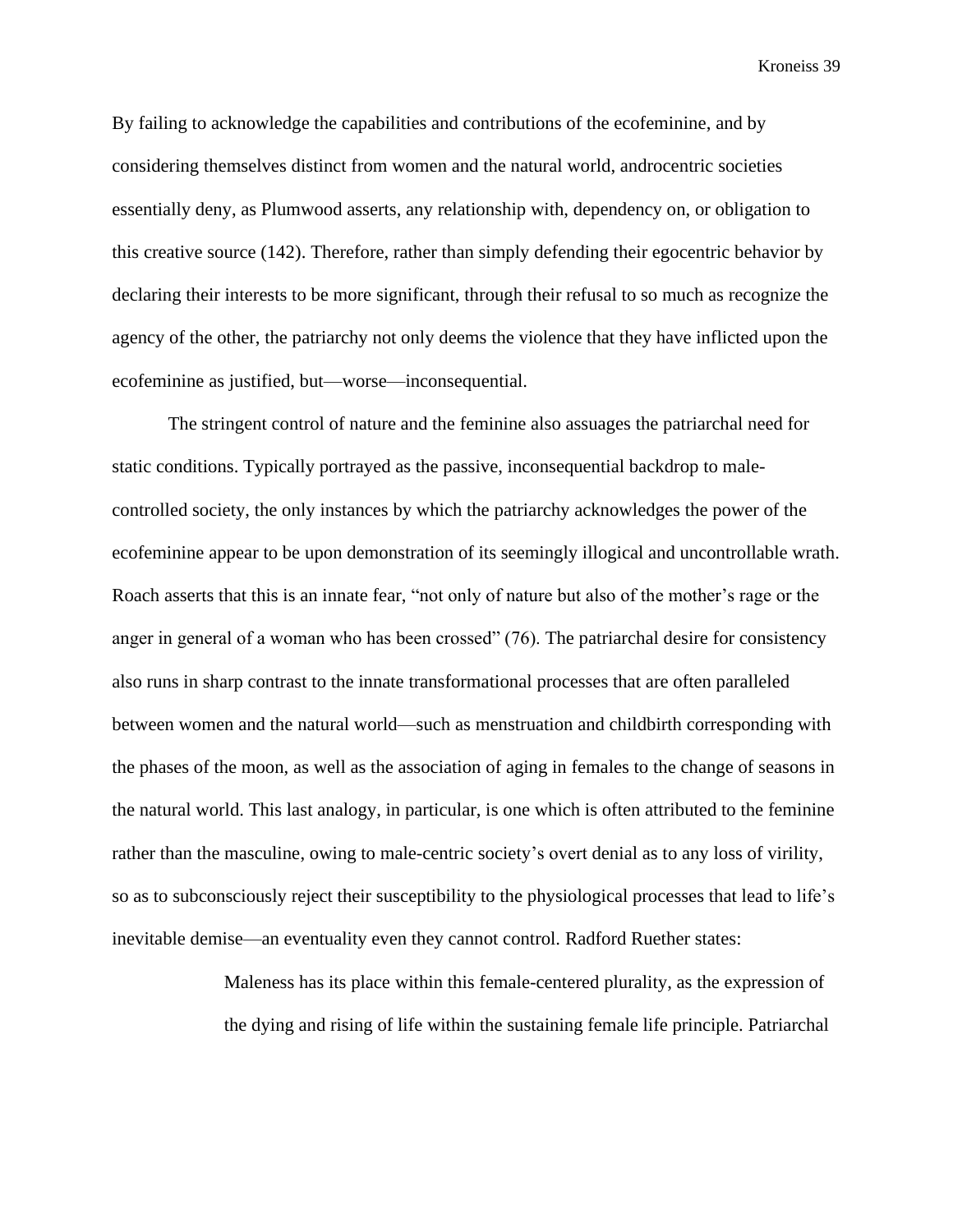maleness, however, splits off this male function of dying and rising from its maternal matrix, distorting into death in a purely destructive sense. (279)

Hence, the patriarchy's eternal efforts to influence the unpredictable or chaotic circumstances often ascribed to women and the natural world.

#### *iv. The Mother Nature/ Mother Earth Concept*

The ultimate embodiment of the ecofeminine is the concept of Mother Nature or Mother Earth. From ancient mythology to present day imaginings, the feminine perception of the planet represents the long-established link between women and the natural world. Although the Mother Earth concept may not have originated with malign intent—as the association likely paid homage to the shared creative power and nourishing ability of both nature and the feminine—its perception has been distorted by patriarchal culture as a means to simultaneously diminish and exploit both women and the natural world. Roach states that the feminine allocation of the natural world or to the planet:

> [D]raws on cultural meanings of 'nurturing' and 'life-giving' (the Good Mother), but also 'quixotic' and 'dangerous' (the Bad Mother), as well as 'frail' and 'in need of male protection' (the Hurt Mother) . . . Furthermore, this gendering of nature is not merely accidental or metaphorical, but it is central to how Western culture tends to understand both nature and women. (27)

The perception that women are innately closer to nature has often proved detrimental to both the natural world and to the feminine—as well as to the masculine and to humanity, in general. Although there exist alternate and more empowering associations, such as the Gaia hypothesis (named for the earth mother goddess of ancient Greece, which essentially claims that the Earth is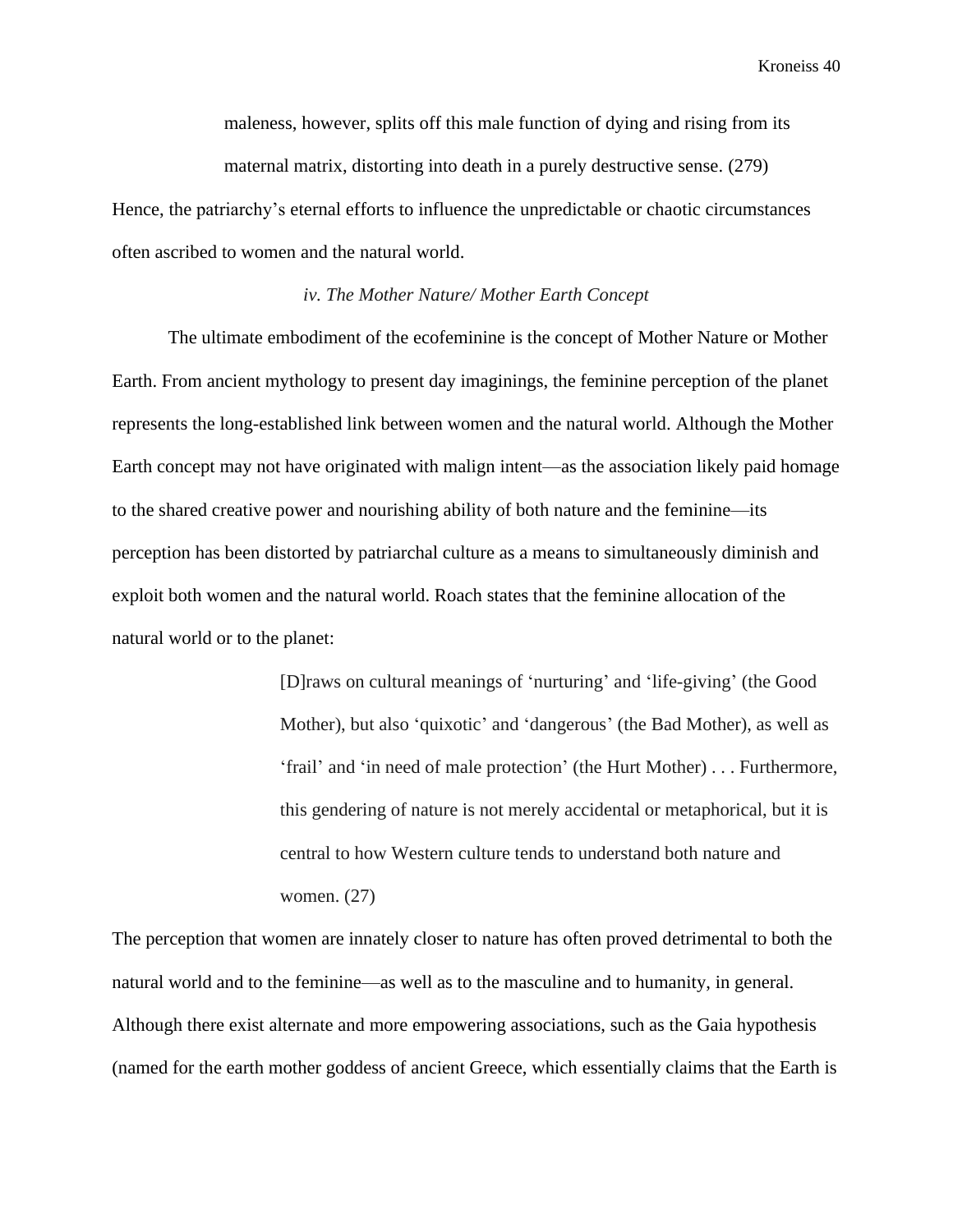a conscious, self-sustaining entity) and the Divine Feminine (the designation for the transcendent, connective flow of universal energy, as well as the ability to work in unison with this creative life force), these concepts are not devoid of complication. Although the Gaia hypothesis allows for the autonomy of the planet and of the natural world (a concept promoted in ancient Greece), because it essentially promotes the eternal compensating qualities of the earth, it ultimately removes human accountability from the equation. And while the idea of the Divine Feminine encourages unification (e.g., non-human nature and humanity, female and male), the feminine allocation of attributes such as empathy, nurturance, as well as instinctive communion with the natural world, may essentially contribute to feelings of duality—subconsciously severing, within the male, an association with the compassionate, nurturing tendencies innately attributed to the female, as well as any connection with or sense of responsibility toward the natural world.

Due to the negative impacts resulting from the Mother Nature/Mother Earth association, feminists, as well as environmentalists, have advocated for a detachment of these terms. However, to ignore the potential benefits of such an alliance would be a missed opportunity. In her article on author, Donna Haraway, "Cyborg and Ecofeminist Interventions: Challenges for an Environmental Feminism", Stacy Alaimo asserts that, although "Mother Earth and ecofeminist glorifications of nature play into the pockets of patriarchal capitalism" portraying nature and the feminine "as agents in a mutual struggle . . . could strengthen environmental feminism's political impetus while opposing the appropriation of nature as passive resource" (133). Moreover, rather than dividing forces and leaving the natural world and the feminine to stand each on their own, it would be more beneficial to promote changes in the persistent, deceptive narratives that support the mutual oppression of both. Roach asserts: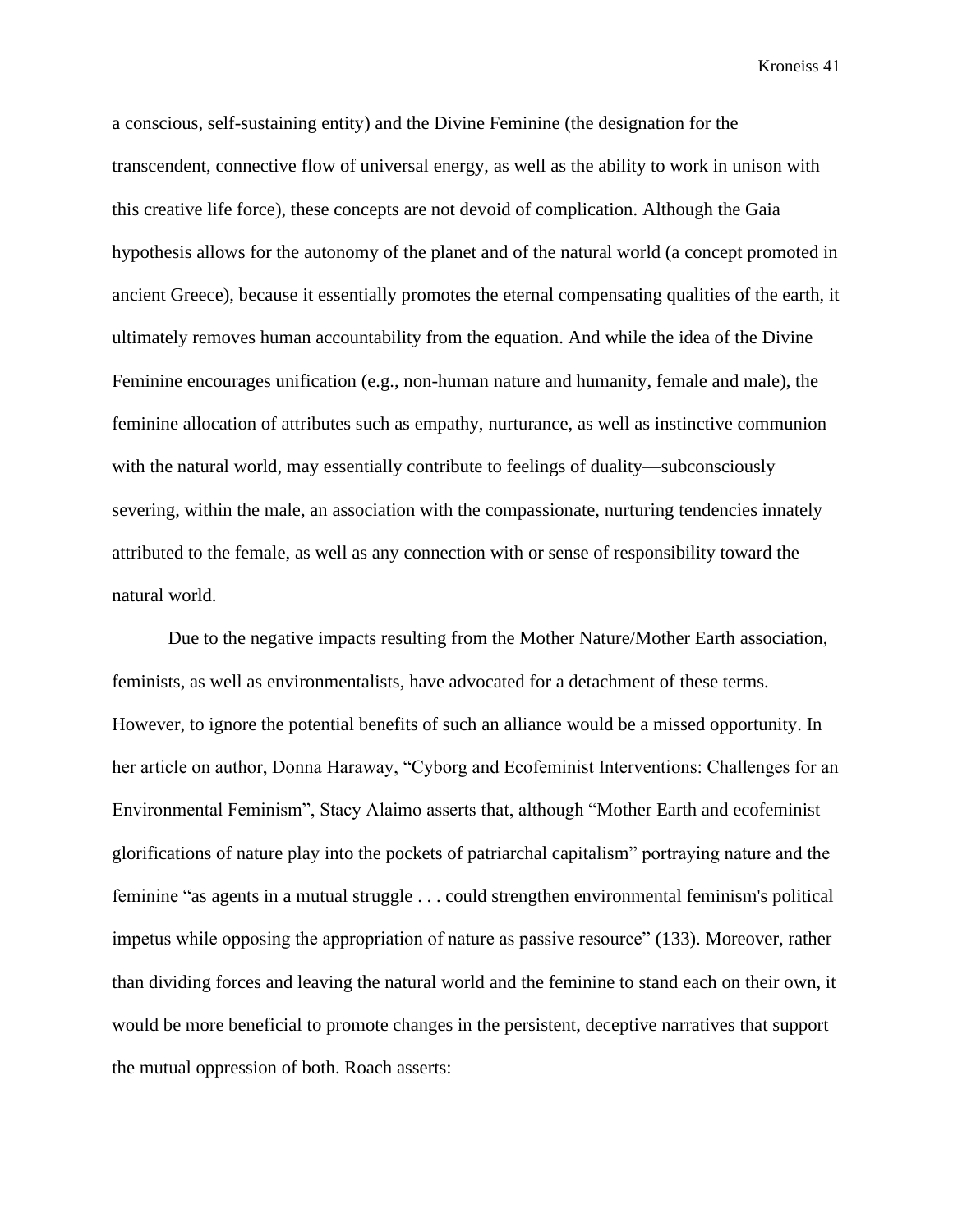[T]he problem lies not with the woman-nature association itself but with the patriarchal devaluation of both women and nature. Within an environmentalist, post-patriarchal value system in which nature and women were accorded high value . . . we could reclaim the association and promote it as enriching and empowering. (40-41)

While the patriarchy has clearly benefited from the analogous classification, it does not negate the reality that woman and the natural world (as well as the other) *are*, in fact, entangled in a mutual fight for justice and equality. Imagining otherwise by uncoupling the terms would not reverse this historical association, nor would it alleviate the current predicament in which both remain. Severing the common bonds between women and the natural world (whether they be inherently genuine or fictitiously devised) will not miraculously strengthen each side, but may, in fact, weaken the overall movement due to the dispersion of forces. Plumwood states that it is essential to recognize "a more complex dominator identity" so as not repeat the mistakes of reductionist programmes "which treats one form of domination as central and aims to reduce all others to subsidiary forms of it which will 'wither away' once the 'fundamental' form is overcome" (5).

Although, in order to understand the notions that have plagued the ecofeminine, we must redefine women and the natural world in relation to themselves (rather than as opposed to or in conjunction with the patriarchy), such an outcome would still be obtainable—and, perhaps, far more likely—from the foundation of a strong, unified position. In, "Women and the Environmental Movement," Caroline Merchant asserts, "Despite the obvious need for new symbols and a new language, many feminists also recognize that without a simultaneous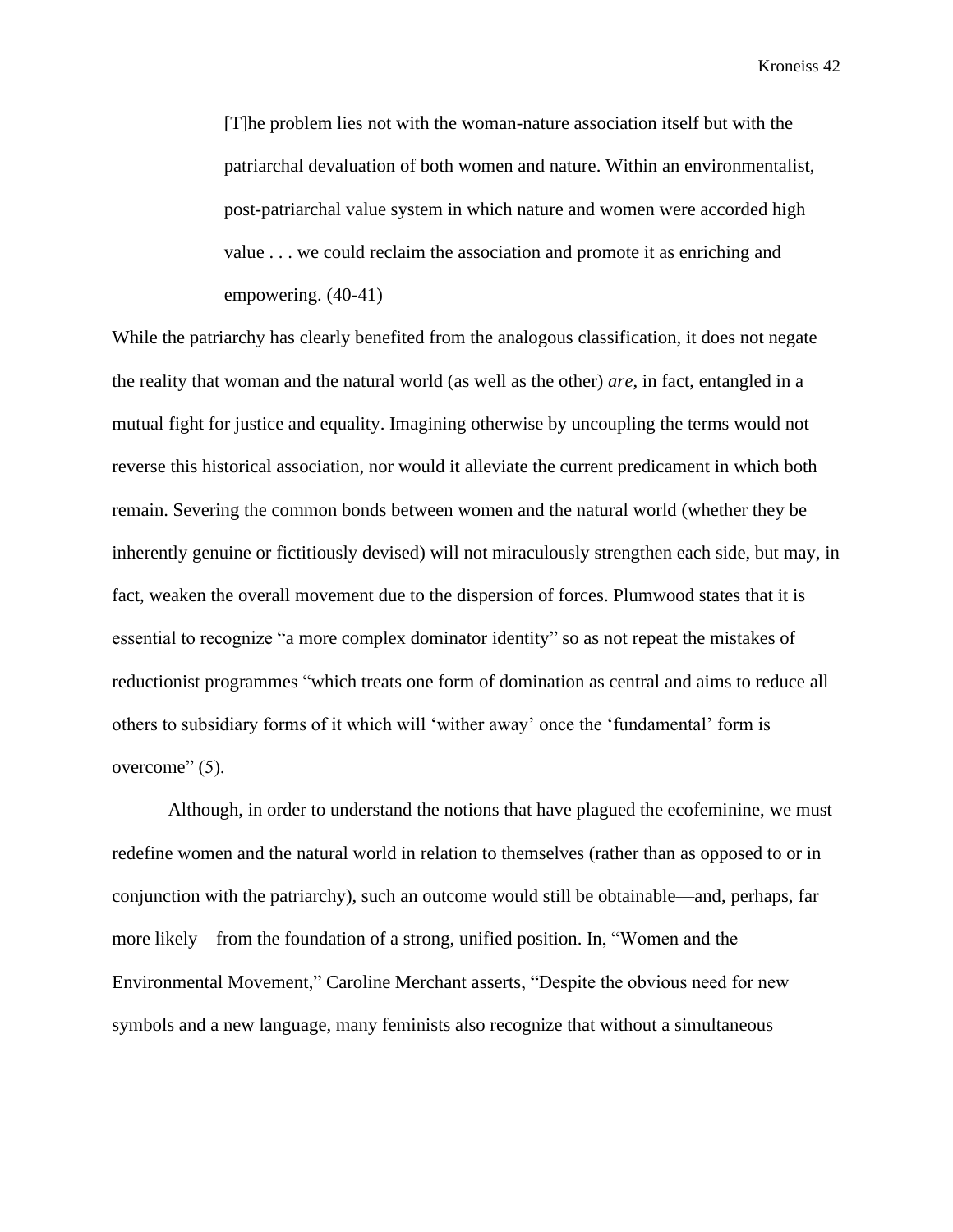revolution in the social, sexual, and economic structures that exploit both women and Nature, the symbolic revolution cannot succeed" (8). Plumwood states:

> One essential feature of all ecological feminist positions is that they give positive value to a connection of women with nature which was previously, in the west, given negative cultural value and which was the main ground of women's devaluation and oppression. Ecological feminists are involved in a great cultural revaluation of the status of women, the feminine and the natural, a revaluation which must recognise the way in which their historical connection in western culture has influenced the construction of feminine identity and . . . of both masculine and human identity. (8)

As opposed to the interconnective presence inherent in goddess or feminine-based cultures, Gadon asserts, "integration of the whole has never been achieved in monotheistic religions; rather they have led to an ever accelerating severance of nature from culture bringing us . . . to the brink of species and planet annihilation" (xiii). Redefining and reaffirming the connection between not only women and the natural world, but of the breadth of unifying philosophies that this association promotes, can manifest a twofold victory. Therefore, when appropriate in this thesis, I will regard the ecofeminine—whether it be in the unified personification of Mother Nature/Mother Earth or the Divine Feminine, or simply an implied correlation between the two—as a symbol of empowerment and an allocation of strength (when and if the work we examine justifies such commendation), rather than as the simultaneously disparaging and exploitative connotations assigned by the patriarchy.

*v. An Ecofeminist Revolution*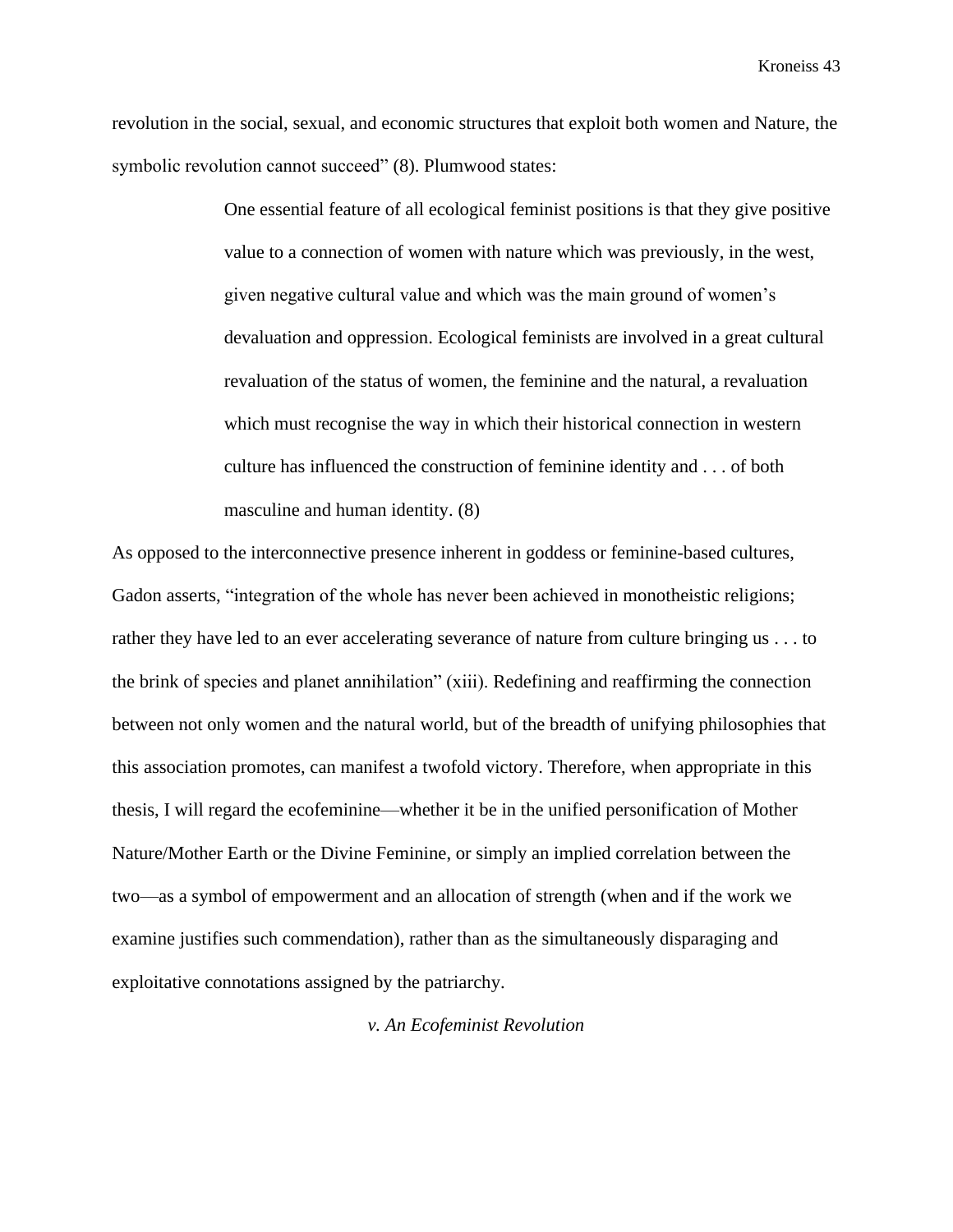In attempting to maintain their societal advantage, as well as to retain the antienvironmental industries from which they have traditionally profited (e.g., oil, gas, coal), the existing social structure promotes conventional notions of the masculine, treating harshly those who choose to align themselves with what is considered an ecofeminist perspective. As previously discussed, such persecution includes women, men, as well as children. In *Green is the New Red*, Will Potter states, "The animal rights and environmental movements, more than any other social movements, directly threaten corporate interests" (241). He goes on to state that such interests (e.g., the American Medical Association, meat suppliers, etc.) have attempted to combat the release and promotion of factual information regarding animal welfare and environmental impacts through propaganda, lawsuits, etc., with the intention of categorizing activist organizations as militants and terrorists (244). Although these extreme classifications most often pertain to the preservation of capitalist society, which financially benefits from censuring and discrediting dissenting voices, the struggle to suppress information goes beyond maintaining corporate profits. Potter states, "[A]ctivists are often described as a threat to individual freedom and cultural traditions" (243). I assert that the freedoms and traditions whose loss are feared the most are those which benefit the white, patriarchal establishment.

Although ecofeminine oppression has undeniably afforded immeasurable benefit to male society, the patriarchy's unrelenting attempts to maintain control cannot simply be attributed to its anxiety over losing the advantages reaped from the domination of nature, women, and the other. Their fear is not simply due to the promise of an egalitarian society, but to a world in which they must cope with the consequences of their maltreatment—where those that they have long oppressed will not only possess equal power, thereby losing the dominant members of society their advantages, but will gain the ability to *overpower* and unleash onto them as harsh a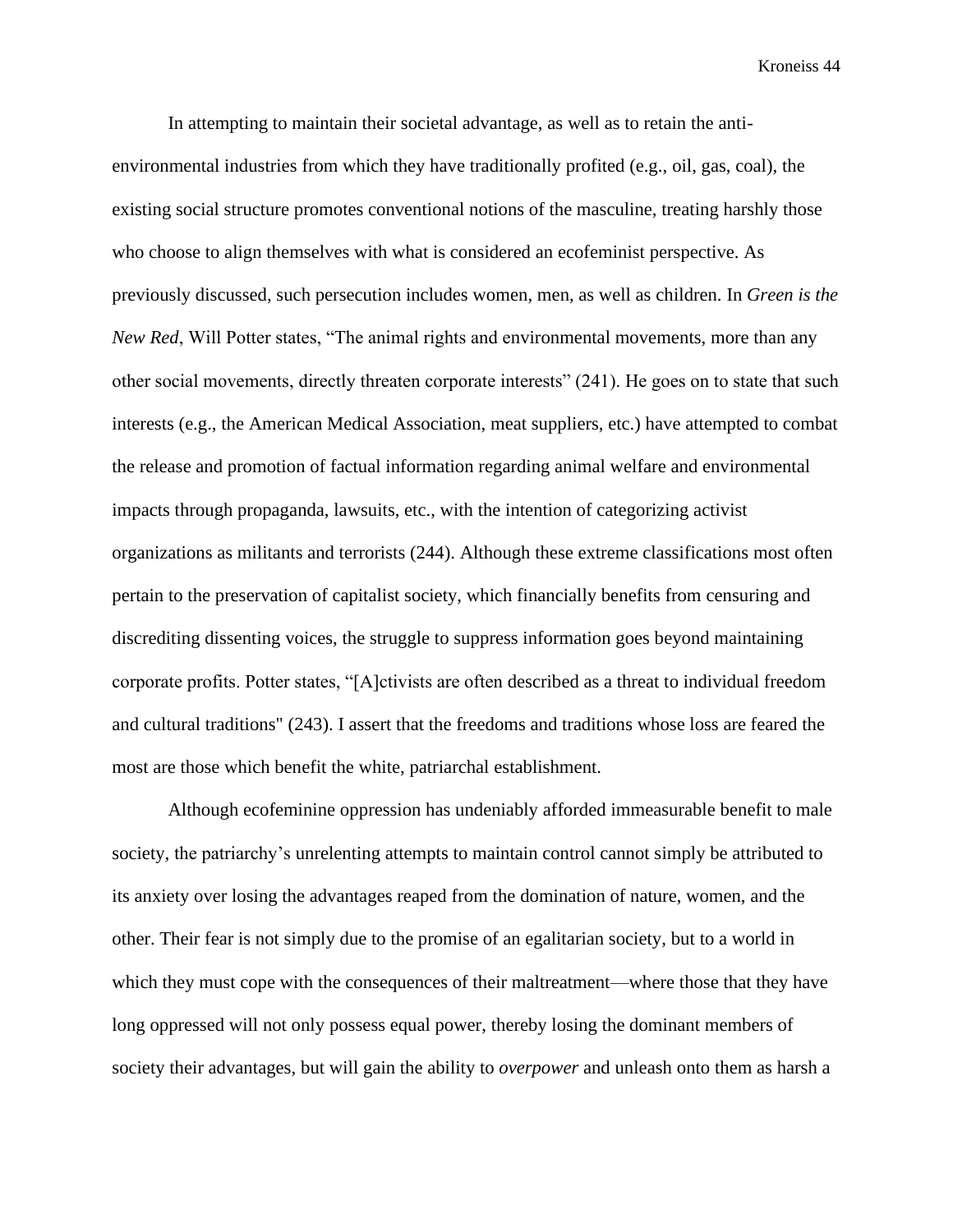treatment in the future as they have inflicted upon others in the past. Plumwood states that, in the wilderness, "those from the master culture must recognise that it is their turn to be acted upon, that they are in the domain of others who are . . . 'not brethren . . . not underlings'" (164). In terms of the feminine, author Sally Kempton best epitomizes patriarchal anxiety: "When men imagine a female uprising, they imagine a world in which women rule men as men have ruled women" (Weiss).

Recently, there have been escalating, conservative attacks on the seventeen-year-old, Swedish environmental activist, Greta Thunberg. This young woman, who dares not only to question, but to demand change from the patriarchal establishment, has been derided by conventional society using the same language traditionally employed to dismiss women and to subdue those who could potentially ignite an irrepressible call to action, (e.g., hysterical, illogical, radical, extreme). In "Misogyny, Male Rage and the Words Men Use to Describe Greta Thunberg," Camilla Nelson and Meg Vertigan explore the psychology behind the threat to and assault by the patriarchy. Nelson asserts that the denial of climate change is linked to:

> [A] form of masculine identity predicated on modern industrial capitalism specifically, the Promethean idea of the conquest of nature by man, in a world especially made for men. By attacking industrial capitalism . . . Thunberg is not only attacking the core beliefs and world view of certain sorts of men, but also their sense of masculine self-worth. Male rage is their knee-jerk response.

(Nelson)

It also seems that the entire notion of environmentalism (i.e., empathy and respect for the natural world, rather than indifference and exploitation) is viewed by patriarchal society to be a female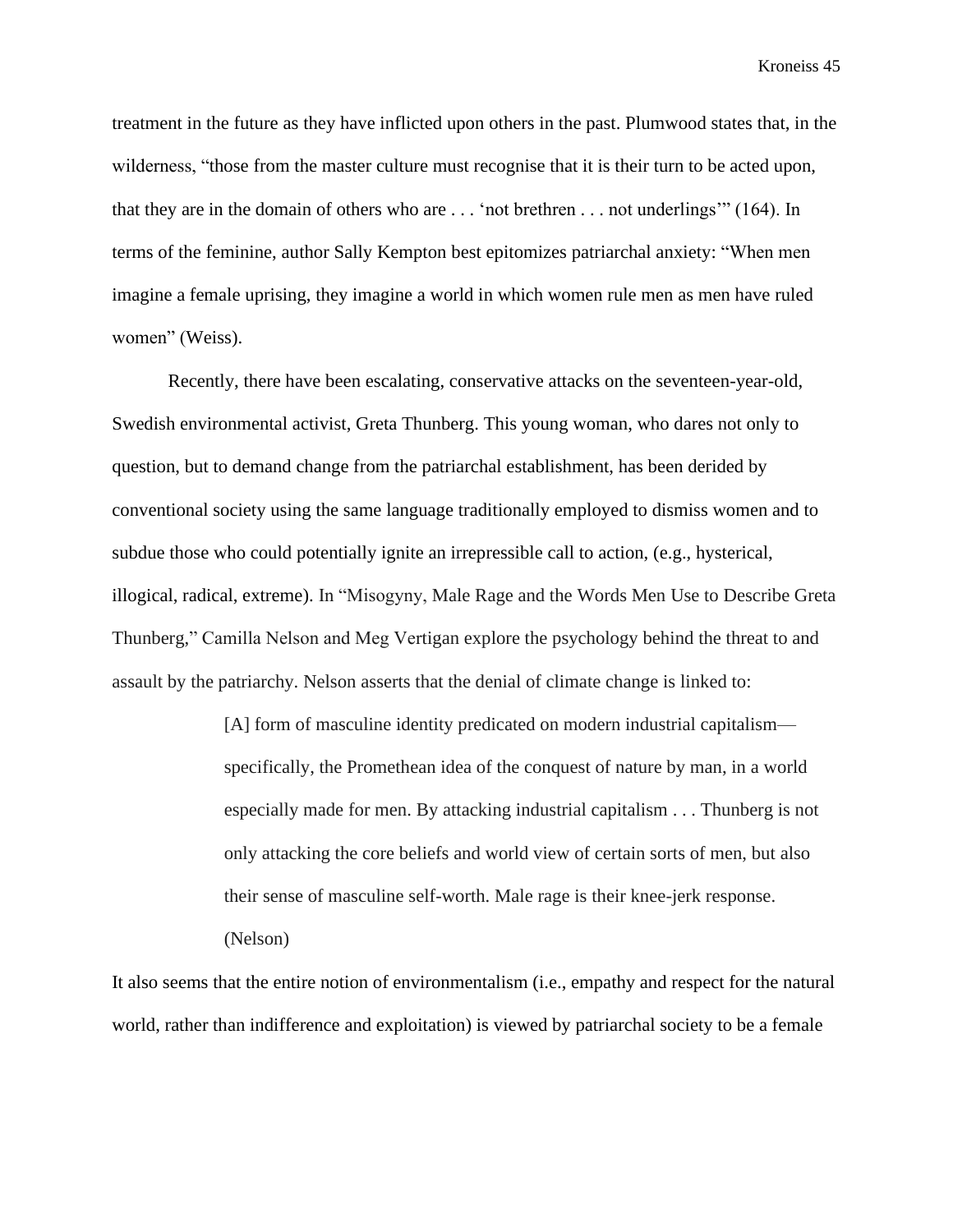position. In "The Eco Gender Gap: Why is Saving the Planet Seen as Women's Work?", Ellen Hunt states that current research indicates that men are

> [D]isinclined to carry a reusable shopping bag—or recycle, or any environmentally friendly activity that had been gendered as feminine—for fear of being perceived as gay or effeminate . . . 'men may be motivated to avoid or even oppose green behaviours in order to safeguard their gender identity'. (Hunt)

Hunt goes on to clarify, as Nelson did, that, "Misogyny has been shown to be a factor in climate denial . . . 'For climate sceptics, it was not the environment that was threatened; it was a certain kind of modern industrial society built and dominated by their form of masculinity'" (Hunt). As actions taken to ensure a sustainable existence are not only subconsciously viewed as a feminine undertaking, but as an affront to the entire patriarchal establishment, the conservative institution will not only ridicule and manipulate both genders to retain their societal hold, but will oppose a progressive environmental and egalitarian transformation with every available resource.

The subjugation of women and the natural world has benefitted the patriarchy for a number of obvious reasons—all of which amount to the unmitigated ability of dominant male members of society to exploit the ecofeminine without the need to temper their greed, without the obligation for reciprocation, and without the fear of retribution. Society's anthropocentric perspectives have resulted in the suffering of countless sentient beings, enumerable species extinctions, vanishing natural landscapes, and the contamination of every life-giving medium that exists upon the earth. The ramifications of cultural androcentrism include multigenerational rape and violence (especially toward females and children), human enslavement, and global genocide of minority races, religions, and sexualities that do not conform to the idea of mainstream society. Combined, these actions have resulted in unrecoverable losses to our planet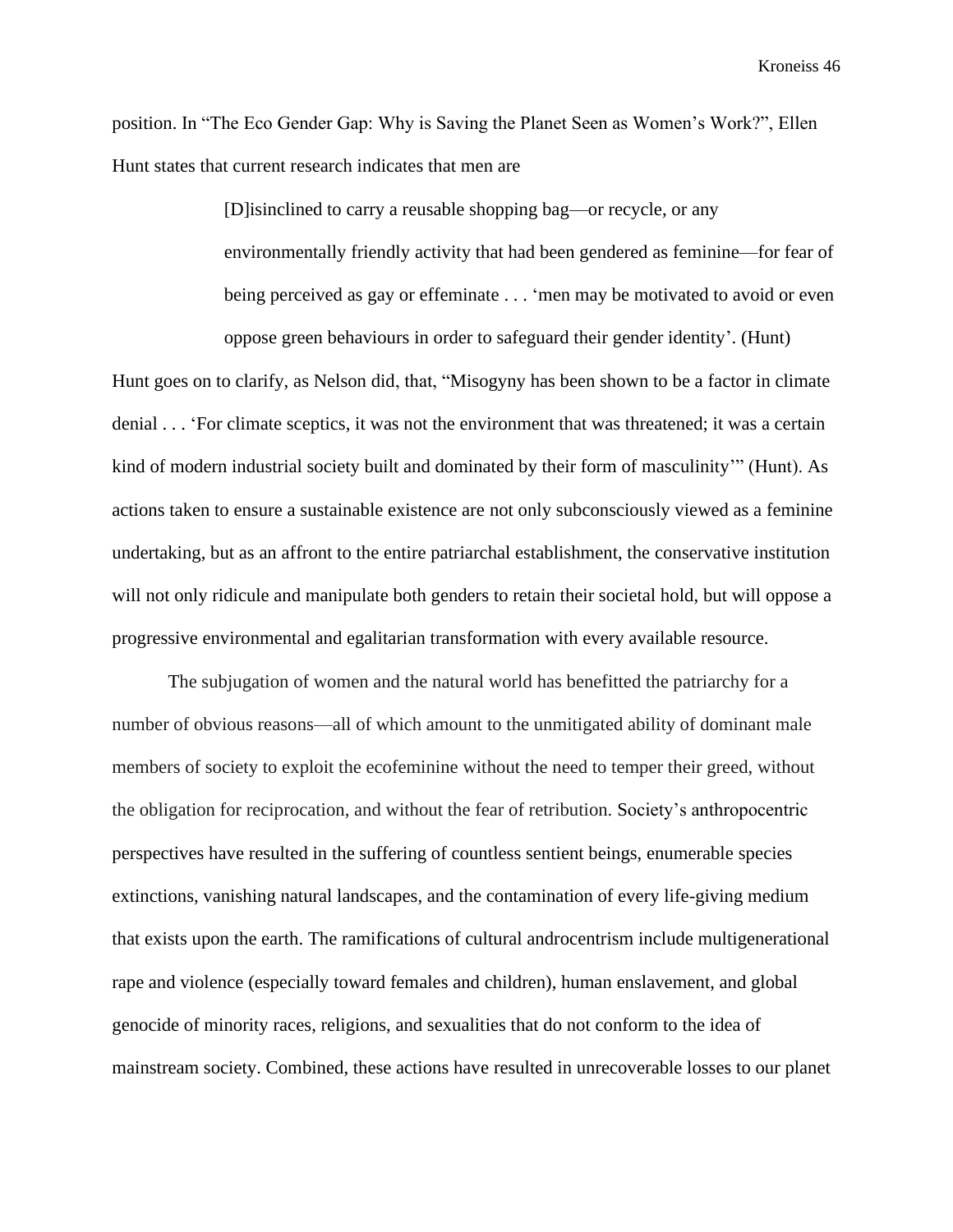and to humanity. The psychological reservations against implementing the reforms necessary to ensure the survival of the planet, as well as those that would advance a more egalitarian society, are due to humanity's belief in a false narrative that has persisted for far too long. The story needs to change. The dualistic constructs that define our present reality are not fixed, nor, as Lerner states, are they natural: "[P]atriarchy as a system is historical: it has a beginning in history. If that is so, it can be ended by historical process" (6). Crittenden asserts that ecofeminine conversely:

> [P]roposes a much more dignified view of humanity, arguing that human nature is largely socially constructed and that humans are not inevitably egocentric but rather can aspire to a more enlightened perspective. Again, beliefs create realities . . . it would be . . . tragic and perhaps fatal not to take strides in this direction. (61-62)

In order to initiate a widespread, fundamental transformation, however, humanity must examine the past patriarchal narratives that have contributed to the humanitarian and environmental crises in which we now find ourselves, and envision a more progressive society, define its criteria, and illustrate a world in which those ideas have been implemented. Most importantly, we need a means by which to convey such ideas to the minds of the people. One such delivery mechanism is literature. Referring to a 2016 study, Wojciech Malecki et al. states that a growing body of evidence indicates that the suffering of the non-human animal is similar to that of the human and asserts:

> This research lends scientific support to calls from animal ethicists and activists alike to eliminate as unnecessarily cruel various widespread ways of treating other species . . . In practice, this goal cannot be achieved without first making the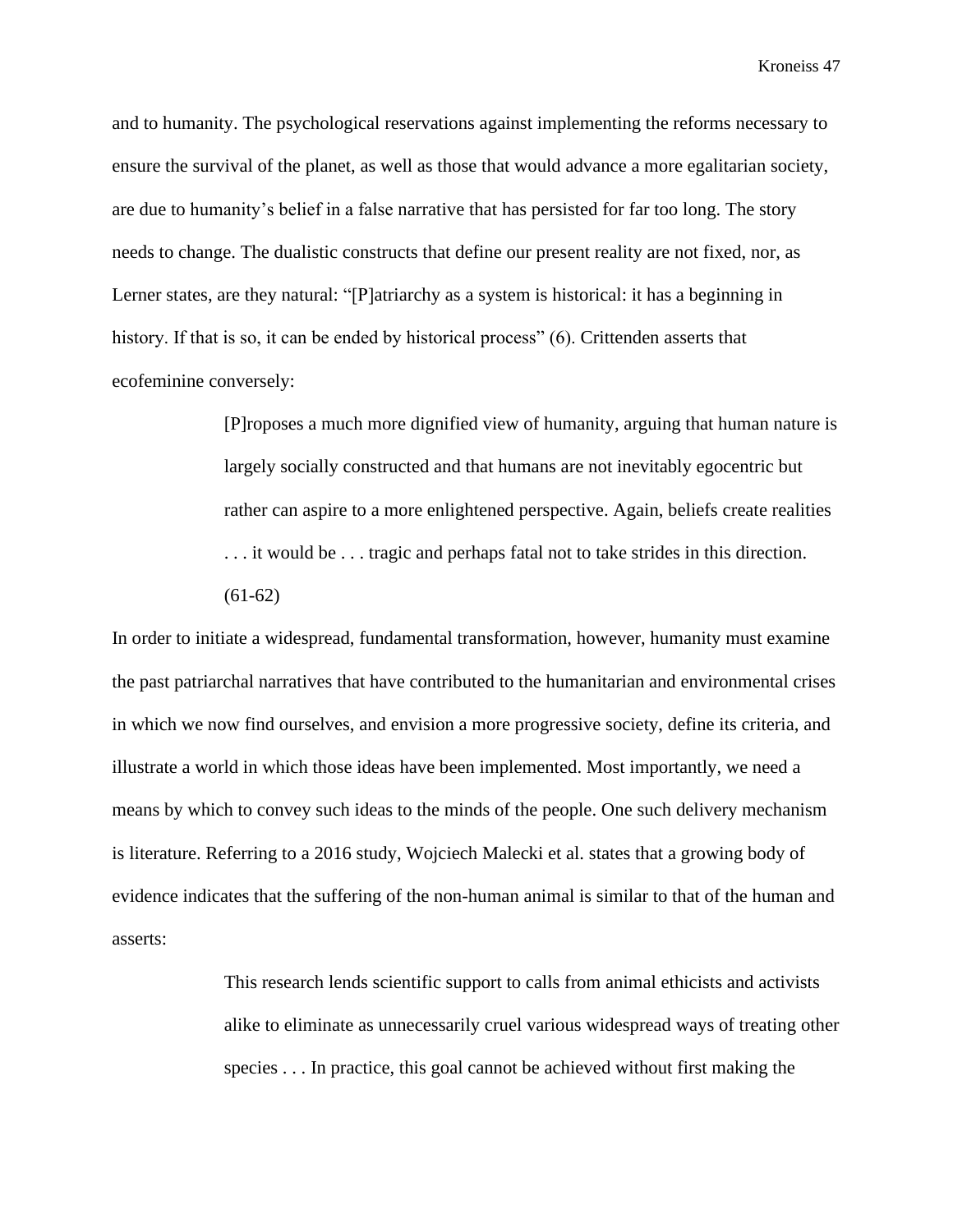public more concerned about animal welfare. It has been hypothesized that literary fiction might be of help here, and this option should be considered seriously. (1-2)

## V. Ecofeminism in Literature

As patriarchal beliefs have dominated the mainstream since the beginning of recorded history, most existing narratives do not represent the planet, as a whole. They are not predominantly—nor equivalently— the stories of or by women or the "other", are generally not in support of the autonomy of the non-human animal, and do not represent nature as a vital and equal participant in the world—they are the biased or fabricated versions of reality promoted by society's dominant members. As Richard Slotkin explains in *Gunfighter Nation*, "Myths are stories drawn from a society's history that have acquired through persistent usage the power of symbolizing that society's ideology and of dramatizing its moral consciousness" (5) and that, although myths are produced by the overall culture, "the actual work of making and transmitting myths is done by particular classes of persons; myth-making processes are therefore responsive to the politics of class difference" (8). The fact that a mere portion of society is accountable for the majority of the world's most prevalent narratives is a testament to the overwhelming ability of the patriarchy to suppress the historical accounts of the feminine in pursuance of advancing an exclusively androcentric version of history. Lerner states that from the ancient times until present, historians have chosen the events they felt should be recorded, as well as interpreting them in such a way so as to imbue them with purpose and significance. Lerner further asserts:

> Until the most recent past, these historians have been men, and what they have recorded is what men have done and experienced and found significant. They have called this History and claimed universality for it. What women have done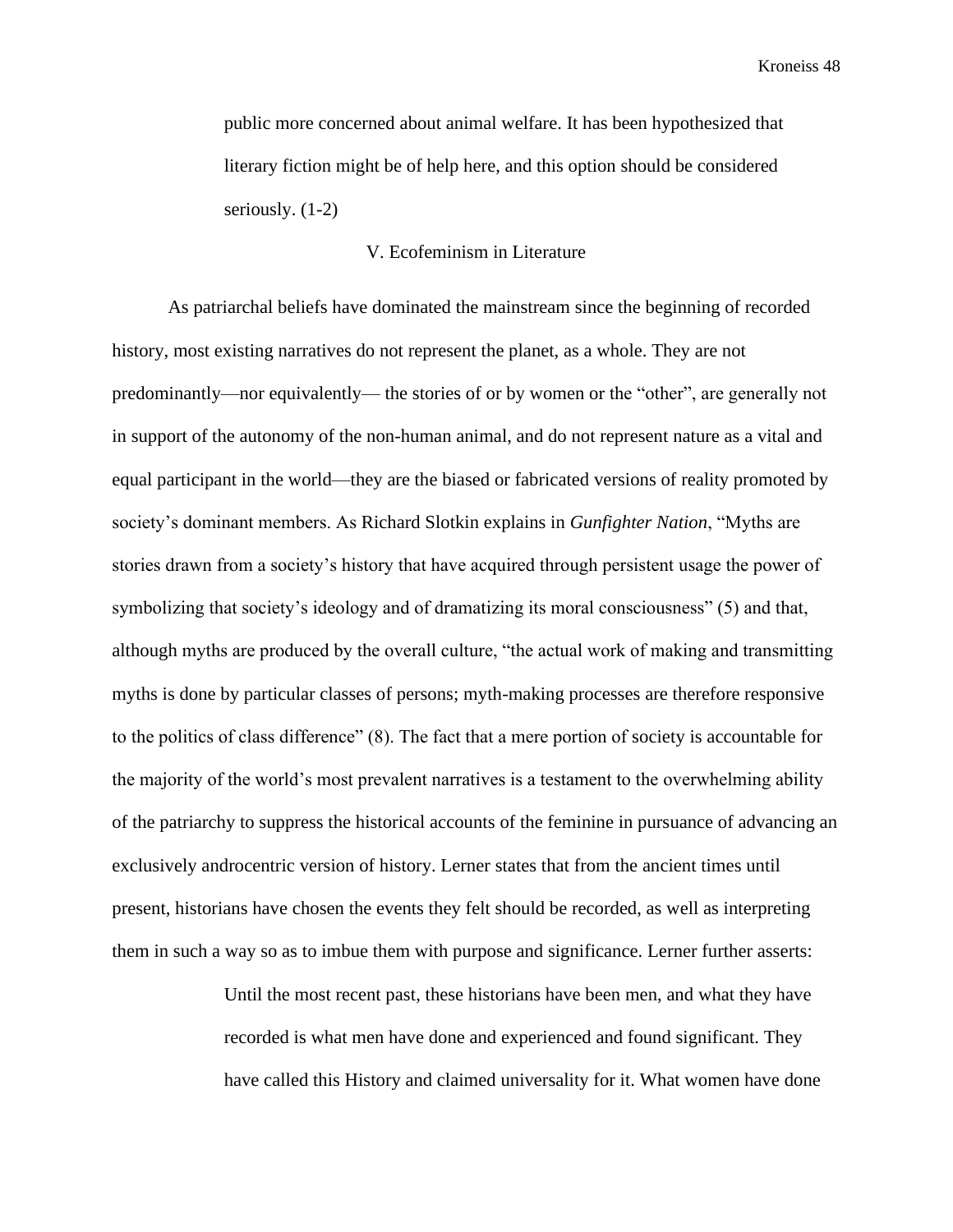and experienced has been left unrecorded, neglected, and ignored in interpretation. (4)

It is not only the feminine version of history that has been discounted, censured, or concealed by male-centric cultures, however, but most of the creative endeavors of women, as well—works such as literature. Although, this is certainly true of narratives by or about women, it also stands to reason that the egalitarian ideas regarding society and the natural world that are more often promoted by women are also conspicuously absent.

## *i. Feminist Fiction*

 From the gendered language and clichéd female stereotypes to the noticeable lack of women authors from the canon, the literary world is exceedingly deficient in the female perspective. In *How to Suppress Women's Writing*, Joanna Russ states, "If certain people are not supposed to have the ability to produce 'great' literature, and if this supposition is one of the means used to keep such people in their place, the ideal situation . . . is one in which such people are prevented from producing any literature at all. But a formal prohibition tends to give the game away" (2). Thus, while largely no legal restrictions were enacted to prevent the writing of women, other hindrances have more than contributed to the scarcity of recognized feminine works.

 The eventual publication of female literature within a male-centric industry was largely due to society's blind confidence in a long-established patriarchal safety net—the rejection of feminine ideals and, subsequently, the devaluation of feminine literature. Lerner states:

> Men are the judges of how women measure up, men grant or deny admission. They give preference to docile women and to those who fit their job-description accurately . . . [they] punish, by ridicule, exclusion, or ostracism, any woman who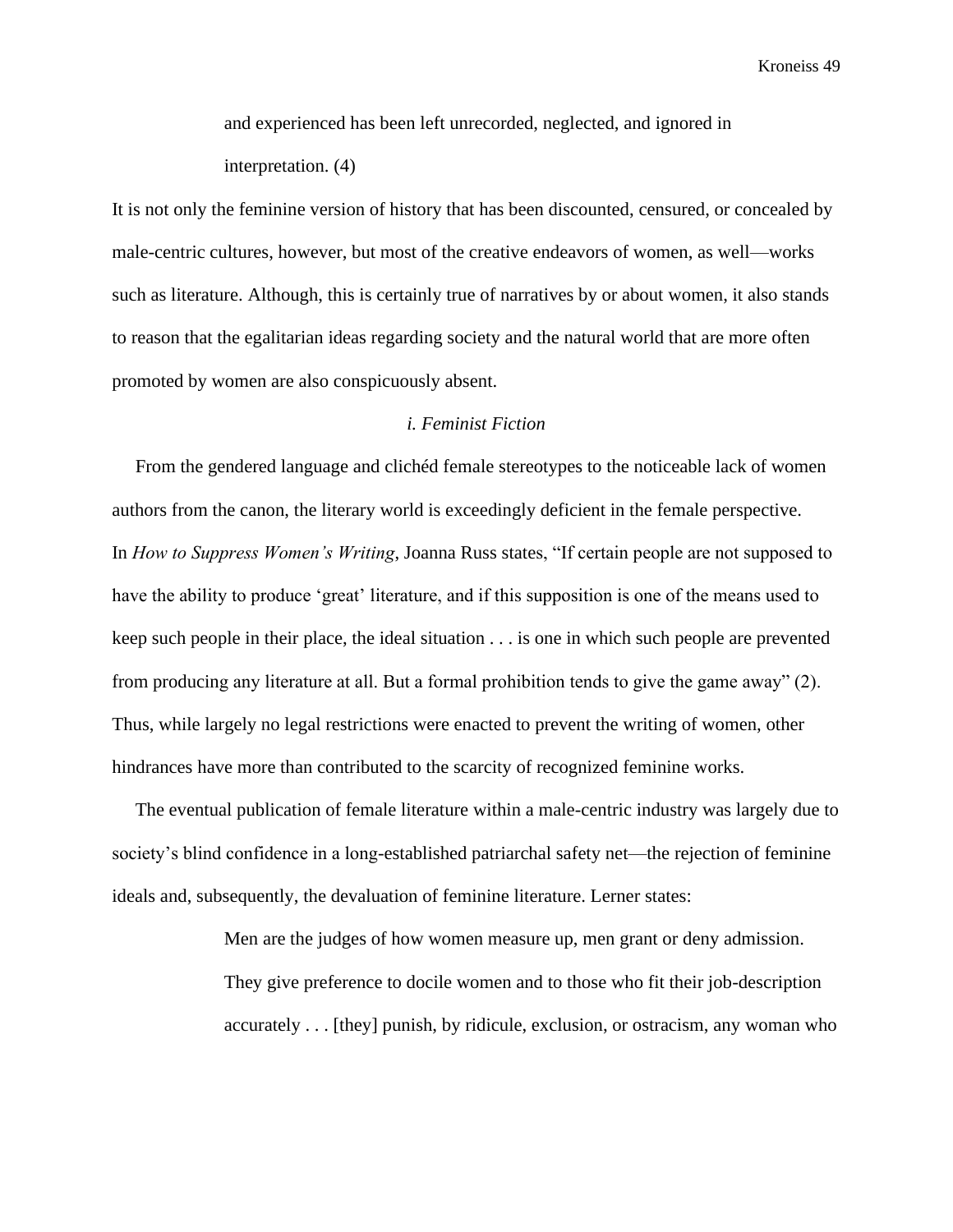assumes the right to interpret her own role or—worst of all sins—the right to rewrite the script. (13)

Women's writing was often viewed as not only inferior in quality, but trivial in content regardless of whether the work related to the drawing room or the boardroom. If a woman devised a story that strictly reflected the feminine experience, the material was unimportant to the male reader and was thus regarded as inconsequential (as compared to the more noteworthy issues confronted by men). Conversely, if a woman created a work that was significant to the male perspective, the work was viewed as implausible (as such subjects would surely exist outside the realm of women) and the work was, once again, deemed inferior (Russ 49-52). Russ states, "Many feminists argue that the automatic devaluation of women's experience and consequent attitudes, values, and judgments springs from an automatic devaluation of women per se, the belief that manhood is 'normative' and womanhood somehow 'deviant' or 'special'" (49).

 Although early female writers often lacked the resources with which to purchase writing supplies and were customarily devoid of formal training and mentorships, the most psychologically affective deficiency could arguably have been the almost complete absence of female role models. This was not owing to a prior nonexistence of female writers, but because most previous literary works by women lingered in obscurity. The fact that male-authored literary works were often the only means by which an aspiring female author could educate herself on the craft only added insult to injury. In *Critical Theory Today*, Lois Tyson discusses the accepted use of "he" as inclusive pronoun—referring to both sexes—which coincides with the patriarchal logic asserting that the perception of men is "the standard by which the experience of both sexes is evaluated" (84). Tyson goes on to state: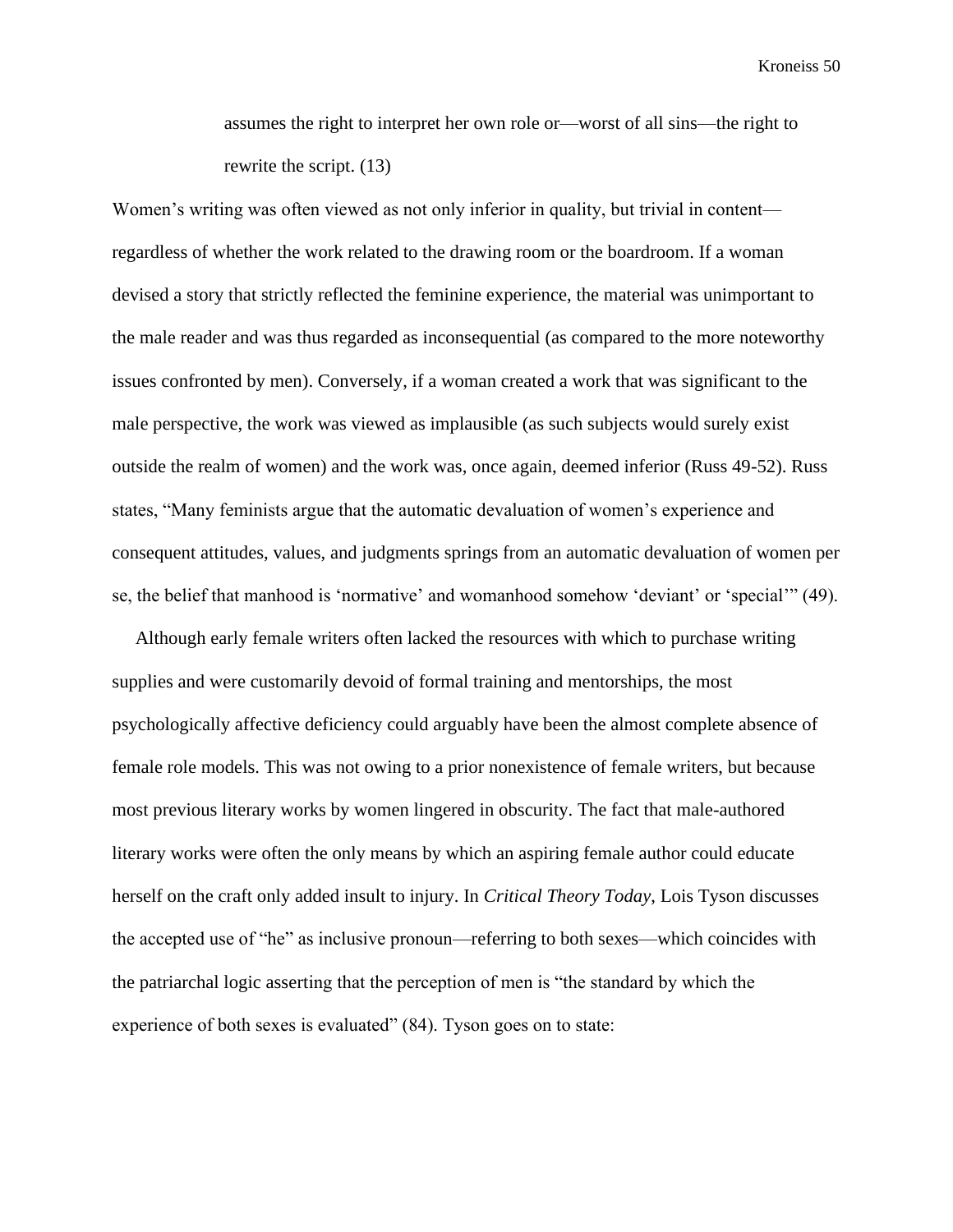[B]efore the centuries‑old struggle for women's equality finally emerged in literary studies in the late 1960s, the literary works of (white) male authors describing experience from a (white) male point of view was considered the standard of universality—that is, representative of the experience of all readers—and universality was considered a major criterion of greatness. Because the works of (white) female authors (and of all authors of color) do not describe experience from a (white) male point of view, they were not considered universal and hence did not become part of the literary canon. (84)

 Although the male-dominated writing industry often finds it implausible for women to comprehend and, therefore, depict the real-world experiences of men in their writing, many male authors find it perfectly acceptable to create female literary characters—albeit the triviality of the female experience rarely warrants extensive research (or even basic consideration) on the part of the author. Russ states, "The social invisibility of women's experience is not 'a failure of human communication.' It is a socially arranged bias persisted in long after the information about women's experience is available (sometimes even publicly insisted upon)" (57). The biased literary portrayal of the feminine remains a contentious argument. Male authors often create an idealized or villainous version of women, promoting their misconceptions and prejudices regarding the female gender, as well as freely proffering their presumed insight into the female psyche. This, Gadon asserts, "[H]as been one of the most grievous patriarchal sins, so deadening because women's culture has been rendered invisible and women know themselves only through the words of the male" (274-5). When the overwhelming majority of women's literary consumption is the patriarchally slanted stories of male authors, such perspectives tend to become internalized—particularly when a lack of female literature and the resulting feminist perspective fail to inform otherwise. This distorted influence can subconsciously affect women's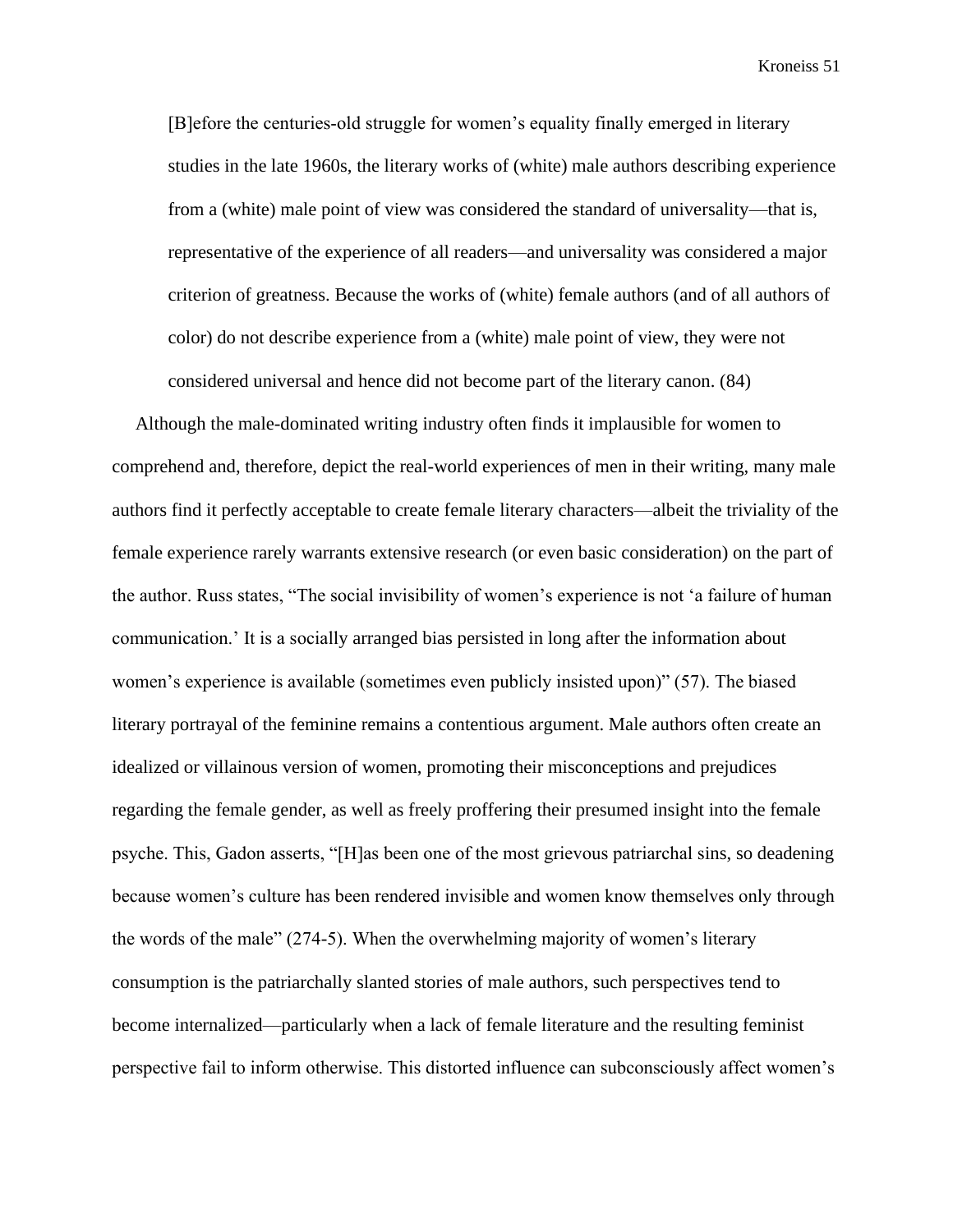conception of self, as well as their confidence as writers. Continuing with her 1931 address, Woolf discusses the negative psychological impacts of misogynistic attitudes regarding the female writer:

And when I came to write I encountered her with the very first words . . . I took that pen in hand to review that novel by a famous man, she slipped behind me and whispered: 'My dear, you are a young woman. You are writing about a book that has been written by a man. Be sympathetic; be tender; flatter; deceive . . . Never let anybody guess that you have a mind of your own . . . ' And she made as if to guide my pen (237).

Woolf then offers valuable advice on how to manage such an ingrained and overwhelming influence:

I turned upon her and caught her by the throat. I did my best to kill her . . . Had I not killed her she would have killed me. She would have plucked the heart out of my writing

. . . Killing the Angel in the House was part of the occupation of a woman writer (238).

 The previously employed patriarchal safeguards that had successfully sifted through progressive notions in the past and removed those which possessed the most transformational potential would gradually prove vulnerable once the ink started to flow and women began employing the same means to promote feminist philosophies that patriarchal society had traditionally used to suppress them. With pen in hand and the future feminists of a changing world as their audience, women began fighting back through their writing and working to transform the future narrative one story at a time.

 While women comprise the majority of the authors and readership of feminist fiction, this classification pertains to the subject matter of the text, itself, rather than simply the gender of the audience and creators. In order to deem a work of fiction a "feminist" piece, the ideas contained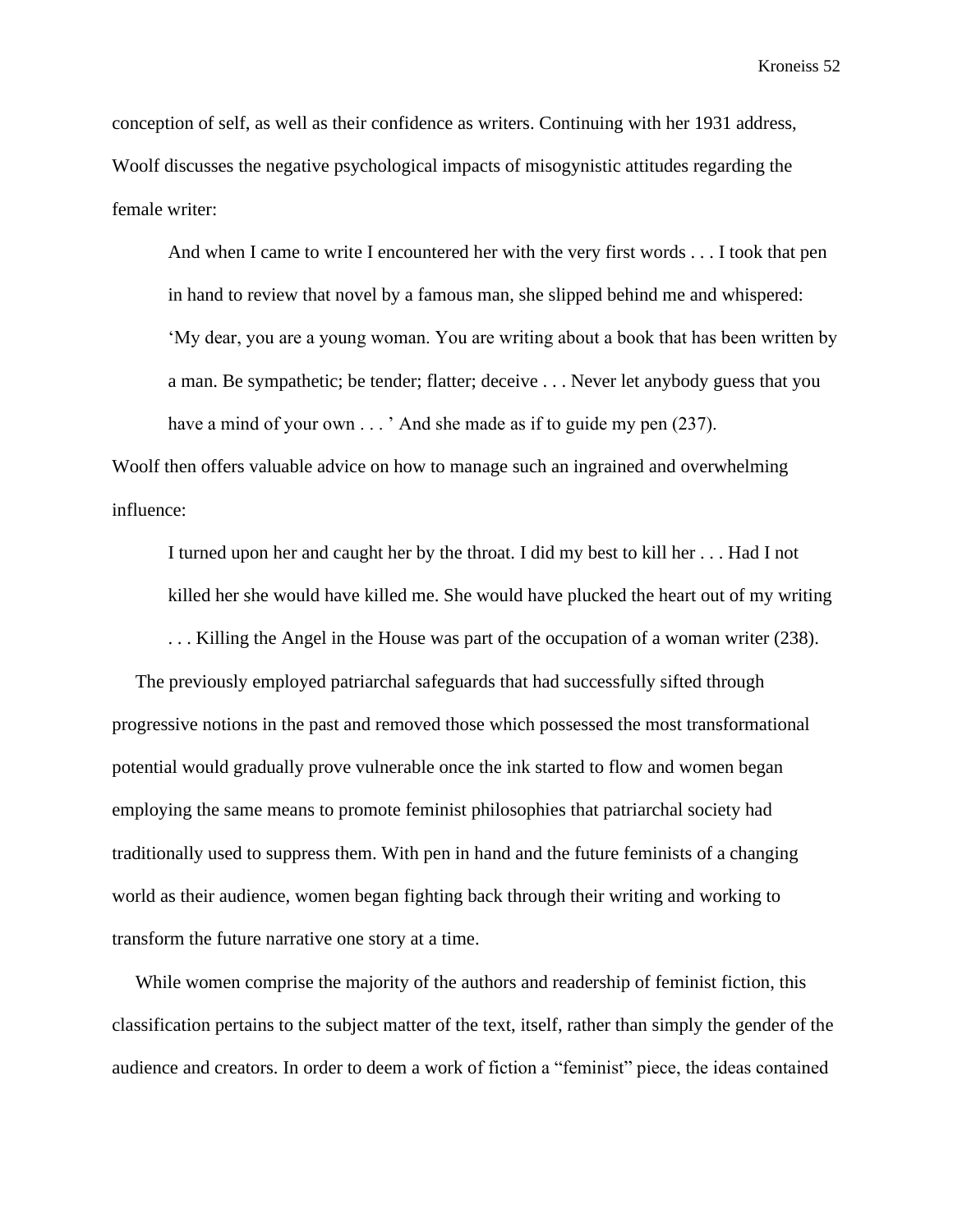therein should not only be relevant to the female experience, but must also address progressive feminist concepts as a conscious break from past patriarchal oppression. In *Changing the Story*, Gayle Greene states: "Feminist fiction is not the same as 'women's fiction' . . . we may term a novel 'feminist' for its analysis of gender as socially constructed and its sense that what has been constructed may be reconstructed—for its understanding that change is possible and that narrative can play a part in it" (2). Although the rebellious concepts of the genre were initially subtle, feminist writers began calling attention to their seemingly eternal subordinate position in society and within their own homes. Strategies to explore topics such as gender bias, inequitable rights and opportunities, as well as gender-based abuse and sexual violence were more easily achievable within the fiction genre, where such subjects could be eluded to rather than outright expressed (e.g., narrative devices employed within the female gothic tradition). This allowed writers a murky platform on which to communicate feminist issues without alienating their readers, nor the publishing industry. The ideas contained within feminist fiction ultimately contributed to the public conversation regarding women's rights, generating a cyclical effect between social feminist movements and feminist literature. Greene states that, in contemporary fiction, "Feminist fiction is the most revolutionary movement—revolutionary both in that it is formally innovative and in that it helped make a social revolution, playing a major role in the resurgence of feminism" (2).

#### *ii. Ecological Fiction*

Similar to the continuously changing portrayal of the feminine, the literary evolution of nature has mutated along with humanity's shifting perceptions. The narrative depiction of nature often corresponds to key elements of humanity's existence and the resulting societal perspectives within a historical framework, representing concepts such as humanity's worst fears as a malign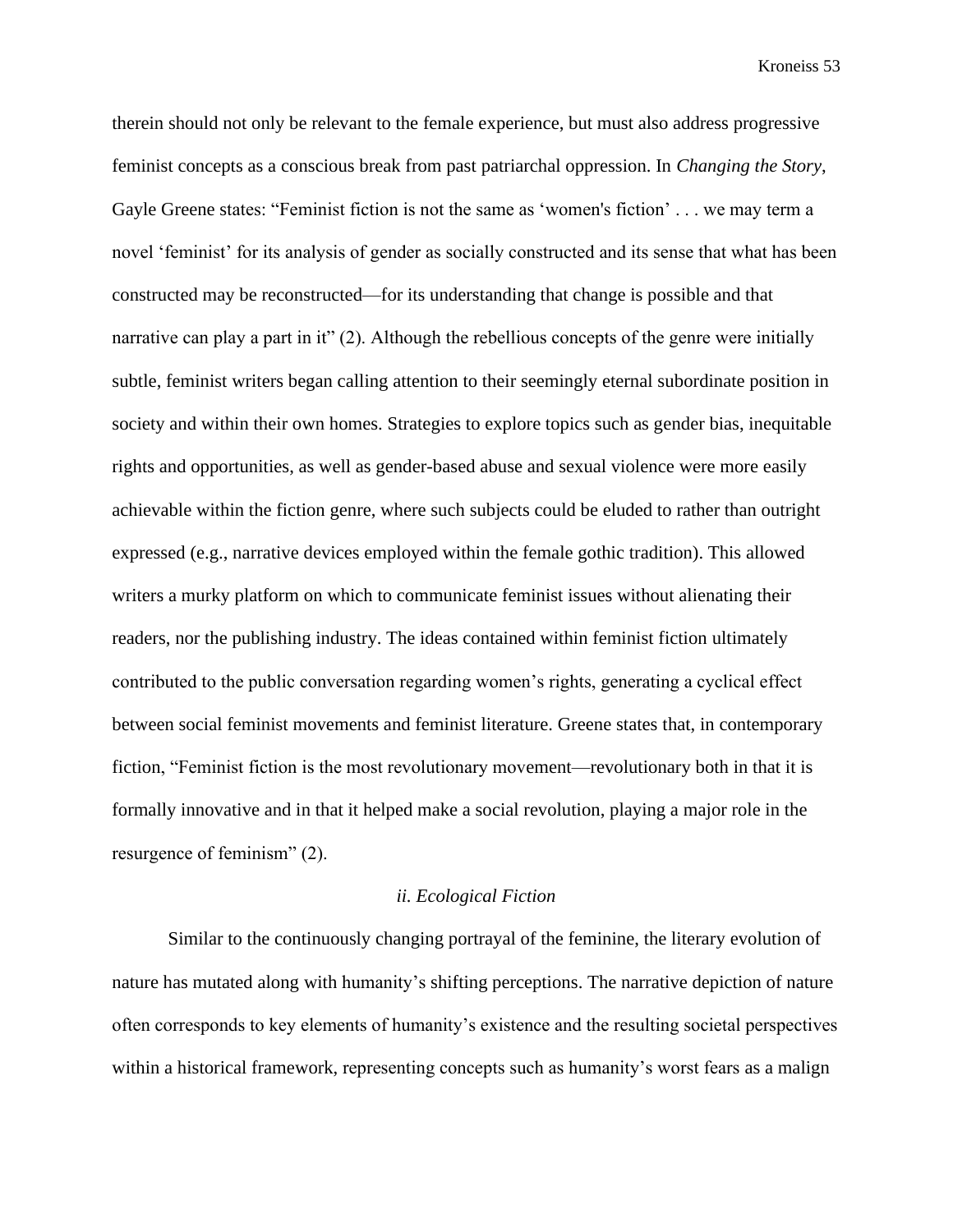and chaotic force (e.g., wilderness and frontier fiction), a place to escape into favorable solitude or be banished into imposed isolation, as a fulfillment of the nostalgic desire for a pre-industrial world and a respite from the disillusionment of modern society (e.g., Romanticism), and as an equitable creative partner or a powerful, autonomous source (e.g., ecofiction). In *In Our Nature,* Diane Ackerman states that, in fiction, nature has often "loomed as a monstrous character, an adversary dishing out retribution for moral slippage, or as a nightmare region of chaos and horror where fanged beasts crouch ready to attack. But sometimes it beckons as a zone of magic, mysticism, inspiration, and holy conversion" (3). Romanticism, a literary movement that takes into account the deeper significance of the natural world, instills nature with a soul or connective lifeforce and parallels the immersion of oneself in the natural world to a religious experience. In *Nature's Economy*, Donald Worster states, "[T]his Romantic argument for holism and animism was prompted by the growing sense of man's isolation from the natural world, that rather sudden and painful side effect of the progress of industrialization in western nations" (82). Although Romanticism is often reduced to simplistic nostalgia, it frequently acknowledges and incorporates scientific understanding. Worster asserts, "The Romantic approach to nature was fundamentally ecological" (58) and that the Romantics found the field of biology and the study of the organic world "a modern approach to the old pagan intuition that all nature is alive and pulsing with energy or spirit" (82). Analogous to the practitioners of deep ecology, the Romantics valued the scientific discoveries of Naturalists such as Carl Linnaeus, but found their mechanistic descriptions of nature as devoid of essential substance as Naturalists seemingly considered the natural world. In "Literature and Environment," Lawrence Buell asserts that certain ecocritics perceive science and technology to be the "root causes of ecological crisis, both in reducing nature to a mere object to be studied and manipulated by a detached observer, and in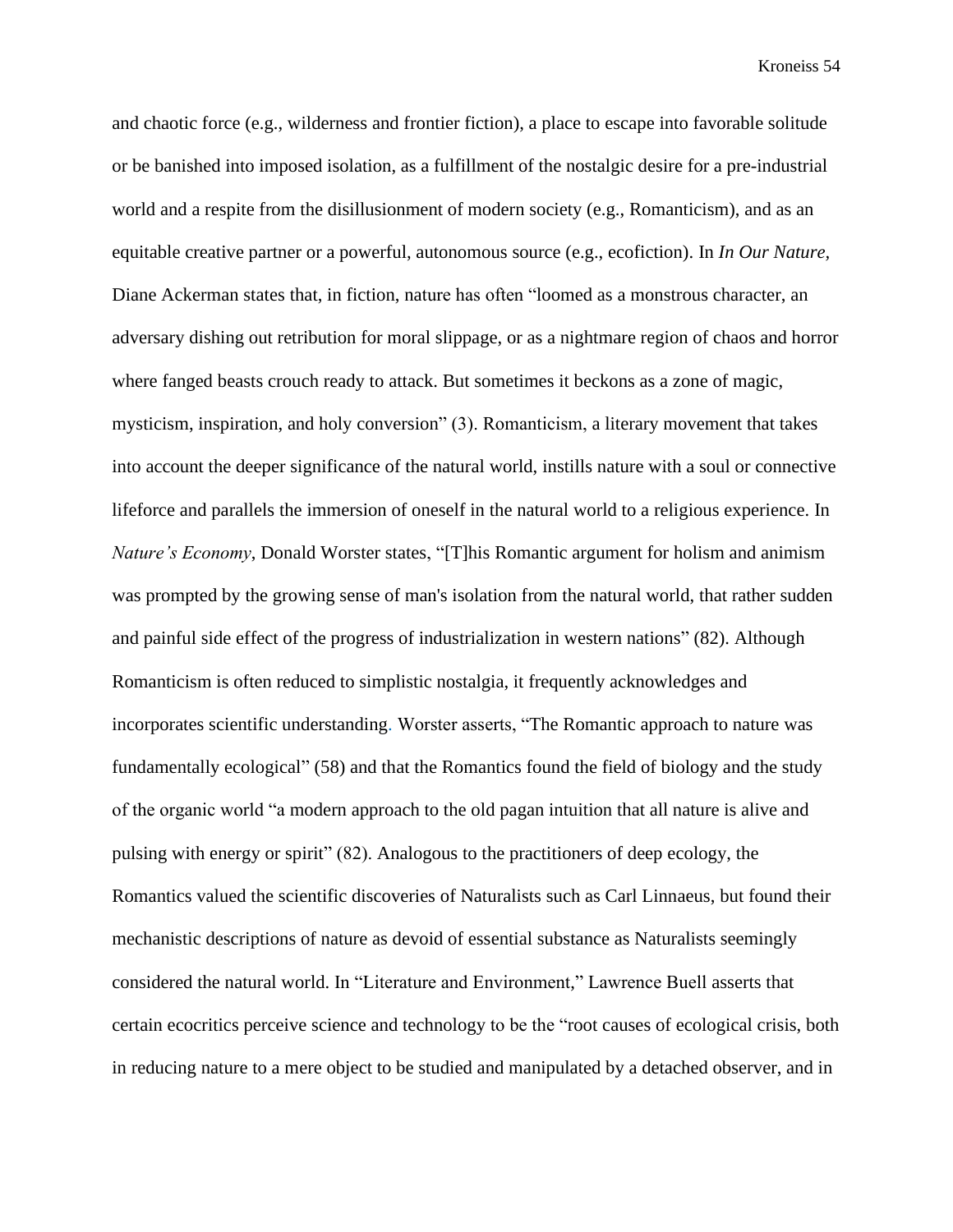amplifying people's ability to inflict damage on nature" (422). Naturalists' cold, factual approach may have increased the public's curiosity regarding nature's countless variations and intricate composition, but it lacked the emotional component required to dissipate long-standing dualistic perceptions between the human and natural worlds. Conversely, the Romantics imbued their literary work and artistic expression with the same connective, spiritual sensibilities that they attributed to nature. Worster asserts, "Romantic naturalists and artists placed their emphasis on the vital, creative power that flows through the material world like blood through the arteries of the body" (83). Comparable to analyses of deep ecology, critics have compared this Romantic notion of universal connectivity to patriarchal colonization. However, not only is this broad and reductionist view of Romanticism rather homogenizing in itself, the Romantic amalgamation of concepts regarding the natural world—including the scientific, the aesthetic, and the sacred have served not only to promote the progressive notion of respect for nature and of the inherent connection between the human and natural worlds, but to inspire the progressive characterization of nature in successive literature (e.g., spiritual ecology, ecofiction, etc.). Worster states:

> [A]t the very core of this Romantic view of nature was what later generations would come to call an ecological perspective: that is, a search for holistic or integrated perception, an emphasis on interdependence and relatedness in nature, and an intense desire to restore man to a place of intimate intercourse with the vast organism that constitutes the earth. (82)

This literary movement can be viewed as the predecessor to the relatively modern sub-genre of fiction, referred to as ecofiction.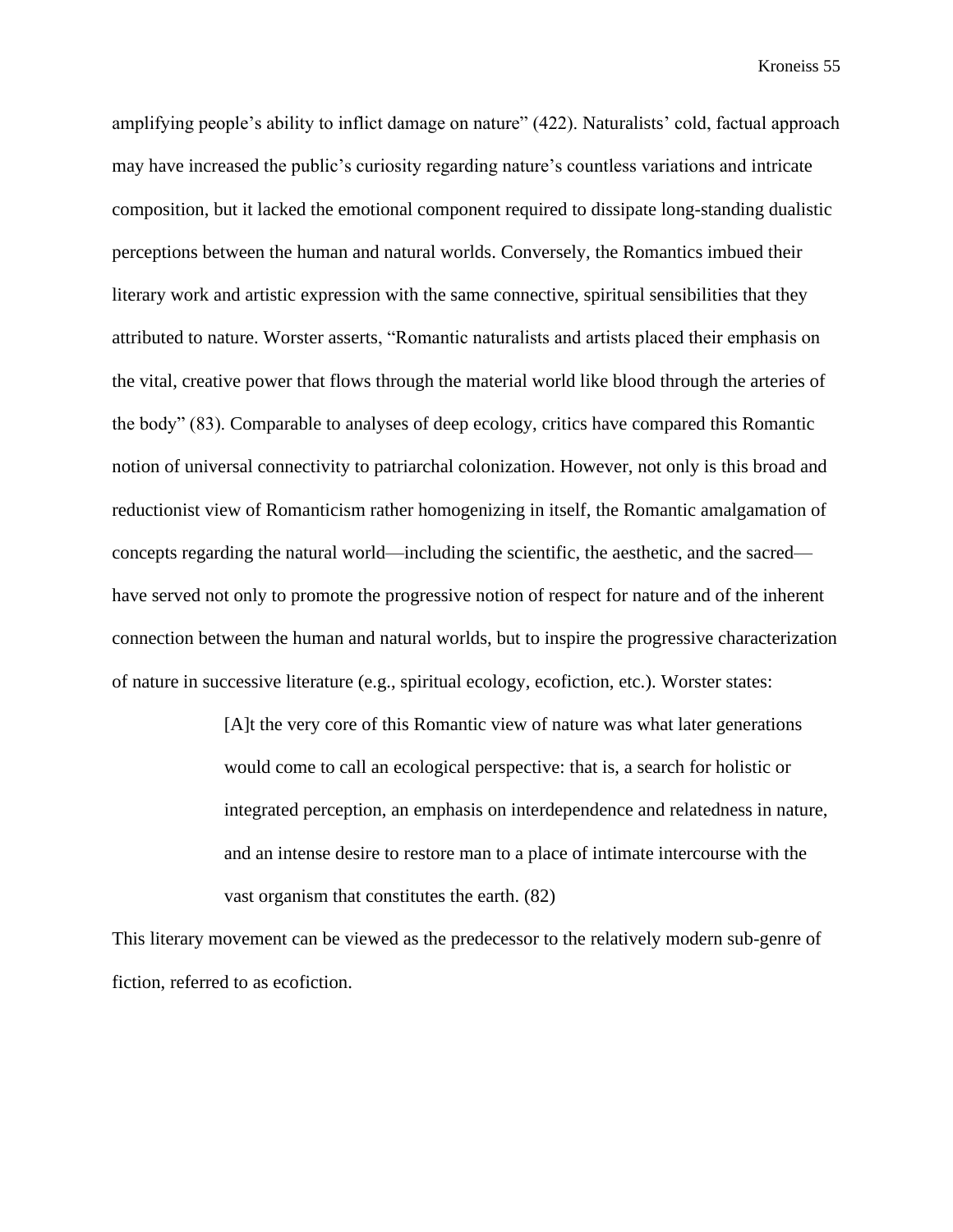As most writers were, at one time, men, their works were produced through a masculine perspective and were heavily influenced by patriarchal attitudes toward the natural world. Plumwood states that earlier forms of ecological literature retained a profoundly "masculine presence which has inhabited most accounts of environmental philosophy, including those of many deep ecologists. Their accounts . . . often retain a dualistic dynamic, although frequently this has appeared in subtle ways and in unlikely guises" (2). Differing from earlier forms of ecological literature, ecofiction not only promotes the intimate relationship between humanity and the natural world, but encourages the respect and sustainability of the planet by emphasizing the autonomy of nature. In *Where the Wild Books Are*, Jim Dwyer states, "Ecofiction is a composite subgenre made up of many styles, primarily modernism, postmodernism, realism, and magic realism, and can be found in many genres, primarily mainstream, westerns, mystery, romance, and speculative fiction" (3) and while ecofiction was surely influenced by "[t]he focus on nature in Romanticism, traditional pastoralism, and transcendentalism" (9), this literary sub-genre is considerably more ecologically progressive as compared to its predecessors. Although the term was coined in the 1970s, fictional tales classified within the ecofiction category can originate in any time period and be found within any fictional genre, provided that they follow an ascribed set of qualifications. Although the particulars tend to differ among critics, the criteria for the classification of ecofiction as presented by Lawrence Buell in *The Environmental Imagination* are:

> 1. The nonhuman environment is present not merely as a framing device but as a presence that begins to suggest that human history is implicated in natural history . . . 2. The human interest is not understood to be the only legitimate interest . . . 3. Human accountability to the environment is part of the text's ethical orientation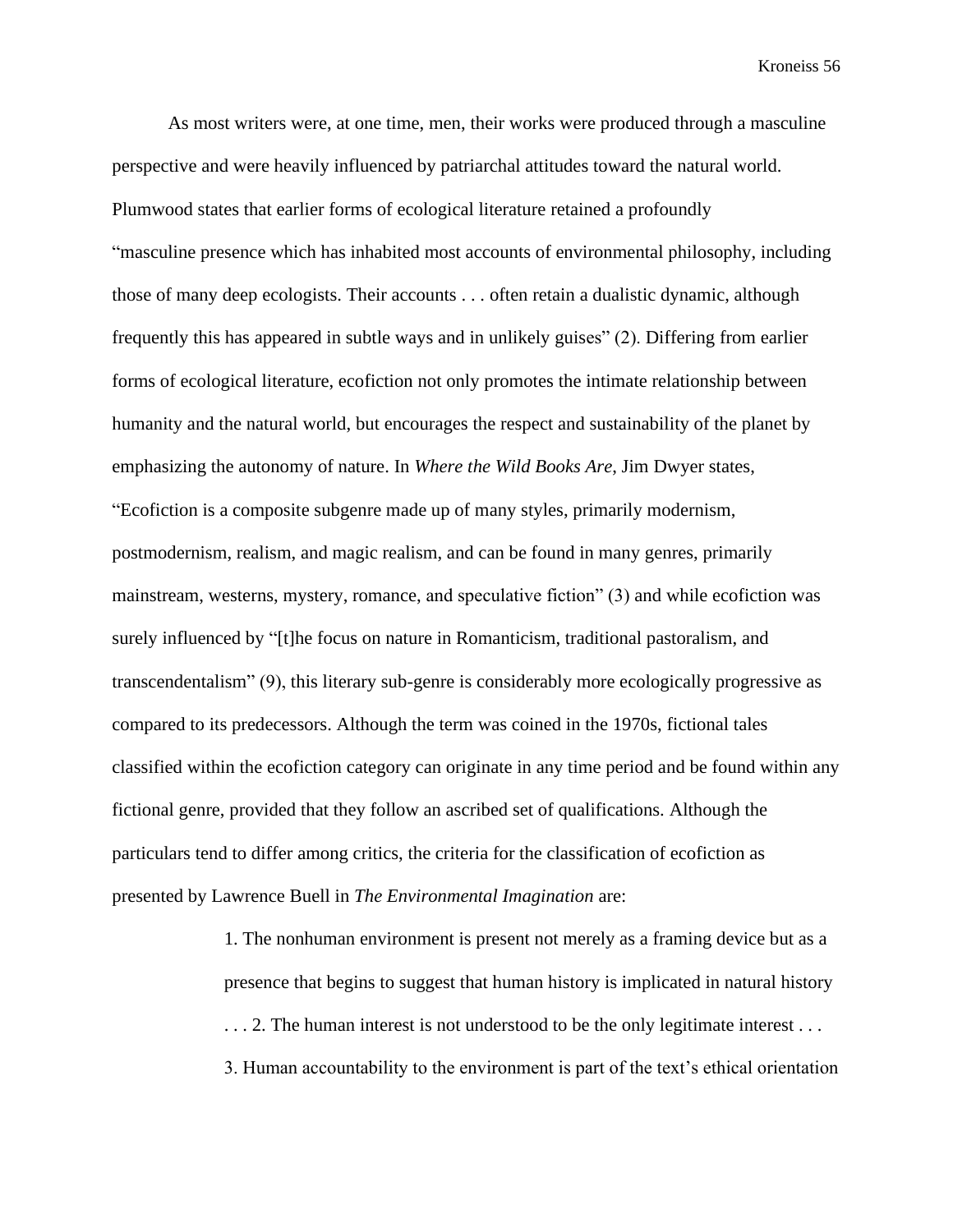. . . 4. Some sense of the environment as a process rather than as a constant or a given is at least implicit in the text. (7-8)

In *Last Child in the Woods*, Richard Louv coins the term, "Nature-Deficit Disorder", which essentially states that, due to the fascination of technology and a significant reduction in the amount of time spent outdoors, a critical disconnect has arisen between humanity and the natural world. Although it is difficult to replicate the fascination that arises from direct contact with nature, it is not always possible for individuals to discover the natural world in this way, nor is it probable to experience every habitat or species under consideration. Additionally, tangible ecological experiences are often not enough to rouse the passion of environmental activism, as such interactions do not always translate into meaningful connections—particularly when a preliminary lack of understanding is combined with negative associations regarding the natural world, thereby producing or exacerbating environmentally associated anxieties or phobias, (e.g., ecophobia: the fear of the natural world or its ecological problems). In "Help Your Child to Wonder," Rachel Carson asserts that before we are presented with factual material, an emotional desire for that information must first be initiated. Carson states:

[I]t is not half so important to know as to feel. If facts are the seeds that later produce knowledge and wisdom, then the emotions and the impressions of the senses are the fertile soil in which the seeds must grow. (46)

This assertion could equally apply to both children and adults. Ecofiction, as opposed to scientific study or more realistic forms of ecoliterature, possesses the ability to raise a person's awareness of a subject, igniting their interest to inquire further into matters regarding the natural world. Dwyer states that the main distinction between fiction and non-fiction is "the degree to which the imagination is invoked" and further asserts: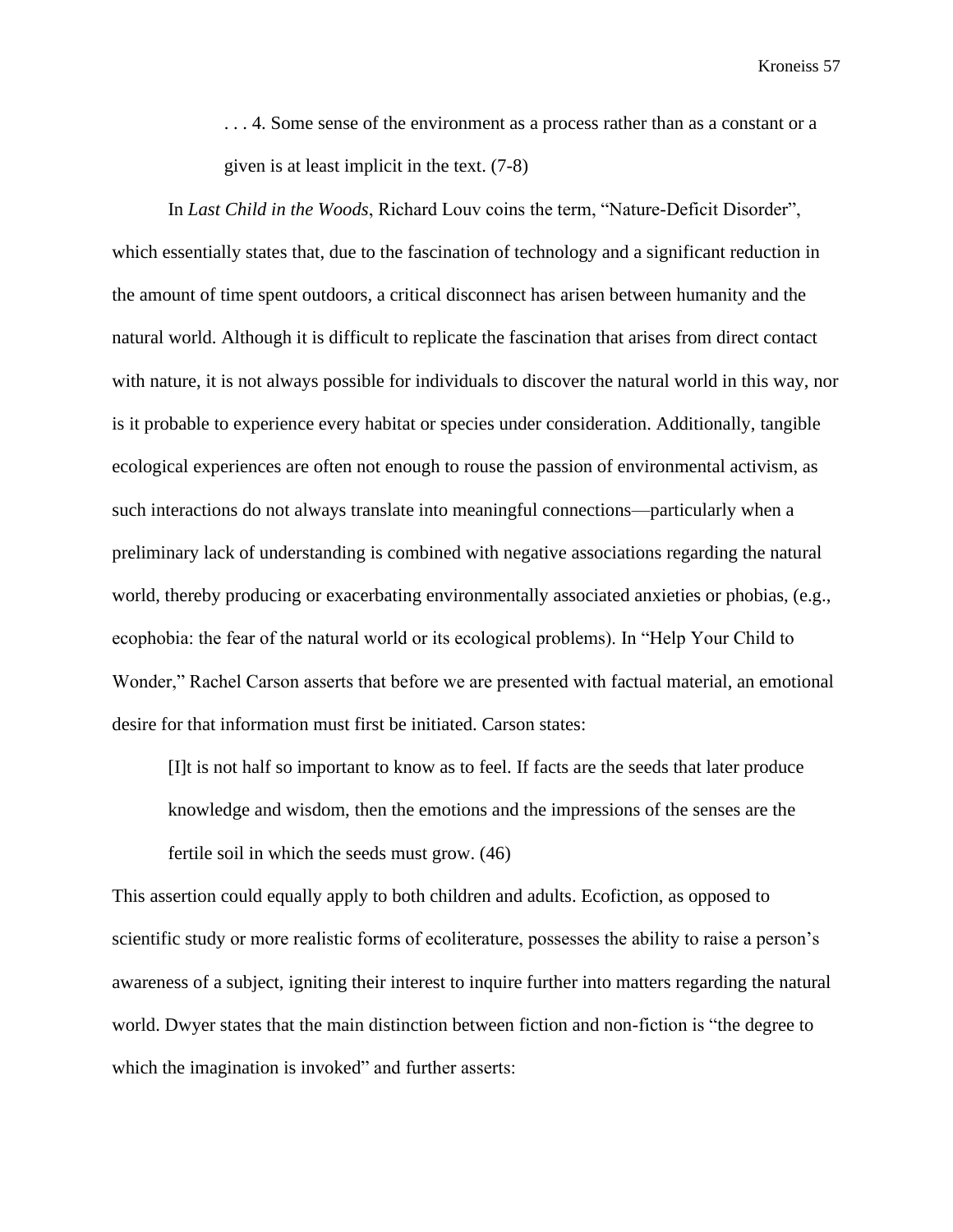'The dream of deep ecology will never be realized upon the earth, but our survival as a species may be dependent on our capacity to dream it in the works of the imagination' . . . Fiction is frequently less didactic and more nuanced than nonfiction, delivering its messages by implication. Personal engagement minus didacticism equals inspiration . . . Action springs from consciousness, sensitivity, concern, optimism, and inspiration. (7)

# *iii. Ecofeminist Fiction and Criticism*

While literature possesses the ability to reinforce archaic perceptions, it can contrarily function as a means for progress—not only by raising awareness of the generally unrecognized struggles of women, nature, and the other, but by narratively constructing an egalitarian world as a blueprint toward a more progressive reality. Ecofeminist fiction merges the philosophies of both ecological and feminist fiction and promotes the equality of all oppressed entities. In "Through Ecofeminist Eyes," Barbara Bennett states,

> Ecofeminist storytelling takes various forms, from traditional fiction to memoir and autobiography and especially to science fiction and fantasy. But though the forms may change, the purpose remains essentially the same: challenging the ideology in practice that has put us in an ecological and humanitarian predicament. (68)

Although ecofeminist fiction simultaneously conveys concepts that promote environmental conservation, sexual equality, and social justice, most narrative works fall short of encompassing all such principles (particularly literature produced in less progressive historical eras). However, narratives that are deficient in one or more criteria do not need to be wholly disregarded for the sake of progress, as the deconstruction of such work can serve to promote the desired concepts,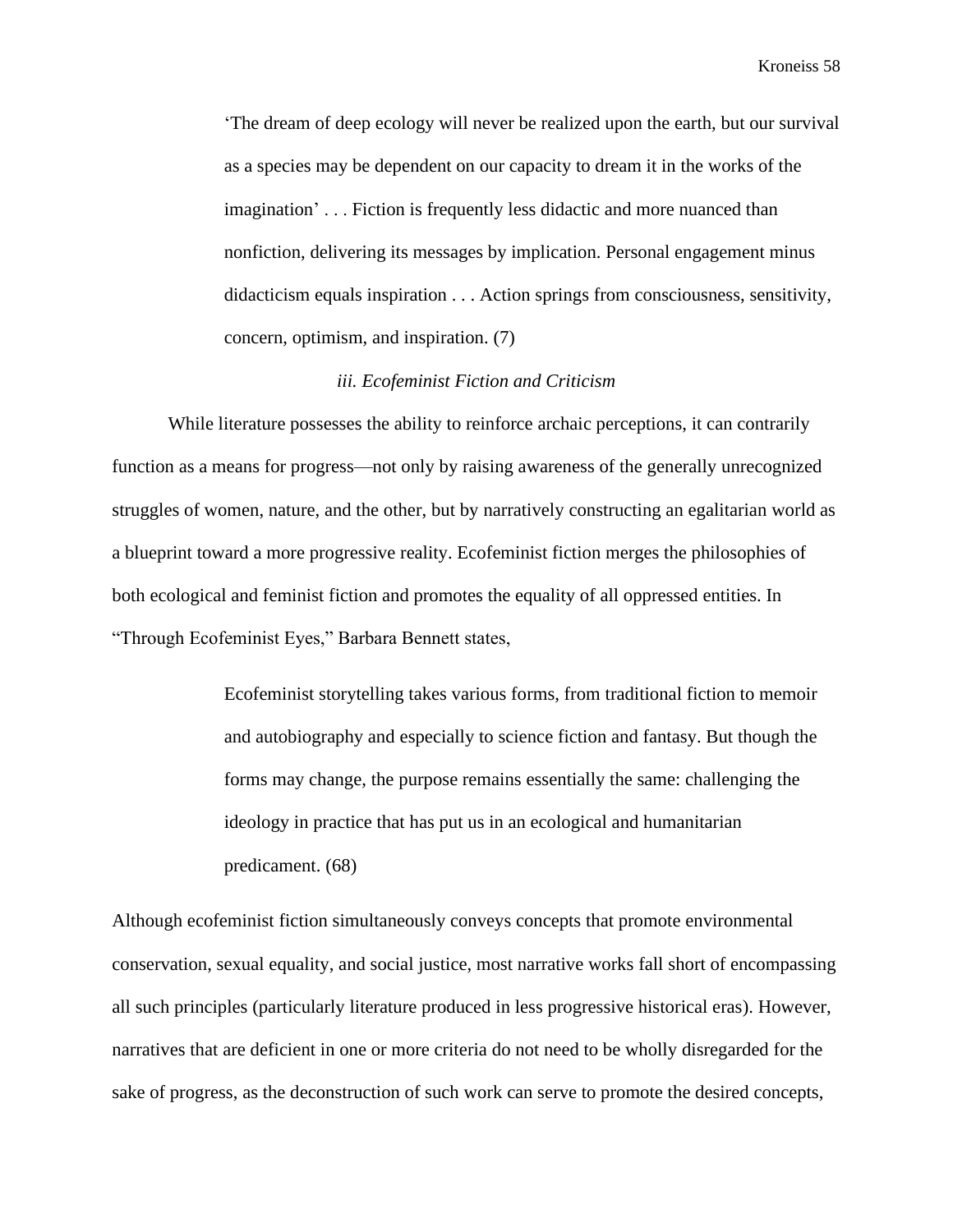as well to as highlight previously unacknowledged but objectionable notions—the unchallenged repetition of which serves to retain a patriarchal domination mindset. In "Postcolonial Ecocriticism, Classic Children's Literature, and the Imperial-Environmental Imagination in *The Chronicles of Narnia*," Clare Echterling asserts the need for critical analysis of classic stories the archaic notions of which often persist to the present day. Although Lewis' *The Chronicles of Narnia* promotes ecophilia and environmental protection, Echterling specifically argues against the idea of the novels being unquestioningly utilized as an eco-pedagogical tool, as the underlying narrative advances imperial ideologies, patriarchal concepts, and Christian theology. Echterling states:

> Simply cultivating an appreciation for pastoral environments and pristine nature in our younger generations will not suffice, as it will not help our children understand the complicated relationships between lingering forms of imperialism, such as economic and cultural globalization, and the environmental degradation prompted all too often by the neocolonial workings of global capital. I am certainly not saying we should throw *The Chronicles of Narnia* aside, but we should be careful - in both our critical readings and in their pedagogical or personal use - not to treat them like innocent, ahistorical, and apolitical stories (20).

Ecofeminist criticism allows for the analysis of such tales in a manner that halts the routine echo of outdated perceptions and focuses on the concepts which promote the advancement of all life forms—both human and non-human nature. In "Feminist Ecocriticism: A Posthumanist Direction in Ecocritical Trajectory," Serpil Oppermann states: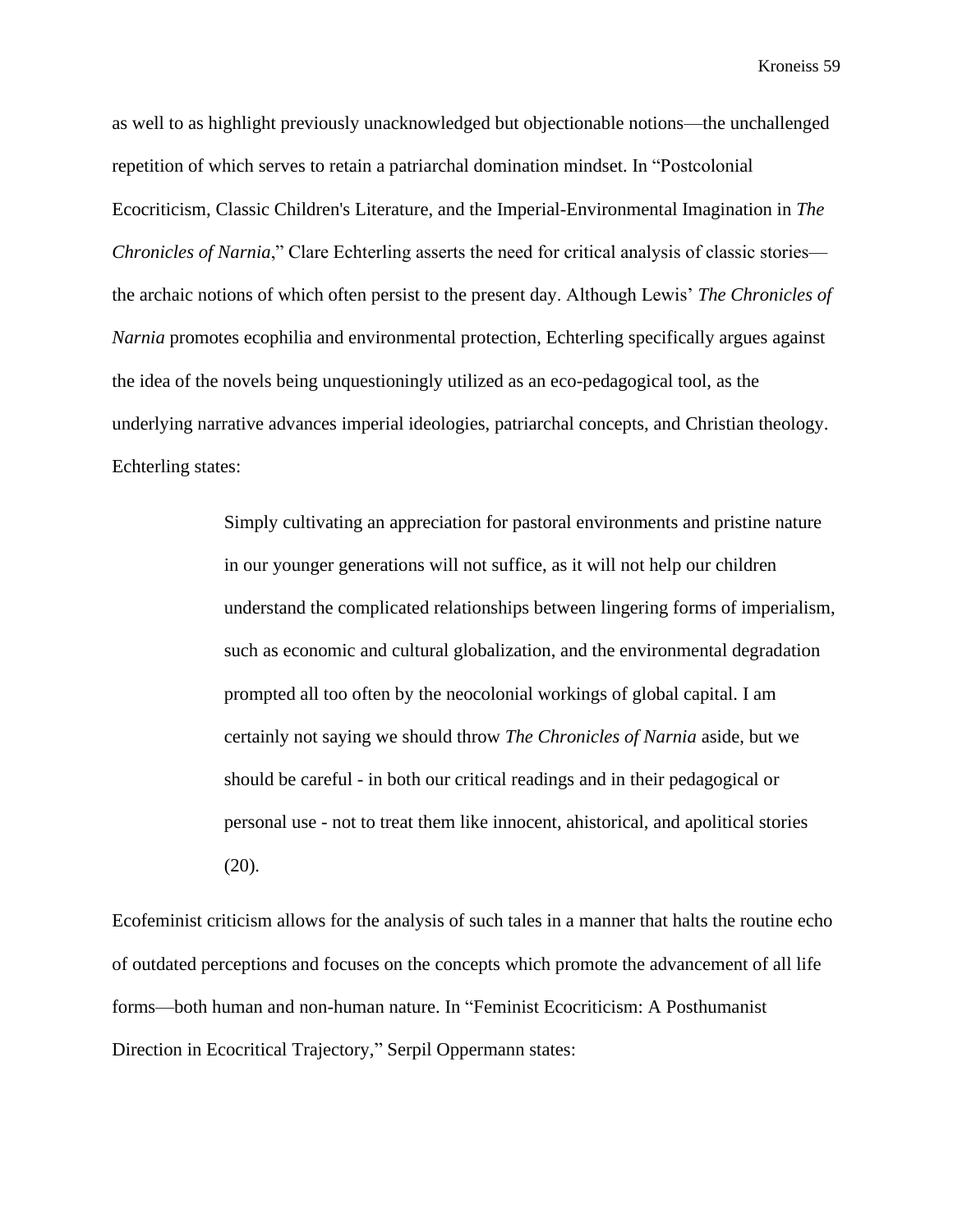The current ecocritical exploration of such issues as global and local concepts of place, translocality and bioregionalism, human and animal subjectivities, environmental justice, and posthumanist reinterpretations of such concepts as 'agency,' 'matter,' and 'body,' as well as such issues as speciesism, ecophobia, biophilia, racism, and sexism within conceptions of the human and more-thanhuman world, have raised important questions ... [t] hat is why the correlations between ecocriticism and ecofeminism . . . need to be re-articulated (19-20).

At the heart of many arguments against the deconstruction and critical analysis of classic works of literature, there lies an unconsciously motivated masculine ego attempting to defend the patriarchal traditions that define such narratives. Merchant states, "Ideology is a story told by people in power. Once we identify ideology as a story . . . [w]e recognize that all stories can and should be challenged" (*Earthcare* 55) and Plumwood states:

> Since defenders of the western tradition (and even some nervous old guard critics of it) persistently and vociferously portray criticism of the dominant forms of reason as the rejection of all reason and the embrace of irrationality, it is still necessary to stress that critiquing the dominant forms of reason which embody the master identity and oppose themselves to the sphere of nature does not imply abandoning all forms of reason, science and individuality. Rather, it involves their redefinition or reconstruction in less oppositional and hierarchical ways. To uncover the political identity behind these dominant forms of reason is not to decrease, but rather greatly to increase, the scope and power of political analysis.  $(3-4)$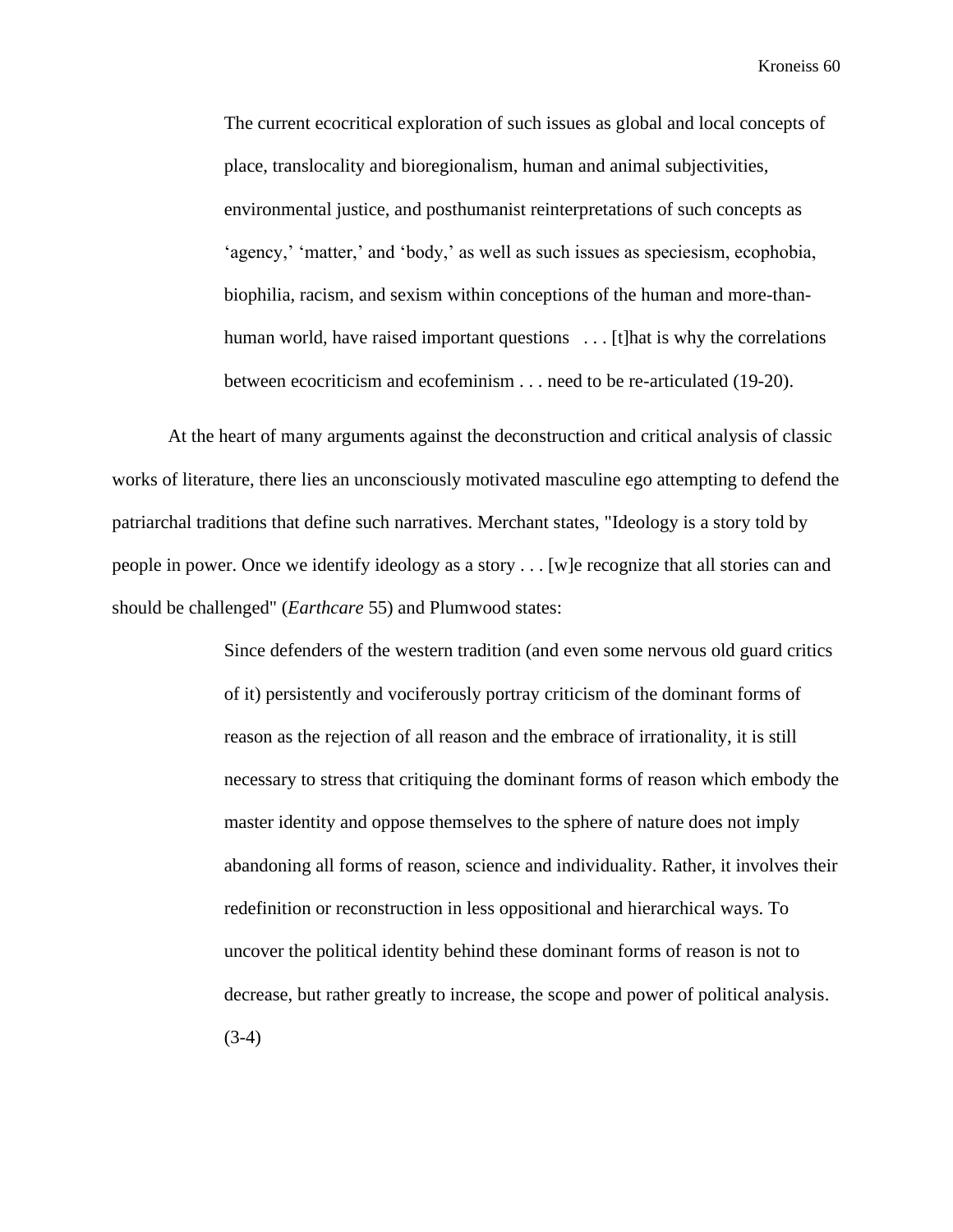Such assertions are valid whether the work under consideration is a non-fiction historical text or a fictional narrative, as patriarchal influences can be found across literary tradition, regardless of their semblance to reality. However, ecofeminist oppression is most often prevalent within literary categories that are dominated by male authors and readership, where outdated patriarchal notions not only persist, but define the criteria of the genre. Such is the case with fantasy fiction.

A sub-genre of speculative fiction, fantasy pertains to fictional stories imbued with fantastical elements such as magic and the supernatural, and is often an amalgamation of fairytales, original stories, and narratives based on historical or mythological events. Although fantasy possesses the ability to grant the natural world sentience and, therefore, eligibility for reader empathy, thereby bridging the divide between the human and the natural worlds, as well as to allow for the equality, agency, and heroic characterizations of feminine protagonists, this is often not the situation. In an imagined realm in which there exists endless possibilities to create a world radically different from reality, both female characters and non-human nature (including those with supernatural abilities, such as Ents, or magical creatures, such as Elves) often fall into prescribed stereotypes, (e.g., maiden, damsel-in-distress, mother, and evil crone; creatures with unwarranted violent and chaotic tendencies, mythical beasts valued for their innocence and supernatural attributes). It is then the duty of a male protagonist to tame, slay, or rescue all such entities and to restore order—despite the oft superior abilities of females and non-human nature—thereby granting hero status to the male character and secondary status to all others, whose presence in the story essentially comprises the shadowy backdrop against which a male champion gains the incontestable ability to shine.

 Such tropes are particularly true within medieval fantasy—fantastical literature which reflects European culture and customs during the middle ages. This would include a feudal system, with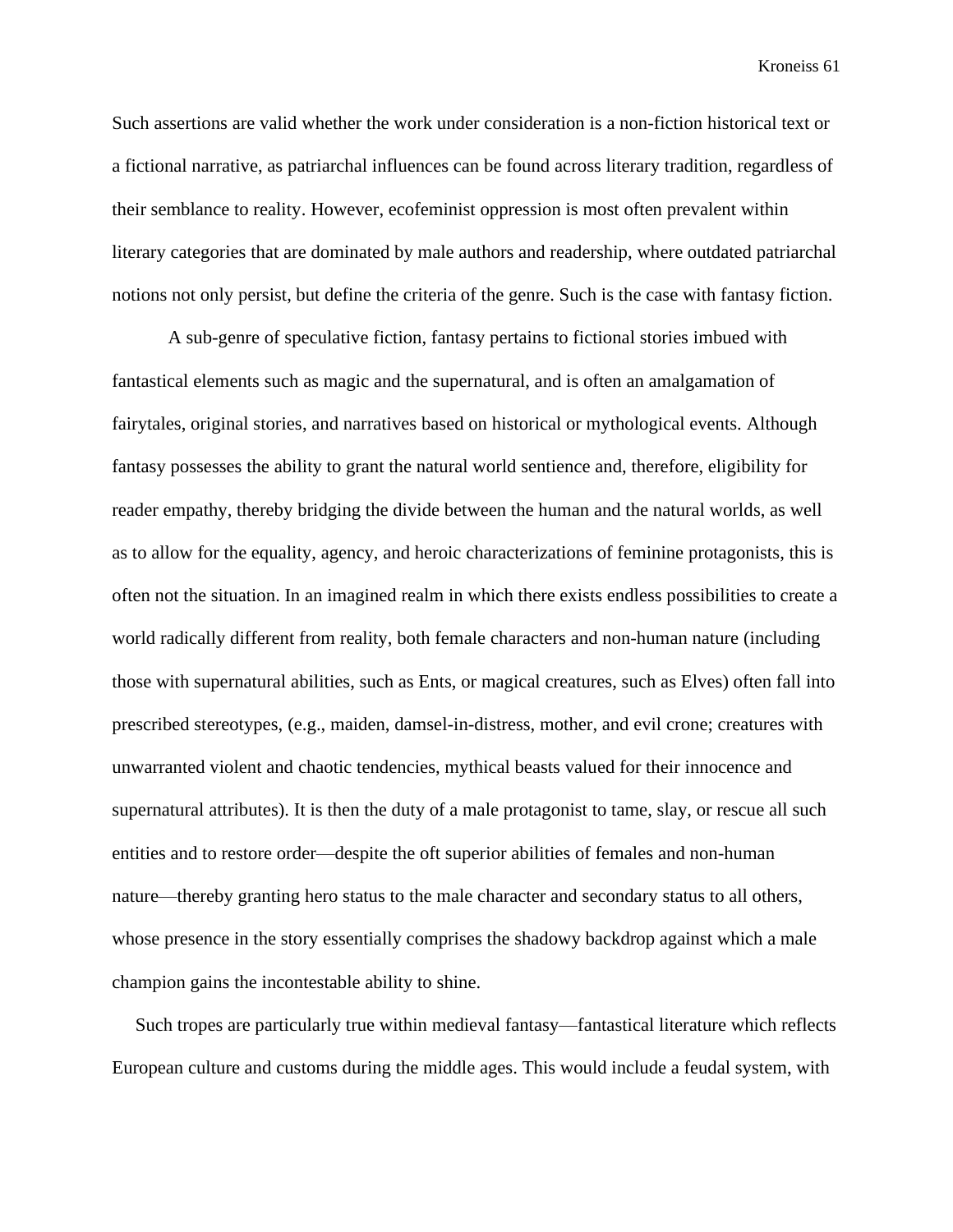royal blood lines, knights, and villagers, the Romantic notion of chivalrous males rescuing helpless damsels in distress, as well as architectural elements and geographic locations, such as castles and cottages within pristine forests and fields. Mimesis of this historical era is often a major argument against the departure from the conventional expectations of medieval fantasy literature and the transformation into progressive inclusivity. However, although fantasy narratives often mirror real-world environments, because they are normally situated within a mythical realm (e.g., Middle-earth), rather than a recognized geographical location upon the earth, historical facts need not apply. Authors have the ability to transform the existing tropes regarding women and non-human nature, even if (and especially when) the narrative initially begins within fantasy's predetermined parameters—such as the way in which the ecofeminine is portrayed within the *LOTR*. Although critics of Tolkien's work justifiably argue that the repetition (let alone praise) of the same oppressive tropes essentially perpetuates archaic stereotypes and hierarchies, it is imperative to examine the narrative arc given to the feminine and non-human characters, as well as the positive or negative outcome of such transformation. I argue that, although nature and the feminine are initially restricted to conventional roles within the historical framework of the novels, it is precisely owing to this allocation that any deviation from the prescribed characterizations allows for a more meaningful narrative arc and prompts readers to question the very foundation of humanity's hierarchal norms.

## Ch. 2 *The Lord of the Rings*: An Ecofeminist Perspective

#### I. Introduction

J.R.R. Tolkien's *The Lord of the Rings* is an epic high-fantasy series which follows Hobbit, Frodo Baggins and his nine companions on a quest to rescue Middle-earth from evil by destroying the One Ring in the fires of Mount Doom. The novels—published in three volumes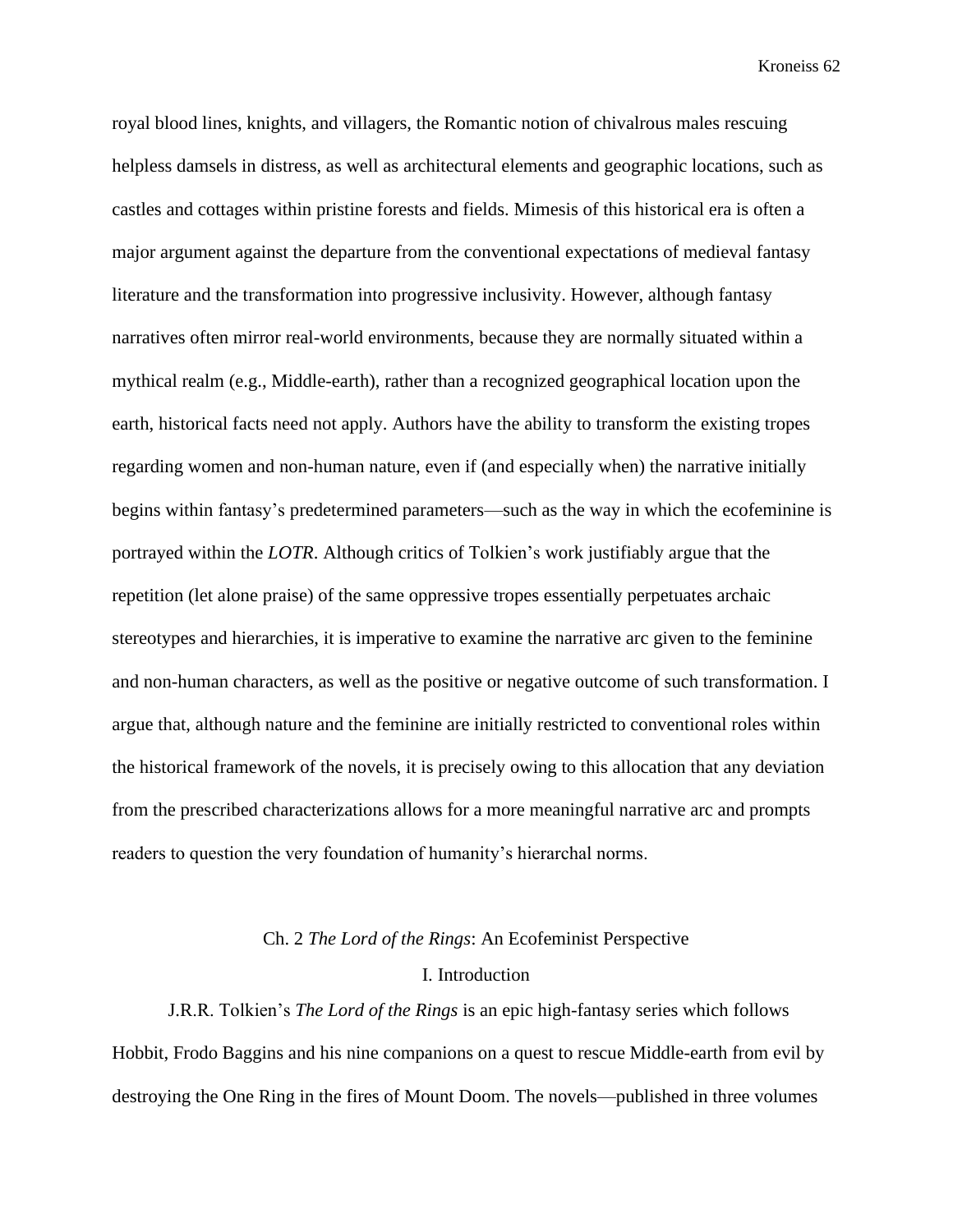from 1954 through 1955 and titled, *The Fellowship of the Ring*, *The Two Towers*, and *The Return of the King*—have not only proven popular and enduring literature, but have become the foundation upon which modern fantasy is built. A work of such prestige is predisposed to becoming the repeated subject of literary analysis, as successive generations explore the narrative in search of progressive concepts relevant to modern audiences. In *Defending Middle Earth*, Patrick Curry states that while one of the positive aspects of *LOTR* is that, by granting audiences a view of this fantasy realm through an enchanted eye, it reflects back to the reader the wonder in their own world, it also, consequently, dooms the reader to recognize the severity of reality's impending threats. While this may prove an unfortunate consequence to audiences seeking to exchange their worldly cares for the untroubled bliss of a utopian fantasy, the newly enlightened and hopefully empathetic perspective gained by the reader may prove beneficial in alleviating the societal and environmental issues present in the earthly realm. Curry lists three crucial areas under threat in the novels: "community, including, but not limited to, the family . . . The non-human natural world (Middle-earth itself) . . . that dimension of life which cannot be quantified, controlled, or exploited . . . 'spiritual'" (152-3). The concerns defined by Curry are not alleviated only by *LOTR*'s masculine heroes, but are equally remedied through the actions of female characters and those of non-human nature. Further, the ecofeminist concepts present in the narrative serve to act as the novels' guiding moral principles. It is by highlighting the inherent negative aspects of cultural and biological hierarchy that these issues are explored and the subjugated entities given the opportunity to rise up against their oppressors. Through the examination of these characters and concepts, as well as by linking Tolkien's well-established environmental agenda to the pro-feminist concepts presented therein, I will demonstrate the way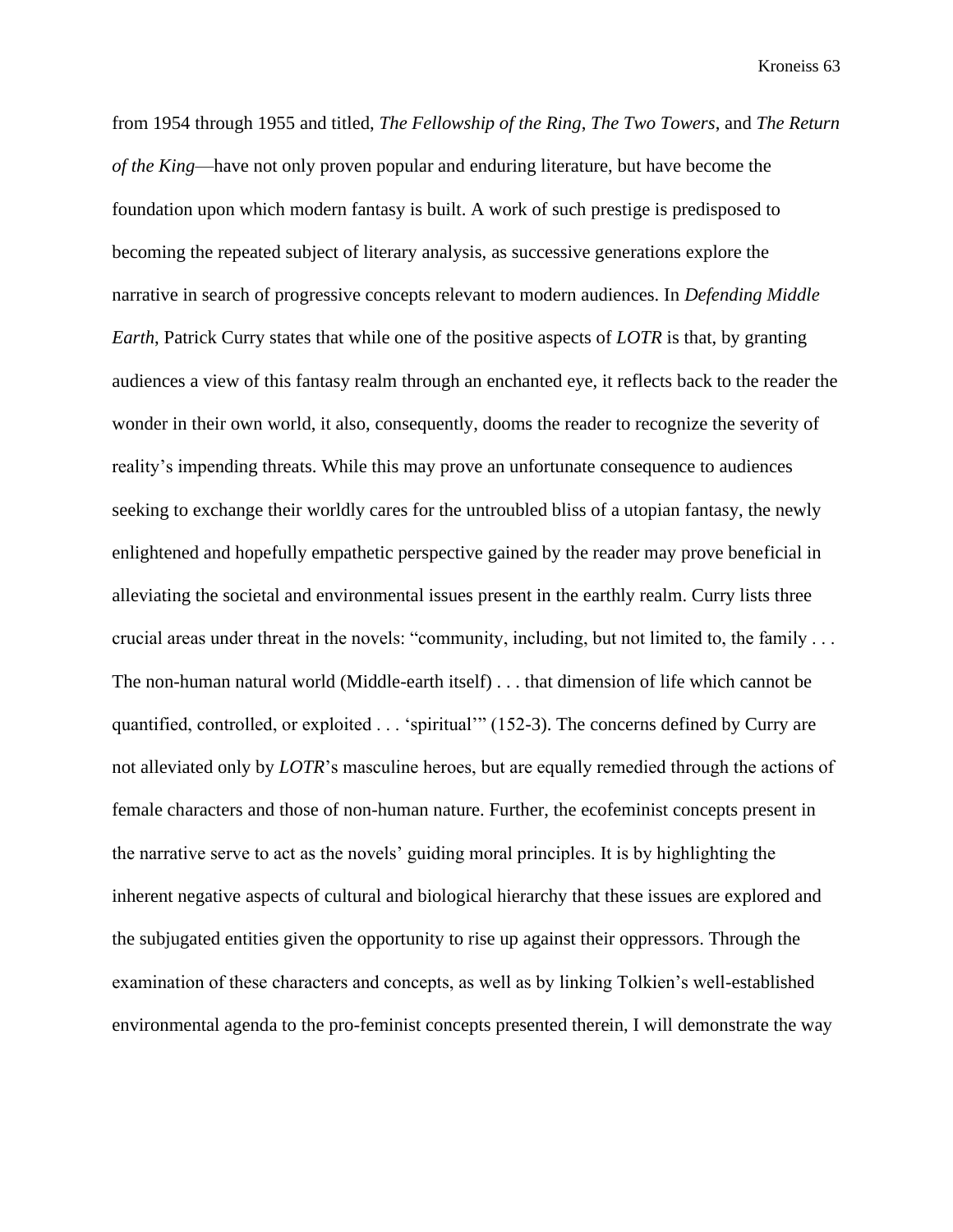in which *LOTR*'s ecofeminist agenda promotes environmental justice, as well as gender and social equality.

## II. Ecological Concepts

The mirror neuron system is the part of the brain that allows humans to experience genuine emotions from the stories contained within literary texts. Weik von Mossner explains that when humans perceive the grief or pain experienced by others, it "'activates the same areas of the cerebral cortex that are involved when we experience these emotions ourselves' . . . what we call empathy" and further asserts that we use "our own emotions to 'give substance to the psychological lives of characters'" (23-24). In order to truly care for a literary character, however, readers must be able to put themselves in a character's place—to not simply feel *for* the character (i.e., sympathy), but to feel *with* or *as* the character (i.e., empathy). The type of literature being read also plays a significant role in the arousal of genuine emotion. Weik von Mossner states that there are at least two features of narratives which allow the reader to experience 'non-actual, mimetic perception': one is a vivid account of sensory outcomes, the other the evocation of the material conditions that give rise to those outcomes" (25). Understandably, not all narratives elicit empathy and only a particular genre (or sub-genre) allows the human to share an emotional experience with non-human nature: fantasy.

Although most literary genres allow the reader to encounter circumstances outside the norm, and literature such as nature writing allows the reader to understand the senses and emotions related to human immersion in nature, fantasy goes a step further, allowing the reader to undergo something other than the human experience. In "The Critics, the Monsters, and the Fantasists," Ursula K. Le Guin states, "realistic fiction is drawn towards anthropocentrism, fantasy away from it" (87). However, just as fiction written by or about women does not, in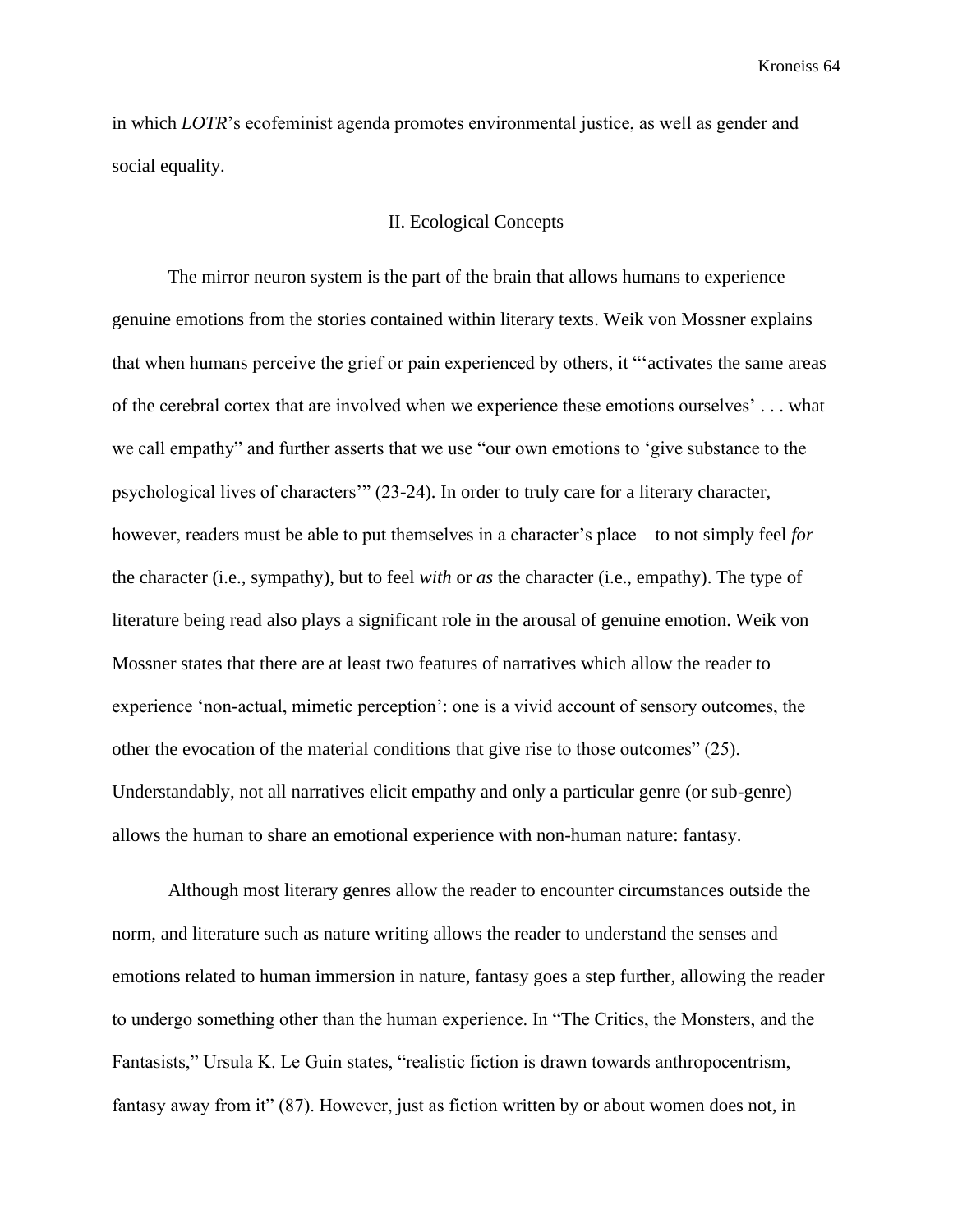itself, constitute feminist literature, fantasy narratives cannot be recognized as pro-ecological simply because non-human nature is granted, for example, communicative abilities (e.g., when an author bestows the non-human animal with anthropomorphic traits, but uses these characters to endorse an anti-environmental philosophy). Often, fantasy that is considered supportive of a pro-ecological agenda partakes "of realms in which humanity is not lord and master, is not central, is not even important" (Le Guin 87). Such assertions could not be more relevant than in the case of ecofantasy. This fantasy sub-genre assigns the natural world agency and grants nature an equal—or more significant—position to that of humankind. This not only assists readers in gaining knowledge about particular environments and the beings that live within them, but also allows audiences to become fully immersed in a shared experience with the natural world and, consequently, to relate to nature on a personal level.

In *Nature and the Numinous in Mythopoeic Fantasy Literature*, Chris Brawley asserts that "questioning the boundaries between the human and non-human does not mean that these boundaries don't exist", but that fantasy "'blurs' the distinctions between the two, allowing for the contemplation and challenge of our usual ways of perceiving" (23). Allowing flora and fauna the ability to speak, as well as through the use of elves, faeries, etc.—entities that straddle the cusp between the human and the non-human, as well as between reality and the fantastic ecofantasy allows readers to address familiar issues from a new perspective. Brawley states, "Mythopoeic fantasy offers, especially with its functions of subverting normative categories of thought . . . and revising the way reality is perceived … a valid means whereby environmental perception may be addressed" (188). Although we can never truly experience the mind of the non-human, this type of narrative allows readers to reimagine the world and approach issues such as speciesism from a posthuman perspective. This builds a bridge between the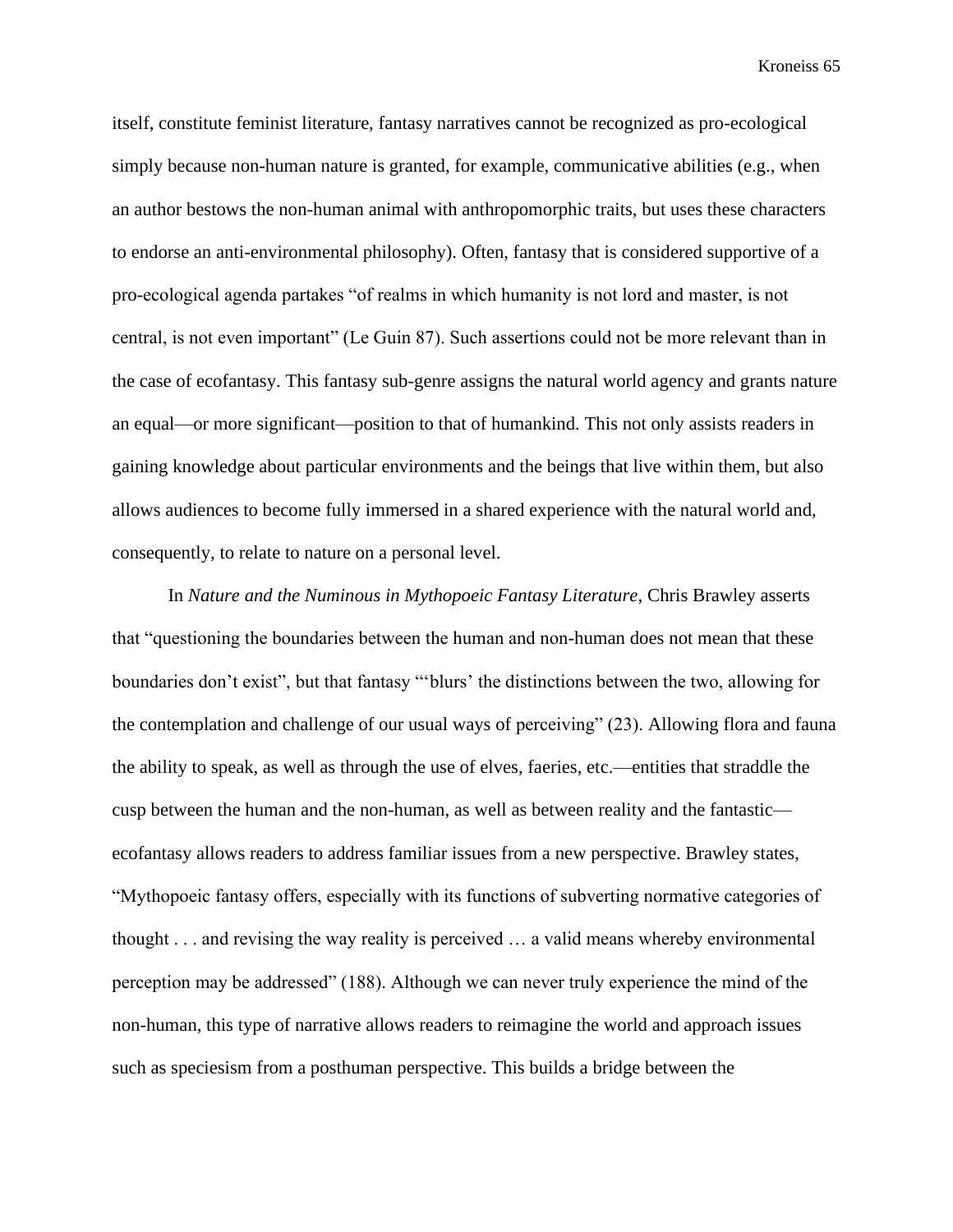consciousness of the human and the non-human, helping to repair the biological divide that has long plagued our planet. By recognizing and empathizing with the plight of the natural world (the negative impacts of which almost exclusively originate with human activity), readers may come to an uncomfortable realization regarding humanity's destructive history, causing them to question not only the definition of "progress," but also the constructed dichotomy between ourselves and the natural world. In essence, such literature may unconsciously prompt readers to explore what it means to be human. Garrard states:

> [T]he widest definition of the subject of ecocriticism is the study of the relationship of the human and the non-human, throughout human cultural history and entailing critical analysis of the term 'human' itself. (5)

Therefore, an ecological literary analysis not only examines the environmental aspects of a narrative, but investigates humanity's position, as well, in an attempt to unravel the contrived dualities that have separated humankind from the natural world.

In "Green Reading: Tolkien, Leopold and the Land Ethic," Lucas Niiler states, "*The Lord of the Rings* showcases fantasy writing as an apt vehicle for representing, discussing and resolving problems related to the relationship between nature and culture" (276). The heroic characters of *LOTR*—whether human, non-human, or a hybrid of both—not only align with an ecological perspective, but, in some cases, directly represent nature. In "Nature," Liam Campbell refers to both Bombadil and Treebeard stating, "Tolkien thus gives us voices of nature which have an authentically ageless perception; they speak with a deeper perspective: that of the Earth itself" (437). Characters in opposition to ecological preservation and conservation, (i.e., those who perceive nature as a commodity, wreaking environmental destruction in pursuit of capitalistic advantages), are the villains of Tolkien's world—as well as of our ecological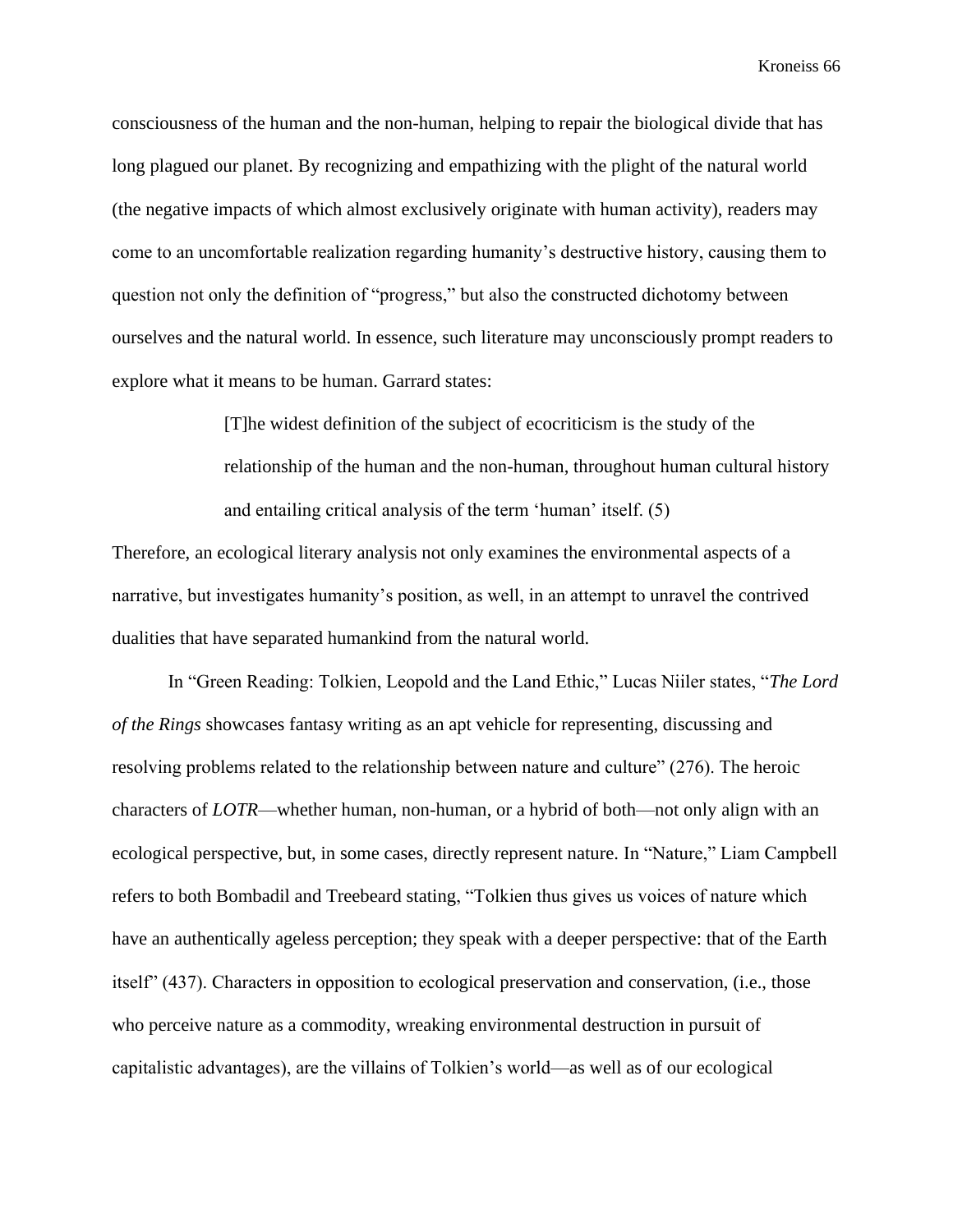reality—and are justifiably eradicated before their insatiable desire for "progress" causes irreparable devastation to the entirety of Middle-earth.

## 1. Heroes of Environmental Advocacy and Villains of Ecological Oppression

## *i. Tom Bombadil and the Spirit of the Natural World*

Tom Bombadil is one of the oldest and most enigmatic entities in Middle-earth. Elrond recalls a journey through the Old Forest, before the landscape was altered by time, where he was acquainted with all things wild and strange, but states that he had somehow, "[F]orgotten Bombadil, if indeed this was the same that walked the woods and hills long ago, and even then was older than the old" (*Fellowship* 265). Bombadil, himself, states, "Tom was here before the river and the trees; Tom remembers the first raindrop and the first acorn" (*Fellowship* 131). Akin to what would be experienced by the earth, itself, Tom not only recalls the history of the land regarding the topography and the settling of civilizations, but appears to have been present for the *biological formation* of that land— a memory to which only Middle-earth would be privy.

The being of Bombadil is never made fully clear to the reader, with complexities eluding even Tolkien, himself. When Frodo inquires as to the nature of Tom's being, his wife, Goldberry, simply replies, "He is" (*Fellowship* 124). This may indicate that Bombadil is not only inherently a part to the natural world, but essentially *is* the natural world— or, at the very least, an all-encompassing universal essence occurring within this fragmentary, anthropomorphic form, so entirely inseparable from the whole of nature that he cannot even be described in relation to anything else—he simply "is." Tom is essentially the physical embodiment of the primordial life-force of the natural world, which represented to Tolkien "the spirit of the (vanishing) Oxford and Berkshire countryside" (*Letters* 26). However, with even Elrond proclaiming Tom to be a "strange creature" (*Fellowship* 265), the non-concretization of this vague, mystical notion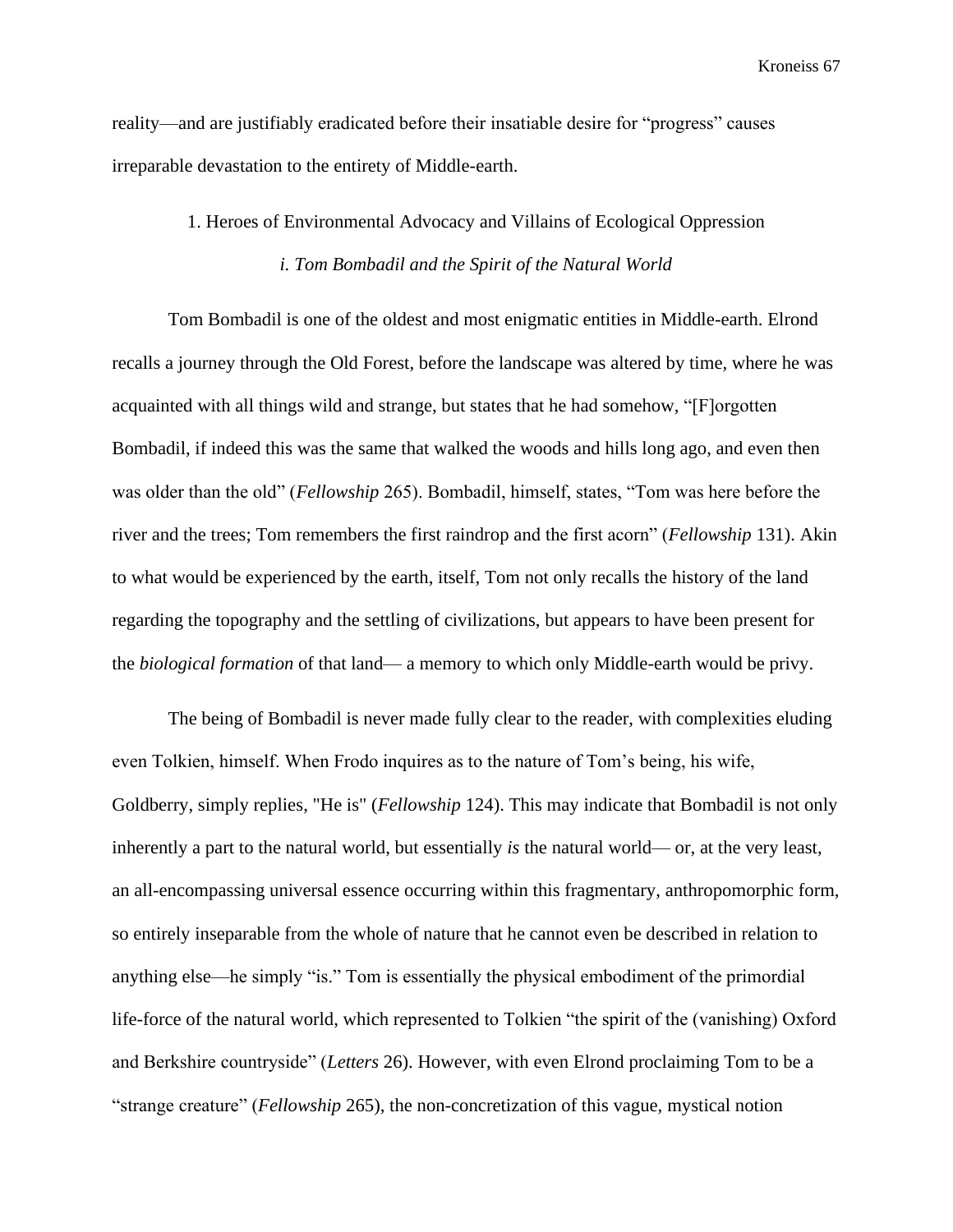produces a character that is strikingly bizarre and noticeably displaced from the more cohesiveness aspects of Middle-earth. However, whether due to the author's inability to descriptively articulate such overwhelming emotion or because such an expansive concept of nature simply defies reason, the ambiguousness of both origin and form surrounding this hybridized figure of human and non-human nature seems to have been intentional on the part of Tolkien. Brawley explains:

> The difficulty in placing Bombadil is . . . understandable, especially given Tolkien's own admission . . . that Tom was an intentional enigma . . . 'He represents something that I feel very important, though I would not be prepared to analyze that feeling precisely' . . . Thus Tom embodies 'the feeling which remains where the concept fails'". (105)

Bombadil's communicative ability essentially allows the Hobbits to experience the world of the sentient beings of which he speaks:

> He told them tales of bees and flowers, the ways of trees, and the strange creatures of the Forest, about the evil things and good things, things friendly and things unfriendly, cruel things and kind things, and secrets hidden under brambles. As they listened, they began to understand the lives of the Forests, apart from themselves, indeed to feel themselves as strangers where all other living things were at home. (*Fellowship* 130)

Niilsen states, "Through the power of Bombadil, the hobbits begin a paradigm shift of sorts. They begin the move from a conception of the natural world grounded in fear to an appreciation of nature: an appreciation from which that can construct a land ethic entailing stewardship" (282)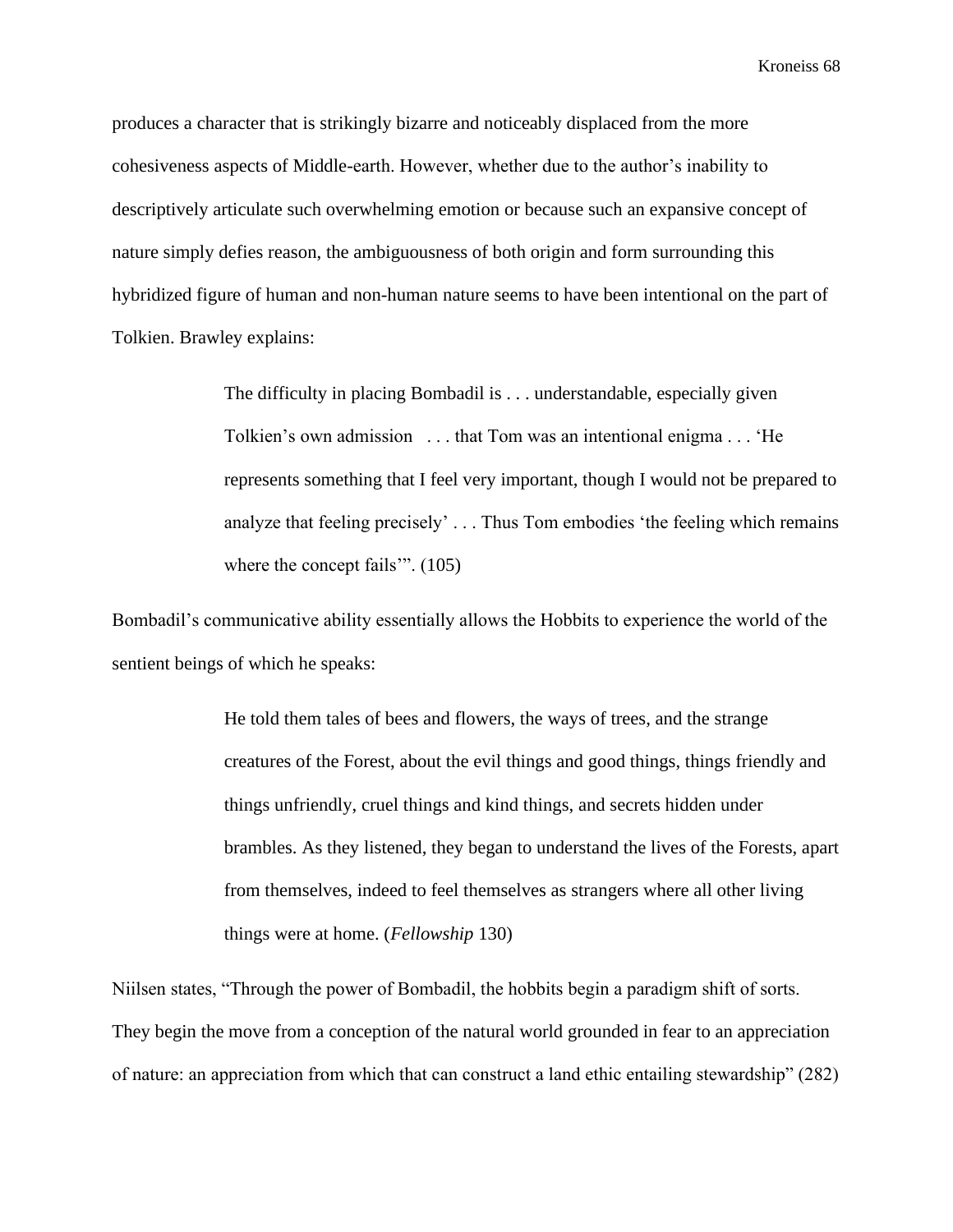and further asserts that "Bombadil, in sum, serves as a lens through which the hobbits 'recover' a clear view of their relationship with the environment, and 'escape' middle-earth's dynamic of war, at least for a time" (284).

Akin to the interactions that exist between all aspects of the natural world, Bombadil not only possesses the ability to communicate with all life forms, but is capable of influencing natural phenomena, such as the weather. Upon his first meeting with the Hobbits, Tom rescues Merry and Pippin from the swallowing grasp of Old Man Willow by threatening him with the arousal of natural forces: "I'll freeze his marrow cold . . . I'll sing his roots off. I'll sing a wind up and blow leaf and branch away" (*Fellowship* 120), as well as through the use of persuasions intended to lull the willow back into his normally restful state: "Old Man Willow . . . You should not be waking. Eat earth! Dig deep! Drink water! Go to sleep!" (*Fellowship* 120). Campbell states, "Bombadil . . . in the harmony of song, has command over the elemental powers of nature: he can summon frost, decay, wind – the very fact that Old Man Willow releases the Hobbits under this threat is testimony to the fact that this is no bluff" (*Nature* 437). Although Tom clearly possesses power over the natural world and Goldberry refers to Bombadil as the "Master of wood, water, and hill", she also clarifies that Tom does not *own* the natural world, as not only would that "indeed be a burden", but because "The trees and the grasses and all things growing or living in the land belong each to themselves" (*Fellowship* 124), lending autonomy to every individual aspect of the natural world. In *Ents, Elves, and Eriador*, Matthew Dickerson and Jonathan Evans state that, although the Old Forest is a collectively malevolent region, the area "is still worthy of preservation; though he is Master, Tom Bombadil makes no attempt to cultivate the forest or turn it from wild to tame. He even permits Old Man Willow—an undeniably dark-hearted being—to continue living" (133). Whether due to an unwillingness or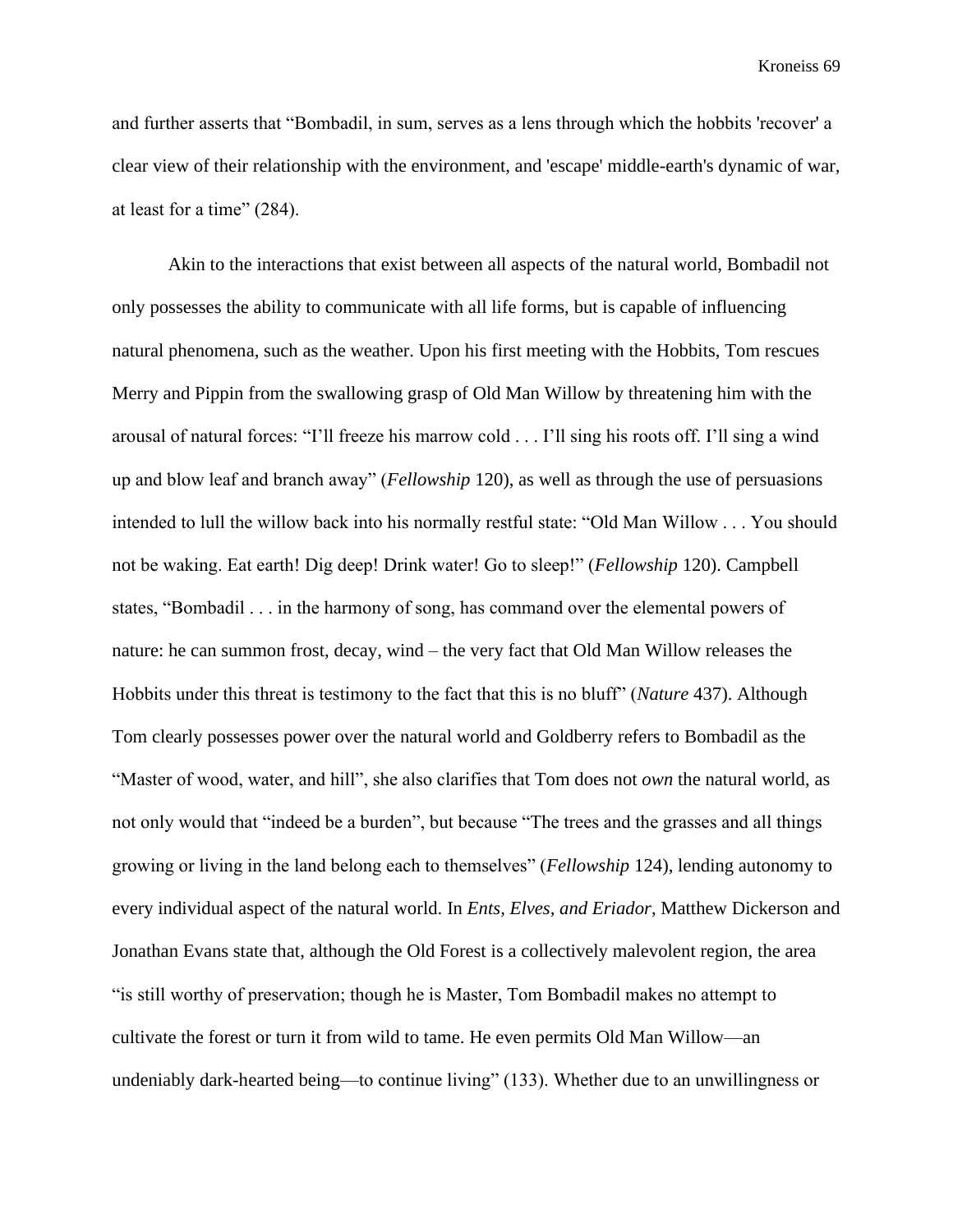inability to influence situations outside of his immediate surroundings, Tom's function in the forest is akin to the role of the Ents—acting as a mediator and maintaining the status quo. Of Bombadil, Dickerson and Evans state, "As Tolkien wrote in 1954, 'He is master in a peculiar way: he has no fear, and no desire of possession or domination at all'" (22). It is due to this lack of masculine desire for domination that it is Bombadil, more so than any other entity that comes into contact with the Ring, over which the temptation of material power holds no sway. Even with the Ring placed upon his finger, it influences him not. He exhibits no physical or emotional reaction to the Ring (other than his amusement at such an important and, yet, trivial trinket), all of which is illustrated in the fact that the Ring fails to cause his disappearance—an entirely appropriate detail, considering that he is the only being in Middle-earth not in danger of losing himself to the power of Sauron. As Tom is believed by some to possess a power over the Ring, it is suggested that the council summon Bombadil to assist with their efforts to conceal it. Gandalf clarifies, "Say rather that the Ring has no power over him. He is his own master", and further explains that material concepts are of such little importance to Bombadil that he would no sooner accept the Ring for safekeeping than he would simply, "forget it, or most likely throw it away. Such things have no hold on his mind" (*Fellowship* 265). Comparable to the lack of desire for domination found within the natural world, Bombadil is an incorruptible force of which materialism is an irrelevant concept. However, also akin to the natural world, Tom is not invincible. Ending the discussion regarding entrusting the Ring to Tom's safe keeping, Gandalf states that Bombadil has "withdrawn into a little land, within bounds that he has set . . . waiting perhaps for a change of days, and he will not step beyond them" (265). Campbell asserts, "Gandalf's use of the word 'withdrawn' is certainly highly suggestive of a force in retreat . . . as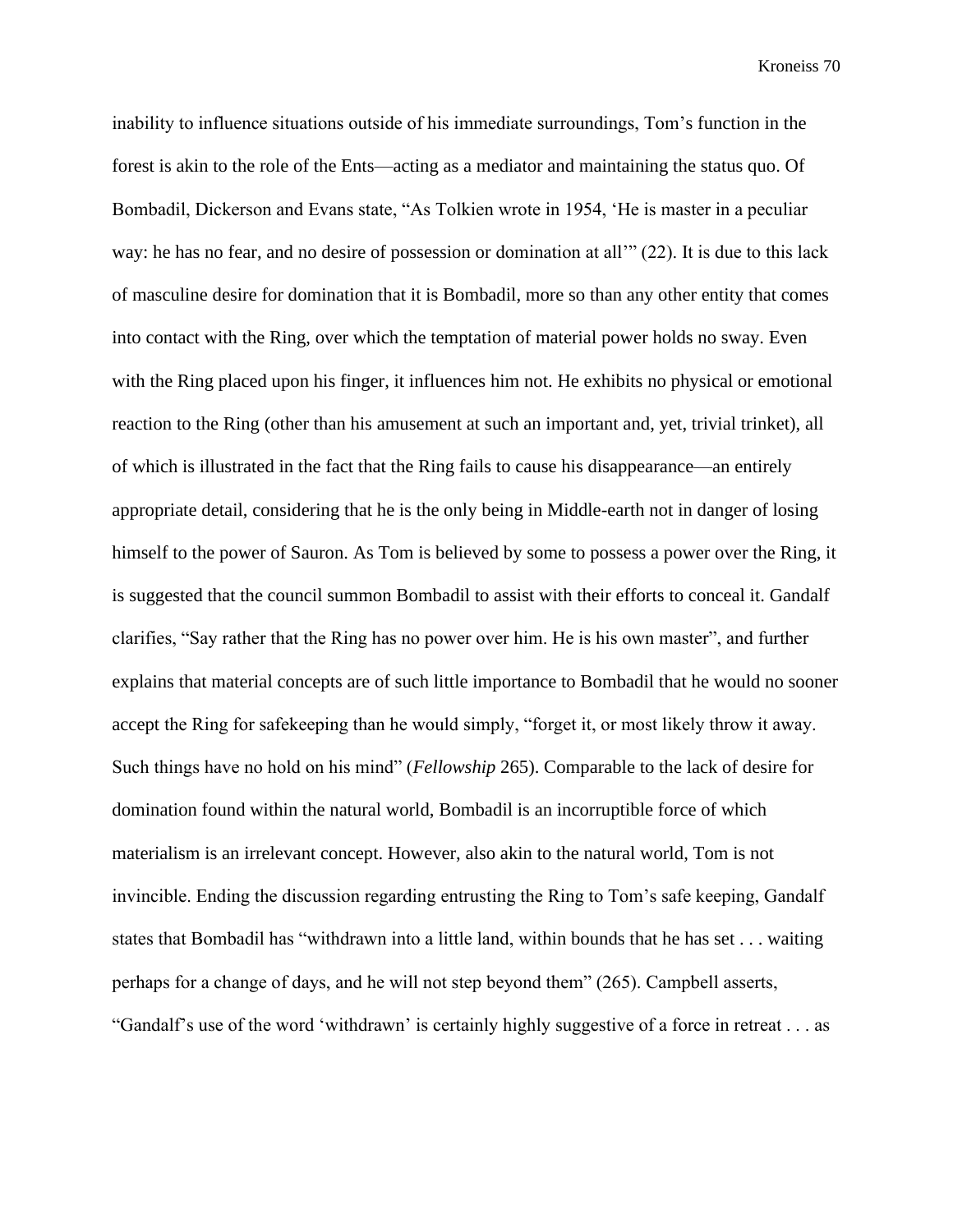Sauron and servants 'torture and destroy the very hills' so too Bombadil, aligned with nature and the power of the Earth, faces attack" (*Nature* 437).

Dickerson and Evans assert that Tom, "can be seen as pure power—but if so, it is power without the will to dominate" (22). This characteristic is a double-edged sword. Although Bombadil's complete lack of material greed seems an admirable quality, it is due to his apathy in exerting his potent influence to anything outside of his small circle of existence that he not only risks victimization by Sauron as much as any that is deficient in such power, but that he lacks the concern needed to assist in defeating this existential threat (in either an offensive or defensive capacity). Brawley states, "Thus, although Tom embodies the sense of nature without appropriation, he also distances himself from involvement in the world" (107). Tom, therefore, withdraws to await the outcome of a fight in which he actively chooses to play no part, entrusting the survival of the natural world to those with far less to lose by its destruction. However, not all of Middle-earth's non-human characters remain committed to such a passive stance—especially those who have been awakened by the power of the Elves.

## *ii. Ents and the Ancient Forests*

Forests have long been perceived as places of mystery and peril. In "Hobbits, Ents, and Dæmons" Gry Ulstein states, "The significance of trees and forests is introduced early in *The Fellowship of The Ring*, when Frodo, Sam, Merry and Pippin enter the Old Forest just outside the border of The Shire. 'I thought all the trees were whispering to each other', Merry tells the others. 'They do say the trees do actually move, and can surround strangers and hem them in'" (11). Niiler states that, upon entering the Old Forest, "[T]he hobbits note that the Forest is 'the center of all queerness' in Middle-earth . . . 'a place of danger and difficulty, where you take your own chances, depend on your own skills, and do not count on rescue'" (282). However,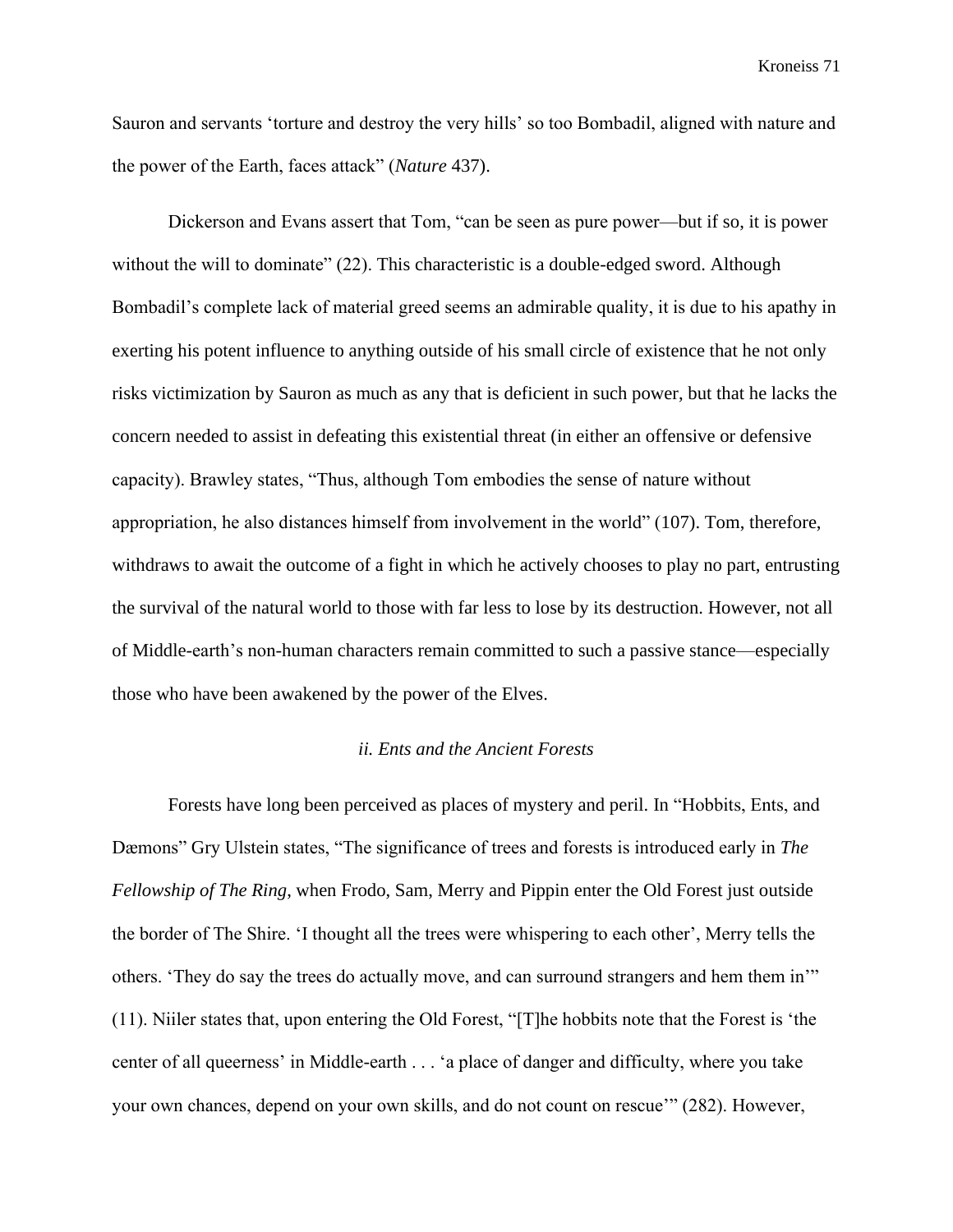forests also allow immersion into the primordial wild, permitting travelers the chance to reconnect with the true essence of the natural world and, therefore, with the quintessential self. Hence, the disorientation and trepidation that accompany a journey into such alien woodland may not be solely due to a fear of that which lurks amidst the outer environment, but of that which has long been concealed within. Niiler explains that, for the "sheltered" Hobbits, it is the remembrance of a connection their souls had long forgotten:

> The Old Forest stands shadowed in the margins of their collective unconscious, hidden deep beneath generations that have practiced a 'well-ordered business of living' . . . In the interest of civilizing a wilderness, the hobbits have in fact repressed a wilderness within themselves . . . While the Old Forest does indeed terrify the hobbits, and while they are very much 'strangers where all other things were at home,' they have, in effect, come home. (282-283)

Forests and woodlands also play largely into the environmental theme of *LOTR*, where exploitation and rapid deforestation serve as bioindicators, reflecting the ecological health of the entirety of Middle-earth. Akin to human civilizations whose citizens enjoy similar benefits or endure the same misfortunes, Middle-earth's forests have undergone many varied experiences over their long years in existence, resulting in the collective characteristics of specific areas. Whole forests (i.e., Mirkwood, Fangorn, etc.) are shown to possess a particular temperament, with those who have experienced greater trauma at the hand of outsiders developing an exceptionally aggressive disposition. Tolkien states:

> Tom's words laid bare the hearts of trees, and their thoughts which were often dark and strange, and filled with a hatred of things that go free upon the earth,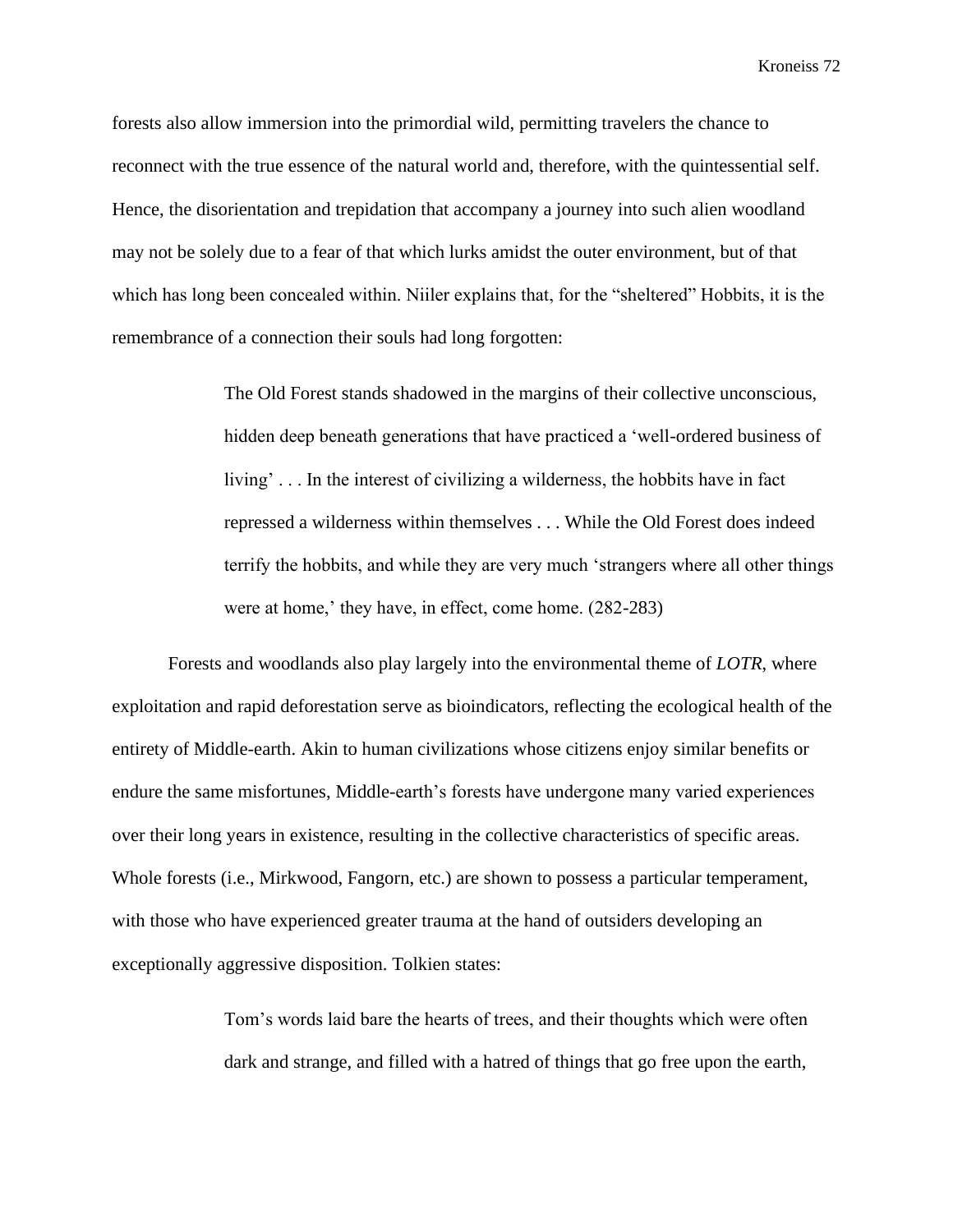gnawing, breaking, biting, hacking, burning: destroyers and usurpers. (*Fellowship* 130).

Dickerson and Evans justify the animosity displayed by particular forests, asserting that, in light of the horrors visited upon these woodlands, such responses are warranted:

> 'Greenwood the Great' is refashioned as 'Mirkwood' only after Sauron enters it . . . Treebeard's suspicion of outsiders is only the understandable result of Saruman's and the Orcs' malevolent treatment. (140)

The portrayal of highly dangerous fauna provide a less than utopian and, therefore, more realistic version of Middle-earth's natural world, which—although it contains unexpected dangers from beings considered most innocuous in the real world (i.e., trees)—effectively captures the fear and apprehension one feels upon entering earth's wild habitats. Brawley states, "As with all of Tolkien's forest scenes . . . one must be on the constant alert. Tolkien never romanticizes nature, and this point is related to his expression of the numinous" (112).

The old growth forest of Fangorn is represented by creatures referred to as Ents, or Treeherders—Shepherds of the Trees, who were awakened by the Elves and taught to verbally communicate in the manner of human and Elf. In "The Silence of Trees," Ike Reeder asserts that the Ents "represent an attempt to give power to and allow for a newly ordered literary ecology that forces the characters in the story, and thereby, through identification, the reader, to consider the trees as agents in Middle Earth" (114). So as to portray a non-homogenizing concept of forests, as well as to allow for more focused consideration (rather than utilizing a notion too broad for comprehension and, therefore, concern), Tolkien not only assigns differences between Ents and trees, but between the variety of Ents (e.g., Ents, Huorns, etc.), as well as among their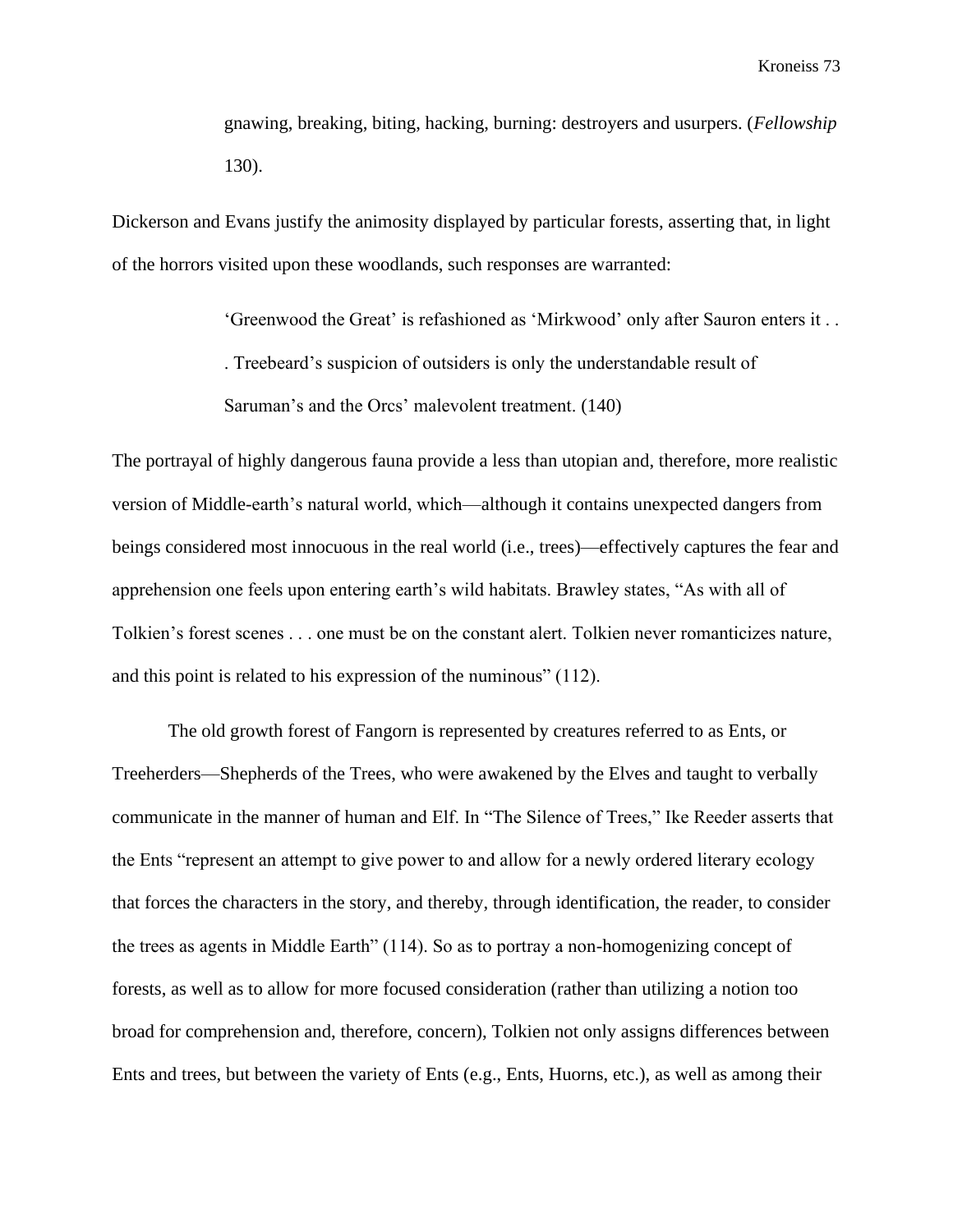individual personas, essentially providing a "face" to a life form which, in our world, may seem dully familiar, entirely unexpressive, and, therefore, considerably easier to overlook. To further illustrate a realistic version of creatures that possess individual personalities and changeable emotions, Ents are shown to exhibit both positive and negative characteristics, such as beneficence, malevolence, patience, and wrath. The principal Ent, referred to as Treebeard, is not only essentially the leader of Fangorn, but is representative of all the trees and forests of Middleearth. It is through the actions of Treebeard that the Merry and Pippen are rescued and that Saruman's destructive reign culminates in ruin. At the time of our tale, Treebeard resides within Fangorn forest and it is here that he meets Hobbits, Merry and Pippen, of whom he becomes quite fond due to their curious and respectful manner, as well as their relationship with the natural world. Treebeard finds it fitting that such creatures build their homes within the earth, stating, "So you live in holes, eh? It sounds very right and proper" (*Towers* 465). Regarding his age and experience, Gandalf states that Treebeard is "the oldest of the Ents, the oldest living thing that still walks beneath the Sun upon this Middle-earth" (*Towers* 499), but when asked to explain the being of Treebeard Gandalf states, "Ah! Now you are asking much. The little that I know of his long slow story would make a tale for which we have no time now. Treebeard is Fangorn, the guardian of the forest" (*Towers* 499). Just as one could not easily summon the words to explain the entirety of planet earth, we find that a brief but sufficient explanation regarding the being of Treebeard cannot be provided. Pippen attempts to describe the magnitude of experience, emotion, and wonder behind the eyes of Middle-earth's eldest being, stating:

> One felt as if there was an enormous well behind them, filled up with ages of memory and long, slow, steady thinking; but their surface was sparkling with the present . . . it felt as if something that grew in the ground – asleep, you might say,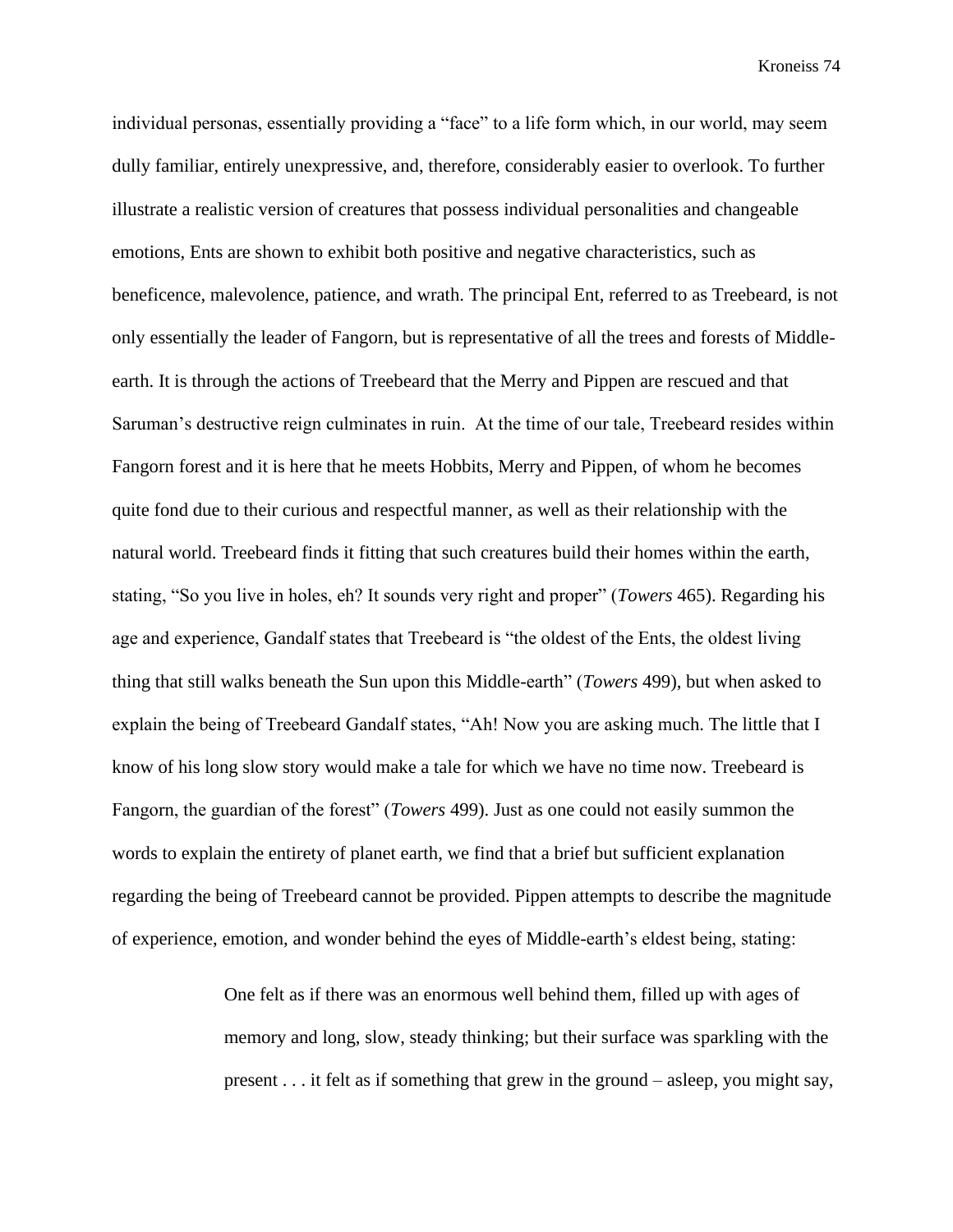or just feeling itself as something between root-tip and leaf-tip, between earth and sky had suddenly waked up, and was considering you with the same slow care that it had given to its own inside affairs for endless years. (*Towers* 463)

Dickerson and Evans state, "The image here is one of deep and profound understanding. We see in Treebeard both wisdom and knowledge, both earth and sky, and both past and present" (127). Additionally, Reeder asserts that by instilling the Ents with such genuine depth, Tolkien not only encourages their believability, but forces the reader "to reconsider all the times trees have been used, abused, and walked past in his subcreated world" (118).

As opposed to Treebeard's patience in thoroughly deciphering between those who respect the forest from those who wish it harm, we find the sentient but dangerous Huorns, as well as the mean-spirited Old Man Willow of the Old Forest, who display the more menacing aspects of Middle-earth's woodlands, (though, even Treebeard and the Ents of Fangorn are admittedly not particularly trusting of outsiders and with good reason). Tolkien states, "The countless years had filled them with pride and rooted wisdom, and with malice. But none were more dangerous than the Great Willow: his heart was rotten, but his strength was green" (*Fellowship* 130). In "The Feminine Principle," Melanie Rawls states, "A bad Ent or huorn is like Old Man Willow or Shelob–rooted to one place, voracious, and contending himself with corrupting the immediate environment and luring individuals to destruction" (12). As malevolent as such beings may appear, however, such aspects lie beyond black and white notions of good versus evil. Brawley asserts that both Treebeard and Tom Bombadil are characters associated with the numinous and, as such, are "beyond such moral categories . . . beyond the mere duality of good and evil" (112).

Their incomprehensibly lengthy lifespans have allowed Ents centuries' worth of knowledge, which is reflected in their attitude toward the natural world, as well as in the manner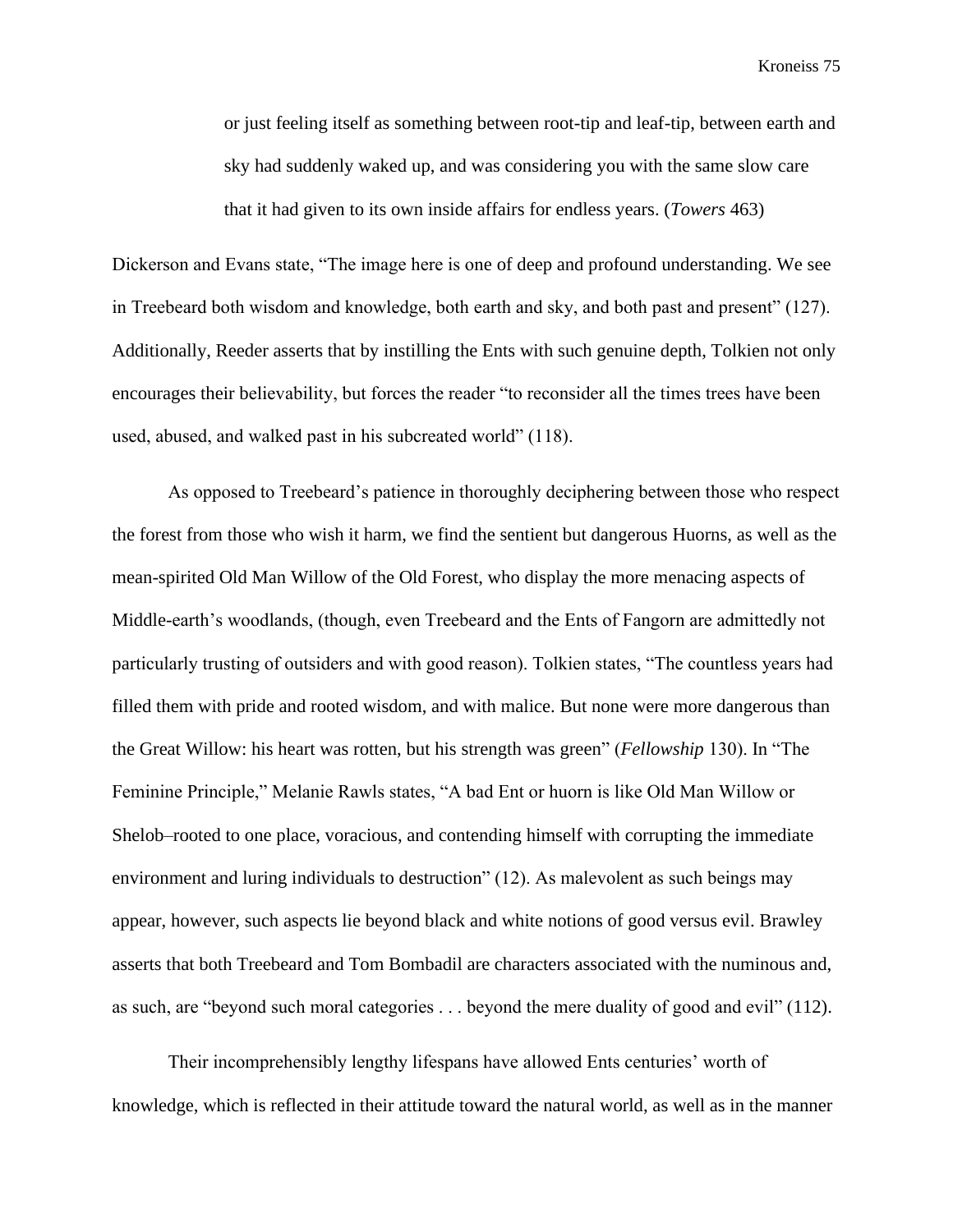of their logic and speech. For example, as primary producers of Middle-earth, Ents do not consume flesh. This is not only a compassionate preference and a lifestyle often elected by those considered to be spiritually advanced, but a sensible choice, as well, as such enduring creatures would logically select the most nutritionally valuable substances for vigor and longevity. When the Ent draughts are consumed by the Hobbits, they not only revitalize their bodies, but augment their height. In "Middle Earth, Narnia, Hogwarts, and Animals," Michael Morris states, "The immortal and environmentalist Ents of Fangorn forest provided vegetarian 'Ent drafts' to the hobbits, which certainly had strengthening properties" (12). When Gimli comments on the increased thickness and curl of Merry and Pippen's hair, as well as the difference in their stature, Legolas confirms, "Gimli's eyes do not deceive him. Strange songs have been sung of the draughts of Fangorn" (*TT* 562). Additionally, the Ents' thoughtful, deliberate manner of logical analysis resulting from centuries of an unhurried existence is aptly reflected in their measured speech—an ideal explanation of which can be found in the reason that Treebeard declines to reveal his name. Aside from remaining guarded with such personal information, it is also a question that would take quite some time to answer. Treebeard states:

> I am not going to tell you my name, not yet at any rate . . . For one thing it would take a long while: my name is growing all the time, and I've lived a very long, long time, so *my* name is like a story. Real names tell you the story of the things they belong to in my language, in the Old Entish as you might say. It is a lovely language, but it takes a very long time to say anything in it, because we do not say anything in it unless it is worth taking a long time to say, and listen to. (*Towers* 465)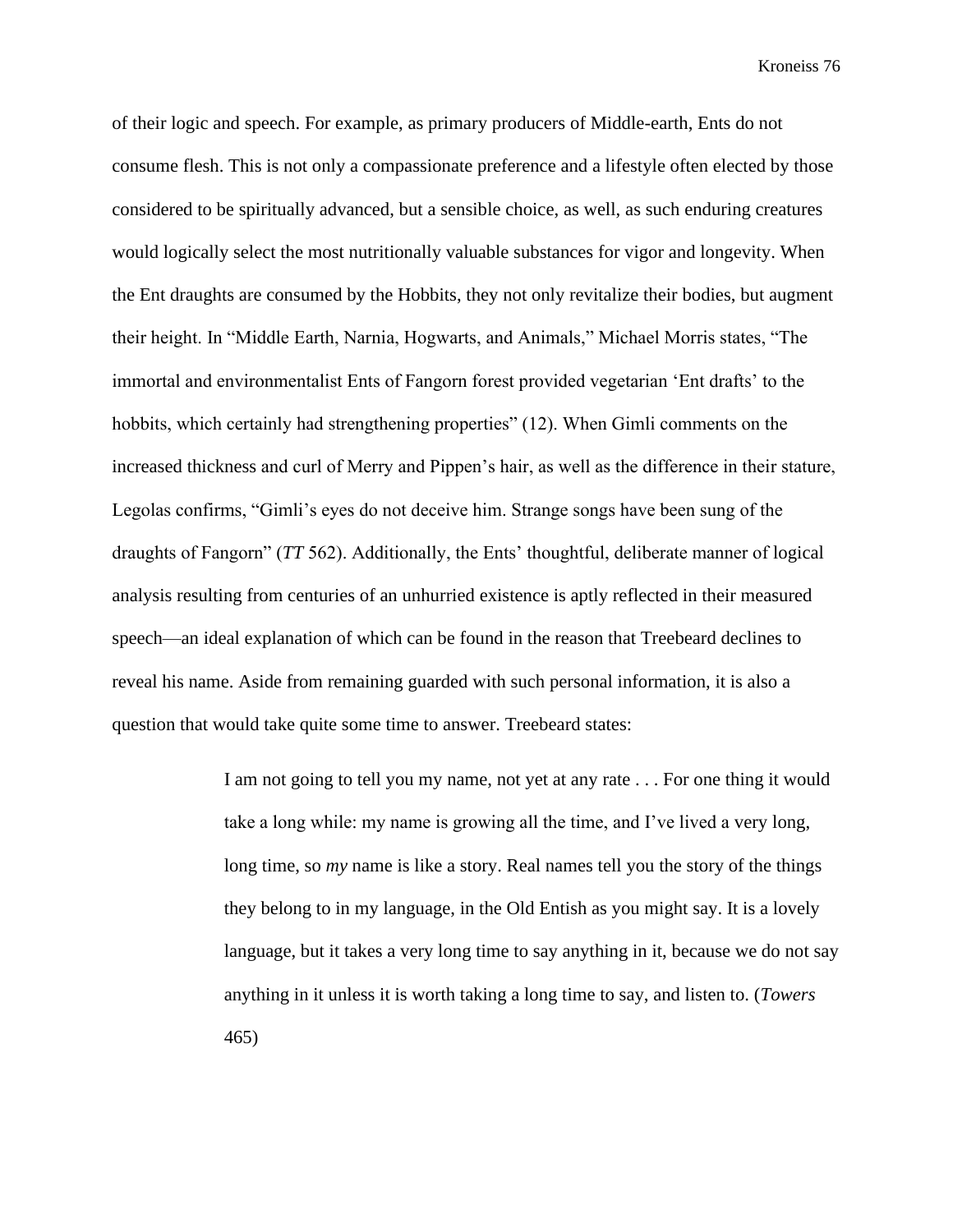Their long years have also provided the Ents with prudence in situations where other, much younger beings may impetuously rush in. As the environmental voice of our story, Treebeard describes the negative impacts of Saruman's greed upon Fangorn. While delivering his account of the ill-deeds of the White Wizard to the Hobbits, Treebeard begins to comprehend all that has been senselessly and eternally lost, as well as to recognize the assured continuation of such devastation should action not be taken to stop it. Treebeard states:

> He and his foul folk are making havoc now. Down on the borders they are felling trees . . . Some of the trees they just cut down and leave to rot . . . There is always a smoke rising from Isengard these days . . . Many of those trees were my friends, creatures I had known from nut and acorn; many had voices of their own that are lost for ever now. And there are wastes of stump and bramble where once there were singing groves. I have been idle. I have let things slip. It must stop! (*Towers* 474)

In addition to associating the felling of Middle-earth's ancient trees (whether or not they are specifically Ents) to the destruction of earth's old growth forests—containing information, species, and entire ecosystems which can never be replaced—the reader also empathizes with Treebeard, feeling anger and grief for the senseless loss of the innocent and significant beings that Treebeard has known since their birth. Whether set in the earthly or fantasy realm, by allowing the reader to be privy to the thoughts and feelings of the non-human, such scenarios encourage compassion and understanding toward the non-human nature and it is this narrative empathy that may elicit feelings of connectivity with the natural world.

Although Treebeard deems Saruman's atrocities unforgivable and while he fully anticipates further destruction by Saruman's forces, he knows that—for many reasons—the Ents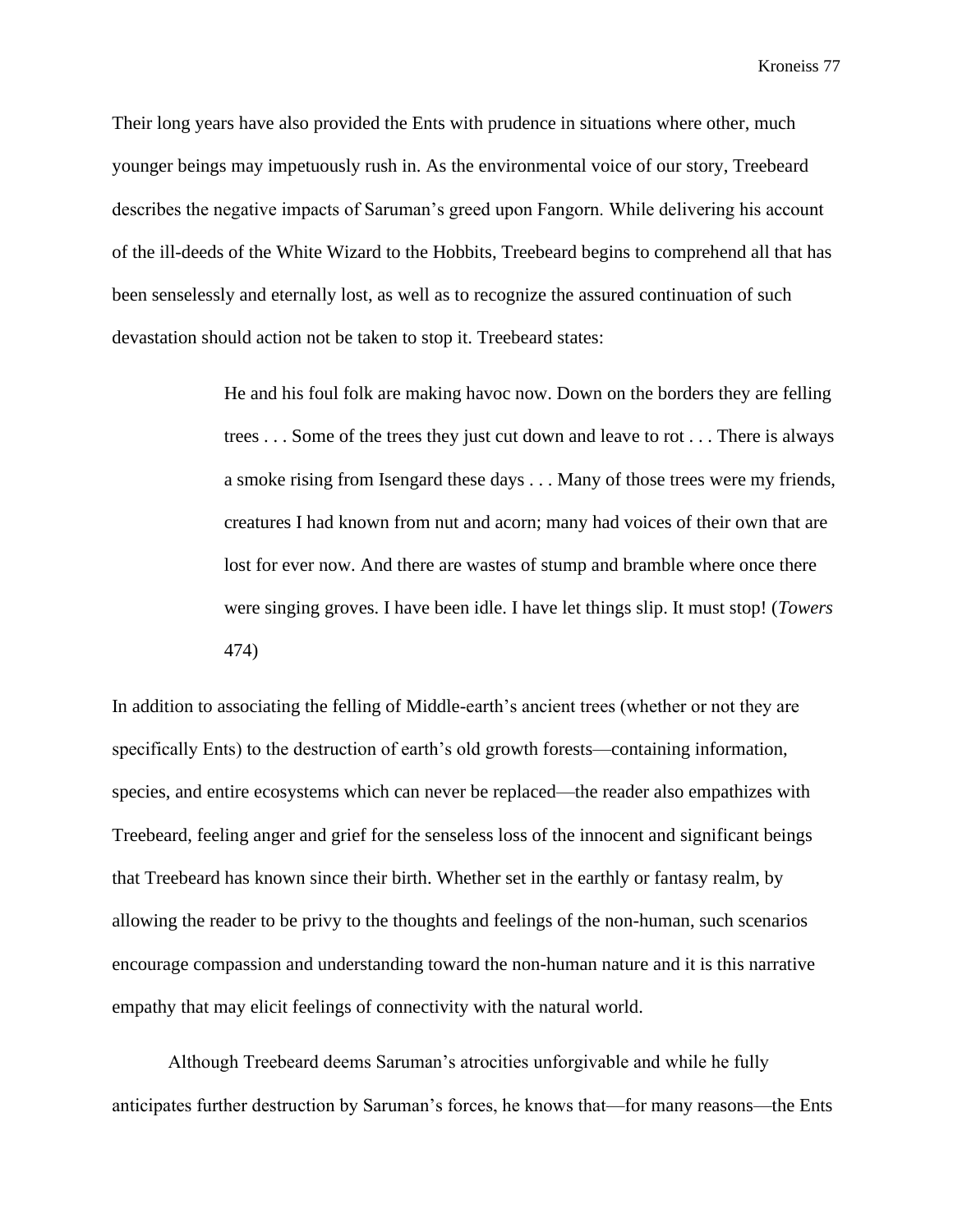will not be quick to take action against Isengard. First, the issues regarding other species are normally of little concern to the Ents. Due to the almost complete isolation of Fangorn's residents, Rawls states, "Ents like dwarves, are somewhat onesided. They remain in their forests and have little to do with other races—rather self-involved, as Treebeard admits to Merry and Pippin" (12). Concerning the position of the Ents in regard to the kingdoms of men, in particular, Gandalf states to Théoden, "[T]o them you are but the passing tale; all the years from Eorl the Young to Théoden the Old are of little count to them; and all the deeds of your house but a small matter" (*Towers* 549). Therefore, in regard to the Hobbits' question regarding on which side Treebeard stands, Treebeard responds, "I have not troubled about the Great Wars . . . they mostly concern Elves and Men . . . I am not altogether on anybody's *side*, because nobody is altogether on my *side* . . . nobody cares for the woods as I care for them" (*Towers* 472). Treebeard's apprehension goes beyond self-interest, however, as the benefit of experience has also revealed the harm that can result from impulsive, imprudent acts. Rawls states, "Don't be hasty," is a motto of the Ents – a warning against the masculine fault of rashness" (12). Therefore, the question of action against Saruman is laboriously deliberated during a gathering of Ents (or an Entmoot). Though desiring to safely and consistently remain above the fray, in the end, the Ents realize that the harm of inaction outweighs the cost of entering into battle, as there is no place in Middle-earth, no matter how isolated, that is safe from patriarchal domination and environmental destruction. Their decision is not made lightly, as, though seemingly immortal, the Ents are not invincible. Treebeard states, "[I]t is likely enough . . . that we are going to our doom: the last March of the Ents. But if we stayed at home and did nothing, doom would find us anyway, sooner or later" (*Towers* 486). However, the last race of Ents are not the only beings protected through their possible sacrifice, but all of Fangorn and, by extension, the entirety of the natural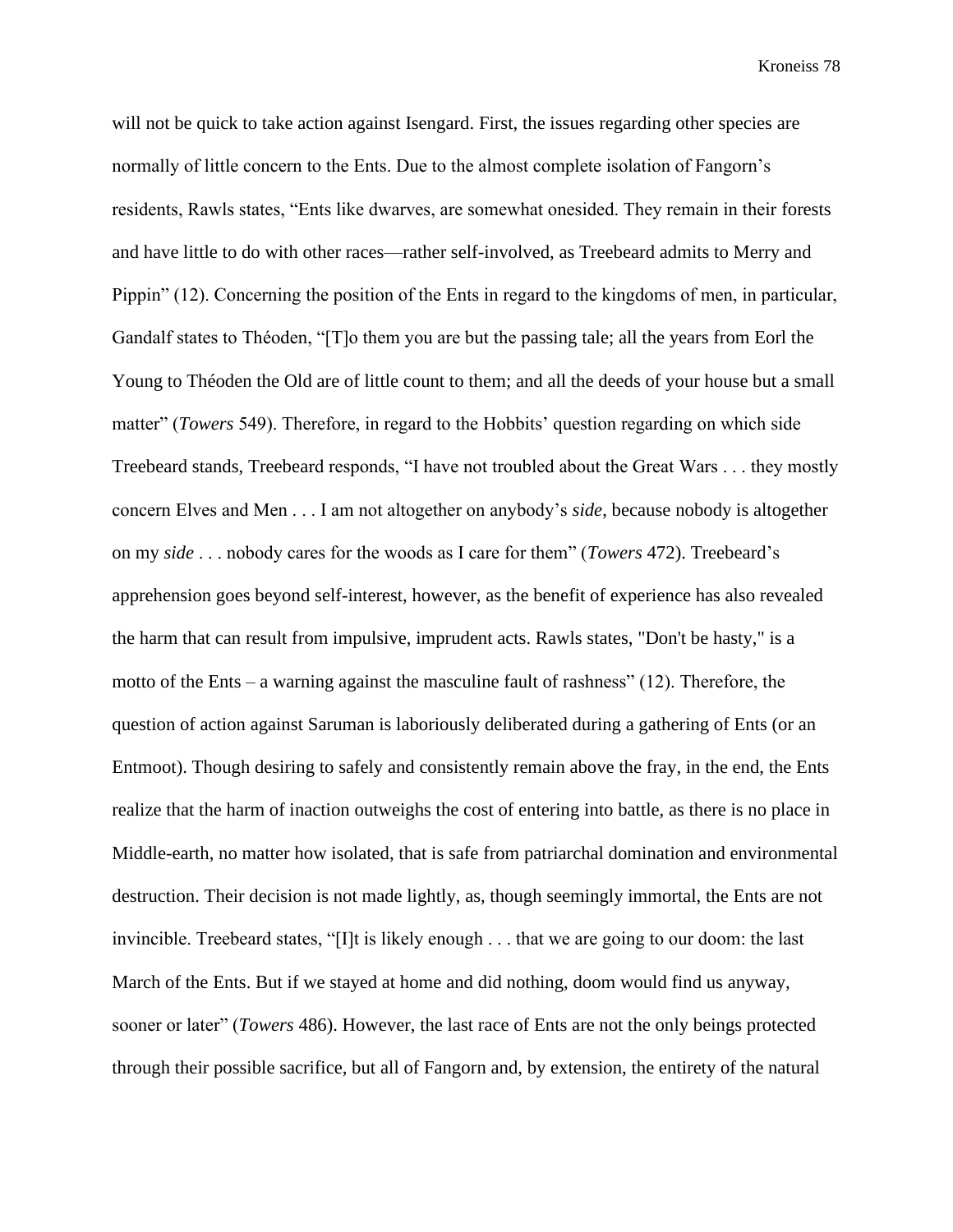world. Dickerson and Evans state that the influence of the Ents, "goes beyond trees and forests to include the whole concept of wilderness . . . The places they favor are the free domains of birds, beasts, and other creatures" (123). Treebeard reveals as much when he states, "Now at least the March of Ents may be worth a song . . . we may help the other peoples before we pass away" (*Towers* 486).

Despite the Ents' immense physical proportions, Merry and Pippen are not confidant in the giant creatures' ability to overthrow Isengard. However, akin to the imperceptible energy that lies latent within the earth, the Ents are more powerful than they outwardly appear and less passive than their seemingly imperturbable nature would suggest. Unlike humans and certain hybrid creatures who separated themselves from nature long ago, the innate and continuous connection of the Ents (and Ent-like trees) allows them to expand their influence throughout all aspects of the natural world. Regarding the extent of Old Man Willow's abilities, Tolkien states that he was:

> [A] master of winds, and his song and though ran through the woods on both sides of the river. His grey thirsty spirit drew power out of the earth and spread like fine root-threads through the ground, and invisible twig fingers through the air, till it had under its dominion nearly all the trees of the Forest from the Hedge to the Downs. (*Fellowship* 130)

Additionally, Treebeard clarifies for the Hobbits, "We are stronger than Trolls. We are made of the bones of the earth. We can split stone like the roots of trees, only quicker, far quicker" (*Towers* 486). Tolkien establishes the power of the Ents by merging the gradual damage that uncultivated flora can produce over time with the concentrated devastation that natural events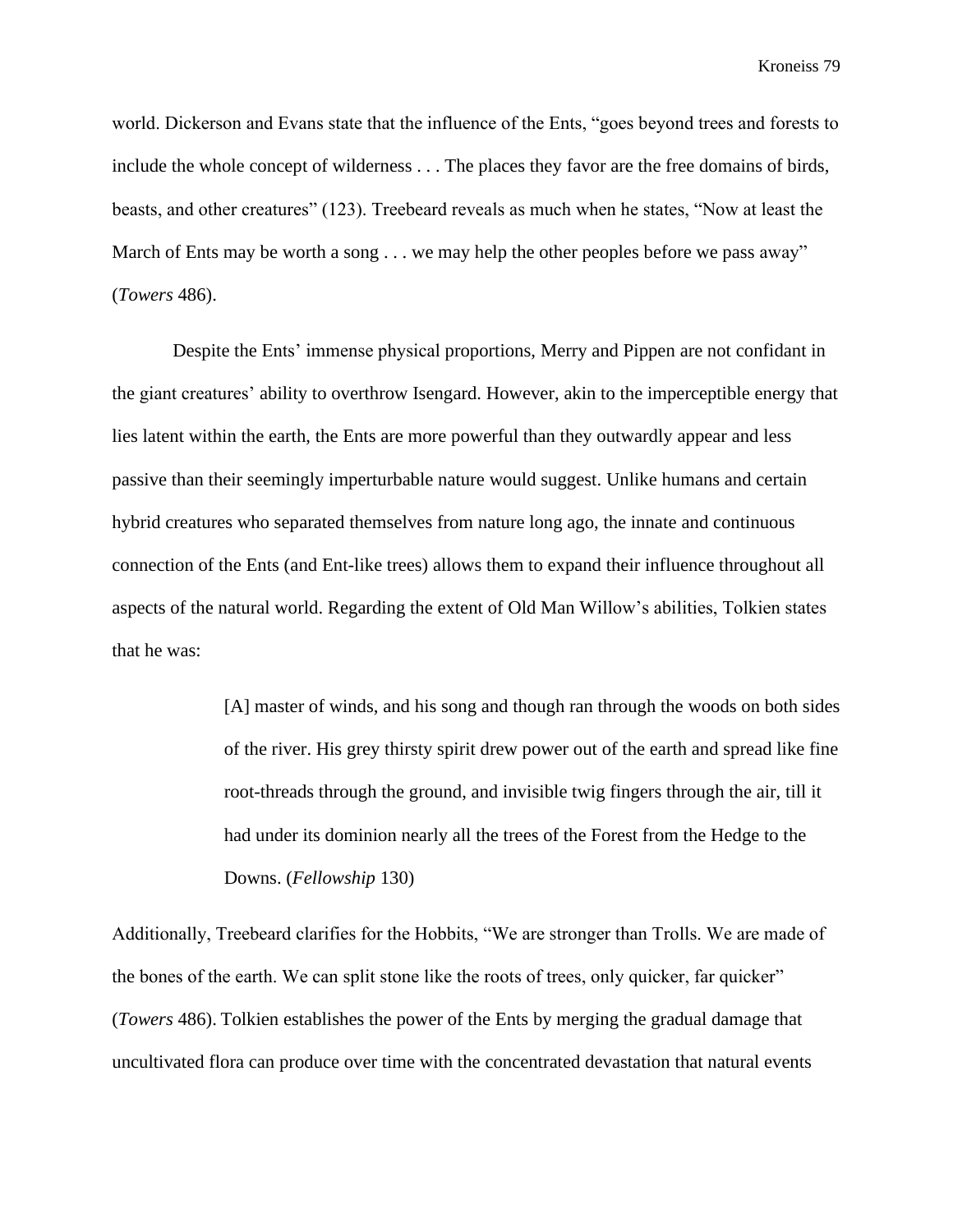such as floods and earthquakes can inflict all at once. Pippen describes the Ents' attack upon Isengard:

> It was staggering. They roared and boomed and trumpeted, until stones began to crack and fall at the mere noise of them . . . striding and storming like a howling gale, breaking pillars, hurling avalanches of boulders down the shafts, tossing up huge slabs of stone into the air like leaves. The tower was in the middle of a spinning whirlwind . . . I saw iron posts and blocks of masonry go rocketing up hundreds of feet, and smashing against the windows . . . the Ents broke the dams and poured all the gathered waters through a gap in the northern wall, down on Isengard. (*Towers* 568-571)

Rather than the chaotic destruction of natural disasters, however, Treebeard leads and maintains an organized attack upon Isengard, allowing both Ent and Huorn to halt the advancement of Saruman's destructive reign. This darkly powerful scene effectively illustrates that way in which nature is able to defend itself against forces that trigger instability within earth's delicate ecosystem (whether consciously, as in the example of the Ents' assault upon Isengard, or unintentionally, as is the case with natural phenomena in the real-world).

Although the overthrow of Isengard is successful, it is important to note a couple of points regarding this event. First, although Treebeard aligns with Gandalf and ultimately helps immeasurably in the battle against Saruman (and, therefore, Sauron), the Ents do not join the crusade for the benefit of human or hybrid civilizations, so much as to seek retribution for the slaughtering of trees and other Ents, as well as to halt further destruction of the natural world. Reeder clarifies, "The Ents are acting because dominion—and a cruel sort of hegemony—has been exerted over them . . . it is purely for the purpose of autonomy, not for some human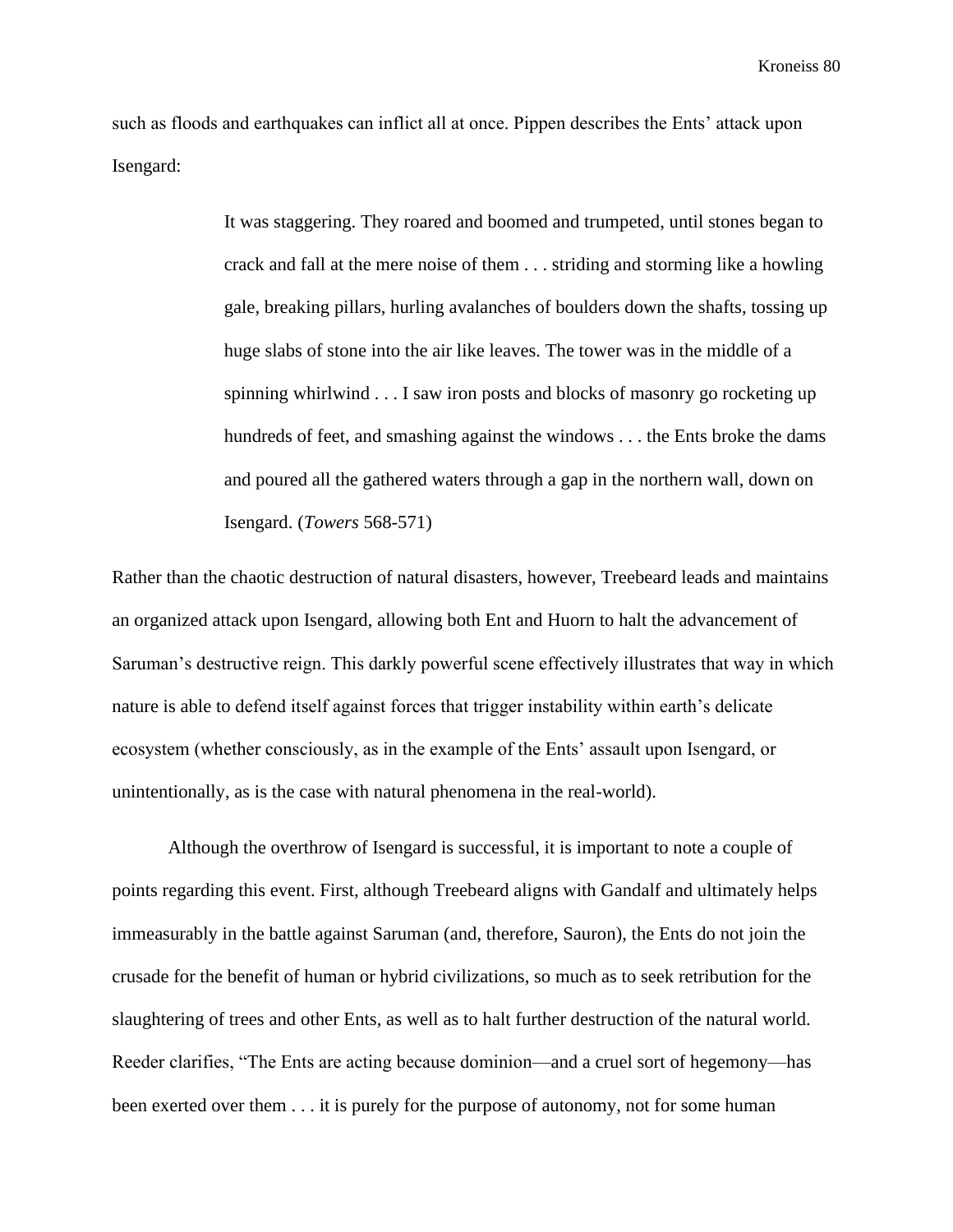construct like the War for the Ring" (119). In this way, the narrative allows for non-human nature to take action for their own reasons, rather than to benefit or align with humankind, (regardless of the moral or ethical virtuousness of humanity's motivations). Secondly, although the Ents' destruction of Isengard is to be celebrated, there also remains the knowledge that, like most achievements regarding the preservation or conservation of the natural world, this victory will be short-lived. Akin to the disappearance of habitats and thousands of biological species in the real world, Brawley states that the Ents "are also a part of the fading of Middle-earth" and "will slowly diminish" (114). Campbell states that, because Bombadil and Treebeard represent the physical manifestation of the natural world, "it is reflective of the wider narrative that, despite the echoing timescale which contextualizes them, they are both under threat in the Third Age" (*Nature* 437).

In order to establish equitable conditions and a connection between human and nonhuman nature, as well as to communicate the emotions of non-human characters in a manner that is understandable to the reader, Tolkien ventures into the shifting perspectives of a posthumanist realm by endowing non-human nature with both human and non-human traits, creating characters that transcend the conventionally strict boundary between the two. First, Tolkien bestows nature with a voice. In "Tolkien's Green Time: Environmental Themes in *The Lord of the Rings*" Andrew Light asserts that the Ents do "not simply care for the forest as much as they serve as a narrative device that allows part of nature to speak for itself" (154). By allowing for the expression of emotions by the natural entities with which humans have become exceedingly accustomed, it permits the reader to perceive an overly familiar world through fresh eyes and to consider that world with a new perspective. Brawley states that Tolkien's human and arboreal amalgamations serve "to speak for the trees; thus, far from being an escape from reality,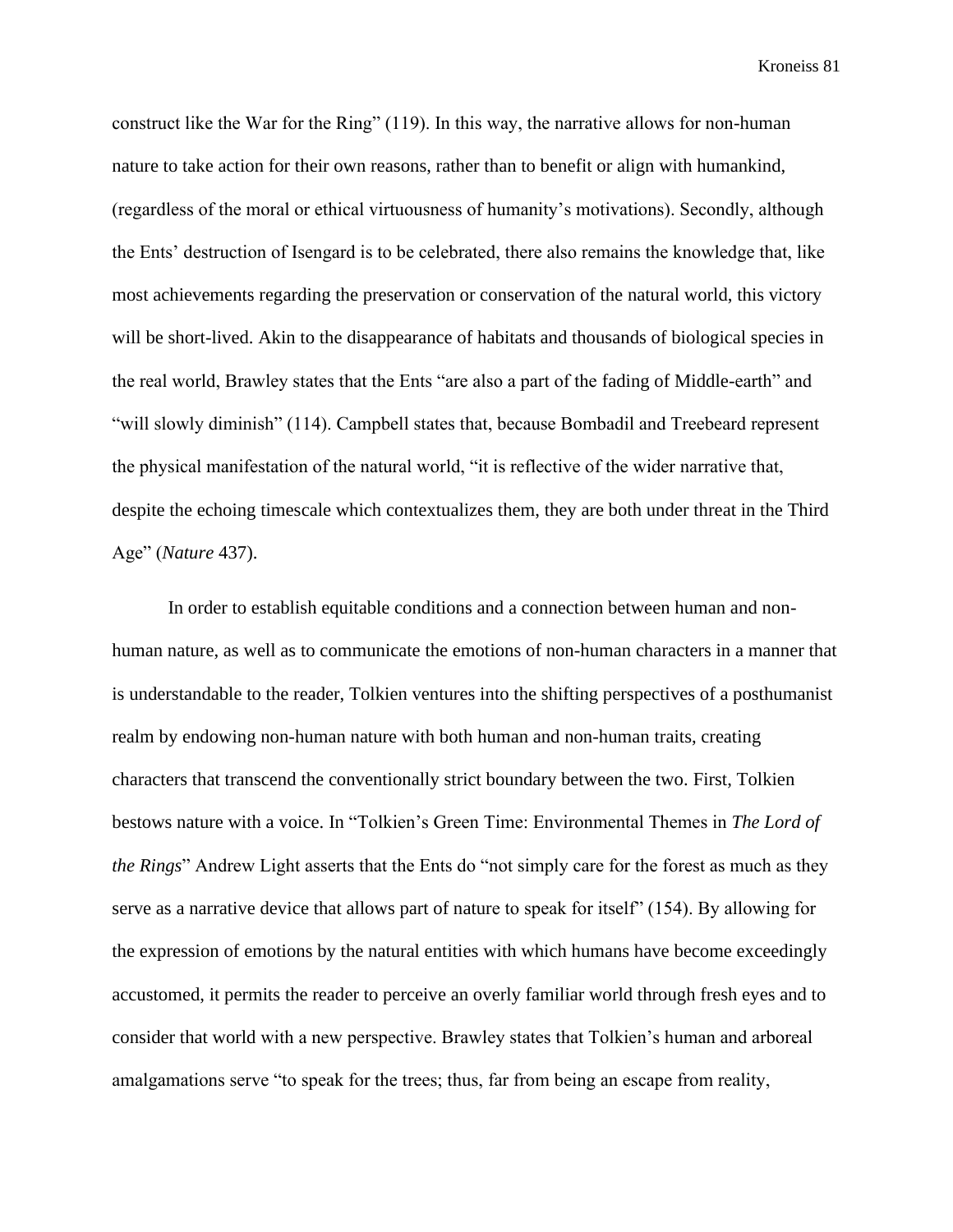Tolkien's creations are meant to recover a numinous perception of the world, one which has been lost or hidden due to linguistic appropriation" (30). Additionally, the communicative abilities of the Ents allow the natural world equal participation in decisions regarding the future of Middleearth, promoting the notion that humankind should not be (and likely will not be) the only medium through which the fate of the world is decided. Although characters representing nonhuman nature must be anthropomorphized to a certain degree in order for their words and thoughts to be conveyed to human audiences, even narratives in which the non-human is strongly anthropomorphized have proven to positively affect the environmental mind of audiences. Weik von Mossner explains that although the extreme anthropomorphism of the animal mind may be "problematic from a critical animal studies perspective . . . heavily anthropomorphized animals can cue strong emotions as well as forms of moral allegiance that last beyond the immediate viewing experience" (130). Nevertheless, characters representing non-human nature in ecofantasy often exhibit real world biological and ecological traits, as well—even if they are of a fantastical nature. Maintaining a semblance of reality allows lessons embedded within the narrative to transcend the fantasy realm, encouraging reader association between the environmental issues altering Middle-earth (such as deforestation) and those that affect nonhuman nature within the real world. The melding of characteristics and behaviors of human and non-human nature within the fantasy genre allows for a non-anthropocentric and posthumanist perspective by which the reader is able to connect to and, therefore, empathize with the nonhuman "other." Brawley asserts, "Fantasy has the unique ability to subvert normal categories of thought, such as those between 'human' and 'non-human,' in order for a fusion of new possibilities which are not available in mimetic works" (103). In "Posthumanism in Literature and Ecocriticism," Serrenalla Iovino eloquently discusses these eternally shifting perceptions: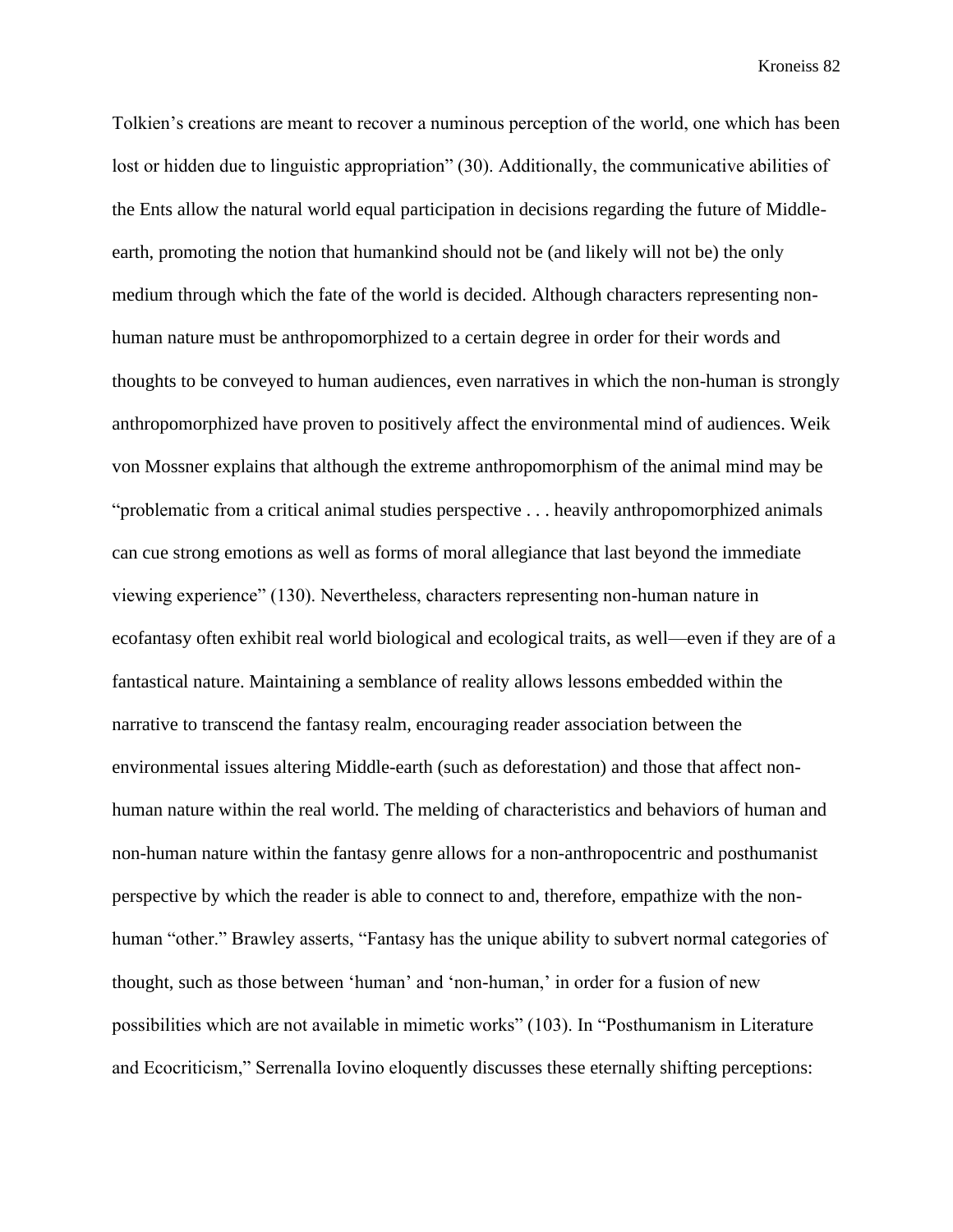[S]ituated by definition in a mobile space of matter and meanings, the posthuman does not seem so prone to dwell. In fact, it moves, relentlessly shifting the boundaries of being and things, of ontology, epistemology, and even politics. And these boundaries, especially those between human and nonhuman, are not only shifting but also porous: based on the – biological, cultural, structural – combination of agencies flowing from, through, and alongside the human, the posthuman discloses a dimension in which 'we' and 'they' are caught together in an ontological dance. (11)

By incorporating within the natural world the fluidity of attributes traditionally restricted to either the human or the non-human, *LOTR* encourages the dissolution of the constructed dualities and imposed hierarchies that have long fortified the nature/human divide.

While the Ents—particularly the character of Treebeard—amuse and enchant readers, Brawley explains that they "are not meant for mere entertainment or to comfort the reader by providing an escape from the world of responsibility" asserting that their presence represents something much more significant: "These creations are 'meditations' on the natural world, so that once the fantasy is finished, trees are viewed (recovered, revisioned, subverted) in their divine originality" (14). Tolkien's Ents are not only representations of the biological entities of the earth, but are the embodiment of environment philosophies. Reeder asserts that *LOTR* not only addresses "the ethical ramifications of sentient ethics and the environment, but also reconfigures the environment itself as a sign. This restructuring of signification through agency is most clearly represented in the Ents" (113-14). Contrary to the real world politicization of the conservation and preservation of nature versus the capitalistic benefits often gained through its exploitation, Dickerson and Evans assert, "Wilderness in general, and forests in particular, must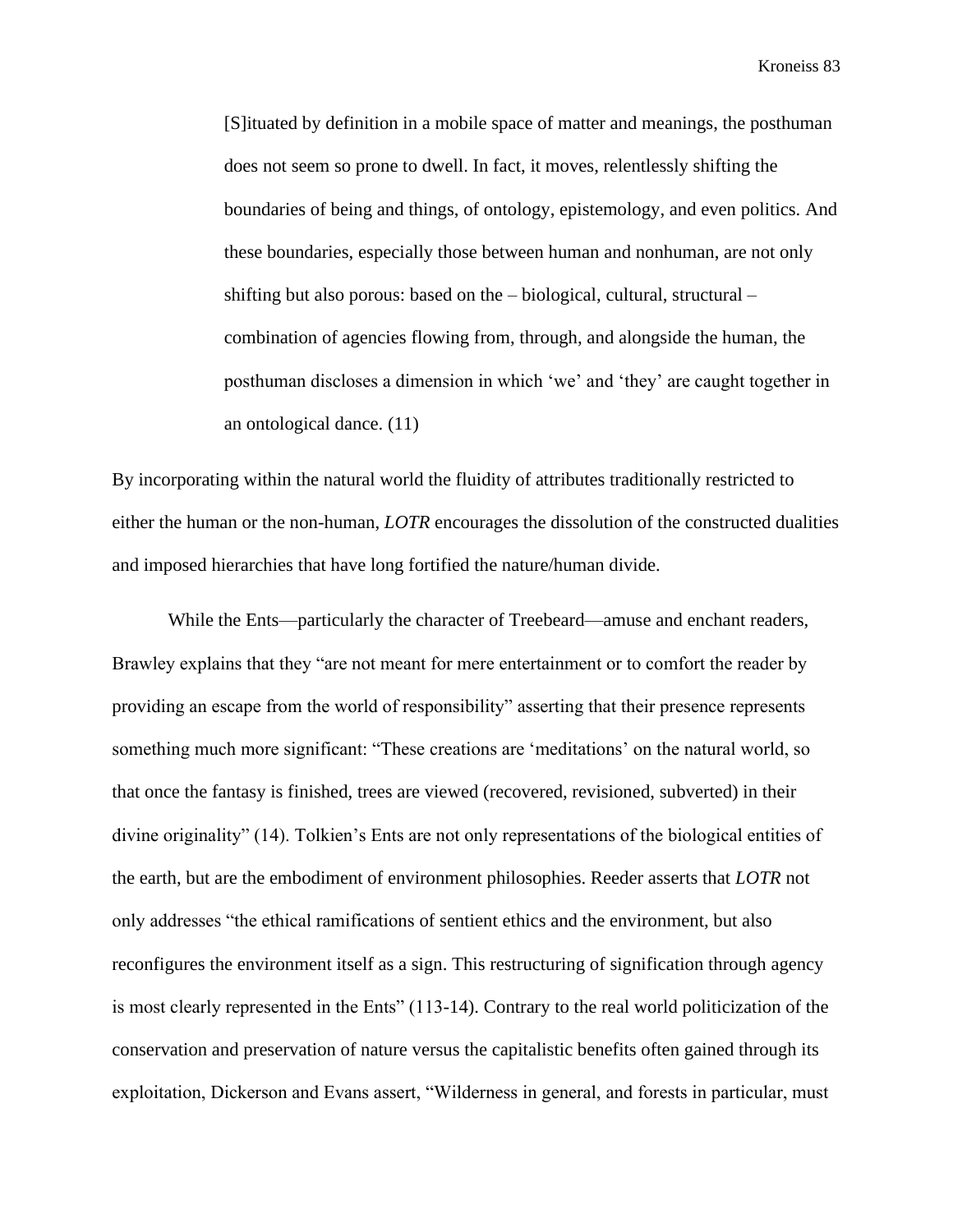be cared for and preserved, and the necessity of doing so transcends all political boundaries, alliances, or 'sides'" (119). In order to actively defend the Earth's natural realm against the capitalist entities utilizing modern technology to rapidly and effectively destroy that world for profit, Tolkien posits that the conscious and decisive action of the Ents against the materialistic pursuit of power in the narrative should be something to which all of humanity aspires.

# *iii. Hobbits and the Shire*

Hobbits—also referred to as Little Folk or Halflings—are an ancient race of Middleearth. Although they are perceived as childlike in some respects (in terms of relative naivety, as well as due to their small stature, reaching heights of only between two to four feet), Tolkien bestows them with a deeper sort of intelligence—knowledge of the earth. Essentially a hybrid of human and non-human nature, Hobbits' customs and habits not only reflect the human (e.g., residing within intricately constructed homes, living in communities, exhibiting an agrarian lifestyle, etc.), but the non-human animal, as well. In what can be compared to the senses and behaviors of wildlife, Tolkien states that Hobbits:

> [A]re quick of hearing and sharp-eyed . . . nimble and deft in their movements. They possessed from the first the art of disappearing swiftly and silently . . . their elusiveness is due solely to a professional skill that heredity and practice, and a close friendship with the earth, have rendered, inimitable by bigger and clumsier races. (*Fellowship* 1)

Additionally, by way of dwellings nestled within the ground, as well as their small stature and a predilection for barefoot travel which Brawley asserts "connect them to the earth" (115), Tolkien portrays the Hobbits as a species intimately connected with the natural world. Because of this,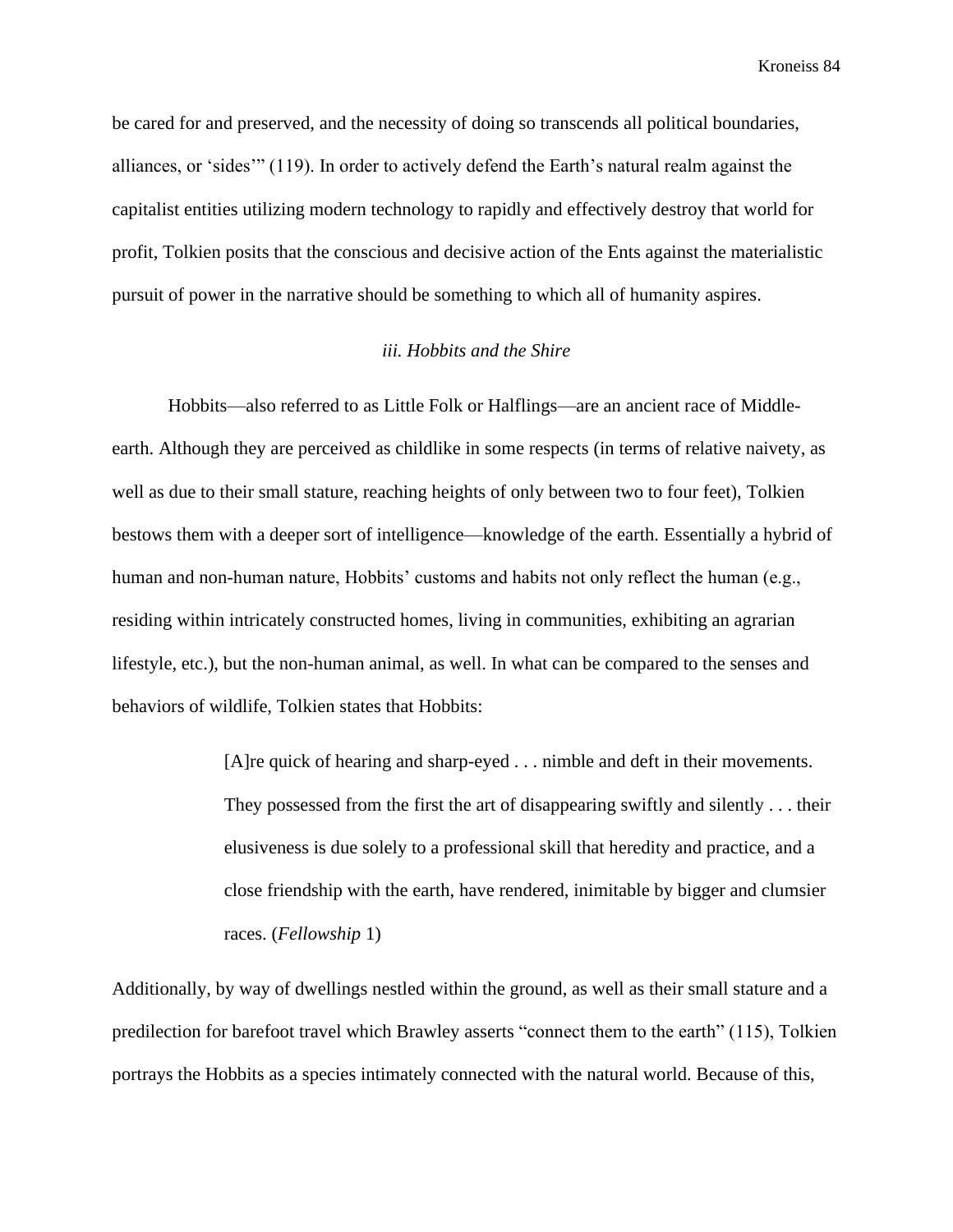Hobbits are more attuned than other humanistic forms to the primal potency of living flora and fauna. Tolkien states, "Frodo … laid his hand upon the tree beside the ladder: never before had he been so suddenly and so keenly aware of the feel and texture of a tree's skin and of the life within" (*Fellowship* 366). Avoiding a homogeneous portrayal of non-human nature, however, Tolkien grants the Hobbits both positive and negative anthropomorphic traits such as generosity and compassion, as well as gluttony and even cruelty—though, for the most part, Hobbits are a shown to be an intrinsically moral people who abhor the abuse and exploitation of the environment and the non-human animal. In *The Comedy of the Fantastic*, Don Elgin states "Hobbits know from the start of the novel about the relationship between themselves and nature, and they cannot rule over, dominate, or change it" (51).

The Shire—home to the races of Hobbits with which the novels are primarily concerned—is at the heart of our tale. A picturesque setting in a pristine state of being, the Shire represents a pre-industrial paradise—and one to which many readers long to return. In *Lord of the Rings: The Mythology of Power*, Jane Chance states that the Shire is:

> [I]n some ways a mirror image of the pastoral England that Tolkien . . . idealized in opposition to the rise of late Victorian urban industrialization, the Shire within Middle-earth seemed to guarantee a near-utopian existence for its childlike Hobbit inhabitants—a group to which a part of us all, regardless of generation, nation, and age, desires to belong. (3)

The wonder and contentment the reader feels while "visiting" the Shire carries through to the other natural locations to which our characters journey. In regard to the ensuing effect of this rustic and idyllic location on the remainder of the narrative, Brawley states that the Shire: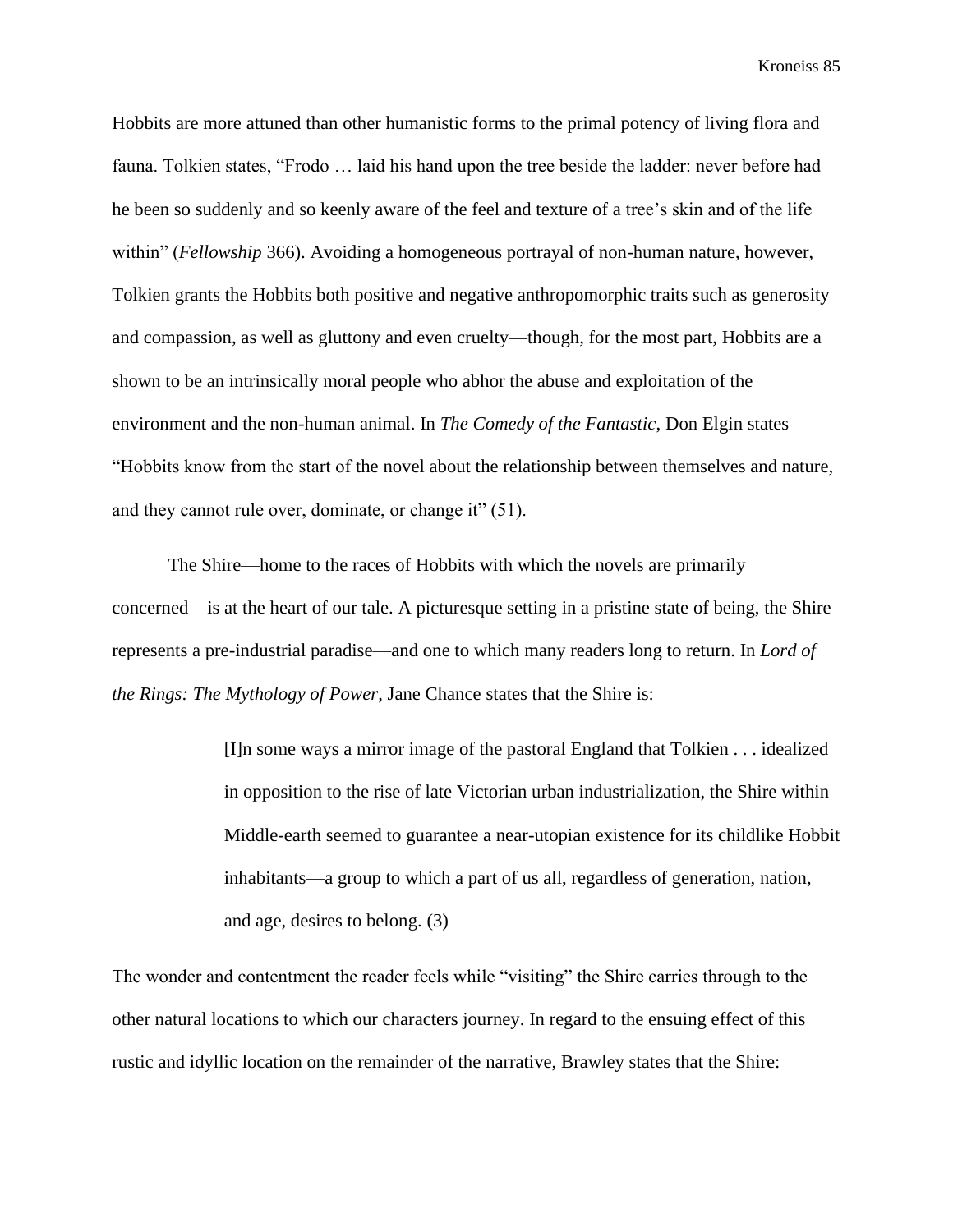[A]cts as a "foil" for other images of home in *The Lord of the Rings* . . . we feel the wonder of such places as Fangorn Forest or Lothlorien precisely because we have been introduced to the pastoralism of the Shire first. (115)

Contrary to the preservationist Ents, the agrarian lifestyle of Shire Hobbits demonstrates an approach more akin to the conservation mindset of the Entwives, for which nature is respected, but not permitted to naturally flourish, so as to allow for controllable and enhanced production. Yet, the Hobbits' retention of non-industrialized, traditional agricultural nonetheless allows for their continued communion with the earth. Tolkien states that the Hobbits' favorite places include "a well-ordered and well-farmed countryside" and asserts that they "do not and did not understand or like machines more complicated than forge-bellows, a water-mill, or a hand-loom" (*Fellowship*1). Their rejection of the unsustainable practices of modern agriculture is due to many generations of experiencing the effects of land exploitation versus nurturance. The resulting knowledge is that one, quite literally, reaps what they sow. Brawley states, "The Shire represents a closeness to nature, and the hobbits' attitude is one of community, not commodity" (115). Dickerson and Evans assert:

> Hobbits are willing to use simple devices to further their farming techniques, but they do not employ technological interventions that might endanger the quality of the soil, water, and air—the environmental sources on which their culture is directly dependent. In fact, they are willing to sacrifice short-term personal convenience for greater long-term good. (81)

Although Tolkien's depiction of this far removed and pastoral way of life is a romanticized version of reality, he does address the provincialism of such a lifestyle, such as the Hobbits' purposeful isolationism, which ventures beyond indifference into an avoidance and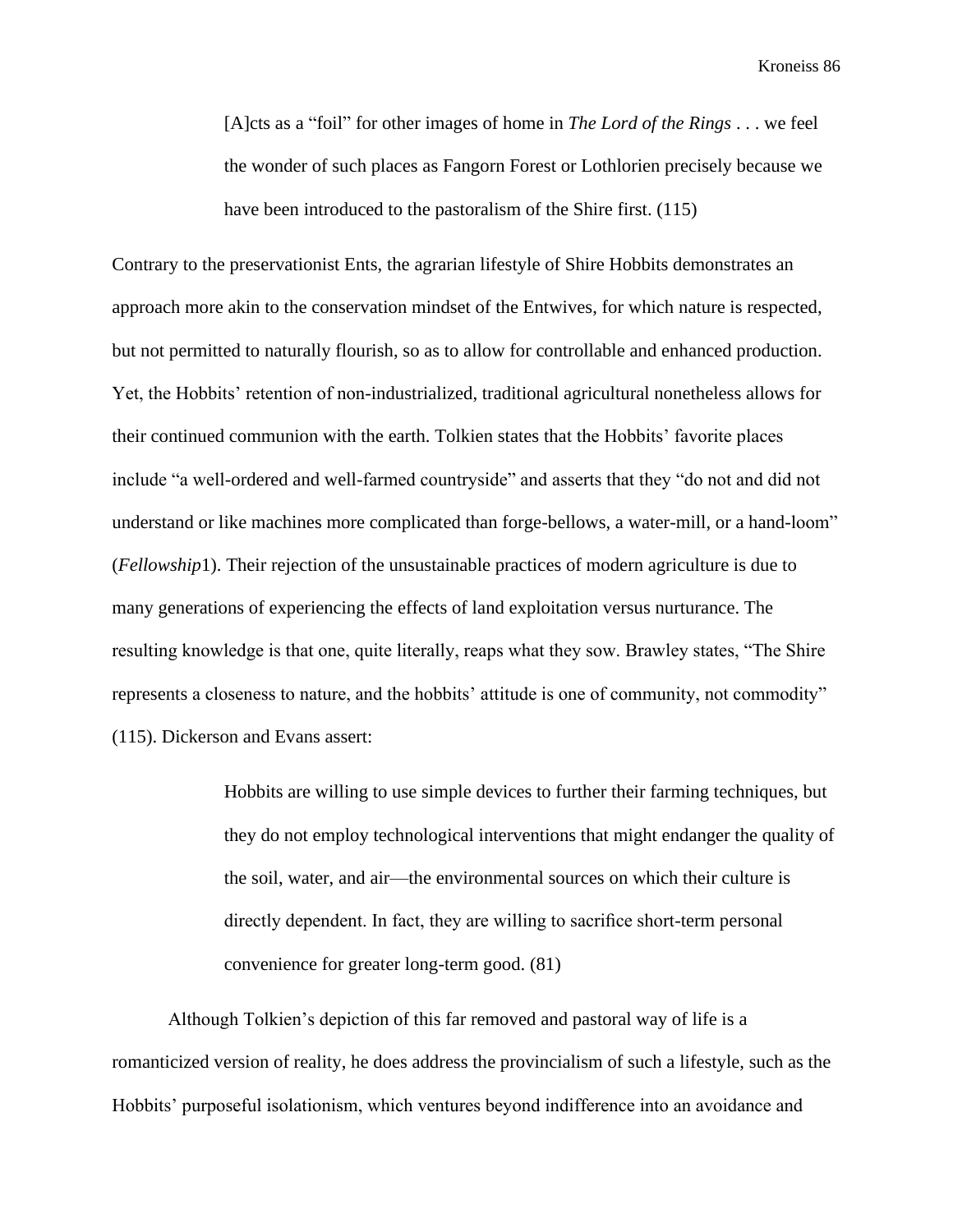mistrust of outsiders (which extends even to their own kind). The Hobbits were generally not concerned with the affairs of other races, nor with outside events, in general, and Tolkien states that they have remained "shy of 'the Big Folk'" (*Fellowship* 1), quickly disappearing upon emergence of the human. The extreme social and geographic segregation of the Hobbits and the Shire instills the reader with a false sense of security, in which this seemingly protected region could never be affected by external forces. The infiltration of the Shire is, therefore, that much more disturbing. The initial intrusion of the Ringwraiths, as well as the devastating social and ecological impacts of Sharkey's (Saruman's) later reign not only shock the reader, but serve to accentuate the reality that no society or locale—no matter how seemingly innocent or remote—is safe from the dangers of materialistic persuasions and environmental destruction. In "The Scouring of the Shire," the Hobbits' excitement to return to a place of beauty and peace turns to disbelief when they discover that the Shire did not survive unscathed. Tolkien states:

> Many of the houses they had known were missing. Some seemed to have been burned down. The pleasant row of old hobbit-holes in the bank . . . were deserted, and their little gardens . . . were rank with weeds. Worse, there was a whole line of the ugly new houses . . . An avenue of trees had stood there. They were all gone. And looking with dismay up the road towards Bag End they saw a tall chimney of brick in the distance. It was pouring out black smoke into the evening air. (*Return* 1004)

This ravaged depiction of the Shire, which could easily be compared to the effects of industrialization on the natural environment in Tolkien's time, laments a squandered past magnificence and portends a dismal future existence. Campbell states that this description evokes "an industrial wasteland in the process of exploiting, polluting, and feeding off the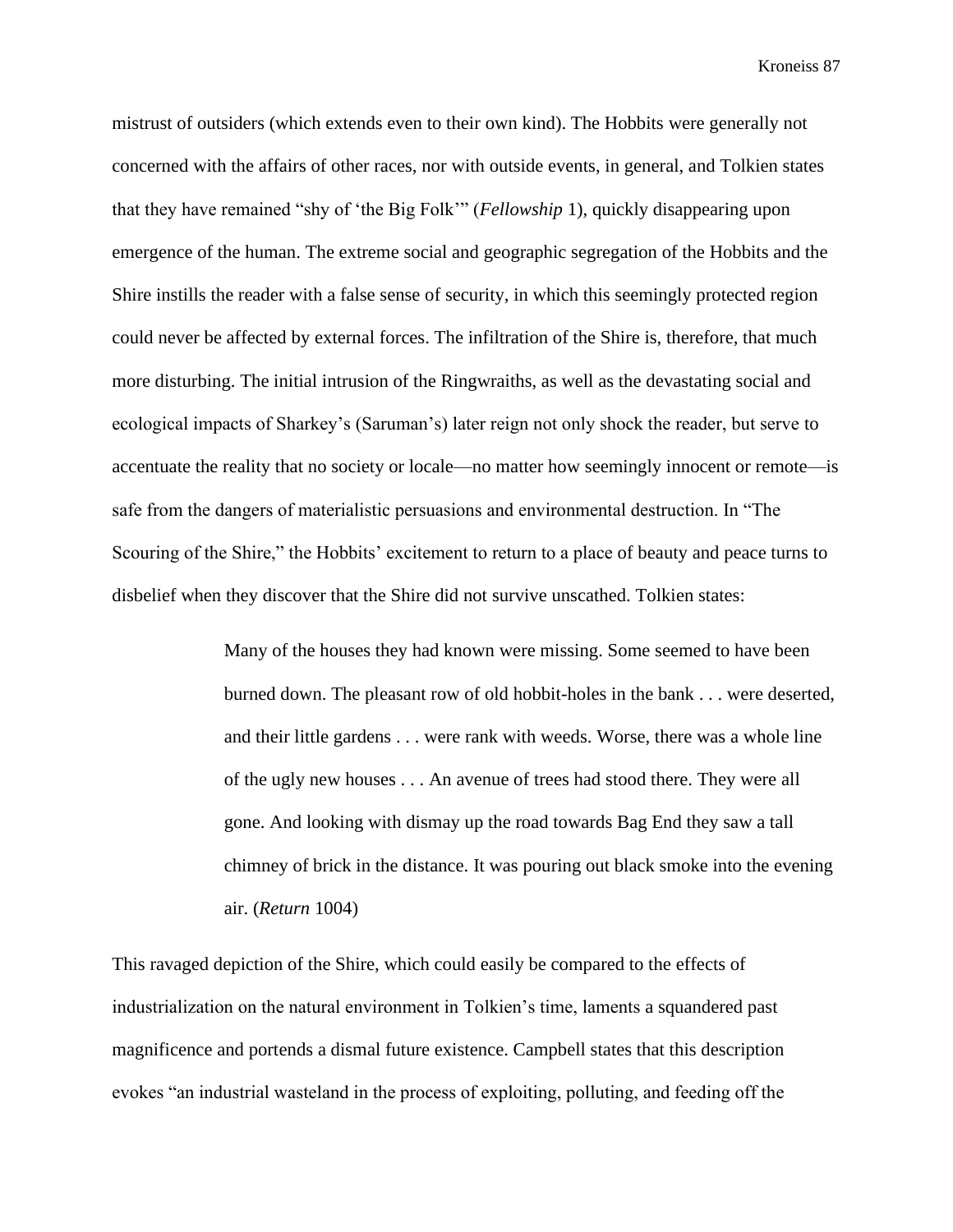natural environment in which it operates" and further asserts that, despite the blighted landscapes observed upon their journey, it is in witnessing the Shire in this desolate state that "causes the Hobbits to reflect on what has been lost: 'It was one of the saddest hours of their lives'" (*Nature*  438).

Utilizing the skills obtained during their journey, the Hobbits quickly take action against the responsible parties and eventually rebuild the Shire. Niiler states:

> When Sam Gamgee, a gardener, sows magic seeds from Lothlorien throughout the Shire . . . Bushes, vines, and berries grow in rich profusion; and newborns are 'fair to see and strong' . . . it strongly affirms the continuation of life and the giving of birth . . . For Tolkien, the episode is heroism of a high order, as the deep ecological sensibility of 'conservation' is enacted. (281-282)

Rather than a dystopian narrative in which environmental disasters have negatively and irreversibly altered the entirety of the planet, the rescue and transformation of the Shire, with its encouraging promise of restoration, serves as a plea for humanity to actively halt the progression of environmental destruction and to reestablish a necessary connection with the natural world while there is still time. Like our four Hobbits who employ their hard-earned knowledge toward the liberation and recovery of the Shire, Tolkien's witnessing of the initial environmental impacts of industrialization informs a narrative in which he highlights the beauty, mystery, and significance of the natural world in order to implore humankind to return to a simpler, nature orientated way of living. Additionally, Tolkien asserts that that, in order for humanity to truly adhere to a more ecocentric existence, it must be an effort that involves all people, in all regions, for all time. In response to Frodo's disbelief that such negative events could happen within his "own Shire", Gildor informs him that it is not *his own* Shire: "Others dwelt here before hobbits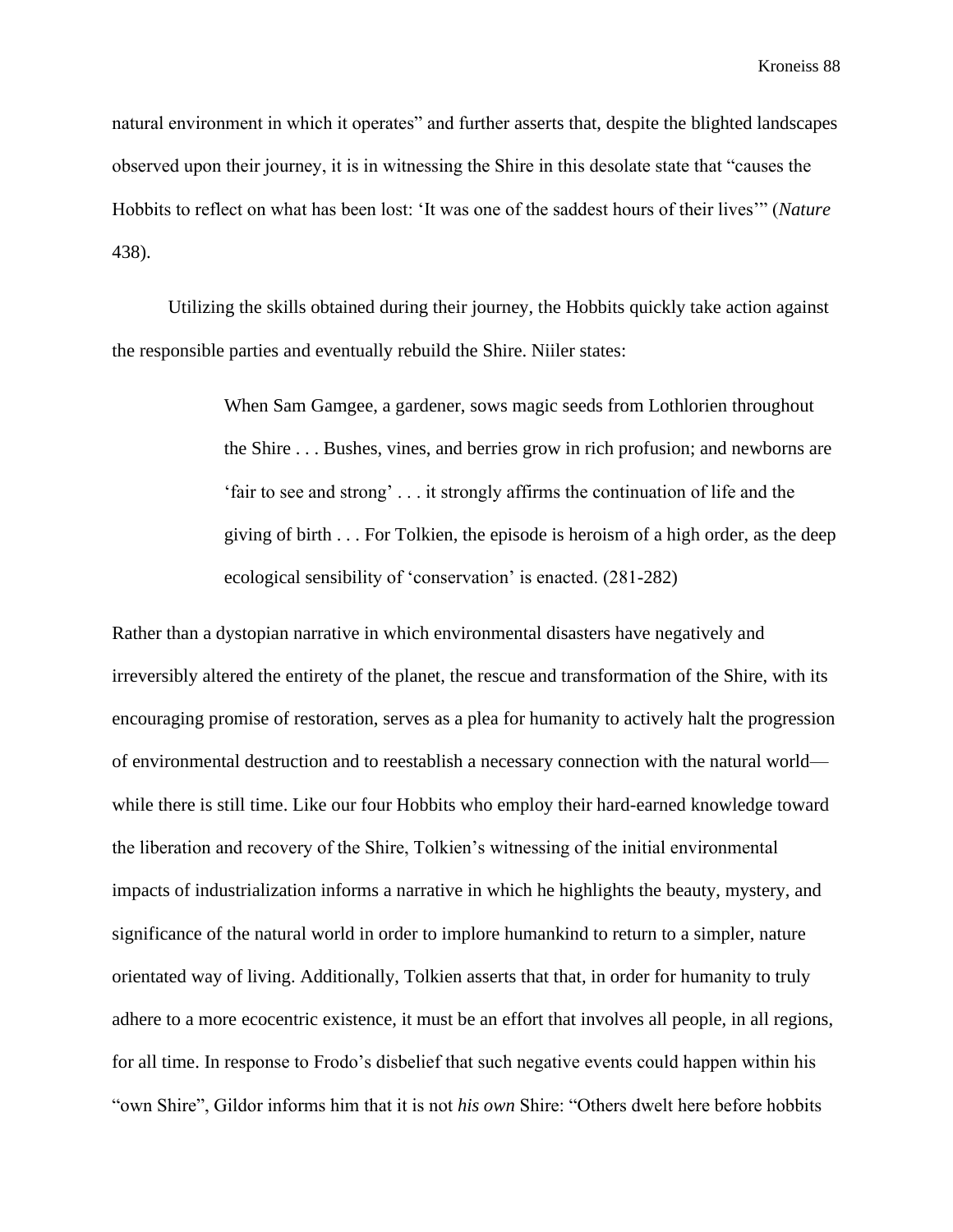were; and others will dwell here again when hobbits are no more. The wide world is all about you: you can fence yourselves in, but you cannot for ever fence it out" (*Fellowship* 83). Dickerson and Evans state that, although the Hobbits may consider it home, Gildor's statement affirms that, "the Shire does not 'belong' in an absolute sense to any of them. This brings us back to the idea that a steward is not an owner but a caretaker of something that belongs to another" (91).

In order to become effective stewards to the natural world, humanity should endeavor to conjure the strength and selflessness exhibited by Frodo. When presented with the choice of remaining in his beloved Shire or protecting the land he loves by leaving it so as to draw evil away, Frodo chooses the latter. Although, in the end, the magic of the Shire—indeed, of all Middle-earth—is lost for Frodo, he derives true happiness from the knowledge that it will remain so for others. Dickerson and Evans state that, at times, environmental stewardship:

> [R]equires people to relinquish certain claims—or to restrain themselves from certain kinds of behavior deriving from such claims—to ensure the transmission of the natural environment in a fertile and habitable condition to those who will come after. (81)

Akin the Rabindranath Tagore quote which asserts, "The one who plants trees, knowing that he will never sit in their shade, has at least understood the meaning of life", many of us may never see the future results of our environmental efforts, but we are confident that, through our sacrifices (many of which are purely of matter of convenience), the living world will endure. Before leaving for the Grey Havens Frodo states, "I tried to save the Shire, and it has been saved, but not for me. It must often be so . . . when things are in danger: some one has to give them up, lose them, so that others may keep them" (*Return* 1029).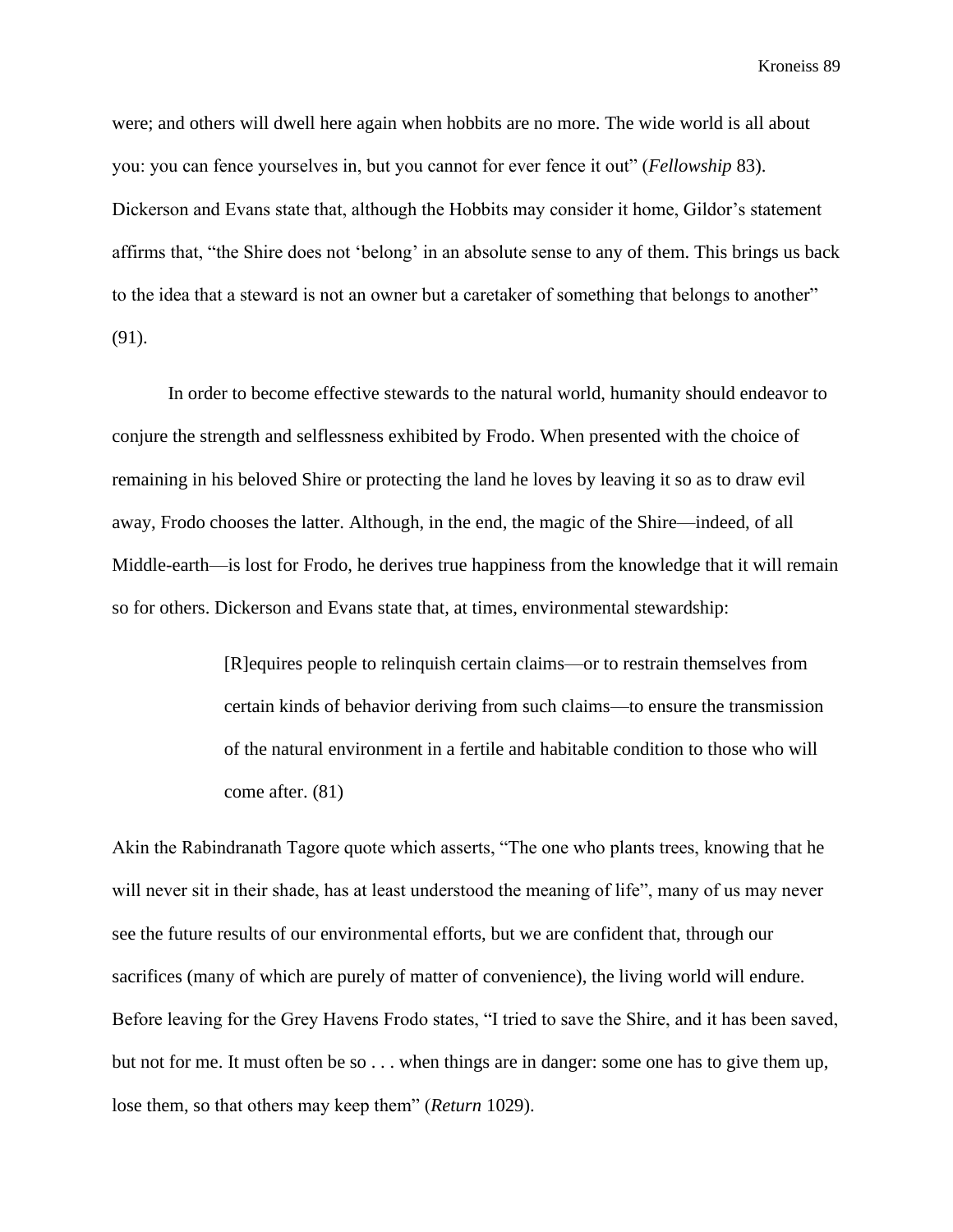### *iv. Saruman and the Appropriation and Destruction of Nature*

As opposed to the heroic status granted to those whose eco-friendly philosophies allow for environmental sustainability, Tolkien reduces to villainous status all those who exploit and abuse the natural world. While Sauron is the source of evil that arises in Middle-earth, the Dark Lord remains an intangible figure whose malevolence can only be carried out through the living beings that assist in his crusade. However, Saruman, a knowledgeable and powerful wizard, is the physical embodiment of the ecological appropriation and ruin that the novels so greatly oppose. According to Ulstein, although the Ring can be seen as *the* symbol of materialism, "Saruman is the face of industry, modernity, and destruction of nature in *The Lord of The Rings*—perhaps more so than Sauron, who remains a more abstract, albeit ever-present, force of evil" (12). At one time, the wizard referred to as "Saruman the White" was considered virtuous and was intimately connected with the natural world. Treebeard states, "There was a time when he was always walking about my woods . . . I told him many things that he would never have found out by himself; but he never repaid me in like kind" (*Towers* 437). Like humanity's parasitic-like exploitation of the natural world, Saruman takes from nature without gratitude or reciprocation. Although he has been privy to many secrets by way of a seemingly mutual relationship with the natural world, instead of aligning with or protecting that world, he uses the uncovered wisdom against those from whom it was so trustingly supplied. Thus, Treebeard proclaims that his anger is not solely due to the destruction of the forests, but also to "the treachery of a neighbor, who should have helped us. Wizards ought to know better: they do know better" (*Towers* 485-6).

Once Sauron gains all that he desires from the natural world, he determines the forest to be depleted of value and decides that more can be gained through its destruction than by its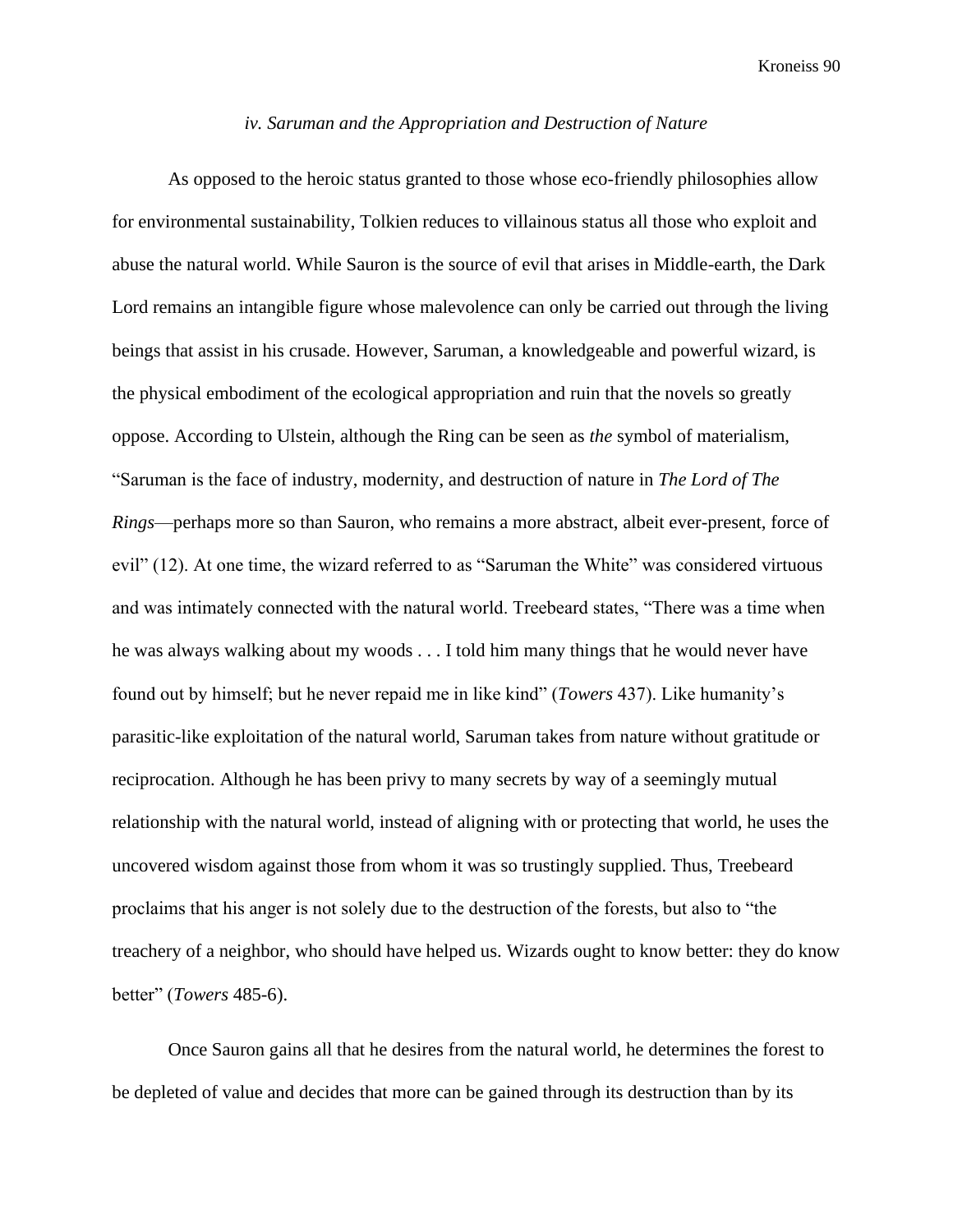continued existence. Brawley states, "This type of attitude is what leads to an appropriation of nature, a utilitarian mindset in which nature is viewed as property without intrinsic value in and of itself" (113). Exploring Aldo Leopold's views on purported "nature lovers," who view nature as a commodity while simultaneously claiming their superior attunement with the natural world, Niiler states, "The problem . . . is one of perception: if land is understood as property, commodity, prize, or 'trophy,' it must by extension be damaged in order to be enjoyed" (281). In his patriarchal pursuit of domination, Sauron initiates the destruction of the world of which he covertly seeks control, devastating even the lands surrounding his own home. Campbell states that Saruman "has been corrupted by the allure of power, and as a symbol of industrialized power, pollutes and exploits all natural life around him" (438). Though once trusting of Saruman's intentions, Treebeard is no longer naïve as to the wizard's future aspirations, stating that he, "is plotting to become a Power. He has a mind of metal and wheels; and he does not care for growing things, except as far as they can serve him for the moment" (*Towers* 473). This brief statement expresses the narrative's condemnation of instrumentalist perspectives, as well as of modern industry's swift and unmitigated destruction of the natural world. Likening Saruman to the cold, mechanistic technologies by which the rapid and total devastation of his beloved land is made possible, Tolkien demotes the wizard from a naturalistic being to that of an automaton, of which greed and corruption have essentially emptied the soul and replaced it with fragments of an artificial origin.

Comparable to the killing of animals purely for sport, Saruman and his Orcs, who once utilized the trees they felled, began chopping them down for sheer enjoyment. This goes beyond a utilitarian mindset or resource exploitation and into the senseless and malicious abuse of the natural world. In *J.R.R. Tolkien: Author of the Century* Tom Shippey states that Saruman's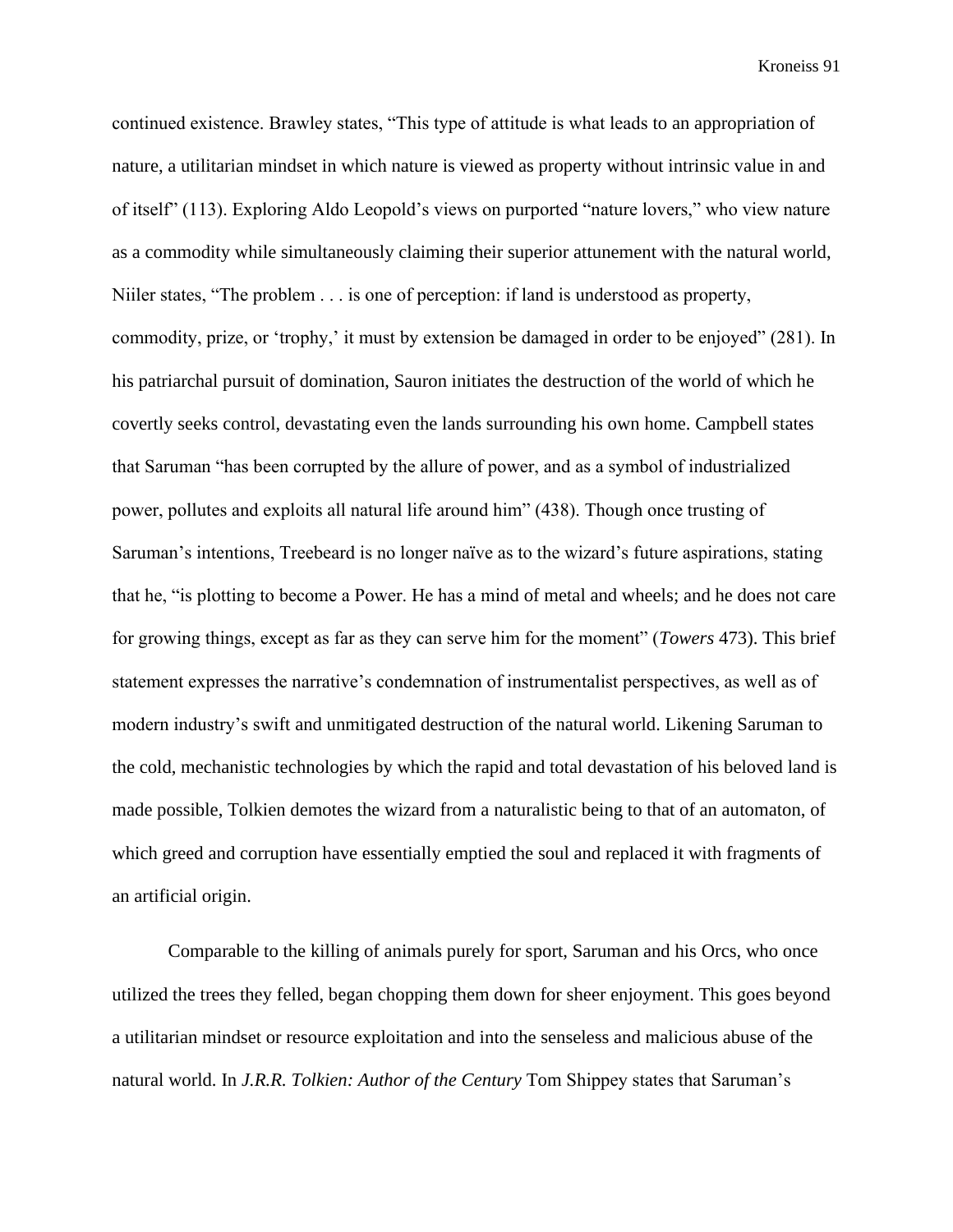desire, "starts as intellectual curiosity, develops as engineering skill, turns into greed and the desire to dominate, corrupts further into a hatred and contempt of the natural world which goes beyond any rational desire to use it" (171). The loathing that Shippey describes, in which one outwardly looks with disdain upon those considered inferior, is often internally born of jealousy toward the superior forces of which they are recognizably a substandard imitation. Although, at times, domination over the physical world satisfies the hyper-masculine's need for consistent, tangible evidence of superiority, the creative ability of nature remains a force that humankind continuously strives to equal or surpass. Akin to modern genetic engineers, Saruman usurps the creative potential of nature by mixing Orcs with (possibly) Men in order to create the Urûk-hai. Treebeard contemplates Saruman's misdeeds, stating that the wizard has done something dangerous to the Orcs, who, having once been consigned to the darkness, have gained the ability to function in the sunlight. However, contrasting the inferiority of the Enemy's engineered version of biological beings to the power of those originally created by nature, Treebeard states, "Trolls are mighty strong. But trolls are only counterfeits, made by the Enemy . . . in mockery of Ents, as Orcs were of Elves. We are stronger than Trolls. We are made of the bones of the earth" (*Towers* 486). The fact that Sauron is aware of the Ents' innate power, but unconcernedly assails them regardless, indicates that he relies on the passivity of nature to succeed with his plans and that he, like much of humanity, has overestimated his own abilities. As Saruman separated himself from the natural world long ago—from the "primitive" beings of that which he felt his intelligence and cunning had allowed him to surpass—he does not deem the Ents as an obstacle in his fight—an arrogant notion that is quickly put to rest after his insatiable desire for domination pushes nature too far. Pippen states, "[H]e did not understand them; and he made the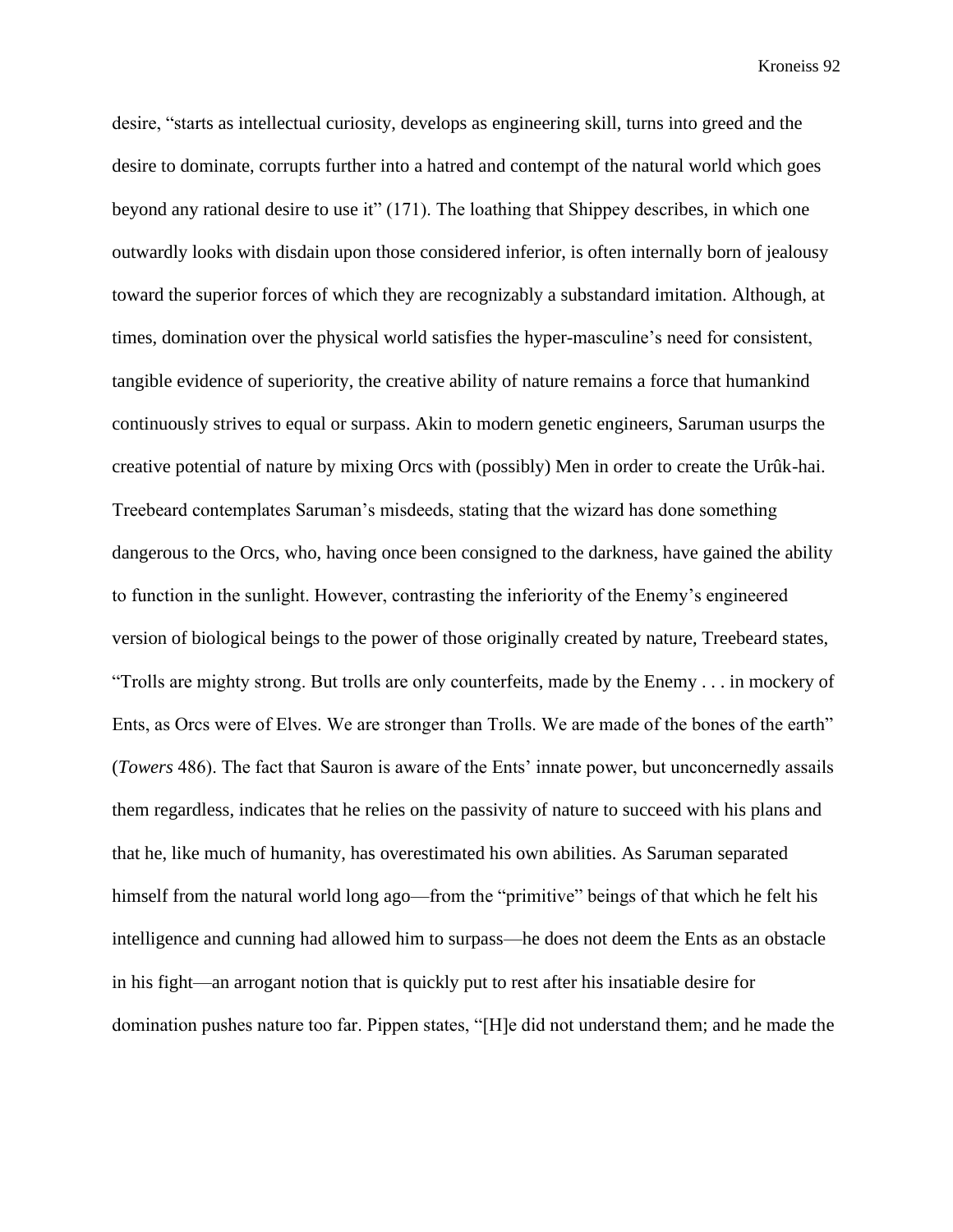great mistake of leaving them out of his calculations. He had no plans for them, and there was no time to make any, once they had set to work" (*Towers* 567).

Although malevolent, supernatural forces are responsible for the destruction of Middleearth's natural world, real world environmental devastation due to industry and human habitation is no less catastrophic simply because their existence is not attributable to magical origins. Additionally, in both cases, it takes the participation of physical beings for such power to advance in the physical world—and the indifference of those who allow it to proceed unchallenged. Logically, the philosophies and lifestyles which allow for environmental sustainability would ultimately benefit the practicing species in the long run. However, the vices of Saruman are also true of real world capitalist societies—that short-term gain (economic or other) overpowers the desire for ecological health and long-term environmental stability. By such standards, every aspect of the natural world is deemed expendable and its exploitation simply a means to an end. Brawley states that the threat that Saruman presents to the Ents and to the Shire (in the form of Sharkey) are one in the same: "[I]t is a threat of appropriation, a sense of ownership or possession of nature, and it is that which dissociates one from a recovery of nature" (116).

#### 2. Further Evidence of a Pro-Ecological Position

Further evidence of Tolkien's pro-ecological agenda can be found within the condition of habitat as a reflection of the reigning species' land use practices and philosophies. Campbell discusses the way in which Tolkien associates particular races with specific facets of Middleearth, stating, "Dwarves with mountains, Hobbits with pastoral countryside, Elves with the woods and trees, and even Orcs with desolate places where nature is under siege" (*Nature* 436). Within these environments, we find the results of the residing species' ecological priorities, or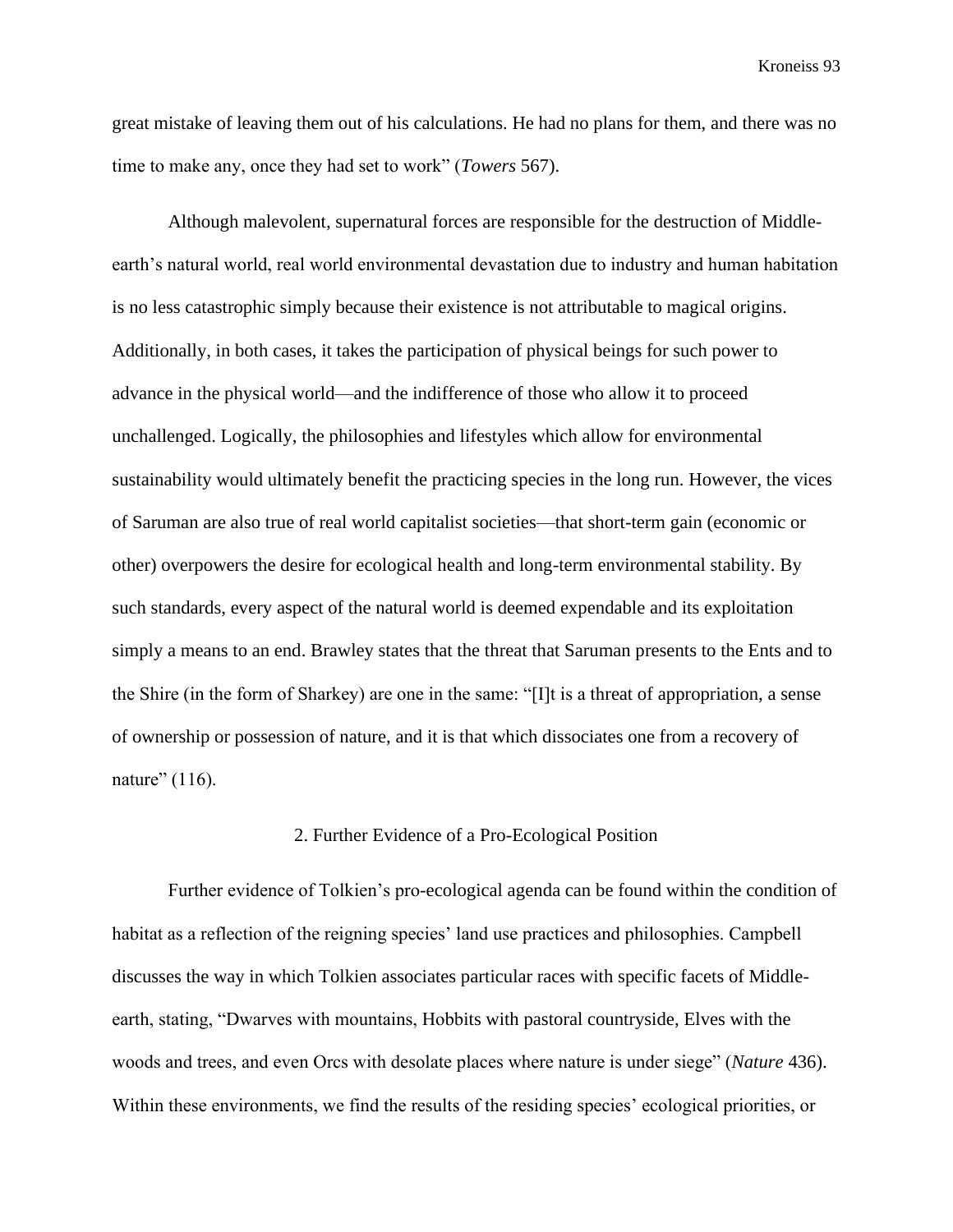lack thereof. As opposed to habitats where preservation or stewardship remain the norm, we find places in which the land is treated as a commodity or abused for the sake of an individual desire for dominance. Campbell states, "Of note . . . is the stark contrast between the shimmering beauty of passages which unfold naturally sustained lands, and the barren harshness and miasma which characterizes Tolkien's industrialized wastelands" (*Nature* 438). The dwarves dug so deeply in the Mines of Moria that they disturbed an ancient force (and a possible ecological antihero) in the form of the Balrog, Mount Doom is depicted as a volatile, inhospitable landscape, not fit for human nor non-human, and the once thriving forest around Isengard was ravaged by an invading presence. Campbell states:

> As the corrupted realm of Isengard is revealed to us we see that it mirrors Treebeard's description of Saruman's mind: 'No green things grew there in the latter days of Saruman . . . Iron wheels revolved there endlessly, and hammers thudded. At night plumes of vapour steamed from the vents'. (438)

In pursuit of economic gain, as well as progress for the sake of progress, humanity, like Saruman and the Dwarves, strive for a "richer" existence while simultaneously destroying the world that provides them life. Shippey compares the influence of Saruman to that of real world capitalist persuasion, stating that both rule over their supporters through delusion, "with images of a technological paradise in the future, a modernist Utopia; but what one often gets . . . are the blasted landscapes of Eastern Europe, stripmined, polluted and even radioactive" (171). Habitats that are depicted as not only beautiful but thriving are areas in which species such as Ents and Hobbits are shown to exist in a harmonic union with the natural world, thereby allowing for an overall expansion of life. In "The Unique Representation of Trees in *The Lord of the Rings*," Cynthia Cohen states, "Tolkien wrote that 'Lothlórien is beautiful because there the trees [are]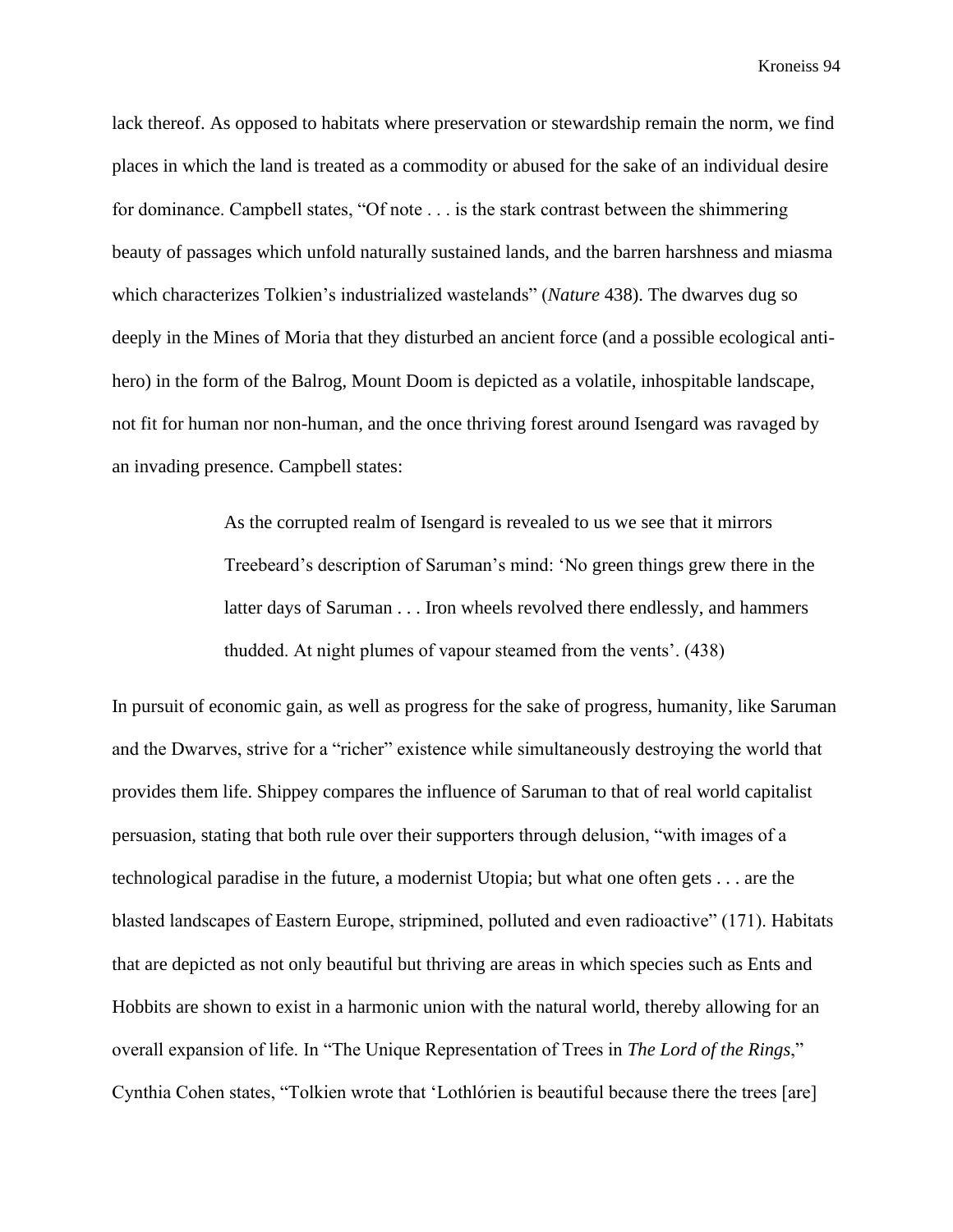loved,'" (Cohen 104). Such comparisons do not suggest that adoration and nurturance by humans are vital to the flourishment of the natural world—on the contrary, a non-interventional approach is often the most beneficial. However, just as the effects of direct or indirect human activity influence the earthly realm, the physical environments of Middle-earth (even those which are protected and loved) are also subject to the injurious treatment of the residing or invading species. Brawley states, "[A]lthough Lothlorien is an earthly paradise, it too is subject to loss and final defeat" (111).

In their respective domains, habitat conditions may not exist solely as an outward portrayal of those who occupy them, but may additionally stand as a manifestation of and a justifiable response to the previous actions toward the natural world. Dickerson and Evans state, "[P]eople are not always friendly toward the environment . . . in response, the environment is not always friendly toward people" (140). Just as mutual relationships provide reciprocal benefits, parasitic associations eventually negatively affect all within the scenario, causing not only the death of the host, but the collapse of the overall system. Such long-term consequences are often overlooked or deemed irrelevant by those who drive such extinctions. Dickerson and Evans assert, "In Middle-earth, as in our world, mistreatment of the natural world results in an environment that is less hospitable to its inhabitants: Man, Hobbit, Dwarf, or Elf" (140). In fostering this perspective, the narrative seeks to establish a verifiable truth—that the earth will eventually reward us in kind.

## 3. Ecological Summary

Through the amalgamation of awe-inspiring fantastical elements, underlying anthropomorphic traits, and factual biological and ecological realities, non-human nature is portrayed in such way as to fully engage readers through a sense of the numinous, through the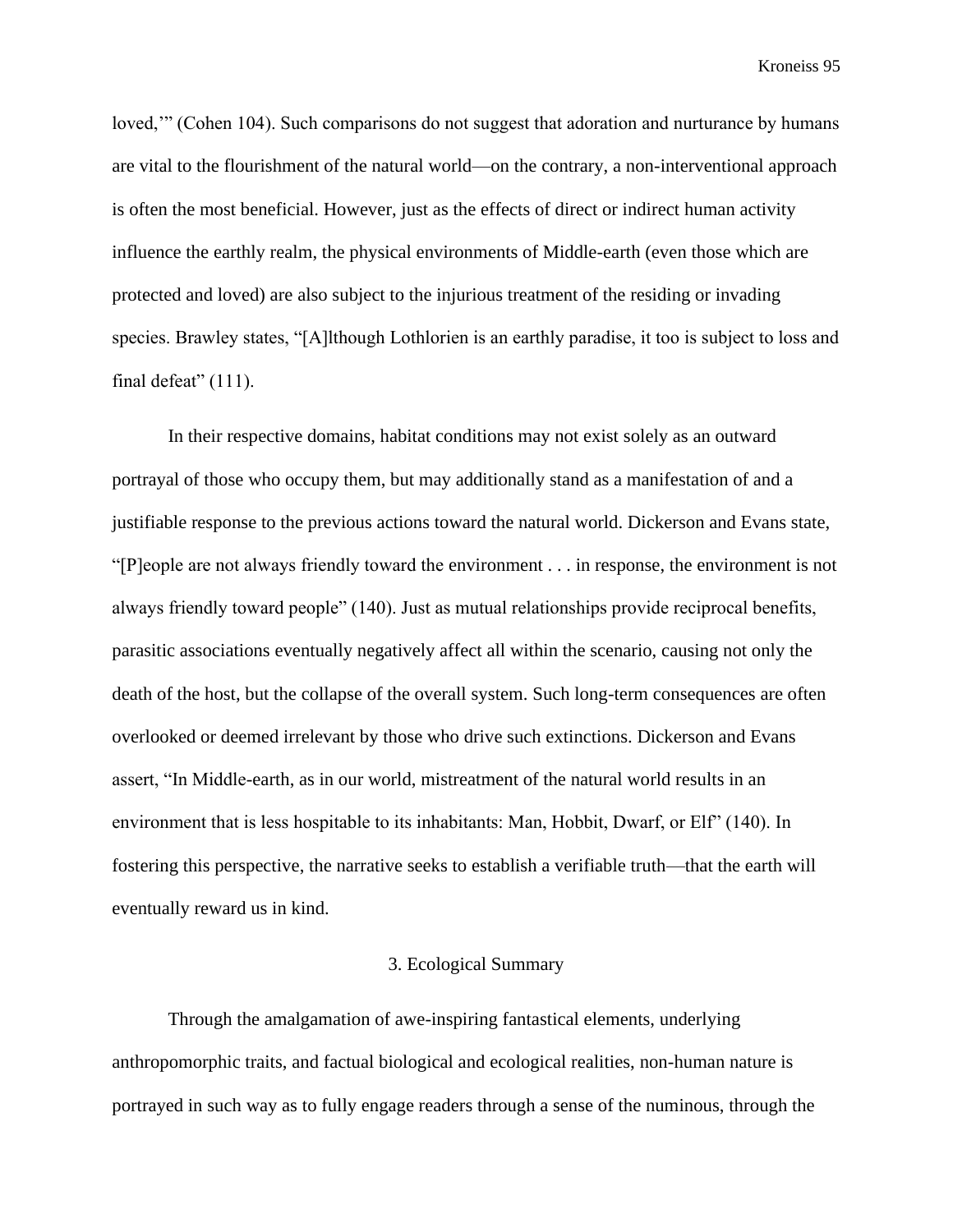encouragement of a connection with and empathy toward the non-human, and through an inspired engagement with the issues affecting their real world counterparts. Campbell states, "Middle-earth is much more than a backdrop against which a plot is played out: it is awake and sentient. Natural elements and features are given character, agency, and even personality" (440). Providing a voice to the natural world allows readers to psychologically disregard the invented dualities that have historically separated human and non-human nature and to empathize with species that, though biologically dissimilar, are of equal importance to humankind. Reeder asserts that the fantasy genre allows the exploration of, "what it is the environment would say to us if it could. Rather than settle with presence through absence, we can explore the possibilities of voice without the confines of realism to limit who can speak" (119). The result is a narrative in which the reader is not only educated about ecological issues, but is encouraged to take action and fight for—or, more accurately, *with*— the natural world. The fluidity of biological attributes also inspires a potential reexamination of the supposed fixed criteria that define the human species and that which supports the presumed biological inferiority of all others. Iovino states:

> [T]he posthuman's *house* is not only mobile and a bit shambolic, but also operationally open . . . to transformations and revolutions, ready to welcome the natures, matters, and cultural agents that determine the existence of the human and accompany it in its biological and historical adventures. (11-12)

By reversing or discarding the biological hierarchies between the human and non-human, *LOTR* is a wonderful example of a "cultural agent" by which such "transformations and revolutions" are able to occur.

Tolkien portrays as moral all characters whose intentions align with a pro-ecological perspective while depicting those who exploit the natural world (whether human or non-human)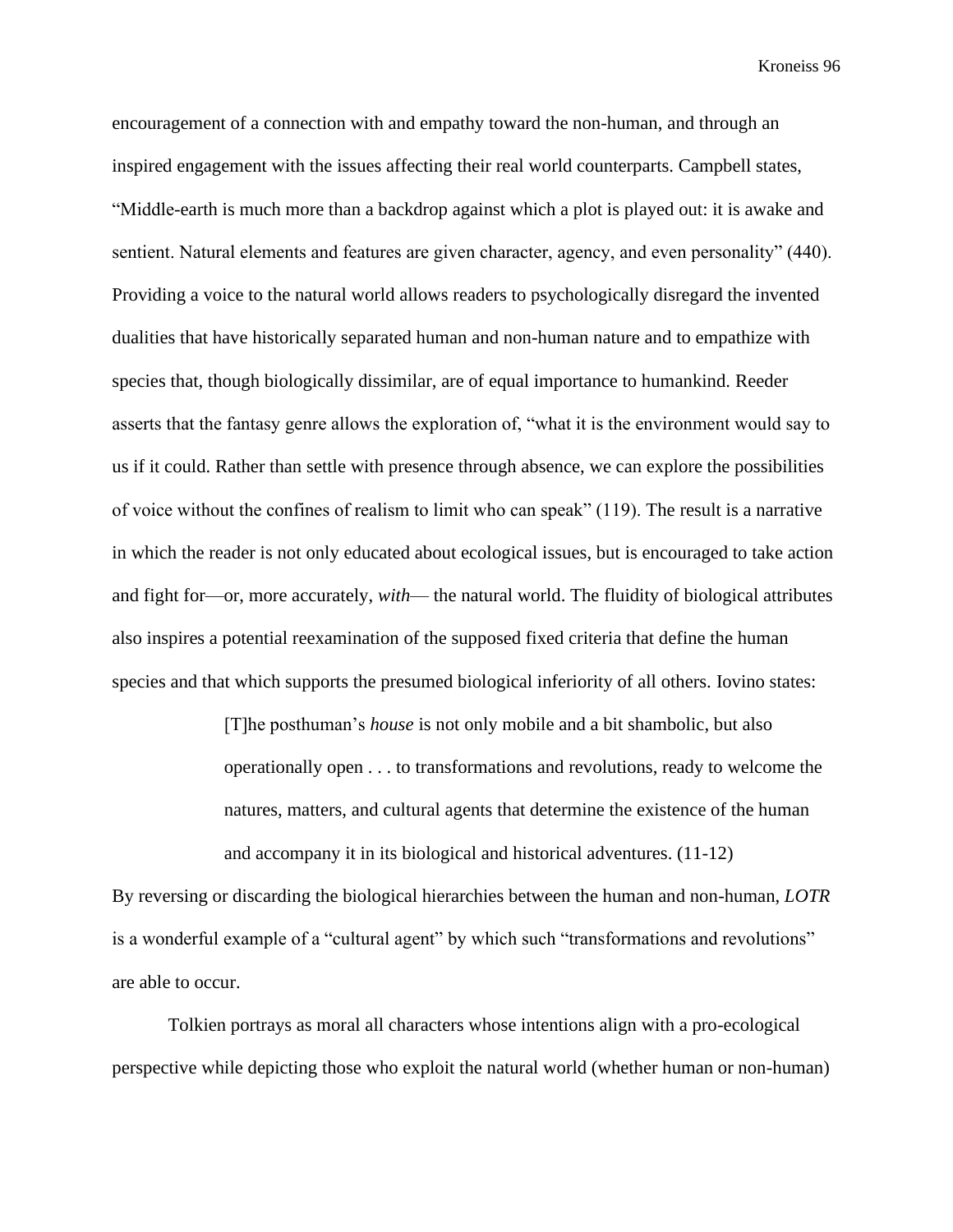as misguided or morally corrupt. Additionally, the thriving condition of the environments inhabited by species possessing a preservation/conservation mindset versus the blight lands as manifestations of the residing or invading species' patriarchal and capitalistic pursuits (e.g., the commodification of nature, the ecological impacts of industrialization, the quest for dominance and advancement of power) further illustrate Tolkien's anti-industrialist and anti-materialist point of view. As opposed to the instrumentalist position of Saruman, Brawley states, "Tolkien's book is a validation of life itself, a validation of the survival of nature" (302). We see this reflected in the replenishment of the natural landscape around Isengard—"All the stone-circle had been thrown down and removed, and the land within was made into a garden filled with orchards and trees, and a stream ran through it" (*Return* 978)—as well as in a restoration of the Shire that surpasses even its former idyllic and prosperous state. However, in a less than utopian conclusion, *LOTR* reminds the reader that there is never one environmental battle of which a victorious outcome results a permanent ecological solution. Middle-earth and humanity must remain vigilant to the continuous and escalating threats to our natural world and halt them before such forces can alter our realm beyond recognition—or repair. The fundamental ecological philosophy of *LOTR* is that humanity's innate and essential connection with the natural world is of the utmost importance. Regarding Tolkien's assertion that "[O]ne of the primal 'desires' that lie near the heart of Faerie [is] the desire of men to hold communion with other living things" (*On Fairy-Stories* 15), Ulstein states, "Tolkien strengthens the reader's response to this desire by threatening the very communion that has been glorified and fought for throughout the books. Herein clearly lies the groundwork for suggesting a more ecocentric way of thinking" (13).

III. Feminist Concepts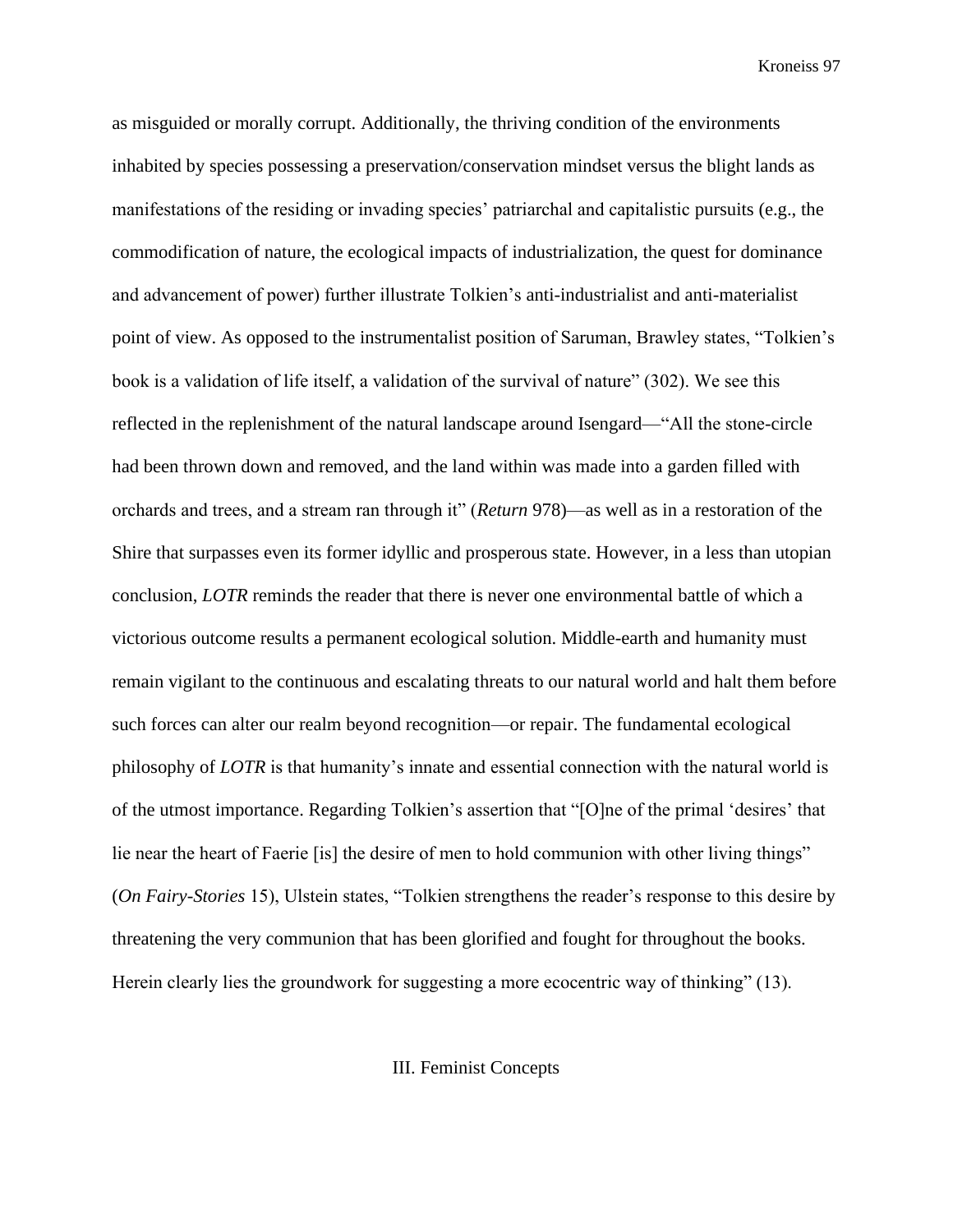From a narrative that grants the natural world autonomy with an agenda independent of and equally important to that of humankind, to the positive way in which nature and all those who represent and defend it are portrayed, as well as through the vilification of characters who engage in environmental control and degradation, *LOTR* clearly possesses a pro-environmental agenda. What is not so apparent, however, is the novels' stance on feminism. Although novelists possess the ability to create original realms with cultures more progressive than their own, fantasy worlds nevertheless mirror reality. As Middle-earth mimics Medieval Europe in both physical description and a recognized social structure, *LOTR*'s female characters also exist within these predetermined hierarchal constraints. In "The International Relations of Middle-Earth: Learning from *The Lord of the Rings*," Abigail Ruane and Patrick James state:

> [G]ender can be understood as a system of symbolic meaning that creates social hierarchies based on perceived associations with masculine and feminine characteristics . . . While gender most plainly institutionalizes inequalities between (dominant) men and (subordinate) women, it also supports inequalities between other groups (e.g., through the feminization of race, class, sexuality, and postcolonial position). (115)

While female characters are limited within this predominantly male adventure story, these characters are nonetheless integral to the narrative. In "Female Authority Figures in the Works of Tolkien, C.S. Lewis Charles Williams," Lisa Hopkins states:

> [T]his small number of women have a range of parts to play whose importance is remarkably disproportionate to their numbers. Their very scarcity seems to invest them with an air of uniqueness and of almost talismanic status, and in some cases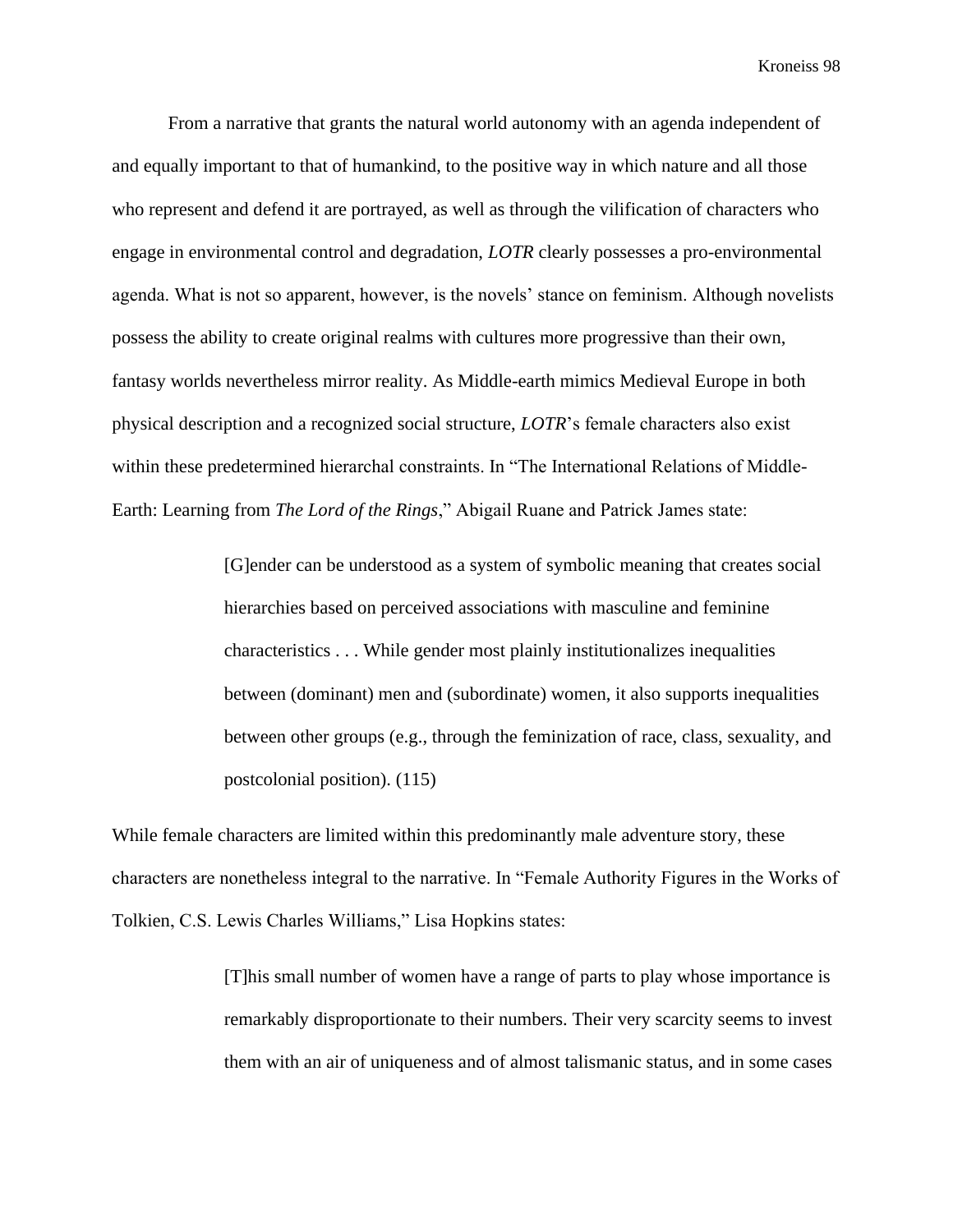their very femininity, seen as such a disadvantage in [C.S.] Lewis, is in Tolkien the very source of their strength. (365)

While Curry admits that *LOTR* would be "seriously impoverished" without its female characters, he asserts that Tolkien's presentation of women represents a "paternalism if not patriarchy [that is] unmissable" (127). I assert that this patriarchal system is not utilized in order to perpetuate traditional gender norms, but to define the oppressive restraints from which the heroic feminine is able to eventually break free. Hopkins states:

> While aspects of Tolkien's vision of women may still remain within the realms of the conventional, in other ways his treatment of them shows a powerful clarity and novelty, unhampered by that crippling fear of femininity which besets the works of his fellow Inklings. (366)

> > 1. Autonomy and Power in the Feminine

As opposed to traditional works in which the feminine is portrayed as the nonautonomous background against which the masculine performs, Tolkien imbues his female characters with an agenda independent of or in opposition to the males within the narrative. Hopkins states, "The traditional roles for women in epic narratives are very seriously limited: they can normally appear either to be wooed, to be rescued, or occasionally to be killed. In any of these events, their ultimate fate is decided entirely by the men around them" (365). Hopkins asserts, however, that female characters in Tolkien's work are unique in that they "are not portrayed solely in the light of their relationships to men" (365) and that power "is often to be found in the hands of a woman" (365).

*i. Galadriel*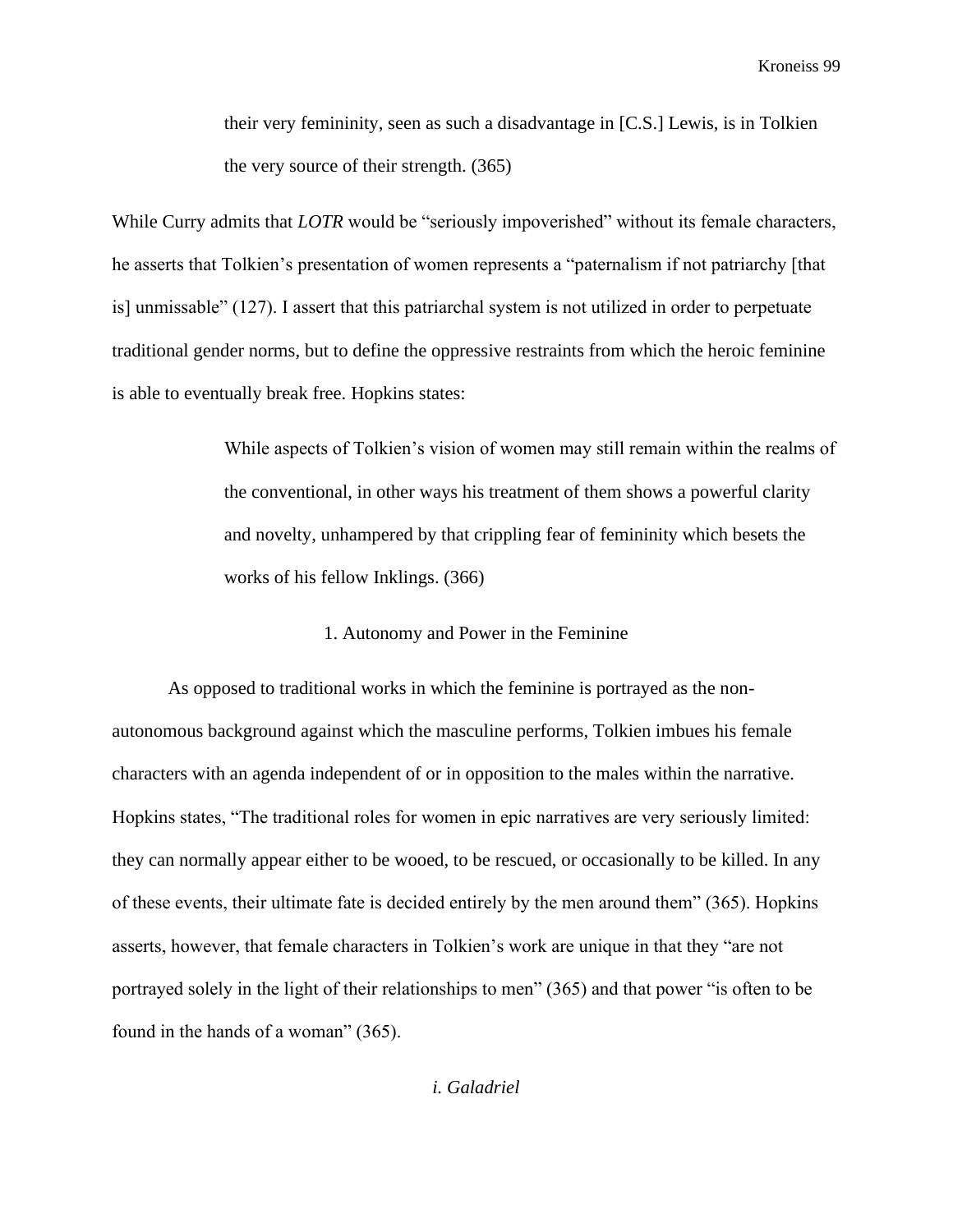Although Galadriel, Elven queen of Lothlorien, is not extensively included in the text, her presence is significant to both the quest and the narrative. Utilizing not only magical abilities, but a superior intellect, emotional intelligence, and the ability to both possess and wield power sans the patriarchal desire for dominance, Galadriel bestows Frodo and the Fellowship with material gifts and spiritual insights that help ensure a successful journey to Mordor and beyond. When the Fellowship first encounters Lady Galadriel, she and her husband, Celeborn, are described as equal in both beauty and stature: "Very tall they were, and the Lady no less tall than the Lord" (*Fellowship* 354). Although, Galadriel remains quiet as Celeborn first welcomes Frodo and his companions to Lothlórien, the narrative specifically addresses the way in which Galadriel's eyes scrutinize each member of the fellowship, suggesting an as yet unforeseen facet of this character. In "Galadriel and Morgan Le Fey" Susan Carter states:

> [T]his rather oblique if not untruthful introduction is in accordance with Tolkien's . . . habit of allowing characters to sidle into the narrative in disguise . . . Galadriel is the Lady partnering her Lord in a royal hall. One might expect that he will wield the political force of the two, although this expectation is undermined immediately. (77-78)

When Celeborn inquires as to whether Gandalf's absence in Lothlórien is attributable to a change in counsel, it is not the Fellowship that refutes Celeborn's suggestion, but Galadriel— with knowledge not obtained through second sight, but through quiet observation and deduction. Unlike Celeborn, who hastily condemns Gimli and the greed of the Dwarves for awakening an ancient evil (the Balrog) in the mines of Moria and insinuates Gandalf's culpability in his own demise, Galadriel observes and contemplates before reacting, enabling her to glean the unspoken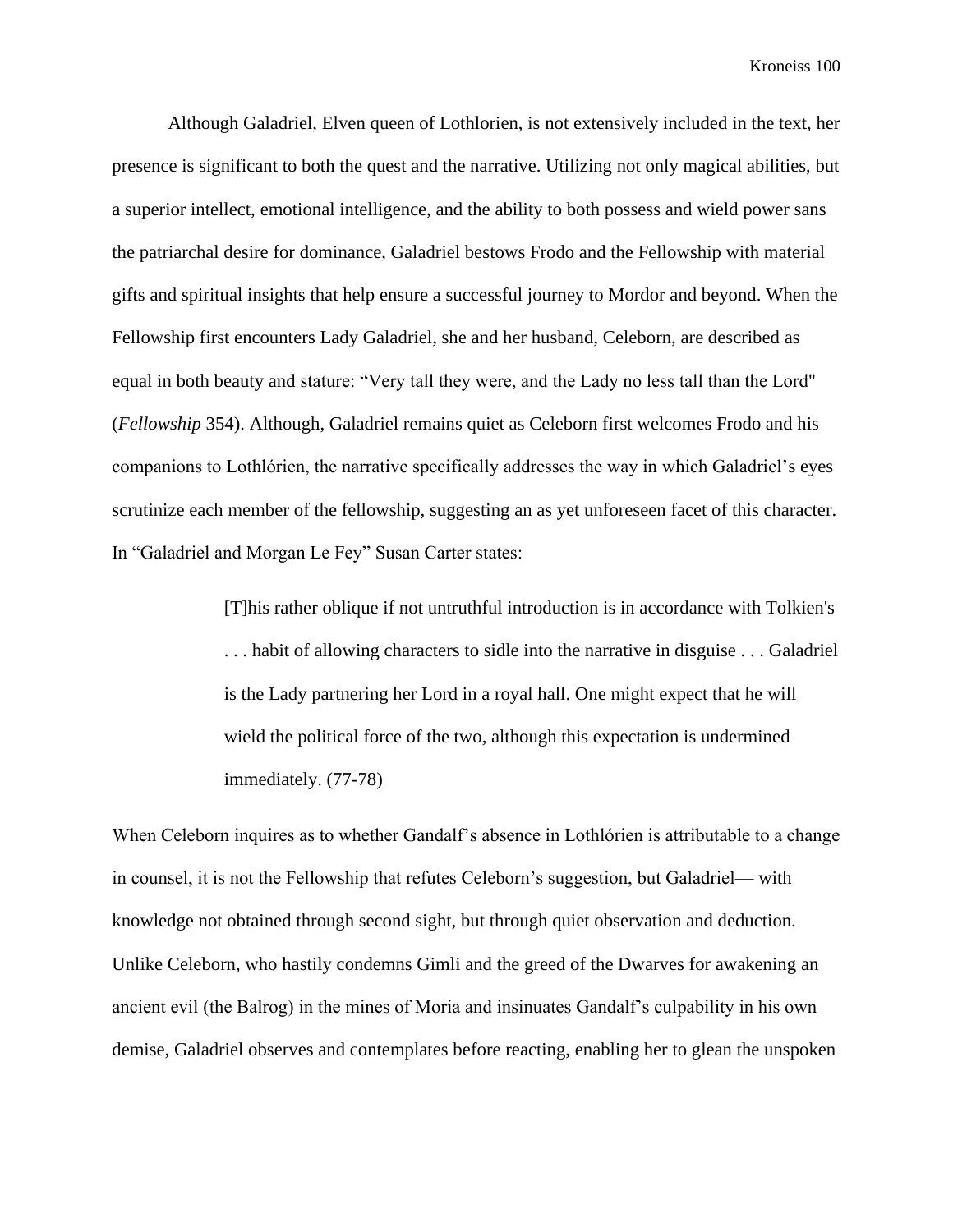information buried within Aragorn's retelling of events. Galadriel quickly contradicts Celeborn's assertion, stating:

> He would be rash indeed that said that thing. Needless were none of the deeds of Gandalf in life. Those that followed him knew not his mind and cannot report his full purpose . . . the followers are blameless. Do not repent of your welcome to the Dwarf. If our folk had been exiled long and far from and Lothlórien, who of the Galadhrim, even Celeborn the Wise, would pass nigh and would not wish to look upon their ancient home . . . ? (*Fellowship* 356)

By employing a sympathetic response to the plight of the Dwarves and to the entire Fellowship, as well as through her unapologetic opposition to Celeborn's assertions, Galadriel strikes a balance between strength and empathy. Hopkins states of Galadriel:

> [I]t is sufficiently apparent that she and Celeborn are no conventional husbandand-wife team of the sort that would have been familiar to Tolkien's contemporary readers. She lives with him, but at their first meeting with what survives of the Company it is obvious that she has access to information which he has not, and that they are accustomed to reach decisions separately rather than together. (365)

Further, the dismissive manner in which Galadriel refutes her husband's estimation of events characterizes an atypical version of the medieval era queen who must assuage a male superior in order to assert her opinion or to plead for a change in his. Beyond even an equitable union, Galadriel appears to occupy a fundamentally higher-ranking position then her male counterpart—in both their marriage and in the ruling of Lothlórien. Hopkins states that Galadriel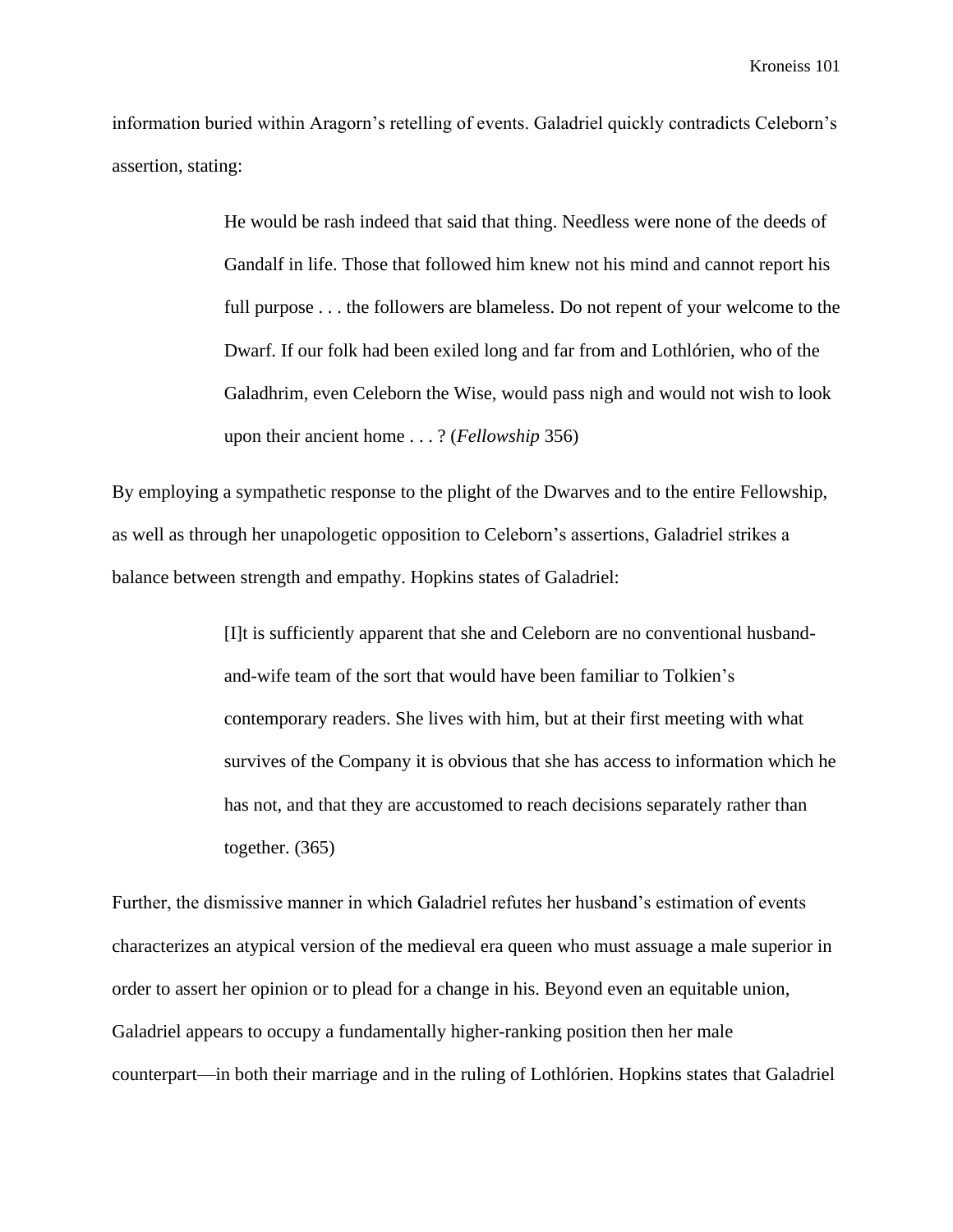"far eclipses her husband Celeborn. It is she, not he, who wears the Ring of Power, and who has access to the insight granted by the Mirror, and ultimately she even acts independently . . . when she leaves Middle-earth without him" (365).

From the initial mention of Lothlórien, it is Galadriel for whom the party possesses a respect and trepidation and it is her influence which is felt long before they stand in her presence. Upon their arrival in Cerin Amroth, Sam senses the infusion of this power in the air and earth around him, stating, "I feel as if I was *inside* a song, if you take me meaning" to which Elf, Haldir, responds, "You feel the power of the Lady of the Galadrim" (*Fellowship* 351). However, female power is often suspect in the medieval fantasy genre—especially in those who are magically inclined. Hopkins asserts:

> It is notable that she is the only one of the leading characters opposed to Sauron, who suffers from a bad reputation: Boromir is reluctant even to enter Lothlorien, and Éomer is immediately suspicious of Aragorn, Gimli and Legolas on learning of their connection with it. (366)

Carter states, "[W]e get dark hints that her magic contains menace . . . Faramir implies that Galadriel's power to see into Boromir's soul has pushed Boromir towards his death" and that he fears "Galadriel's association with magic and her ability to see so deeply cause fateful changes in mortal men" (72). On the contrary, Galadriel simply illuminates for each individual the intent that lies dormant within their subconscious. Akin to Galadriel's mental and verbal exchanges which appeal to the moral compass of each member of the Company, the material gifts she later bestows to the Fellowship are provided in order to best guide each of them in their personal choices and in their journey, rather than to sway their decisions or to complete the quest for them. Morris states, "Although deities at times interfere in the affairs of sentient beings, they do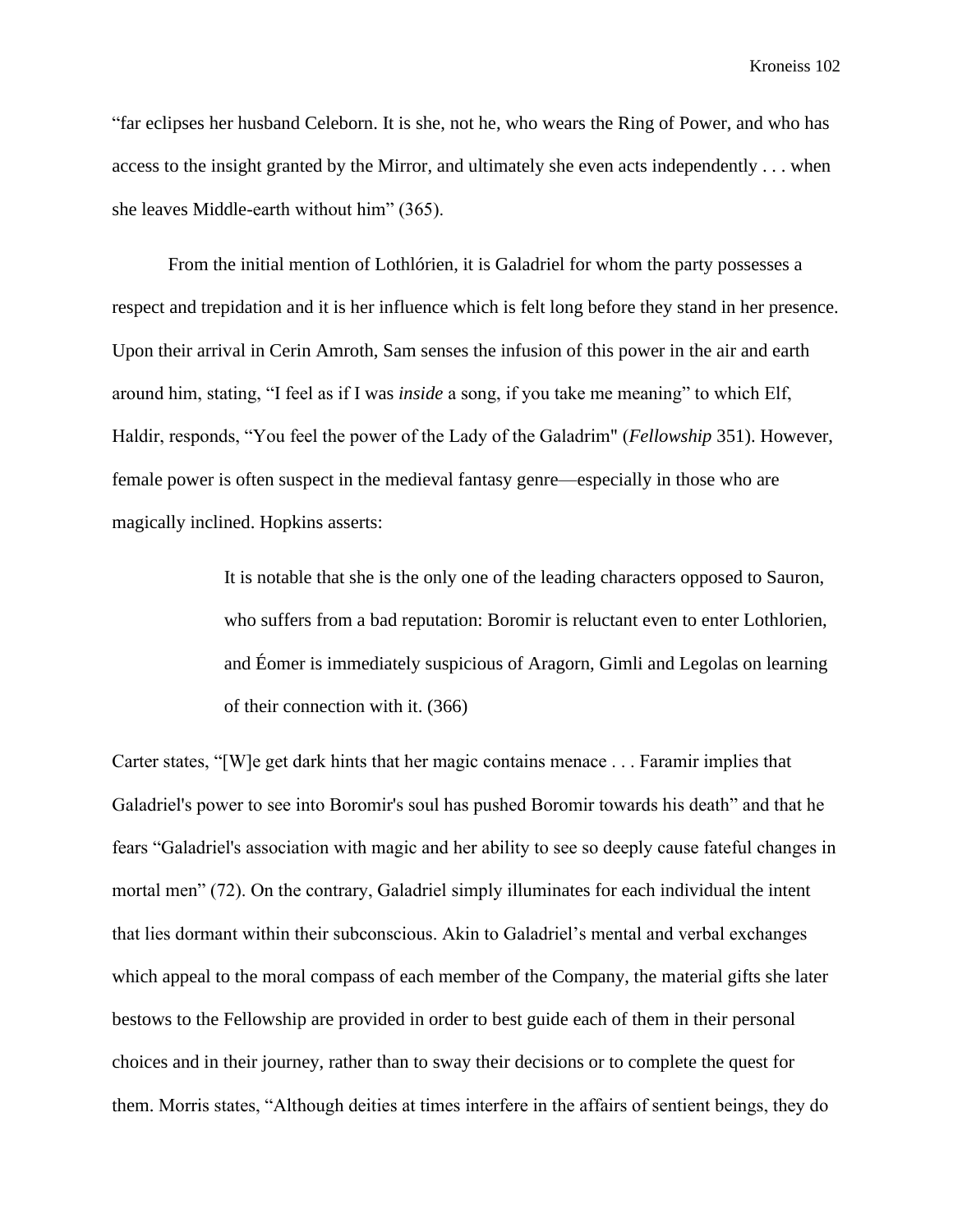not override free will; the heroes always have the option to reject divine counsel" (353). Although not elevated to the status of the divine, Galadriel's ethereal existence as both an Elven Queen and as the keeper of Nenya suspends her in an undefined obscurity somewhere between human and goddess. Although she possesses a vested interest in the outcome of the war, her transcendental qualities allow her to unselfishly adopt a noninterventionist approach to the natural unfolding of fate. Unlike Sauron, Galadriel's unwillingness to influence the Fellowship (indeed, she will not even advise Frodo whether or not to look upon her Mirror) demonstrates her disinclination to dominate the free will of others or to exploit them for personal gain. Instead, she tests the strength of their resolve and encourages moral fortitude in order to guide them toward selfless acts for the greater good, rather than to follow an egocentric course— a choice that Galadriel, herself, will ultimately be required to decide.

Galadriel is keeper to Nenya—one of the three elven rings of power. It not only requires a strong entity to bear such a ring, but a powerful force to wield it. Further, the ring appears to be powered by Galadriel, rather than the other way around. In "The Valkyrie Reflex in J.R.R. Tolkien's *The Lord of the Rings*," Leslie Donovan states, "Nenya responds to Galadriel's will by intensifying the Lady's own inherent light at moments of import" (114). The One Ring, however, cannot be controlled by anyone but Sauron and eventually bends all else who possess it to his will. As an Elf possessing both intellectual and emotional intelligence, Galadriel is entirely aware that the level of power already possessed by the person in custody of the Ring does nothing to lessen the sway of evil, but conversely exacerbates Sauron's influence over the bearer. At a pivotal moment in the narrative, Frodo offers Galadriel the One Ring. As opposed to the enlightened way in which Tolkien has thus far portrayed Galadriel—as an uncorruptible, angelic being—she is shown to be as equally tempted by the offer as would be any human or non-human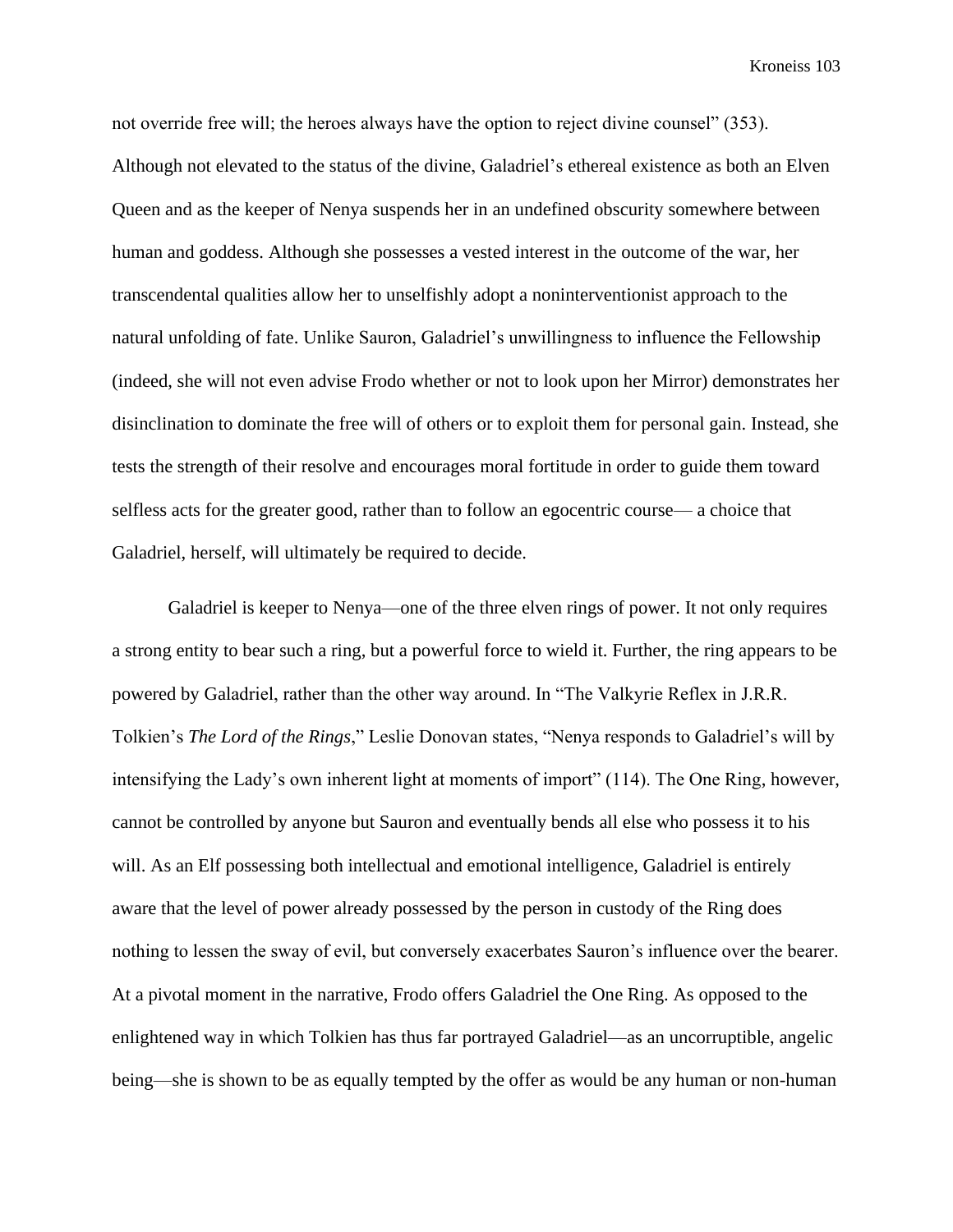entity, female or male. Donovan states that her longing to accept the Ring is highlighted by Nenya as a beacon of Galadriel's desire, stating, "Galadriel's consideration of Frodo's offer to her of the One Ring, Nenya 'issued a great light that illumined her alone and left all else dark'" (114). Contemplating the offer, Galadriel essentially runs through the inevitable transition were she to accept:

> In place of the Dark Lord you will set up a Queen. And I shall not be dark, but beautiful and terrible as the Morning and the Night! Fair as the Sea and the Sun and the Snow upon the Mountain! Dreadful as the Storm and the Lightning! Stronger than the foundations of the earth. All shall love me and despair! (*Fellowship* 366)

Carter states, "Galadriel's self-description poetically locates the . . . terrible and lovely nature of control . . . Galadriel briefly invokes this duality with a lyricism that includes aspect of time, cosmology and the foundations of earth" (82) and in *The Hero with a Thousand Faces*, Joseph Campbell states, "The Goddess encompasses opposites within herself—also creator / nurturer, giving birth—creator, preserver, destroyer" (115). Hopkins further states that Galadriel is not a "conventional heroine of romance: she is not innocent but experienced, and although she rejects Frodo's offer of the Ring, she is astute enough to be able to perceive its superficial attractiveness" (365-366). Knowing that the age of magic is coming to an end and that without such power she and her people will either willingly depart or eventually fade from Middle-earth, Galadriel nonetheless refuses the nearly irresistible draw of the Ring, recognizing the destruction that would come from merging Sauron's power with her own. Upon her refusal, Galadriel states, "I pass the test . . . I will diminish, and go into the West, and remain Galadriel" (*Fellowship* 366). In "Two Faces of Eve," Peter Damien Goselin states that evidence of Galadriel's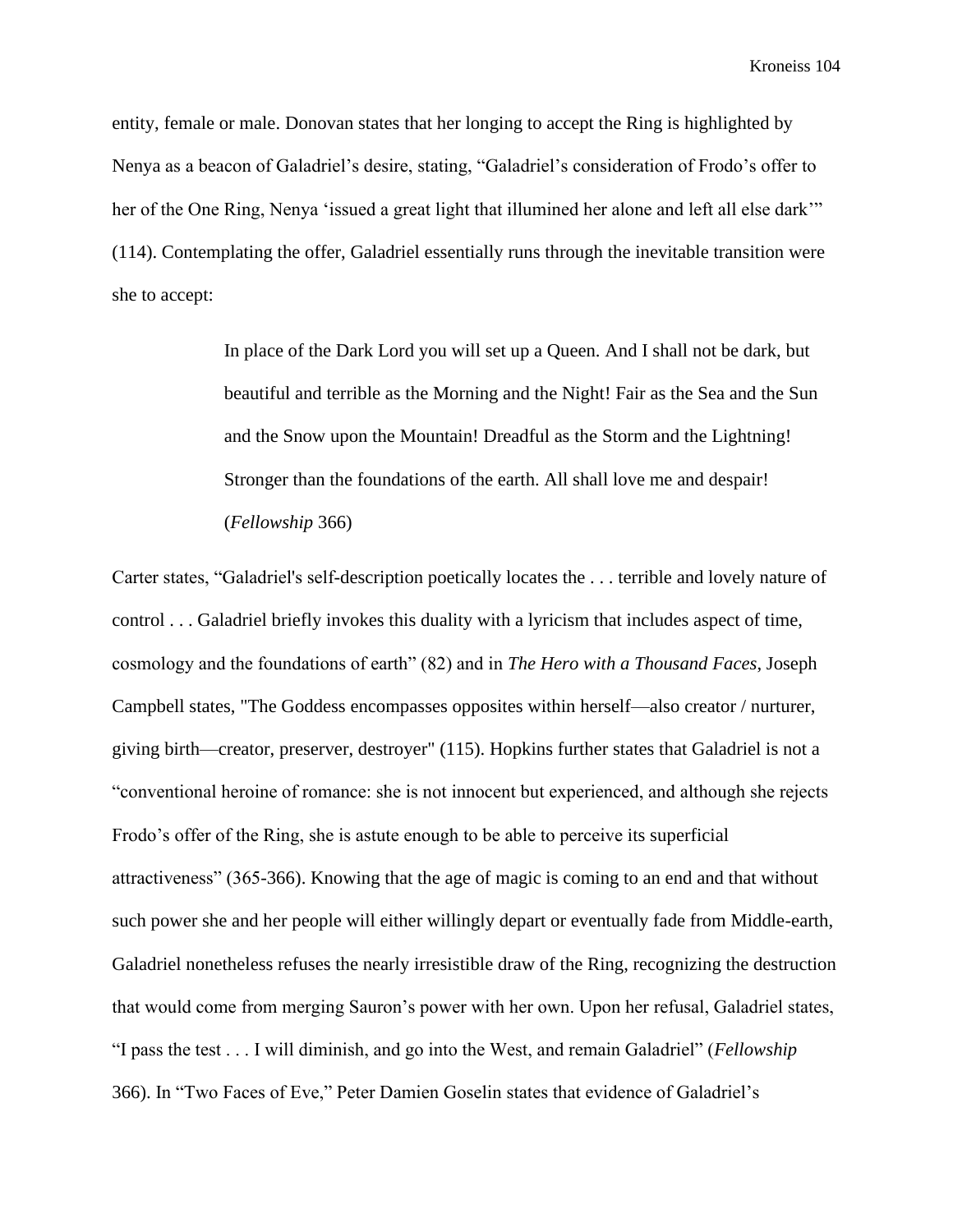compassion can be found "in all that she has done to forestall and defeat Sauron—not to benefit herself (indeed, the magic ring Nenya which she wears will be destroyed in Sauron's defeat) but to aid all of Middle-earth" (4). However, this is not the self-sacrificing martyr quality often assigned to women, nor is it an anti-feminist way of alluding to the idea that a woman should not hold such power—quite the opposite. Like Gandalf, Galadriel understands that the power of the Ring cannot be wielded by any living being other than the one who created it (i.e., Sauron). Therefore, accepting the ring—whether out of greed for power or a noble desire for world preservation—would have ultimately culminated in the annihilation of Middle-earth, as well as the surrender of both her power and her autonomy (as it is for all who bind themselves to Sauron). Roberts states, "Galadriel's choice is not styled in terms of giving up masculine social roles and assuming feminine ones. It is, rather, an existential crisis that has been averted; Galadriel, by resisting temptation, is able to remain Galadriel" (481). It is due to her human-like, egocentric longing that her ultimate decision is significant and worthy of comparison with the decisions of male characters subjected to the same enticement.

As is often observed in real world patriarchal society, males within the narrative find comfort in the stereotypic idea of the feminine (e.g., exhibiting attributes such as beauty and beneficence), while finding unconventional aspects within the feminine (e.g., such as extreme power and intelligence) to be wholly unsettling—even when balanced with traditionally feminine characteristics. This prejudice is true even of those by whom Galadriel is loved and with whom she is personally acquainted. Carter asserts:

> Sam Gamgee, a trenchant analyst, vocalizes suspicion of Galadriel, locating her threat in her strength: "But perhaps you could call her perilous, because she's so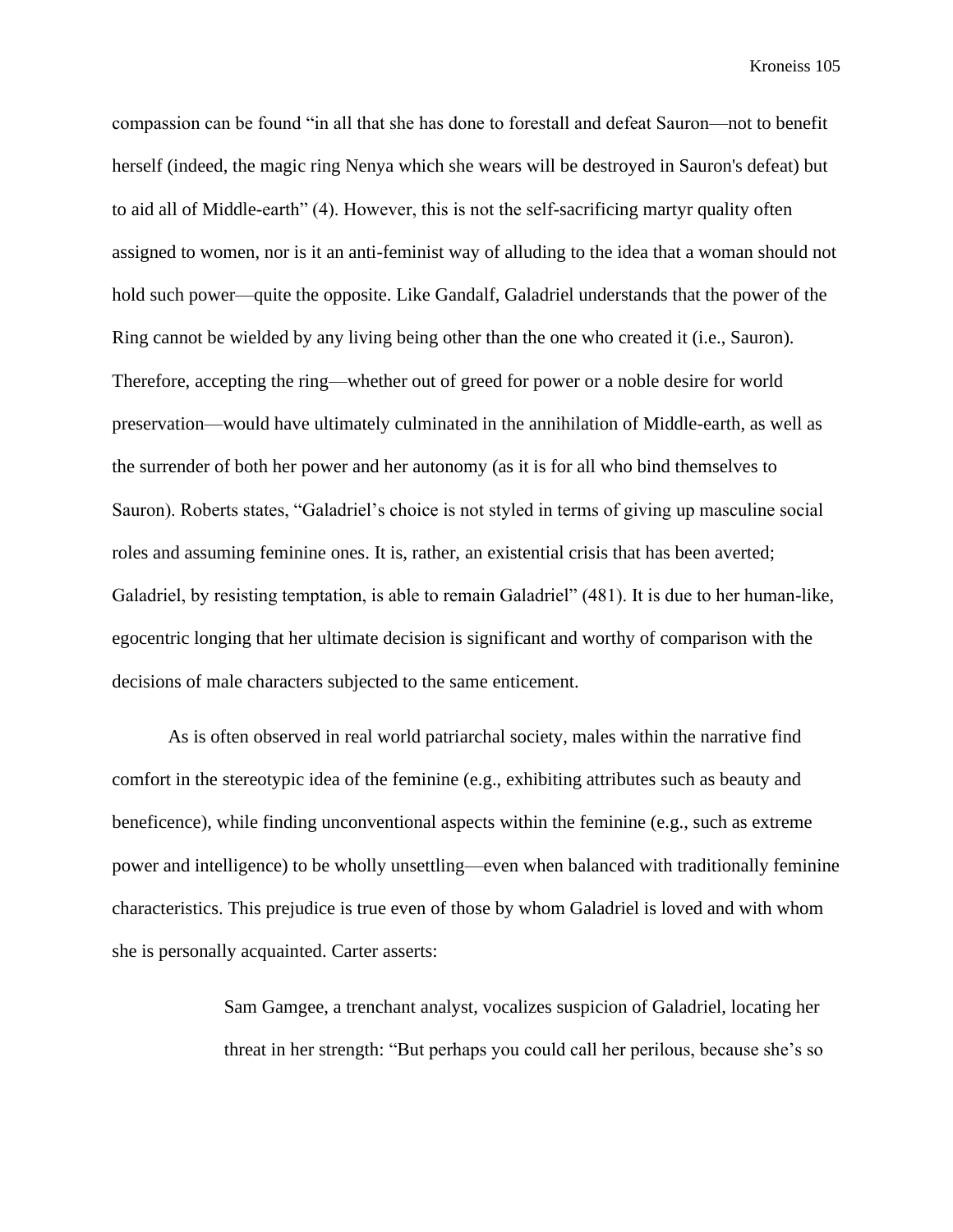strong in herself. You, you could dash yourself to pieces on her, like a ship on a rock". (77)

One male who seems to endorse such strength within the feminine is, of course, Tolkien, who balances Galadriel's conventional characteristics with those that disrupt tradition. By doing so, Tolkien allows Galadriel to ultimately subvert the one-dimensional female character typical to the fantasy genre, which is reduced to either the passive "Angel in the House" who aids a male hero through her quiet benevolence, or the immoral temptress whose atypical strength and magical power is attributed to unnatural origins and who must, therefore, constitute an existential threat to the virtuous hero. In resisting the Ring's illusory power, even at great cost to herself and her people, Galadriel exhibits greater intellectual wisdom, emotional resolve, and heroic abilities than many of the masculine characters (e.g. Isildur, Boromir, etc.) who surrender to their greed and overestimate their ability to control (or dominate) the Ring. Rather than a feminine weakness, Galadriel's selfless compassion for the natural world and her empathy for the "other" is portrayed as a strength (signified in female and male characters throughout the novels). Combined, these aspects paint Galadriel as one of the most significant, virtuous, and heroic characters in the narrative. Carter states that Galadriel's character is carefully constructed so that:

> [O]nly at the end of the story might the reader return to reconsider her role as more central than seems on first reading . . . only upon reflection, we might wonder how much of the action was her responsibility, and to what extent did she, even more than Gandalf, hold pre-knowledge of the epic events, and exert goddess-like influence. (76)

> > *ii. Shelob*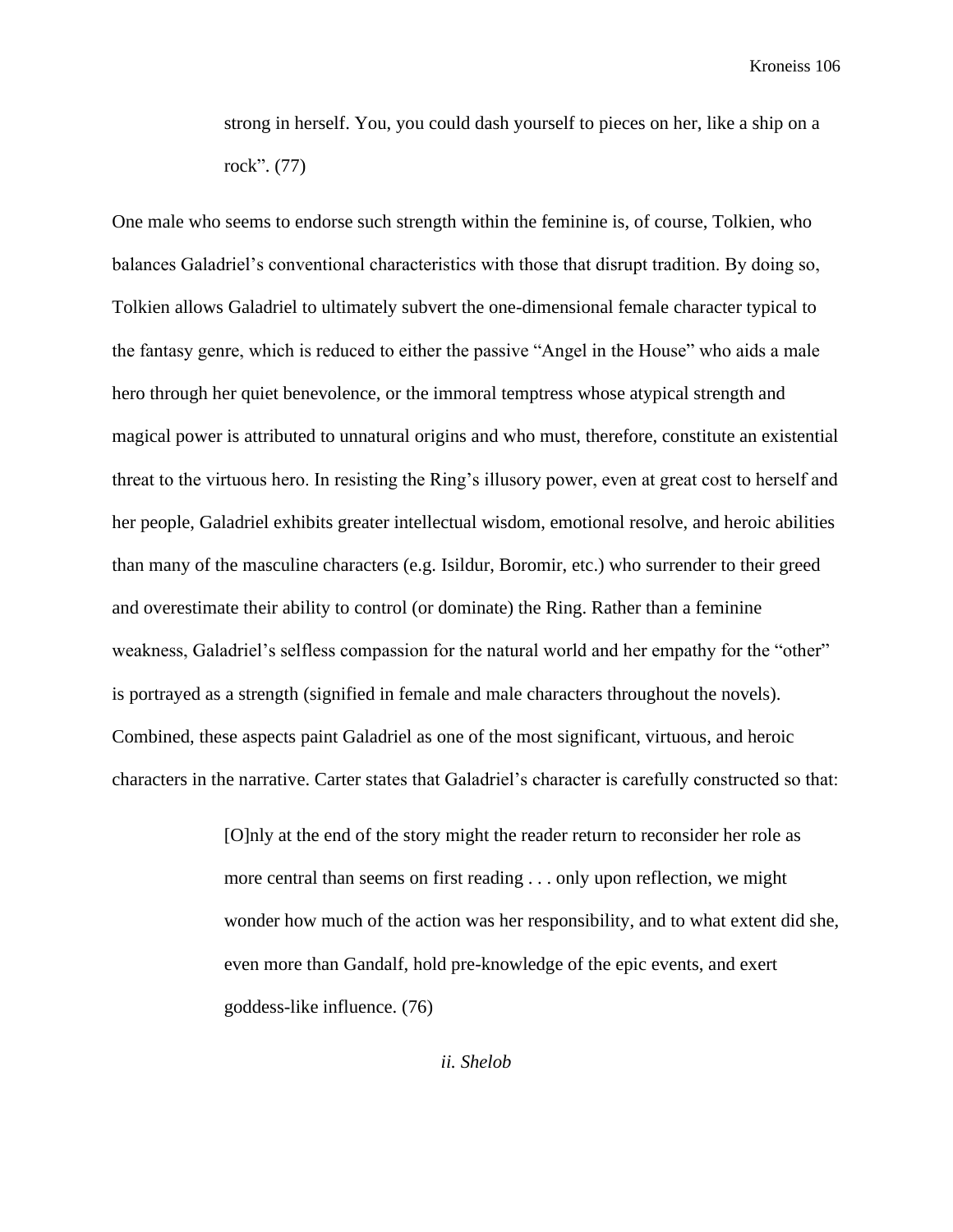Due to the artistry and skill in their inherent weaving abilities, spiders are often cultural symbols of femininity and creativity, as well as of metamorphosis, spiritual growth, and the supernatural. In "Of Spiders and Elves," Joyce Tally Lionarons states, "Both spinning and weaving are, of course, traditional occupations of women, and in Indo-European mythology, both are associated with magic, fate, and death" (8). In *LOTR*, these abilities are quite literally found in the spideresque creature of Shelob. Although Galadriel is also associated with weaving (e.g., spells, garments, etc.), Shelob essentially represents her polar opposite— whereas Galadriel uses her abilities to create that which generates light and life, Shelob utilizes her powers to extinguish them. Representing the antithesis of creation—contrary to the creative ability normally attributed to the feminine—Shelob possesses the power of death and destruction normally attributed to the male. Tolkien states, "[W]eaving webs of shadow; for all living things were her food, and her vomit darkness" (*Towers* 723). In the absence of all earthly light, Shelob not only exists in the shadows, but is described as essentially *producing* darkness, so much so that even Galadriel's Phial proves ineffective. Tolkien describes the sensations of the Hobbits as they enter the blackness that she occupies:

> Not since the lightless passages of Moria had Frodo or Sam known such darkness, and is possible here it was deeper and denser . . . They walked as it were in a black vapor wrought of veritable darkness itself that, as it was breathed, brought blindness not only to the eyes but to the mind, so that even the memory of colors and forms and of any light faded out of thought, Night always had been and always would be, and night was all. (*Towers* 717-718)

Although Shelob is associated with female sexuality and has said to have spawned many offspring, there is an emptiness to her method of reproduction just as there is in her mindless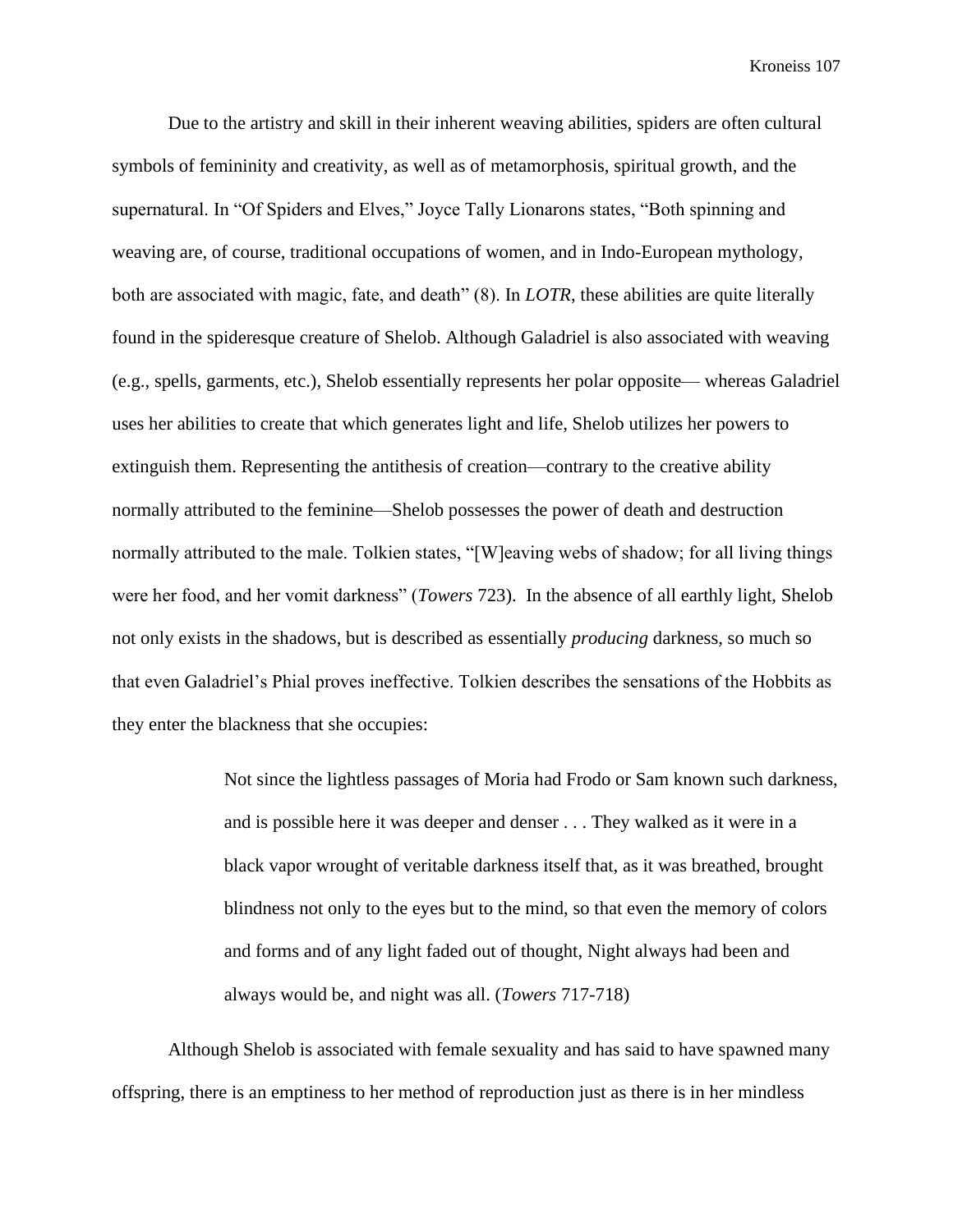appetite, (e.g., she has nothing to do with her broods until she eventually breeds with—then consumes—her male offspring). Although such comparisons may lend credence to Descartes' 'bête machine' theory of the non-human animal, this characterization seems be more attributable to the monsterization of the feminine rather than the automaton concept of nature. In "Battling the Woman Warrior: Females and Combat in Tolkien and Lewis," Candice Frederick and Sam McBride refer to Shelob as "a bloated symbol of female lust" (141). The life and death struggle between Shelob and Samwise Gamgee has long been considered to possess sexual overtones, with some critics more extreme in their analysis than others. In her article, "No Sex Please— We're Hobbits," Brenda Partridge assigns a sexual characteristic to nearly every facet of the back and forth struggle and asserts that the scene symbolically represents Tolkien's fear of female sexuality (191). However, while Daniel Timmons in "Hobbit Sex and Sensuality in *The Lord of the Rings*" agrees with the sexual innuendos inherent within this scene, he argues that critics such as Partridge "ignore or neglect the clear difference between 'sex,' that is, carnal desire and intercourse, and 'sensuality,' physical attraction linked with psychological bonding" (70). In this way, one can infer that Tolkien does not fear female sexuality as much as he compares purely detached physical desire (in both sexes) with death and destruction, rather than the life-giving, creative abilities of sexual relationships born of romantic love and a spiritual connection. Rawls explains that the sexual activity of women supposedly liberated from male control in most fantasy and science fiction simply mimics the often sexually exploitative viewpoint of the masculine and, "has taken on some of the worst aspects of our macho male characters: unrelated to bonding or procreation, and exploitative, serial and random" (13). In this wat, Tolkien may have been insinuating that such behavior does not make the feminine powerful, just as extreme violence in women does not make them strong—they are simply adhering to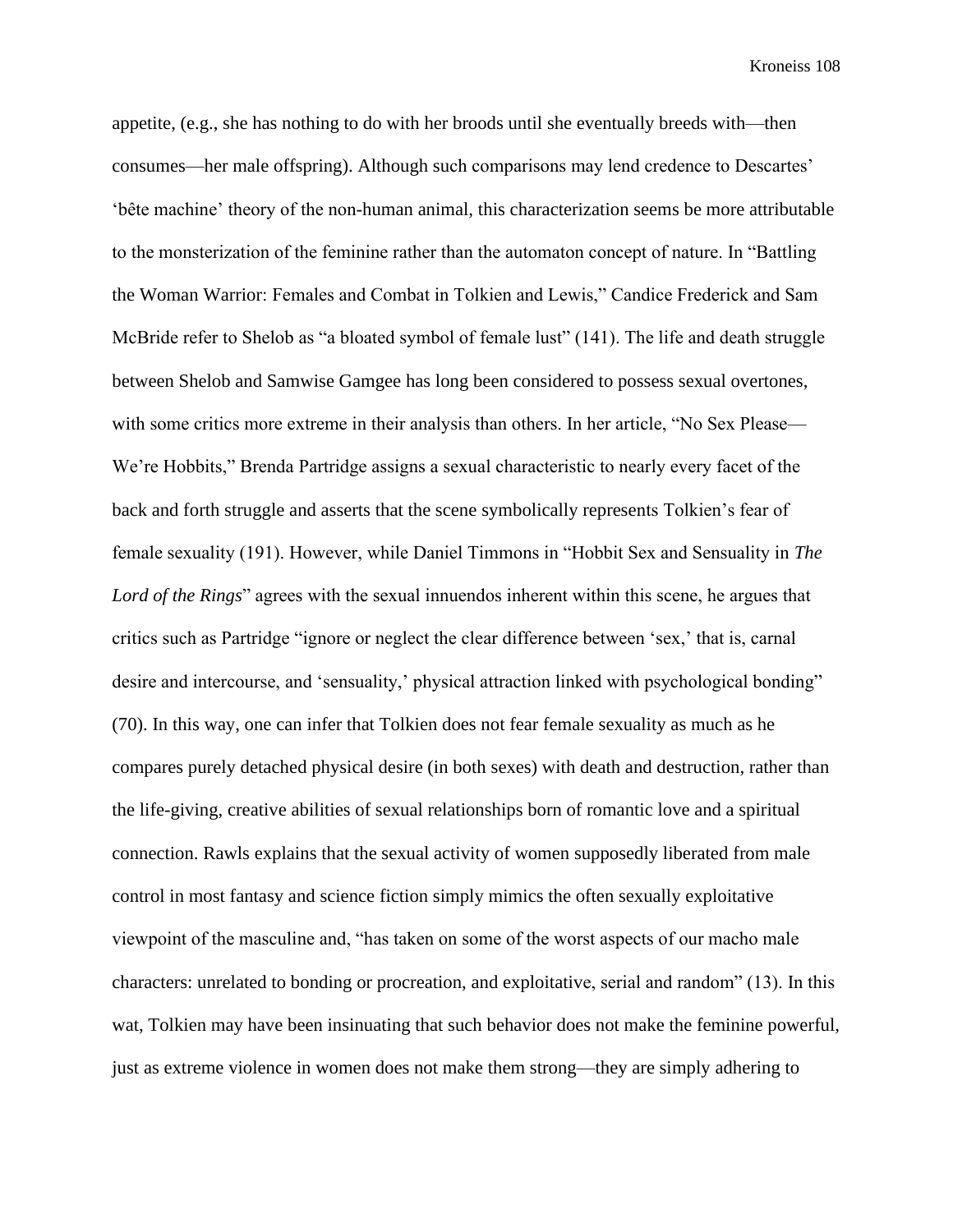(toxic) masculine philosophies regarding sex and power—characteristics which Tolkien appears to find unfavorable in both sexes.

Shelob is a powerful creature whose reputation (if not description and name) is known far and wide. Faramir states that, although he does not know for certain what evil resides in Cirith Ungol, "There is some dark terror that dwells in the passes above Minas Morgul. If Cirith Ungol is named, old men and masters of lore will blanch and fall silent . . . It is a place of sleepless malice, full of lidless eyes" (*Towers* 693). However, the issue with existing as a vessel for such power is that it necessitates an outlet for expression (more than simply biological reproduction), or the entity possessing such potential risks stagnation and decay. As Shelob chooses not to expand her dominion into the outer world, forever dwelling in her lair in Cirith Ungol, she increasingly focuses her power within, existing only for herself. In "The Valkyrie Reflex in J.R.R. Tolkien's *The Lord of the Rings*," Leslie Donovan states that while Galadriel "interacts extensively with her community of Lothlórien and serves as a responsible leader of her people, Shelob operates in isolation, devoid of community, 'unabated in malice'" (119). Turning evermore inward, Shelob's extreme self-centeredness erodes her inner being so completely that nothing can fill the void of the emptiness that she has created and her voracious hunger can never be satisfied. Donovan continues, "Her insatiable desire to continue her monstrous existence is . . . 'the embodiment of the primordial desire for survival'" (119). However, Shelob's hunger is shown to far surpass that which is required for the maintenance of existence. To a certain extent, she is even more isolated than Saruman or Sauron, who, though apathetic to the welfare of others, do, in fact, extend their aspirations outward, using their will to gain allies and raise armies, to conquer kingdoms, and to geographically extend their empire. Shelob could never accomplish this, as her aspirations do not extend farther than her own hunger—aside from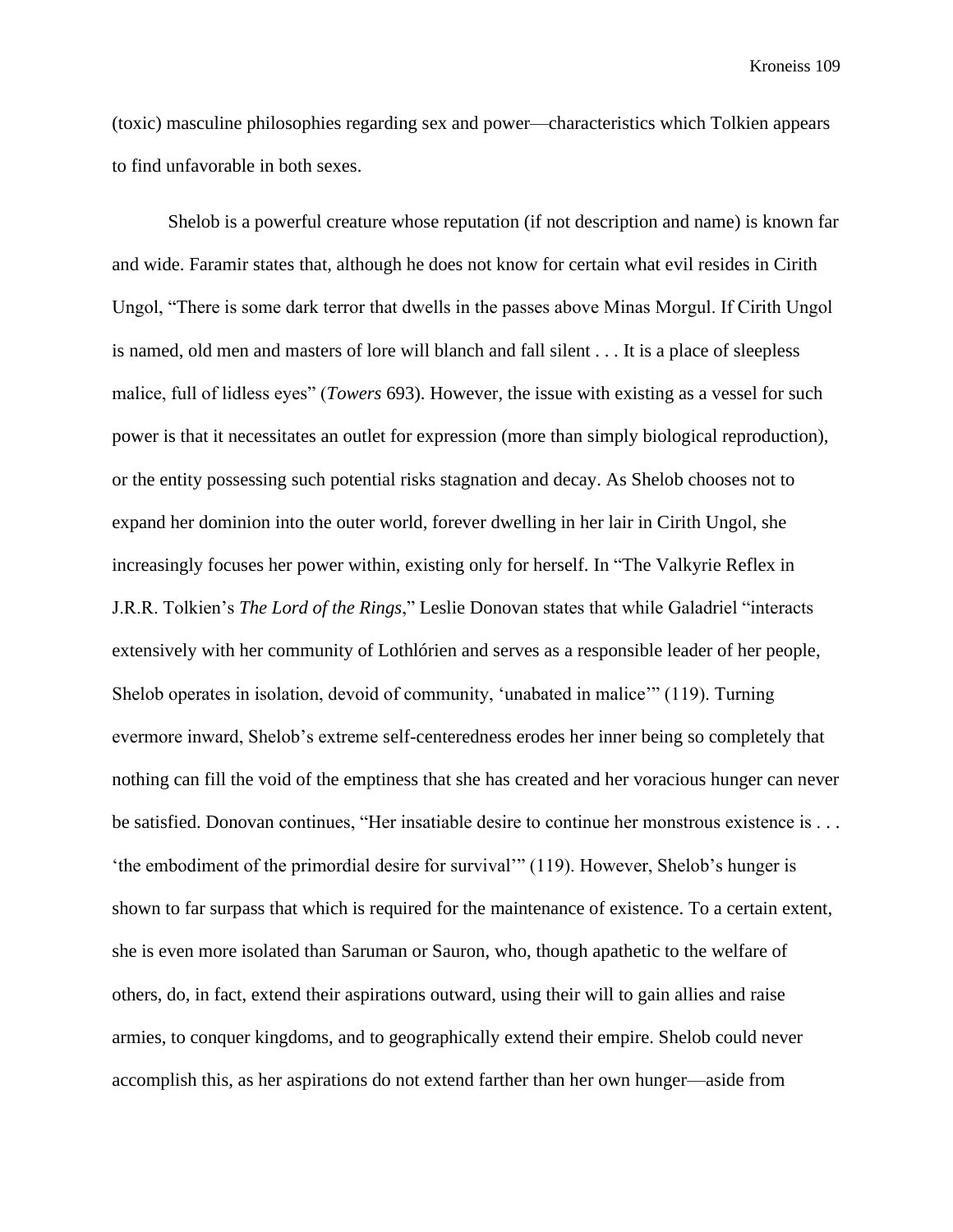possibly utilizing Gollum to lure others, she simply consumes all those with whom she comes into contact. In this way, Shelob represents a polar opposite to the self-sacrificing characteristics often ascribed to the morally virtuous feminine, surpassing the egocentrism associated with even the most powerful of *LOTR*'s male villains. However, one could conversely assert that the magnitude of Shelob's malevolence is considerably less, as she does not seek to extend her influence beyond her strictly defined parameters, nor to conquer others (except for the unfortunate souls that wander into her lair). Shelob displays autonomy and a strength independent from the patriarchal competition for dominance. Even Sauron is of no concern to her. Tolkien states:

> And as for Sauron: he knew where she lurked. It pleased him that she should dwell there hungry but unabated in malice, a more sure watch upon that ancient path into his land than any other that his skill could have devised . . . And sometimes as a man may cast a dainty to his cat (*his cat* he calls her, but she owns him not) Sauron would send her prisoners that he had no better uses for. (*Towers* 724)

This passage implies that, although Sauron was pleased by her existence, (as she was, inadvertently, an asset to him), he was essentially a non-entity in her eyes and she had no active part in the relationship—she did nothing for his sake and was not thankful for anything that he provided.

Critics often equate Shelob's stagnant position with extreme self-centeredness. Rawls states that "Shelob is what happens when the feminine concern with the individual and the inner life is taken to its extreme" (6). Although it is reasonable to assume that, by linking Shelob's excessive self-absorption to the repulsiveness of her character (illustrated in her physical and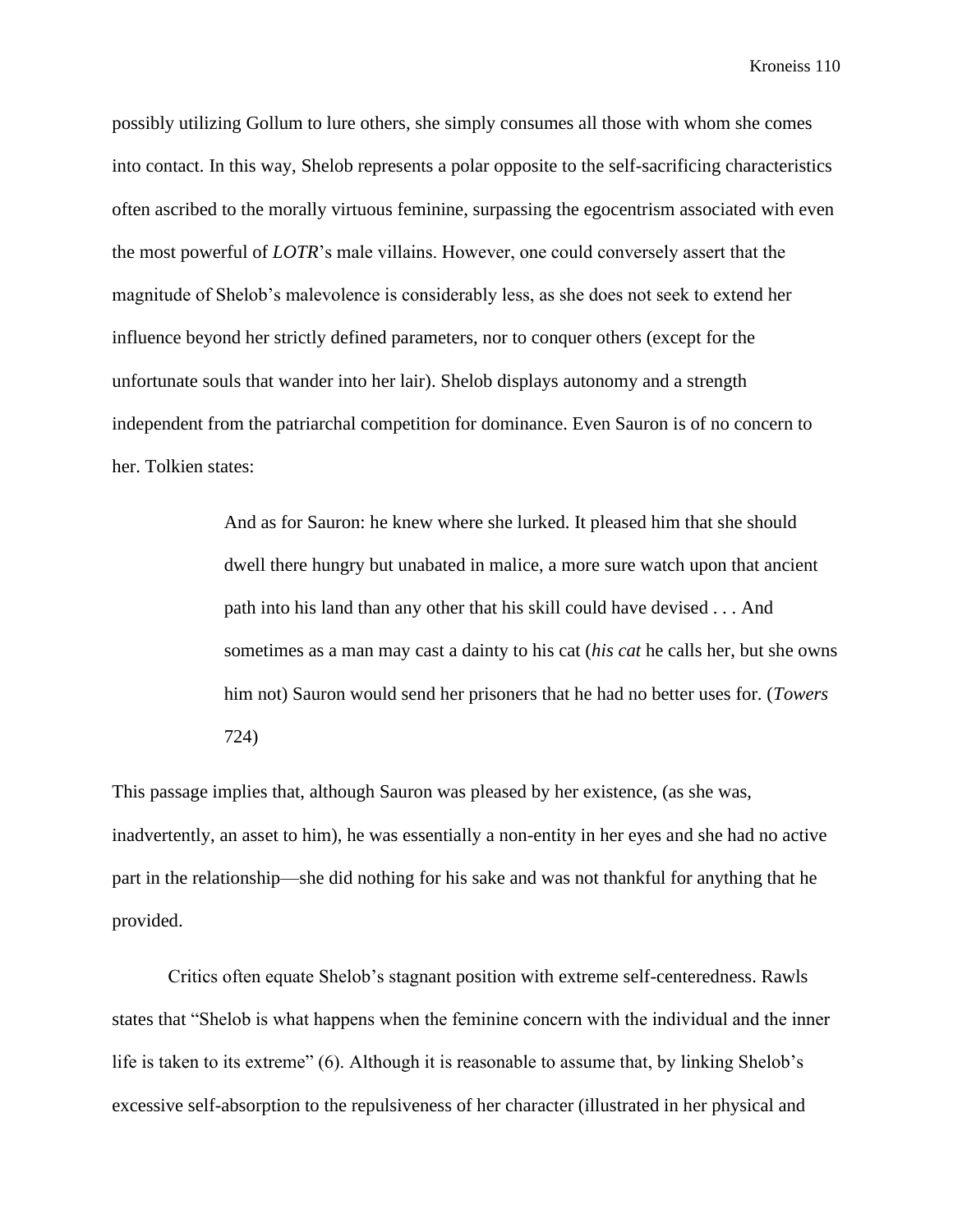psychological characteristics), Tolkien is allocating for the feminine adherence to the selfsacrificing qualities encouraged within a patriarchal system, the author appears to consider selflessness for the greater good an admirable quality in *both* sexes. Therefore, equivalent to Tolkien's condemnation of the outward broadening of dominance exhibited by the traditional male, Shelob may be an allegory for the stagnation and inwardly spiraling dissociation from the surrounding world that can be born of the severe—and socially learned—inaction of the feminine, (e.g., passively waiting upon outside persons or circumstances). The stagnation of Shelob's life is reflected in even the air that surrounds Cirith Ungol: "[T]he air was still, stagnant, heavy, and sound fell dead" (*Towers* 718). Roberts states, that "the black widow" effect produced by Shelob's consumption of her mates—or, essentially, of the *male*—is not only used to evoke fear in the male, but to also:

> [R]eduplicate precisely the claustrophobic passivity of Shelob's evil. She breeds with herself, eats her own mates who are also her own offspring, and has no care for the outside world. This monstrous passivity, in other words, is death; the solipsistic death that swallows up all life. (477)

Tolkien states of Shelob:

Little she knew of or cared for towers, or rings, or anything devised by mind or hand, who only desired death for all others, mind and body, and for herself a glut of life, alone, swollen till the mountains could no longer hold her up and the darkness could not contain her. (*Towers* 723-724)

However, like the mortal, Arachne, whose hubris in her abilities and indifference to the concern of others angered the gods (Athena), Shelob's short sightedness and apathetic consideration to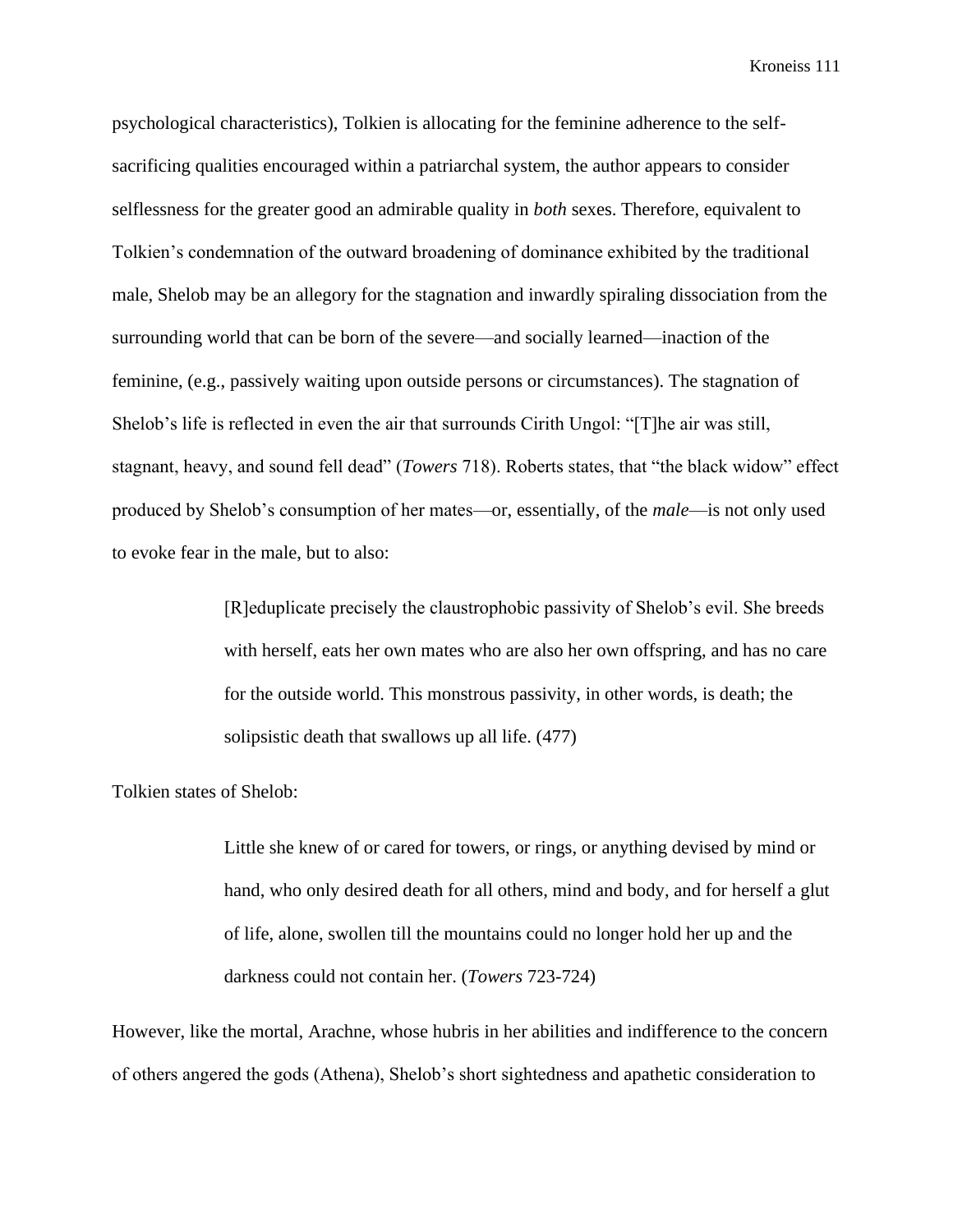the world around her leads to her eventual downfall, when she succumbs to death at the hands of a least threatening entity—a Hobbit. Although she is technically slain by a male character, the blame for Shelob's death is essentially Shelob, herself. Tolkien states, "[A]nd so Shelob, with the driving force of her own cruel will, with strength greater than any warrior's hand, thrust herself upon a bitter spike" (*Towers* 729). Further, Sam is essentially a form of non-human nature possessing qualities that oppose the traditionally domineering masculine, as well as an example of the innate moral goodness and respect for life that is encouraged within the narrative contrary to everything that Shelob represents. Goselin states:

> [T]he role of Galadriel and Shelob in Tolkien's mythology is to illuminate the two poles of the female principle . . . Galadriel and Shelob are the extremes in the wide spectrum of Spirit and Flesh, Selflessness and Selfishness, and Good and Evil. While one beckons us on to self-knowledge and Life, the other uses our own desires to lead us onto the first slippery and steep steps to a personal Death and Hell. (4)

Illustrating the stereotypical extremes that have long plagued the feminine reduces women to the benevolent angel (Madonna) or the malicious temptress (whore). However, this is not done in *LOTR*. Although negative clichéd characteristics of the feminine can be perceived in Shelob's nature—such as the aggressive trapping of the masculine by female wiles, the extreme passivity in her unexpansive nature, as well as the indolent patience in idly awaiting for circumstances to happen upon her (i.e., the chance appearance of prey)—she also exhibits cunning and autonomy in her solitary lifestyle and an extreme self-confidence in her creative abilities (i.e., the weaving of webs to capture the sustenance required for her survival). Although Shelob is not the only female character capable of great destruction—In "Fear and Horror," Jessica Burke argues that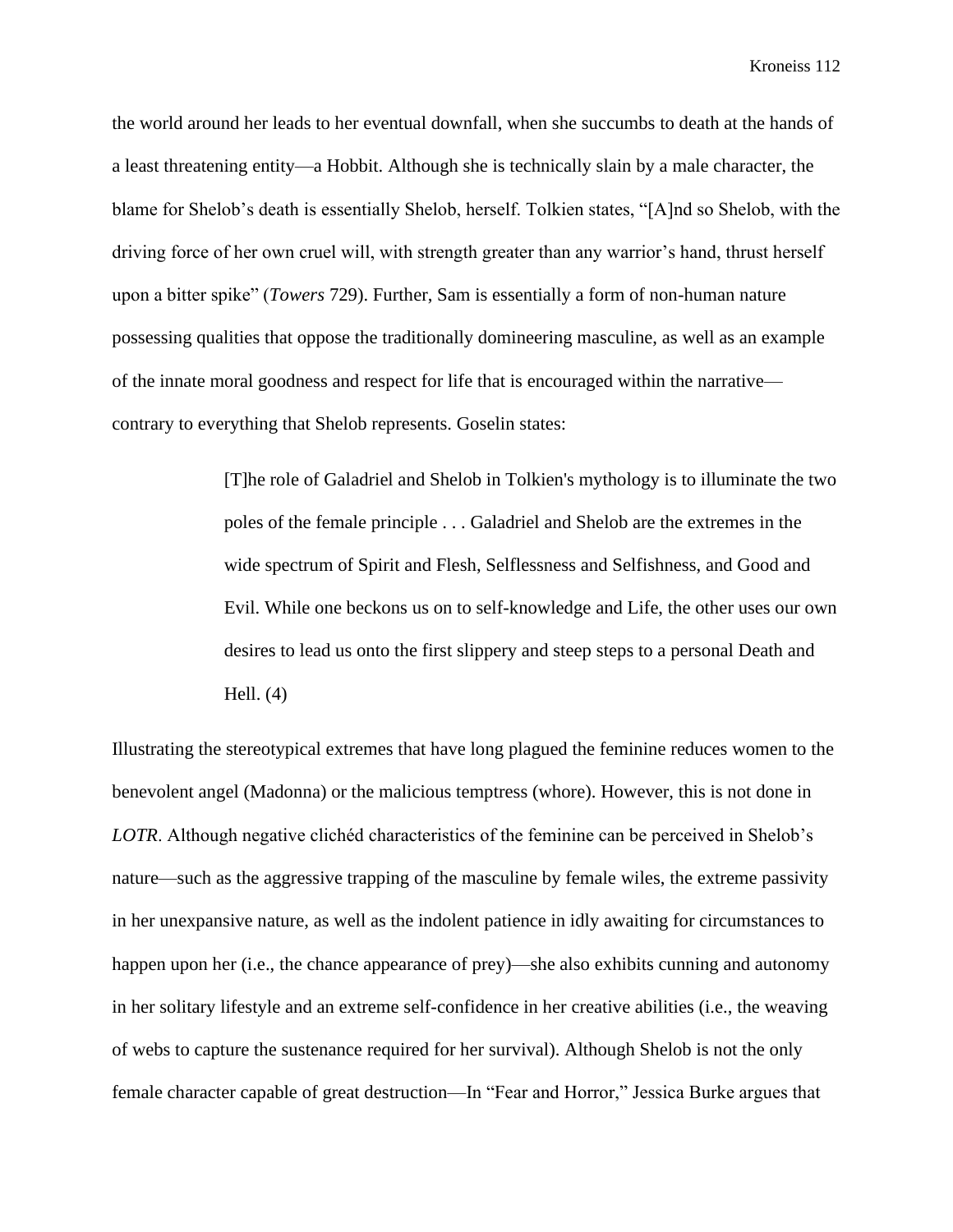Galadriel "is not above pride, anger, or the will to destroy" (23)—she *is* the only one who thwarts the self-sacrificing nature often imposed upon the female.

# *iii. Éowyn*

*LOTR*'s most important feminist character is arguably Éowyn—shieldmaiden of Rohan. Éowyn was born to Éomund of Eastfold and Théodwen—sister to King Théoden of Rohan. After losing both parents as children, Éowyn and her older brother, Éomer, are taken in by Théoden and raised (along with his son, Théodren) as his own. Although raised to fulfill the role of the genteel noblewoman, Éowyn has also been instructed as a shield-maiden—trained in physical battle in order to defend and protect her people. She is, therefore, not the manner of woman to sit idly by while she and her people are slaughtered or imprisoned by the enemy and does not feel it reasonable to burden others with her salvation when she possesses both the will and the ability to defend herself. Although Éowyn takes seriously her familial and societal obligations, she considers the passive servitude within Middle-earth's hierarchal society to be void of purpose. She increasingly yearns for the freedom and choices unavailable to her gender at the time and physically and psychologically prepares herself for the coming of such a day. Once Éowyn is relieved of the role as Théoden 's caretaker, her domestic duties become especially unfulfilling and, as Sauron's evil moves across the land, she becomes increasingly aware that a separate set of skills could best be used elsewhere. Her strength and determination appear to be rewarded when, with most of the male Rohirrim riding to war, she is nominated to rule Rohan in Théoden's stead. In regard to Éowyn, Donovan asserts that her:

> [P]ersonal courage, martial skill, innate virtue, and noble genealogy make her a suitable leader of the Rohirrim, illustrating that in Tolkien's world other factors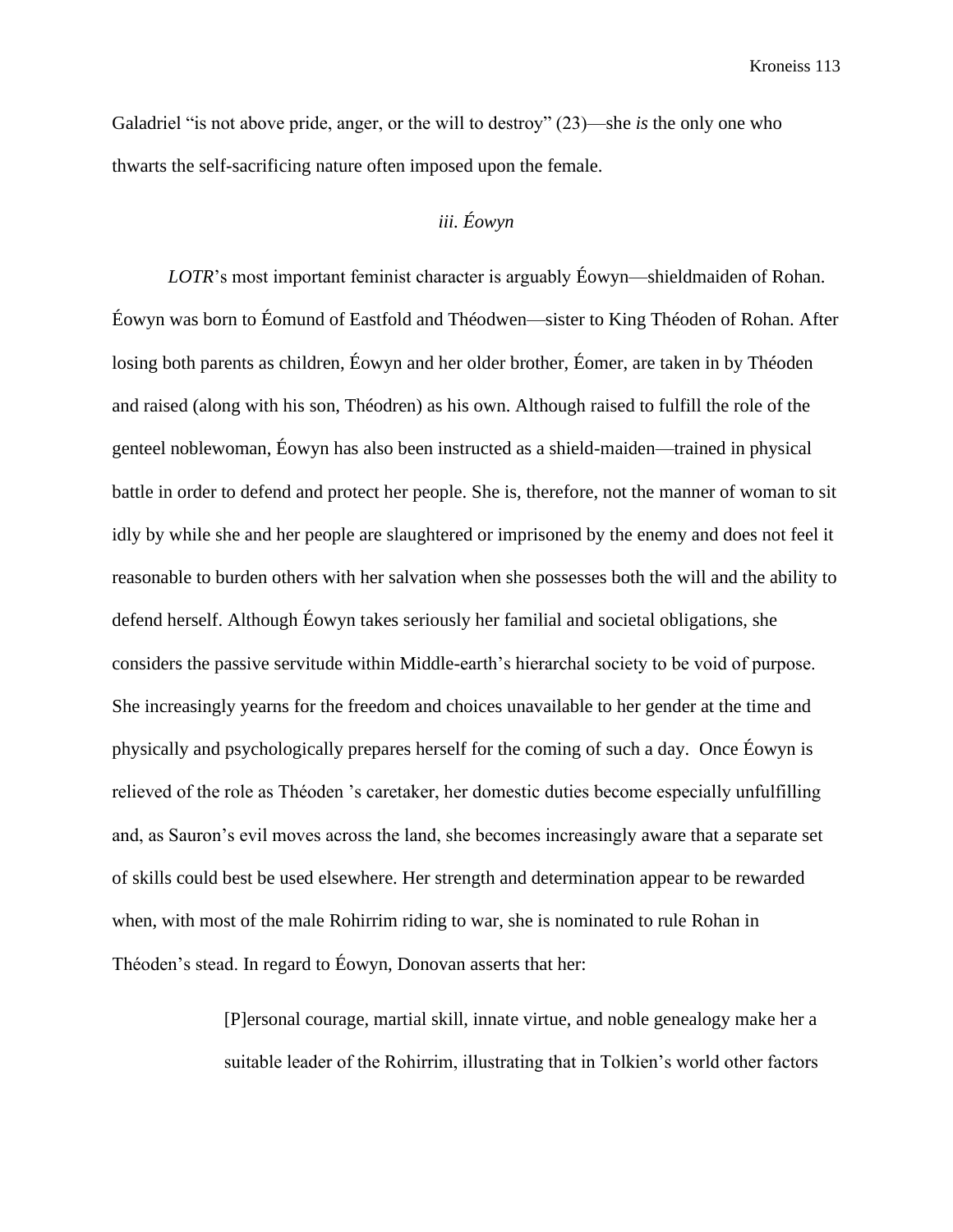'are often more important than gender in legitimizing female political power'.

(122)

Hama furthers a feminist opinion on leadership by reminding Théoden that men are not the last of the House of Eorl and by proposing that Éowyn lead the Rohirrim in their absence, asserting, "She is fearless and highhearted. All love her. Let her be as lord to the Eorlingas, while we are gone" (*Towers* 523). Théoden instantly agrees with Hama's appeal, proclaims Éowyn Rohan's ruler in his stead, and bequeaths her with tools of combat in the form of a sword and corslet. Donovan states:

> Éowyn's female identity does not preclude her from wielding power, regardless of whether Tolkien presents her character gendered as a courtly princess or as an armored warrior. Gifts suitable for a warrior rather than a courtly woman, Éowyn's arms are awarded to her by her king. (122)

However, while the appointment of interim ruler and the bestowment of tools of combat were not intentional conciliations on the part of Théoden , these acts are merely symbolic, as the offering (and assumed acceptance) of the position thwarts Éowyn's efforts to participate in battle and ensures that she will, once again, remain on domestic duty far from war, where the bestowed materials of battle will hopefully serve no purpose.

Éowyn is not satisfied with the honor that accompanies an empty title, as she is fully aware that this temporary position will eventually (if the war is won) result in a familiar stagnation of life. The situation is akin to the international experience of women in World War II, who assumed career positions left vacant by the fighting men, and were not only less valued in their jobs than their male counterparts (earning only half the pay, etc.), but who would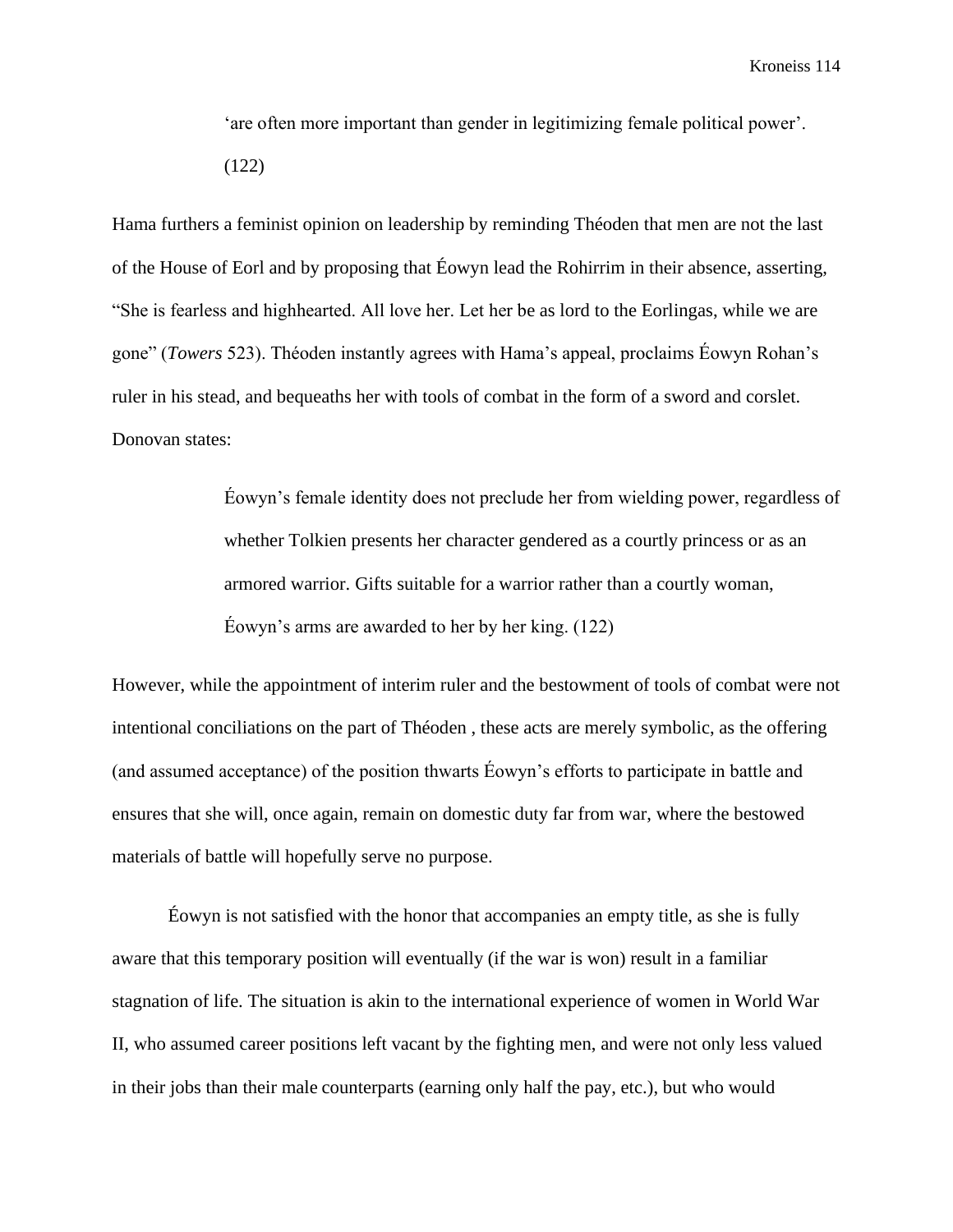ultimately prove expendable in the male-centric capitalist system. Upon the return of the male soldiers, despite the often superior job capabilities exhibited by the female, the workers were forced to relinquish their positions. These women lamented the sudden loss of purpose and sense of identity associated with a position outside the domestic sphere, as well as the independence that arose from earning an income. Like these women, Éowyn—who is permitted to fulfill an interim position due only to Rohan's lack of males within the House of Eorl and expected to surrender the position and the little freedom it provides upon the return of the king or a male heir—is essentially a pawn who is moved into and out of positions according to the desires of the patriarchy. Therefore, her new position does not dissuade Éowyn from pursuing a fate for which she has specifically trained and always aspired.

As Éowyn is prohibited from riding with the Rohirrim, she pleads with Aragorn to allow her to accompany him along the Paths of The Dead. This spark of hope is quickly extinguished, however, when Aragorn denies her request and leaves her with no possibility of return. Although Aragorn may not be outwardly prejudiced against women or doubtful of their abilities in battle, his reasons for denying Éowyn are consciously and subconsciously rooted in patriarchal rules and concepts. Aragorn suggests that Éowyn's disdain for her domestic role is due to its lack of accolades and proclaims that dying a hero in battle when there are none to remember such deeds can also be construed as meaningless, though it is nonetheless significant. However, Éowyn deciphers the meaning behind his rationalizations, which echo patriarchal sentiment regarding the manner of one's sacrifice being gender-dependent. Further, Aragorn declares that Éowyn has no place on the journey and that he would not wish for her life to be cast away on such a needless errand (echoing her sentiments toward his mission), implying that Éowyn undertakes the task rashly and with trivial motives. This is not only a comment on the stereotypical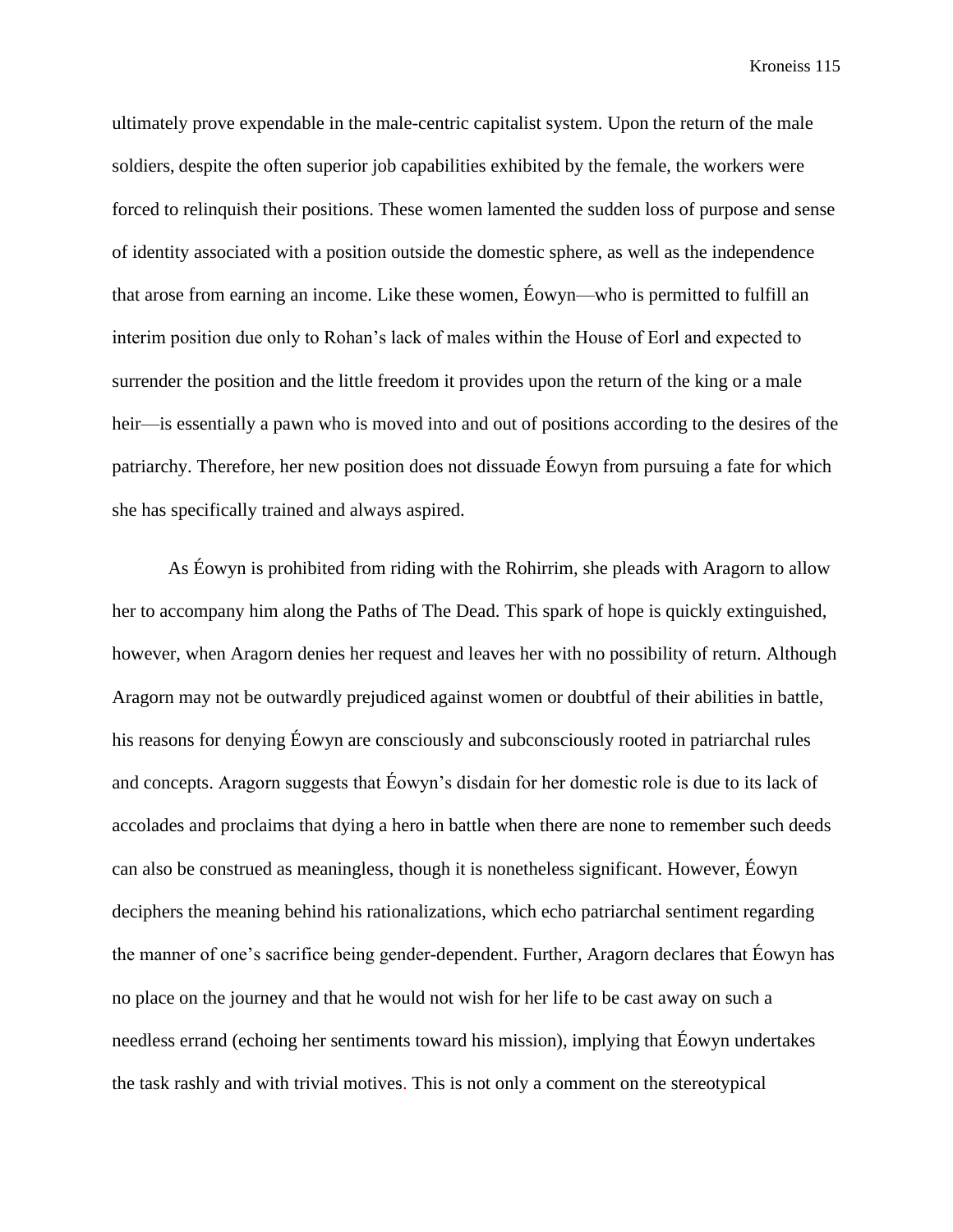irrationality of women, but is also a hypocritical statement, as he allows his two male companions, Legolas and Gimli, to follow him on this "fool's errand" for no other reason than their company, as their fighting skills would be useless against the Dead Men of Dunharrow. However, Aragorn frames his most important argument around a common theme in *LOTR*—duty versus personal desire. Aragorn advises Éowyn that, just as his duty is to protect Middle-earth from Sauron's armies rather than to follow his heart and remain in Rivendell, she, too, has a prior commitment to fulfill and that her duty is with her people. Éowyn argues:

> Too often I have heard of duty . . . But am I not of the House of Eorl, a shieldmaiden and not a dry-nurse? I have waited on faltering feet long enough. Since they falter no longer, it seems, may I not spend my life as I will? (*Return* 784)

Aragorn then reminds her that the position of interim leader of Rohan is something that she freely accepted and that anyone who had done so would also be restricted from following their own agenda. However, the two situations are dissimilar, as in Aragorn's case, male privilege allows for options. Just as Éowyn acted as caretaker to Théoden when it was required—a role which she did not choose but was naturally expected to assume—her appointment to temporarily lead her people was also not an option, but rather a role that she was essentially given no alternative but to accept. Éowyn—elucidating that women are never given a choice, but are simply assigned various duties depending on what patriarchal society requires from them at a particular time—states:

> Shall I always be chosen . . . Shall I always be left behind when the Riders depart, to mind the house while they win renown, and find food and beds when they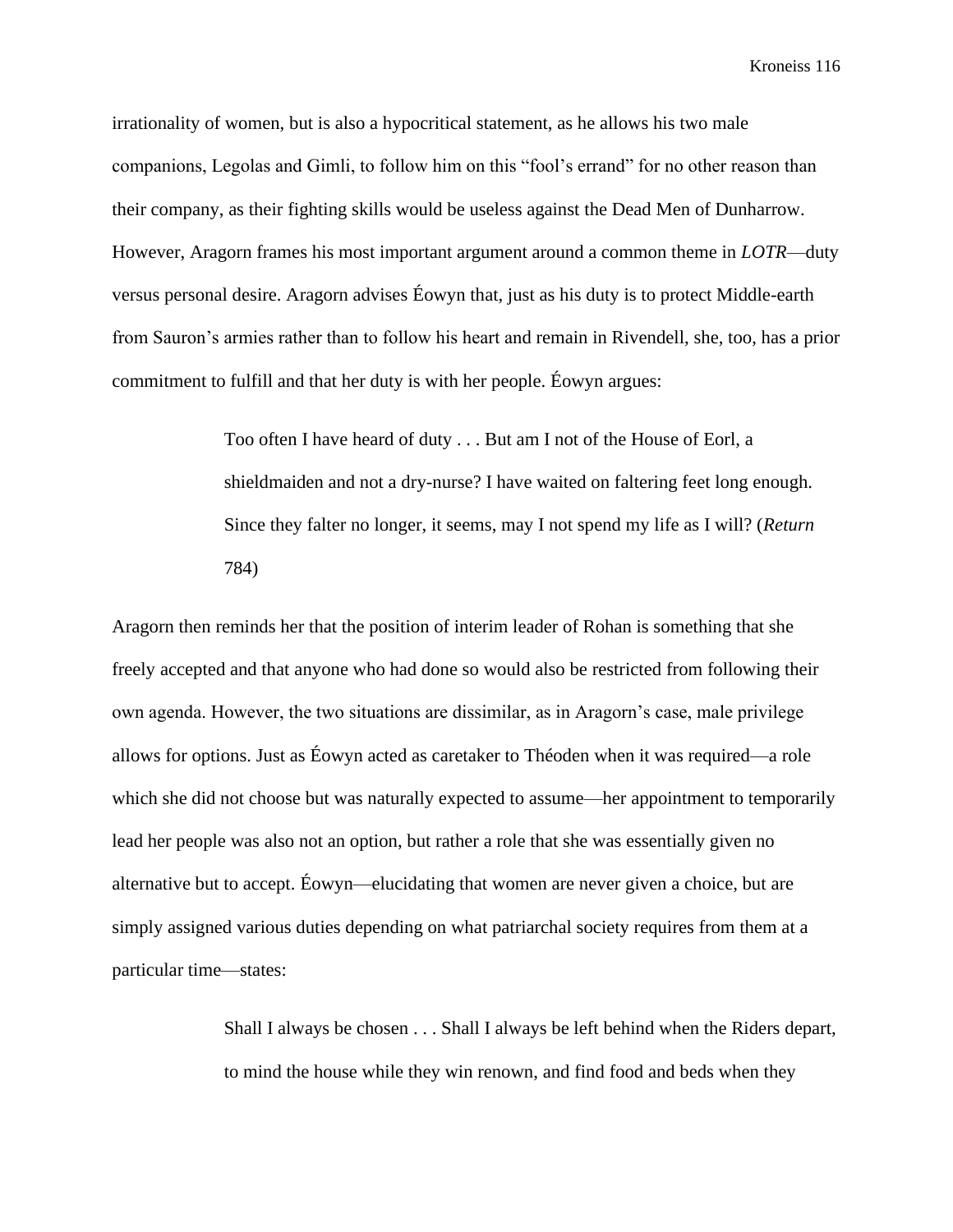return . . . All your words are but to say: you are a woman, and your part is in the house. But when the men have died in battle and honour, you have leave to be burned in the house, for the men will need it no more. But I am the house of Eorl and not a serving woman. I can ride and wield blade, and I do not fear either pain or death. (*Return* 784)

The only thing which admittedly causes Éowyn fear is: "A cage . . . To stay behind bars, until use and old age accept them, and a chance of doing great deeds is gone beyond recall or desire" (*Return* 784). Finally, Aragorn states that, although he does deny her request, it is essentially not his decision—and he clarifies that nor is it hers: "For that I could not grant without leave of the king and of your brother" (*Return* 785). Based on adherence to patriarchal convention, Aragorn ultimately ranks the consent of male family members above Éowyn's desires regarding her own life.

When Aragorn leaves for the Paths of the Dead, Éowyn falls into despair. Because her psychological motivations are buried within the narrative—concealed to even Éowyn, herself—it is certainly plausible for critics to assign unrequited love as the cause of her sorrow. This is particularly true given Éowyn's protestations as to why Legolas and Gimli choose to follow Aragorn to certain death, asserting: "They go only because they will not be parted from thee because they love thee" (*Return* 785). Éomer alleges the same when he explains that his sister's descending gloom had taken hold so slowly that even he was unable to detect it—until he saw her shadow lift when she looked upon Aragorn. However, I suggest that Éowyn's depression is attributable to other reasons altogether. First, I assert that Aragorn is essentially a symbol—a representation of Éowyn's personal and societal aspirations. Donovan states, "In Aragorn, Éowyn recognizes the heroic potential to revive the health of her failing self and people" (126).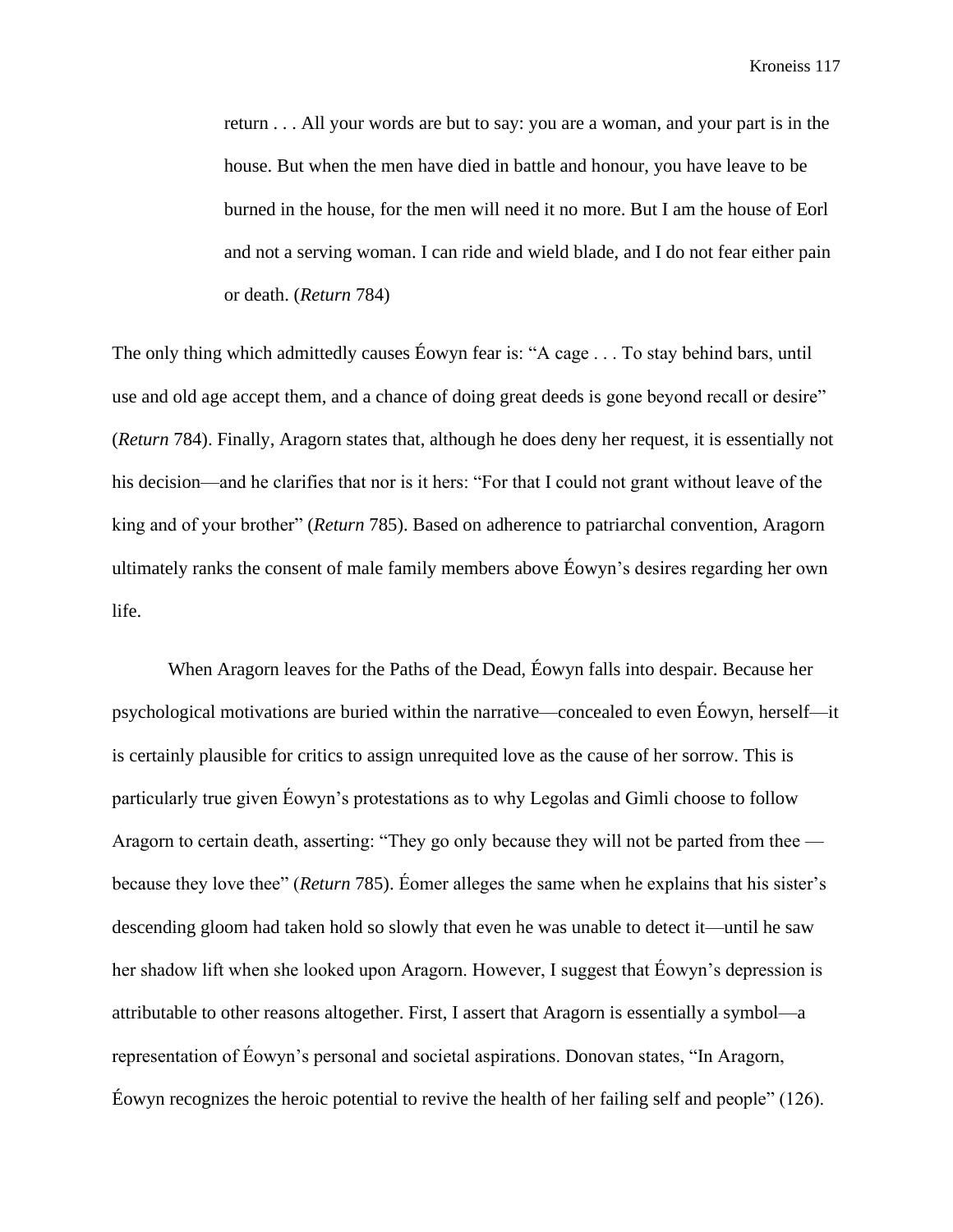The idea that Éowyn possesses feelings *about* rather than *for* him is not lost on Aragorn, who later reveals to Éomer, "I say to you that she loves you more truly than me; for you she loves and knows; but in me she loves only a shadow and a thought: a hope of glory and great deeds, and lands far from the fields of Rohan" (*Return* 867). Secondly, as Middle-earth faces probable annihilation and as Éowyn is not permitted to ride into battle with the Rohirrim, she considers Aragorn's mission her last opportunity to fulfill her purpose as shield-maiden and to fight freely or die trying. Although it is appropriate to assert that Éowyn suffers from a "broken heart," her despair is not equivalent to the romantic notion of mental psychosis due to the loss of a love interest, but rather to a dark melancholy caused by a perceived betrayal and a sudden and complete removal of hope.

Éowyn eventually comes to the realization that requesting permission to fulfill her destiny within a male-centric culture is not only an implausible prospect but is essentially a contradiction to that which she truly desires—autonomy in deciding her fate. Additionally, just as she would not steer Aragorn away from peril, but toward a position in which his sacrifice would reap the greatest reward, she, too, wishes to lend her skill to a cause in which it would be of the most benefit—in battle. Donovan asserts that Éowyn's heroic attributes have been foreshadowed throughout the narrative:

Éowyn has not only been trained for battle but also has martial abilities equal to those of the most heroic men . . . By showing Éowyn armed for battle several times in his text, Tolkien insists on her martial abilities as a major facet of her character's identity . . . founded on the fact that she is 'a shieldmaiden' (121).

As Éowyn will not passively accept a fate in which she has no hand, she ultimately defies the patriarchy, transgressing conventions of both family and society, by disguising herself as a male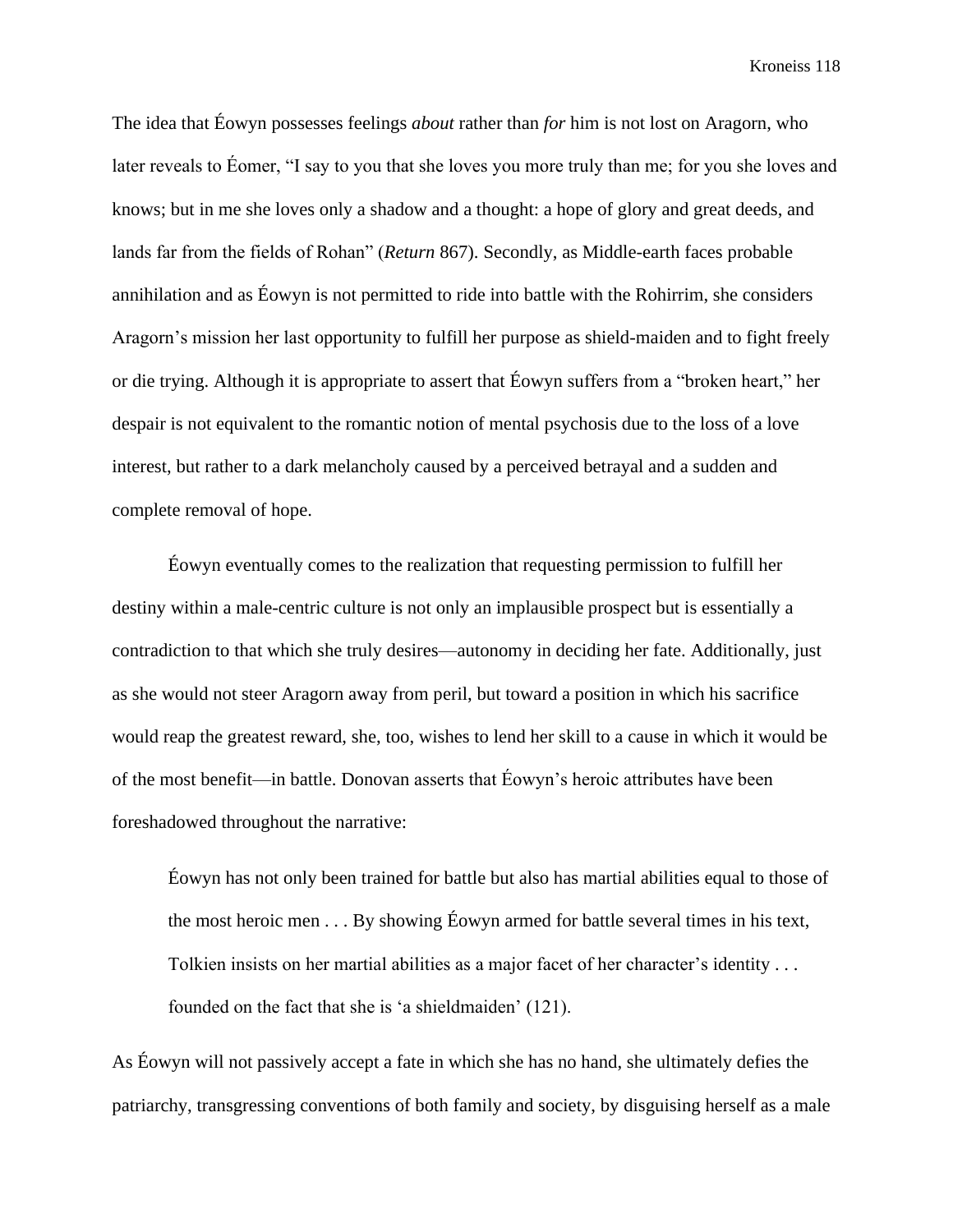soldier by the name of Dernhelm and accompanying Théoden's army to the Battle of the Pelennor Fields. Frederick and McBride suggest sexist motivations behind this development, stating:

> For Éowyn to play the role of warrior, she must complicate her life in a variety of ways. She must directly disobey a command of her father figure and king, and perhaps endanger her people by leaving them leaderless. She must give up her identity as princess, becoming instead Dernhelm. She must don men's attire, thus not appearing as a female warrior, but simply as a warrior. And in renouncing herself in these ways, she must cut herself off from her companions and loved ones, and accept a fell mood of utter despair. (35)

However, though Éowyn's gender concealment could be interpreted as an attempt to circumvent the patriarchy rather than to challenge it directly, there are both practical and narrative reasons for this. Éowyn must hide her identity—not simply as a woman, but as the Lady of Rohan—for the simple reason that Théoden forbade her from participating in the battle. As patriarchal feudality is the system governing Middle-earth, had Éowyn been detected, no amount of combat skill, intellectual ability, or demonstration of will would have prevented her physical removal. Historically, the barring of women in battle would have adhered to patriarchal rules governing the medieval period in Europe, with a real world example found in the story of Joan of Arc, who assumed a male identity in order to fight for France. More significantly, however, this is a major aspect of Éowyn's narrative journey—not only to enter into battle with the courage typically ascribed to the male, but to break patriarchal norms in order to do so. Donovan compares Éowyn to the female Valkyries of Norse mythology, who "participate in ambiguous definitions of their gender roles, which reject traditional binary definitions of gender" (121) stating: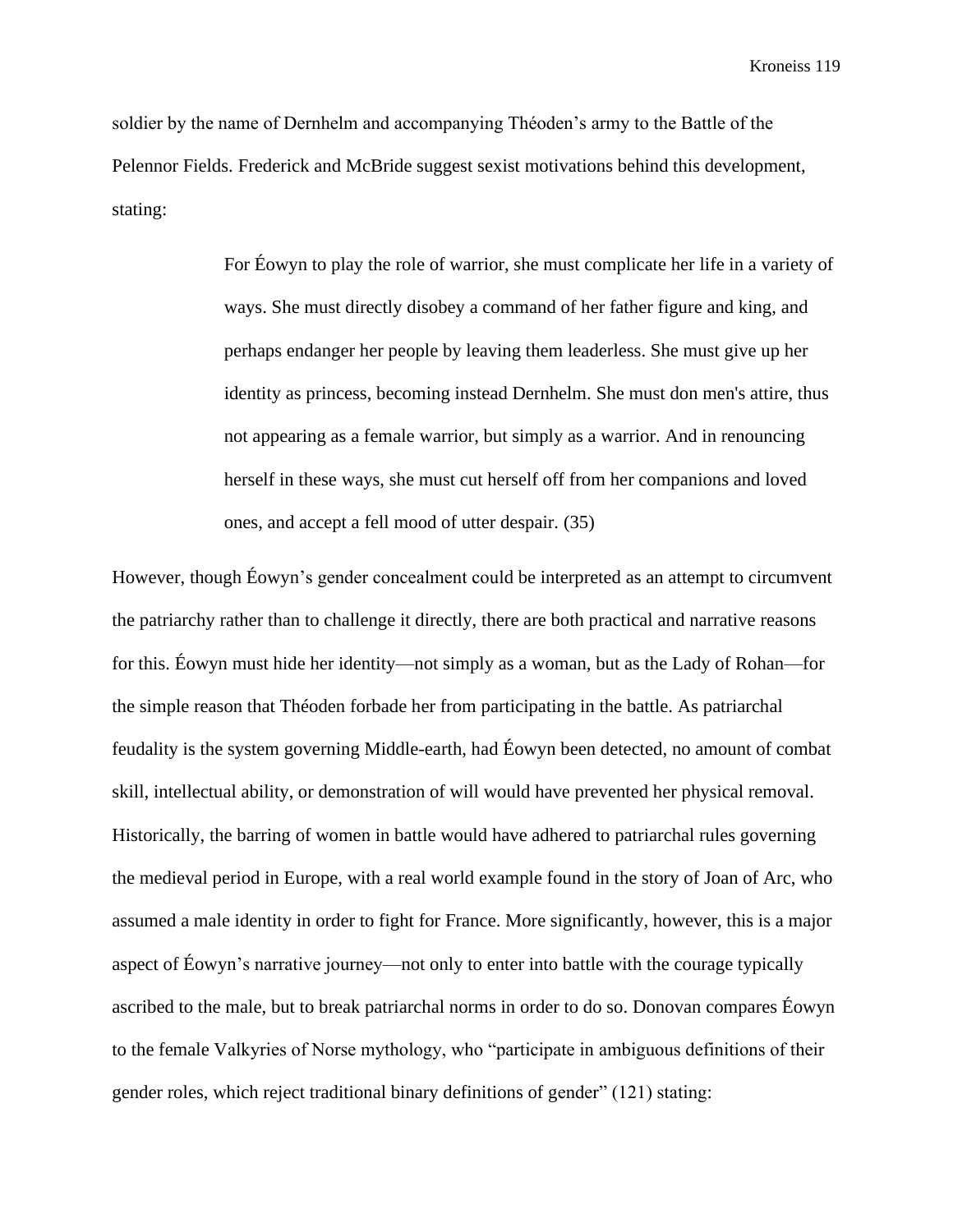Although Théoden and Aragorn attempt to thwart her desire to engage in physical battle, Éowyn fulfills this desire by clothing herself as Dernhelm, an act of her own volition and determination. As she whispers in Merry's ear, "Where will wants not, a way opens".  $(123)$ 

By actively seizing the opportunity for herself, rather than passively awaiting or accepting patriarchal permission to join the battle, Éowyn achieves autonomy in deciding her fate charting her future path and fulfilling a mission that no male warrior could ever achieve. At the battle of Pelennor Fields and with little hope of success, Éowyn challenges the Witch-King of Angmar. In "Finding Woman's Role in *The Lord of the Rings*," Melissa McCrory Hatcher states that the Ringwraith "flings his black mace on Éowyn, which can be seen as one last attempt to keep her in her place" (50). He then proceeds to belittle Dernhelm's (Éowyn's) efforts, stating "Thou fool. No living man may hinder me*"* (841). Before plunging her sword into the Nazgul and fulfilling a 1,000-year-old prophecy foretelling that the Witch-king would not fall by the hand of man, Éowyn removes her helmet, laughs, and reveals, "No living man am I! You look upon a woman!" (*Return* 841).

As Éowyn's actions were performed to protect Théoden from the Nazgul and his steed, the act could be interpreted as a defensive maneuver often associated with the feminine, rather than an offensive tactic commonly ascribed to the masculine. However, by reducing Éowyn's achievement to no more than the maternal response associated with the feminine, it deliberately attempts to diminish her courageous act as an innate and, therefore, involuntary reaction, rather than as an active, intentional response. Rawls explains, "Most of the weak or wicked feminines . . . are powerless to initiate any deed, much less halt an evil act" (9). Éowyn's direct challenge to the Wraith, therefore, cannot be viewed as a passive and ineffectual response. Moreover,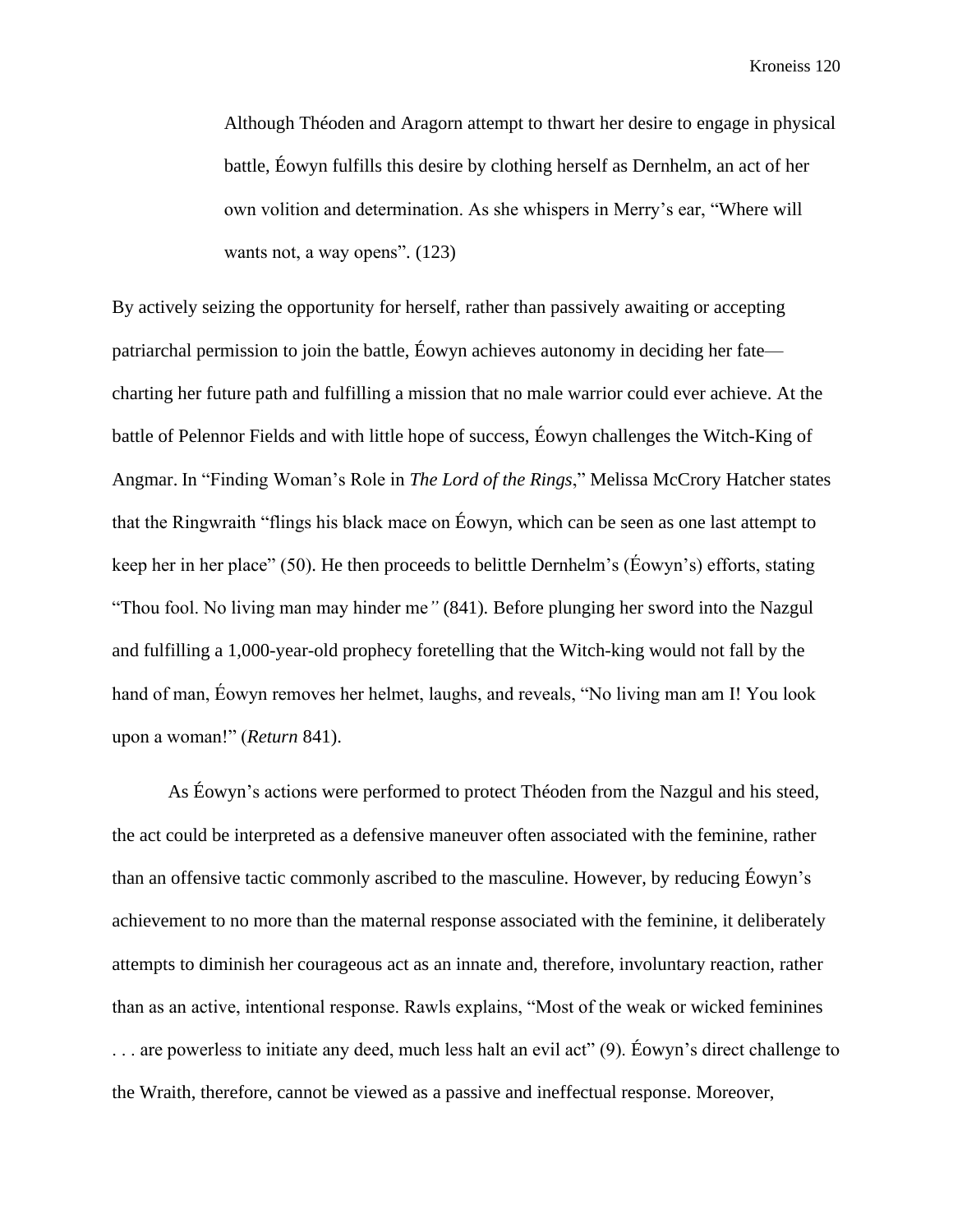supposing that Éowyn's motivation *is* simply the defense of a family member, the deprecation of actions born of love rather than of duty is a patriarchal means of diminishing the emotional power assigned to the feminine and aggrandizing the detached mentality attributed to the male. In all likeliness, however, both aspects equally influence and strengthen Éowyn's motivations. Rawls states, "[O]n the battlefield, it is love, a feminine attribute which motivates her and gives her the power to act . . . an interplay of feminine and masculine attributes" (10). While it is common for many characters in *LOTR* to choose between love and duty, Éowyn essentially chooses both. A pro-feminist message is produced by not only allowing a female character to perform this heroic act, but by permitting her actions to ultimately prove effective and beneficial for both herself and for the overall community. Unlike Joan of Arc, who was tried for heresy and burned at the stake for essentially challenging conventional gender norms, Éowyn's act of rebellion not only results in a consequential victory, but is met with praise and presented with historical remembrance: "In that day, Éowyn also won renown, for she fought in that battle, riding in disguise; and was known after in the Mark as the Lady of the Shield-Arm" (*Return* 1070). Such recognition is quite significant to male-centric culture and is, therefore, perceived as an achievement within the narrative. This is an atypical storyline in traditional literary novels, where the rebellious acts of nonconforming women often culminate in "justifiably" disastrous ends.

Within the Houses of Healing, Aragorn discusses the grave injuries that Éowyn's body sustained from her battle with the Nazgul. Although Aragorn explains that she was "pitted against a foe beyond the strength of her mind or body", he then goes on to state, "[T]hose who will take a weapon to such an enemy must be sterner than steel, if the very shock shall not destroy him" (*Return* 866). As Éowyn did *not* perish instantly from such an ordeal, she *was*, in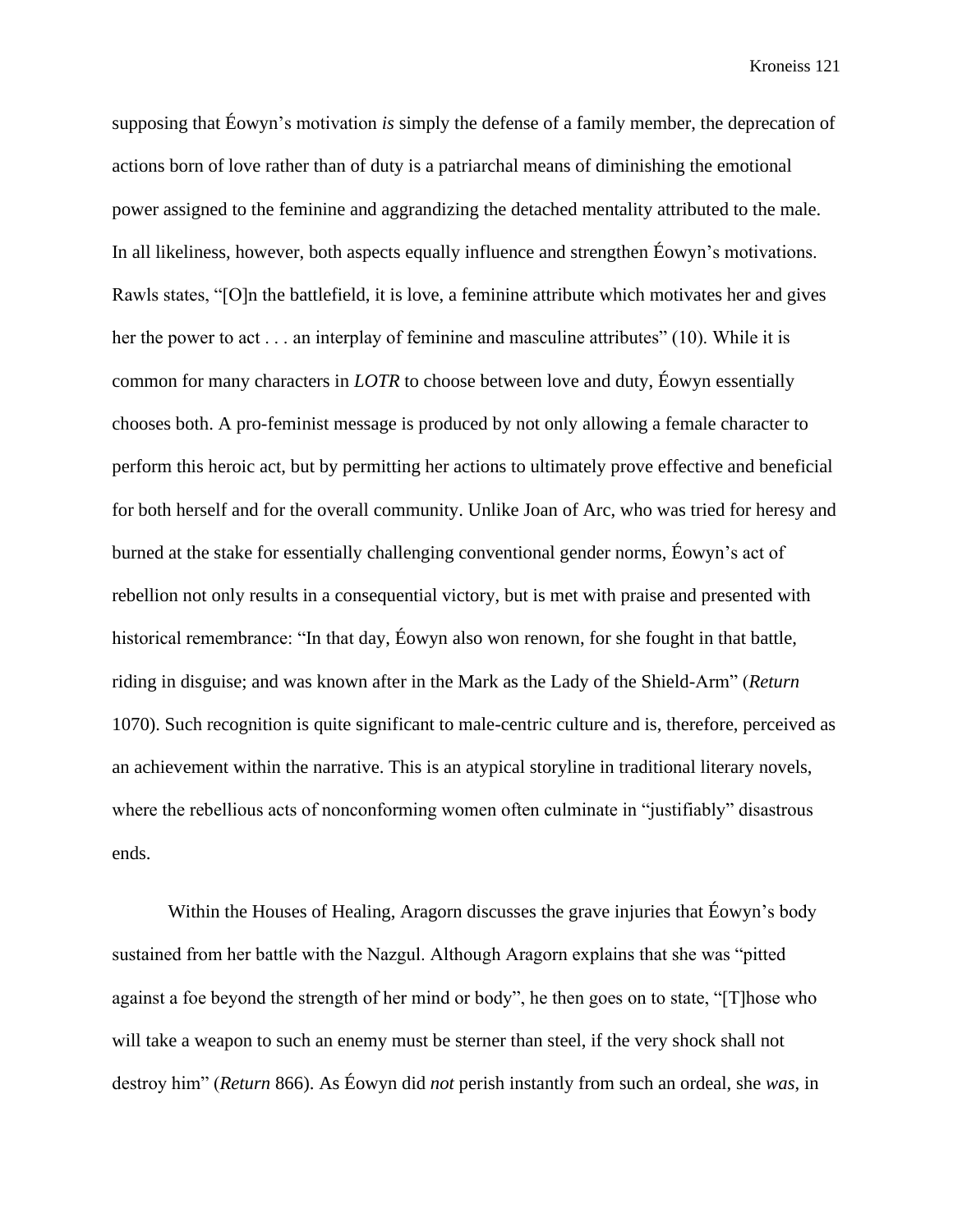effect, mentally and physically prepared for such a battle. Moreover, as brute force or mental strength, alone, could not have defeated this foe, Éowyn's power perhaps lies within the merging of the normally warring aspects of her persona, fortifying her in such a way that she was able to survive an experience that would have annihilated any other. Aragorn assesses her injuries, stating, "The arm that was broken has been tended with due skill, and it will mend in time, if she has the strength to live. It is the shield arm that is maimed; but the chief evil comes through the sword-arm. In that there now seems no life, although it is unbroken" (*Return* 866). This may symbolize that, although she will never lose the ability to defensively protect herself or those she loves, her previous fixation on combat, alone, no longer exits. In order to physically survive, now, she needs to balance her inner self—an issue that began many years before.

As Wormtongue possessed knowledge of Éowyn's aspirations and anxieties, he previously twisted her gender constraints like a vise, forcing the pendulum to swing too far in one direction and causing her to perceive traditionally feminine responsibility as nothing more than the gradually constricting walls of a prison cell. However, the seeds of this predicament had been sewn long before Wormtongue's deceit. While she languishes before them in the Houses of Healing, Aragorn, Éomer, and Gandalf discuss the origin of Éowyn's long-established darkness. As the realization dawns upon Éomer that the onset of his sister's melancholy arose long before the introduction of Wormtongue's manipulations, and Aragorn asserts that such intense emotional gravity likely required a significantly earlier inception, Gandalf clarifies the source of her despair. He reveals that the qualities seemingly inherent to the male members of the Rohirrim were equally shared by—but their expression denied to—Éowyn. He states, "My friend . . . you had horses, and the deeds of arms, and the free fields; but she, born in the body of a maid, had a spirit and courage at least the match of yours" (*Return* 867). The phrasing employed here is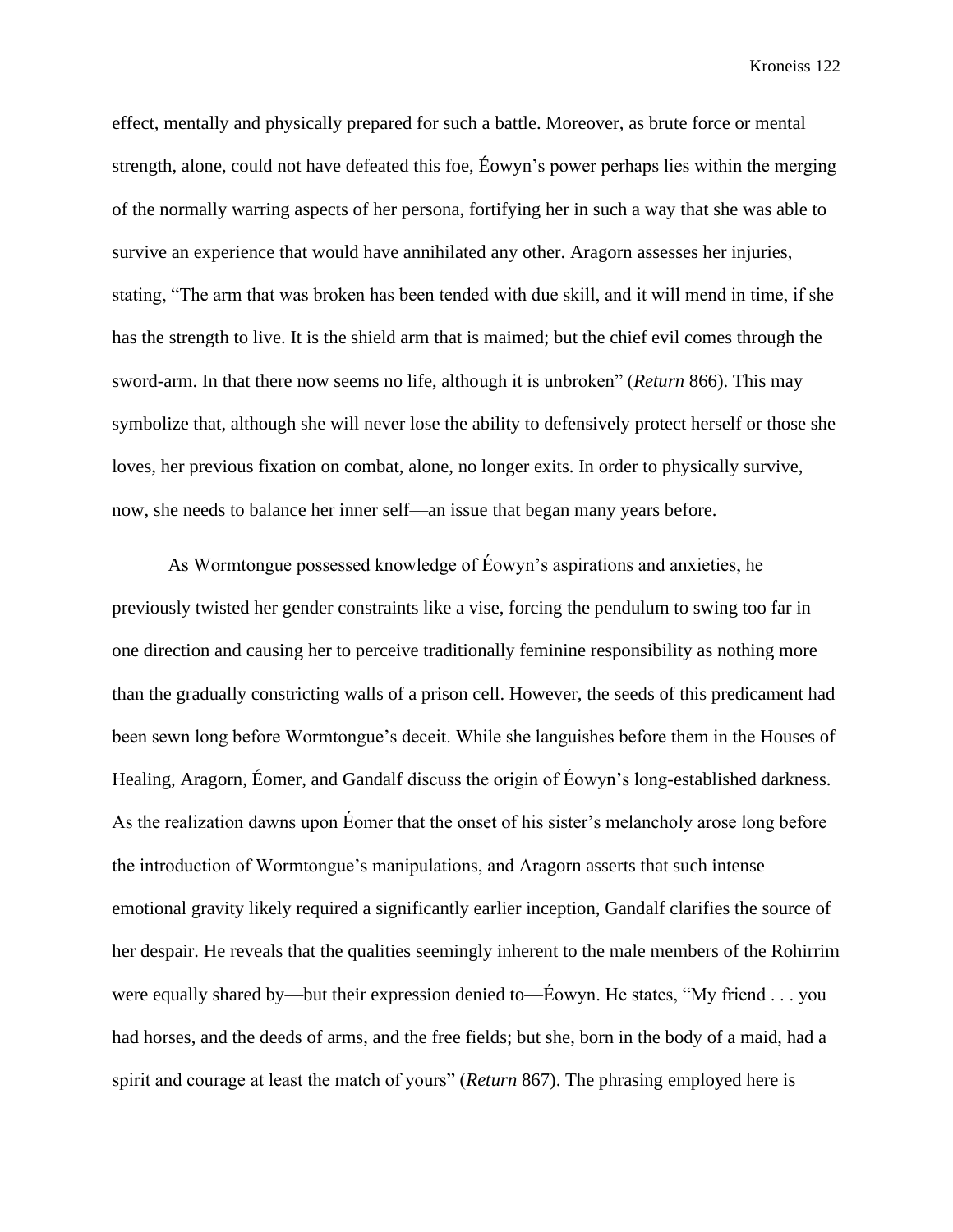significant. Gandalf does not state "*as* a maid", but rather "born *in the body* of a maid", asserting that, though societal norms may dictate one's freedoms on the basis of sex, the spirit is not bound by gender. Furthermore, stating that Éowyn had *at least* the match of Éomer's "spirit and courage" essentially implies that that her bravery and determination surpass even that of her brother, the Captain of Rohan's Army, (while still framing it in such a way as to not detract from Éomer's achievements). Gandalf also explains that Wormtongue's influence would have simply exacerbated these unresolved issues and that his insults would have echoed Saruman's sentiments regarding their house: "What is the house of Eorl but a thatched barn, where brigands drink in the reek, and their brats roll on the floor among their dogs?" (*Return* 867). This would have incited within Éowyn the need to restore her family's glory, as much as it would any male member of her house—yet her desires were refused expression simply because she was a woman. The lifelong stifling of passion and freedom had taken its toll and, along with Wormtongue's provocations, enflamed within Éowyn an extreme determination to thwart anything resembling her gender allocated role.

It is not only women who possess a biased mentality in the novels, however. The Master Warden in the Houses of Healing (a notable example of non-gender stereotyping), expresses his confusion regarding the qualities of warrior and healer co-existing within the same person of Aragorn: "A great lord is that, and a healer, and it is a thing passing strange to me that the healing hand should also wield the sword" (*Return* 958). Éowyn informs him that a combination of these qualities is required in a world at war: "And those who have not swords can still die upon them. Would you have the folk of Gondor gather you herbs only, when the Dark Lord gathers armies?" (*Return* 958-959). Both qualities exist within Éowyn, just as they do in Aragorn, the only difference being that due to Éowyn's forced restraint in revealing her warrior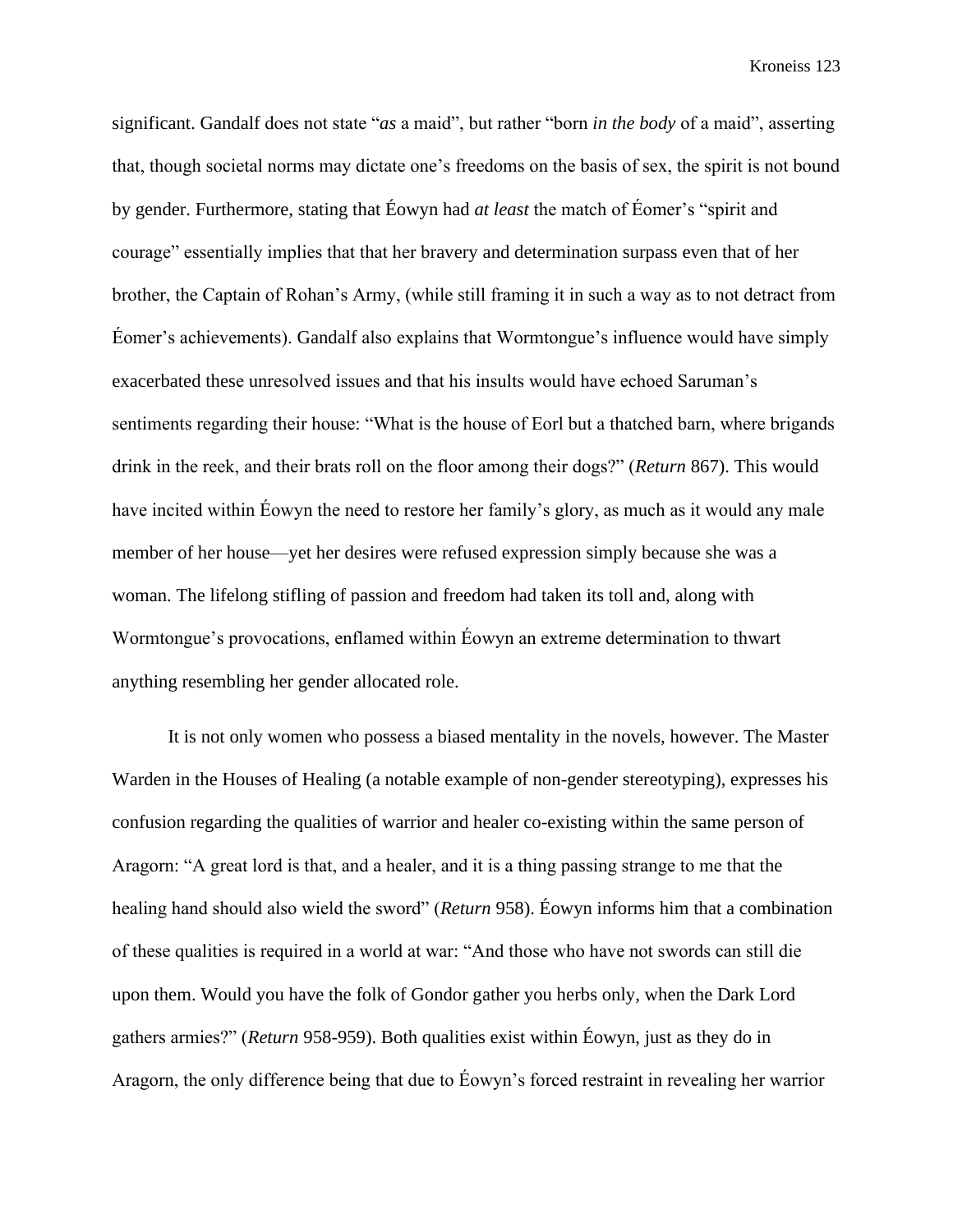side (unlike Aragorn's freedom to exhibit both), she overcompensates by aspiring to demonstrate *only* her long-suppressed traits. Her psyche up until this point has been completely engrossed in expressing the aggressive aspects of self which are no longer required. Therefore, at this juncture it is unclear whether or not Éowyn will survive her injuries, as in order to mend her body she must first heal her mind by balancing the destructive masculine characteristics of her persona with her long-denied creative feminine aspects of self—essentially incorporating the energy of both the sword and the healer. In "Tolkien: Archetype and Word," Patrick Grant states that in *LOTR*, "the inner drama corresponds also with . . . the psychic process Jung calls 'individuation' . . . 'the realization of the whole man' achieved in a balanced and fulfilled life when consciousness and the unconscious are linked together in living relation" (168).

Éowyn's balance is eventually restored due to the influence of Faramir of Gondor, as he rouses Éowyn's long-suppressed loving and nurturing aspects. More of a gentle soul than a warrior, Faramir reflects back to Éowyn the tender and creative aspects of herself. During their time in the Houses of Healing, Faramir is able to empathize with Éowyn's domestic and societal plight. In "Tolkien's Females and the Defining of Power," Nancy Enright states:

> Both wounded in the battle with the Nazgul, they have also been wounded by a culture that has devalued them, Éowyn . . . because she is a woman and Faramir because he is not the 'typical' warrior his brother Boromir was. Both need to understand that skill in battle, though they have it to a high degree, is not enough for peace and wholeness. Together, they must find healing. (104-105).

Donovan further states: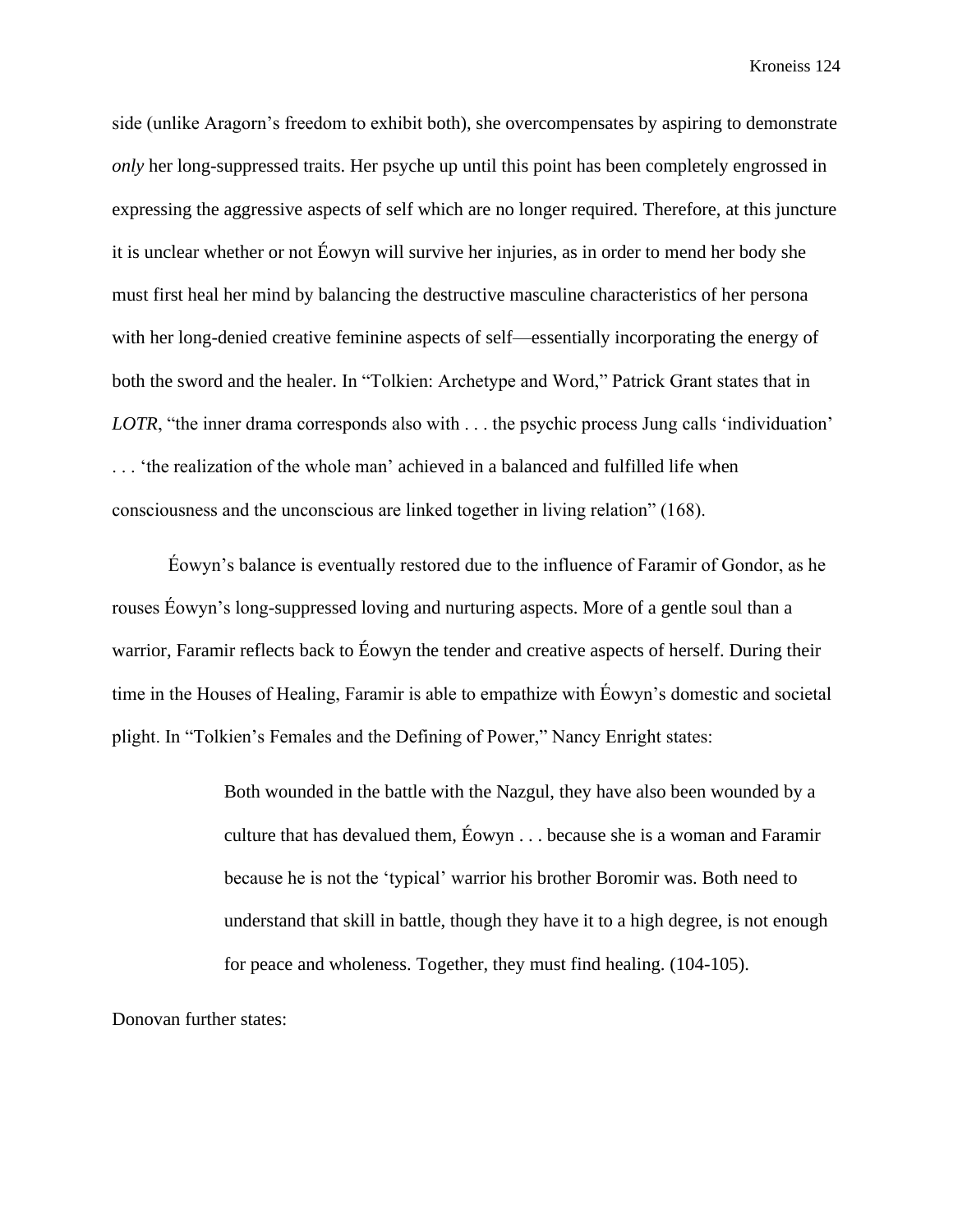Until she meets Faramir, Éowyn's individual and cultural needs are confused; she wants to engage in physical combat, but she also desires Aragorn because of the hope he has inspired in her and her people. Although both needs are aspects of the same desire made manifest in different forms of her awareness, her dual nature wars against itself . . . Faramir loves the public and private aspects of Éowyn's identity, thereby enabling a resolution between her individual and cultural needs . . . with her marriage to Faramir, she commits her public and private selves to a union that satisfies both aspects of her nature. (126)

Faramir empathizes and falls in love with all aspects of Éowyn's persona and reveals to her something that, due to years of habitual yearning, she fails to realize, herself—that she had already accomplished what she had long strived to achieve: "For you are a lady high and valiant and have yourself won renown that shall not be forgotten" (*Return* 964). In "Women and the Inklings," Fredrick and McBride denounce Éowyn's sudden transformation stating, "Éowyn's healing is a victory, not only for Faramir but for their civilization; an unruly impulse to transcend prescribed gender roles has been successfully thwarted" (113). However, this analysis not only suggests that notions of joy and freedom are assigned according to (or in spite of) gender, but also fails to take into account the healing of Faramir due to Éowyn's influence and the equitable relationship that develops between them. As opposed to other fictional romantic relationships that are described in more abstract form, there is an exploration of the psychological component that is key in the formation of the relationship between Éowyn and Faramir, as well as within Éowyn's transformation. McCrory Hatcher states:

> The love of Faramir and Éowyn is not Courtly Love . . . because Éowyn takes an active role in the relationship. Faramir and Éowyn can be seen as more of a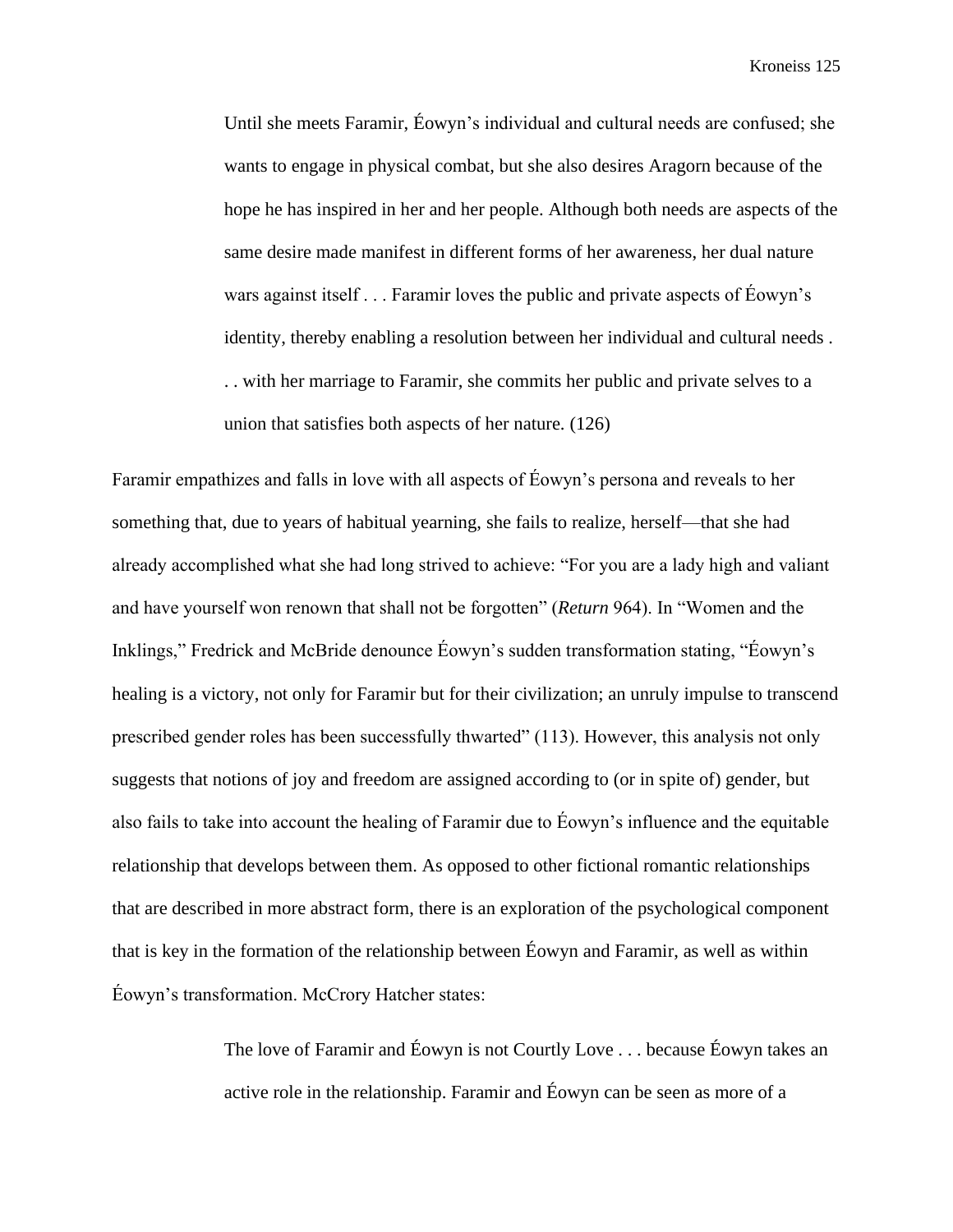modern ideal for marriage, the uniting of equal life partners . . . the love story and subsequent 'healing' process of Éowyn should be seen as an independent woman's self-willed transformation. (52)

Roberts further states:

'Where will wants not, a way opens,' says Éowyn; and it is a sentiment that resonates in the largest sense through the whole novel. This then is the light in which we are invited to read her change of heart with respect to Faramir: her love for Aragorn had been an act of will. The change in her, from winter to summer, could perhaps be described as the motion of grace within her; and central to that motion is the subsuming of individual agency into something larger. (481)

Although Éowyn is still consigned to patriarchal rule and patrilineal inheritance at the end of the narrative, (i.e., Éomer's rise to King of Rohan and Éowyn's chosen relocation to Ithilien), this does not detract from her well-established autonomy. Donovan asserts that Éowyn's decision to live in Ithilien with Faramir, "is not a rejection but an extension of Rohan . . . Éowyn's future suggests her ruling side by side with Faramir through her personal volition and with cultural purpose, each individual completing the other. (127)

Just as feeding an addiction is not the equivalent of exercising one's free will, Éowyn's obsessive need to live life solely as a warrior had long-controlled and fractured her being. It is only in overcoming this addiction—by balancing her warring, destructive tendencies with her healing, creative nature—that she frees herself from the veiled cage that has thus far kept her confined. In "The Feminine Principle in Tolkien," Rawls states that Éowyn, "[I]s no longer driven to rash acts, nor will she be consumed" (10). The freedom from the constraints that limit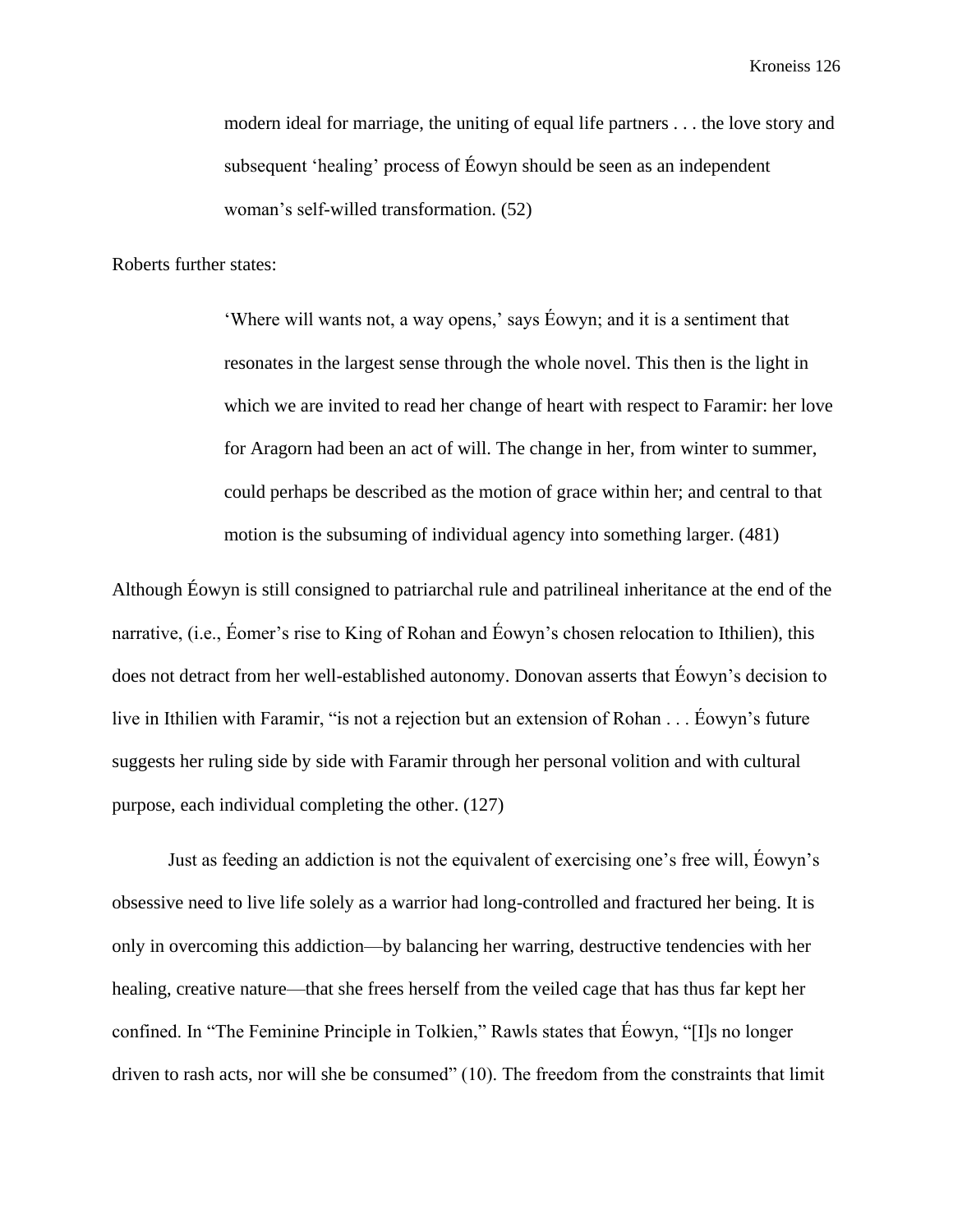the potential in both the feminine and the masculine is what ultimately allows for Éowyn to take the decisive actions that assist in charting a future for Middle-earth, as well as for her herself. In this way, Éowyn is a co-creator of her reality and the heroine of her own story.

## 2. Further Evidence of a Pro-Feminine Position

One of the strongest arguments in support of an anti-feminist analysis of *LOTR* is that, although female characters exhibit tremendous power and independence throughout the novels, by the conclusion of the tale, these characters relinquish their autonomy and the very structures that constitute their powerful personas, ultimately surrendering to a way of life consistent with traditional feminine norms. Such criticism, however, is essentially born of a misunderstanding regarding feminism, promoted through a radical feminist perspective. Frederick and McBride analyze Éowyn's renouncement of warrior tendencies (associated with the masculine) and newfound inclination toward the nurturing of life (associated with the feminine) stating, "For Tolkien, the phrase 'female warrior' is a conjunction of irreconcilable opposites; he can imagine one or the other, female or warrior, but not both simultaneously" (36). As characteristics of the masculine are often viewed through a patriarchal lens as more aggressive and, therefore, more potent than the feminine, masculine energy is perceived to overpower the feminine perspective within the psyche of female characters, effectively quashing the attributes normally associated with the feminine and abolishing all likelihood of maintaining the feminine/masculine dynamic in equilibrium. The patriarchally-informed perspective that is the basis of Frederick and McBride's analysis essentially implies that Tolkien considers females incapable of incorporating both the feminine and masculine aspects of self, resulting in their adherence to one extreme or the other. However, in an attempt to point out the anti-feminist sentiment in the novels, such critics (whose opinions may gravitate toward or wholly oppose patriarchal tradition) are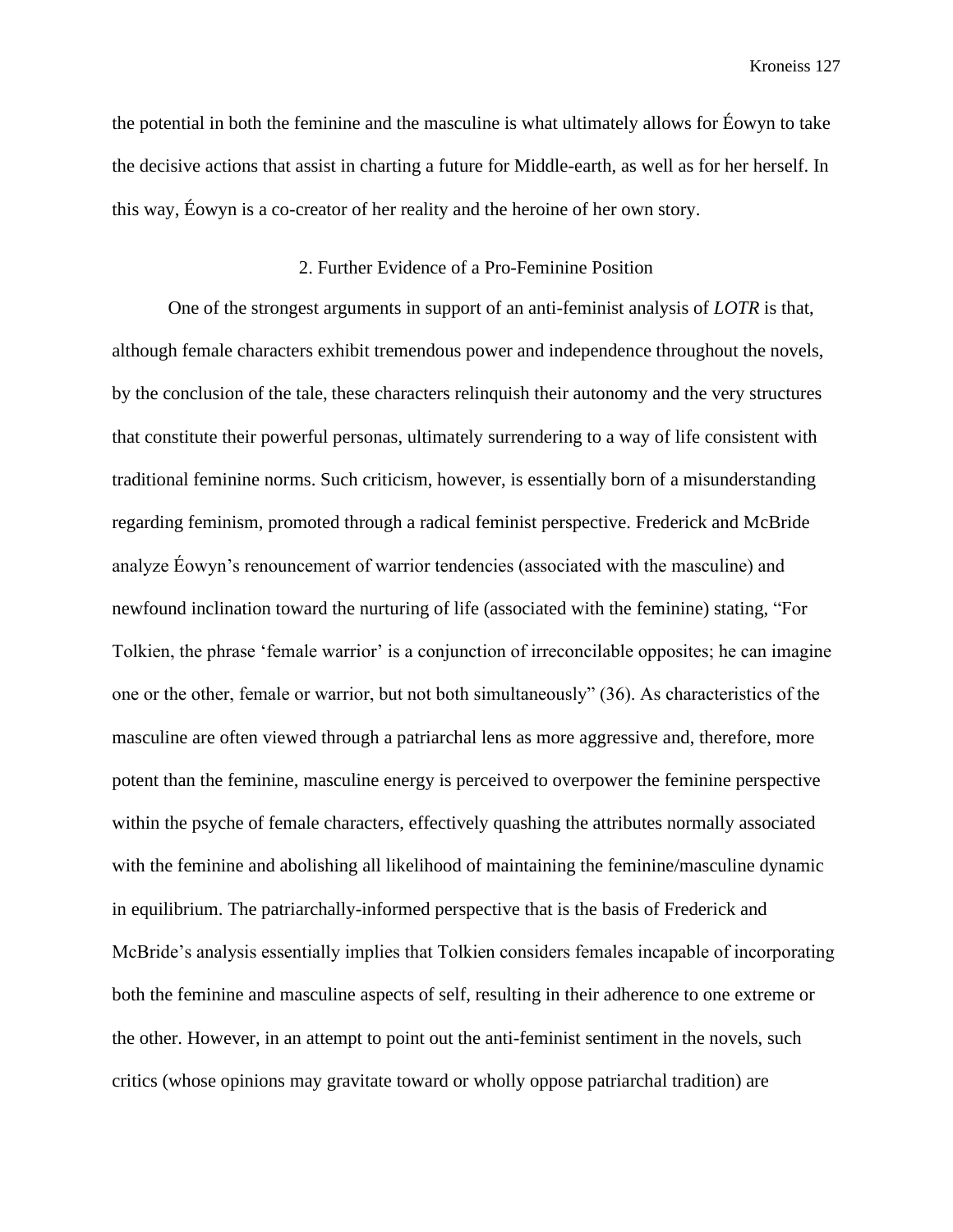employing gender-dependent criteria by which to judge the narrative arc of female characters and essentially presenting a subjective analysis regarding Tolkien's allegedly biased beliefs. Countering Frederick and McBride's assessment, I assert that Tolkien attributes the cause of the imbalance within Éowyn's psyche not to the inability of the feminine to incorporate the masculine without the risk of annihilation, nor to the mental turmoil that derives from failing to adhere to the characteristics assigned to one's gender, but due to the crushing suppression of patriarchal society in regard to the expression of both feminine and masculine aspects that inherently reside within both genders. Rather than denoting a move from solely masculine to wholly feminine, Éowyn's situation is a comment on the imbalance that occurs in anyone of either gender that is denied even the possibility for self-expression, as well as the joy that is derived from finally achieving equilibrium through the rejection of patriarchal norms. Upon healing, Éowyn states, "I will be a shield maiden no longer, nor vie with the Great Riders, nor take joy only in the songs of slaying. I will be a healer and love all things that grow" (*Return*  965), implying that she will no longer *solely* concentrate on masculine pursuits, but will embrace a balance between the masculine and the feminine. In this way, Éowyn accepts the positive and life-giving aspects of herself—not as a woman to which such qualities are traditionally attributed, but as a being who has become whole. Donovan states that "the use here of the word 'only' insists that in the future she will not simply reject but transcend the limitations of her shield-maiden role" and that by not allowing the warrior role to dominate, "her transformation allows both to coexist and draw strength from each other" (126-127).

Frederick and McBride also assert that Galadriel "would certainly be a powerful combat adversary. Yet Tolkien depicts her strivings against the enemy as more mental and magical, rather than physical . . . she is not depicted in actual battle" (33). Here, again, analysis of the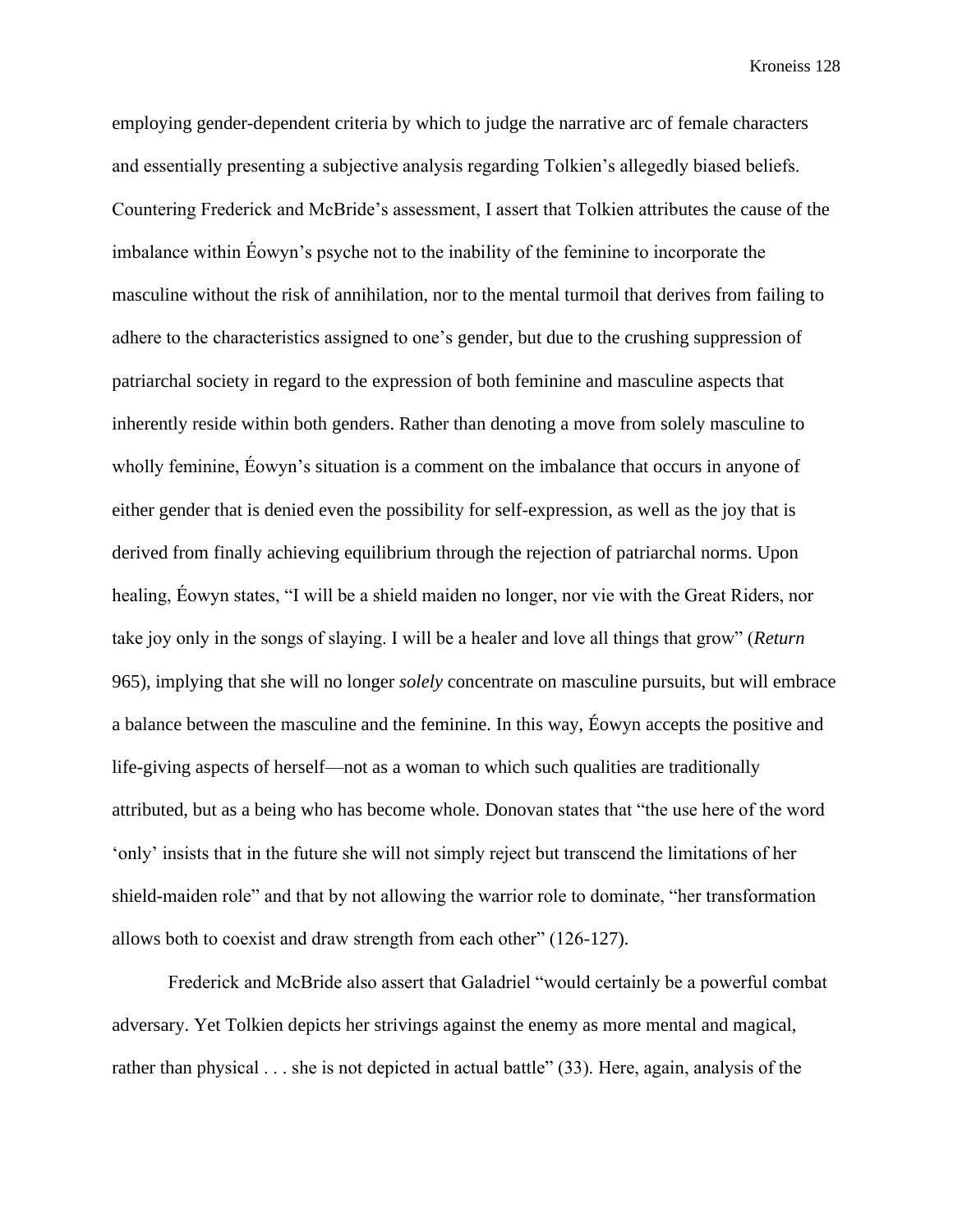feminine is based upon patriarchal ideas of power. Because Galadriel does not wield a blade or fight in battle, critics have insinuated that her power is inferior to that of the male. However, Tolkien makes clear the extreme power of Galadriel, which far surpasses the physical strength of a brutish warrior. Galadriel clarifies for Frodo, "[D]o not think that only by singing amid the trees, nor even by the slender arrows of elven-bows, is this land of Lothlórien maintained and defended against its Enemy" (*Fellowship* 364)—and, although Nenya may allow for this protection, it is Galadriel who wields Nenya. Additionally, the strength of Galadriel's will is shown to be superior to that of even Sauron, as she possesses the ability to decipher his thoughts (at least as they pertain to her people) while he is denied access to hers: "I perceive the Dark Lord and know his mind, or all of his mind that concerns the Elves. And he gropes ever to see me and my thought. But still the door is closed" (*Fellowship* 364-365). However, steeped within patriarchal tradition, where true power has traditionally been associated with the masculine, power in the female is interpreted to be achieved solely via the incorporation and retention of masculine characteristics or, more specifically, expression of those related to the machismo stereotype, (e.g., physical strength, impulsive action, predilection for war). Rawls states:

> [A]ll too often the heroines of modern fantasy and science fiction are simply males in drag. They are given swords and guns (phallic masculine implements of the hands) and sent out on warrior-sagas. They are no different in motivation, activity, reaction and basic character from the male warriors. (12)

As Tolkien was candid regarding his aversion to war, the lack of females in battle in *LOTR*, as well as their final repudiation of the variety of masculine traits to which the author is also averse, may not be indicative of Tolkien's supposed statement on the inability of women to handle physical combat (which he has conversely demonstrated within Éowyn's narrative), but rather a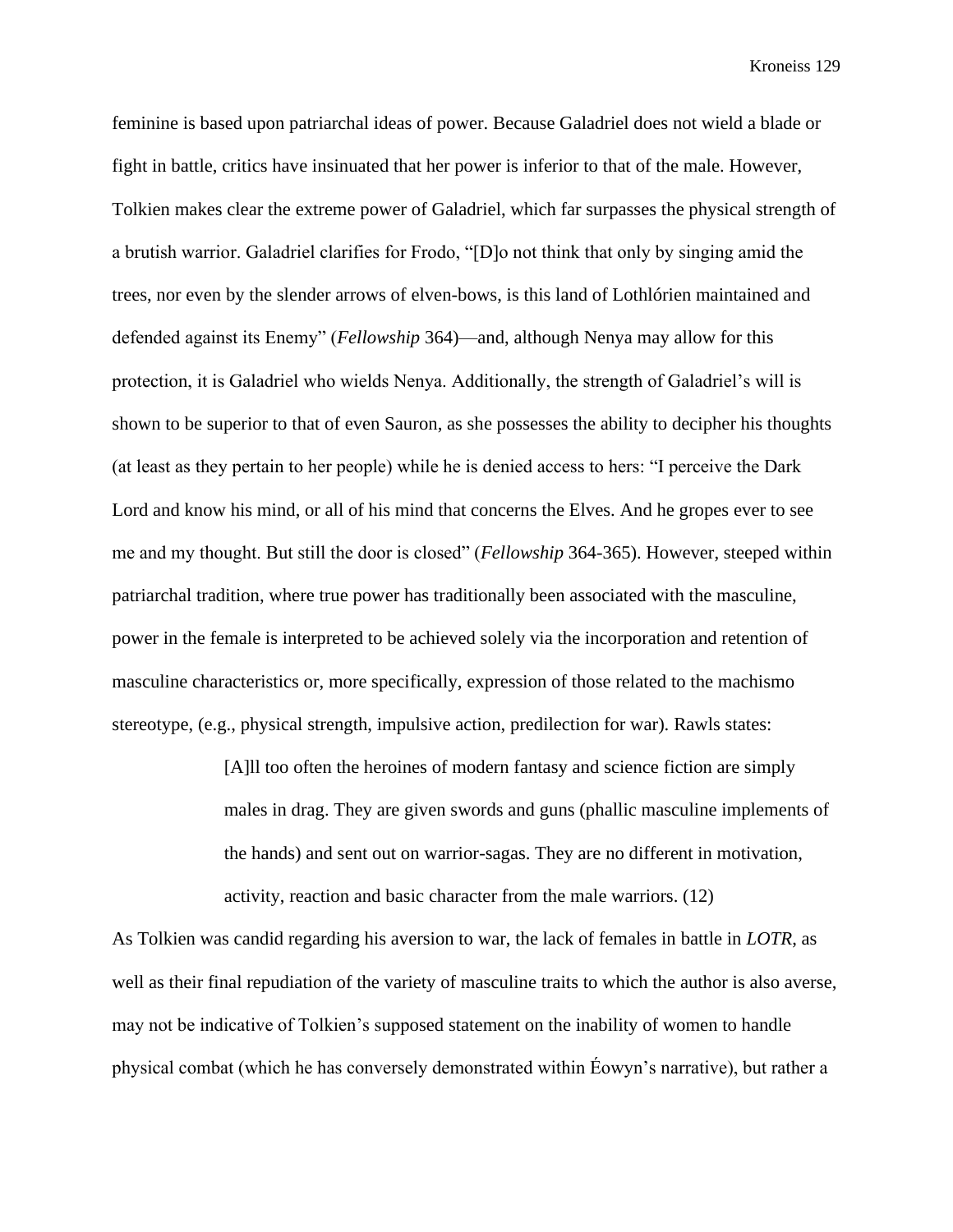comment on the inferiority of the warring tendencies of the masculine as compared with the superior peaceful and diplomatic aspects associated with the feminine. While the diminishment of the inherent power of the feminine and the promotion of "perspectives that masculinity is the norm" (Rawls 13) arise from narratives which equate strength and superiority to the embrace of the masculine and weakness and inferiority to the integration (or reintegration) of the feminine, critical analyses which assume the same criteria to be indicative of a power reversal within the feminine in *all* narratives essentially fall victim to the same gender bias that they are attempting to reveal in the first place. Moreover, by suggesting that it is solely through the complete and eternal embrace of the masculine that a heroine is able to achieve and maintain a status equal to that of a hero and that, without which, a female protagonists will forever be deemed inferior, it assures that, in their own right, female characters in all genres will be perceived as eternally lacking.

Further evidence of Tolkien's pro-feminine agenda can be found in the way in which feminine expression in the male in considered admirable within the narrative. Although female characters are often required to assume masculine characteristics in order to render them more powerful in the eyes of a patriarchally influenced audience, narratives often omit the adoption of feminine roles or attributes by male characters for the same reason. In "Sissy Boy Mothering," Danielle Bienvenue Bray states:

> [S]tudies of 'nonsexist' children's books tend to focus on girls performing stereotypically masculine behaviors without consideration of how boy characters perform gender . . . however, this narrow focus on girl figures in the identification of nonsexist works has two side-effects: appearing to devalue traits traditionally considered feminine and losing sight of male characters' subversive gender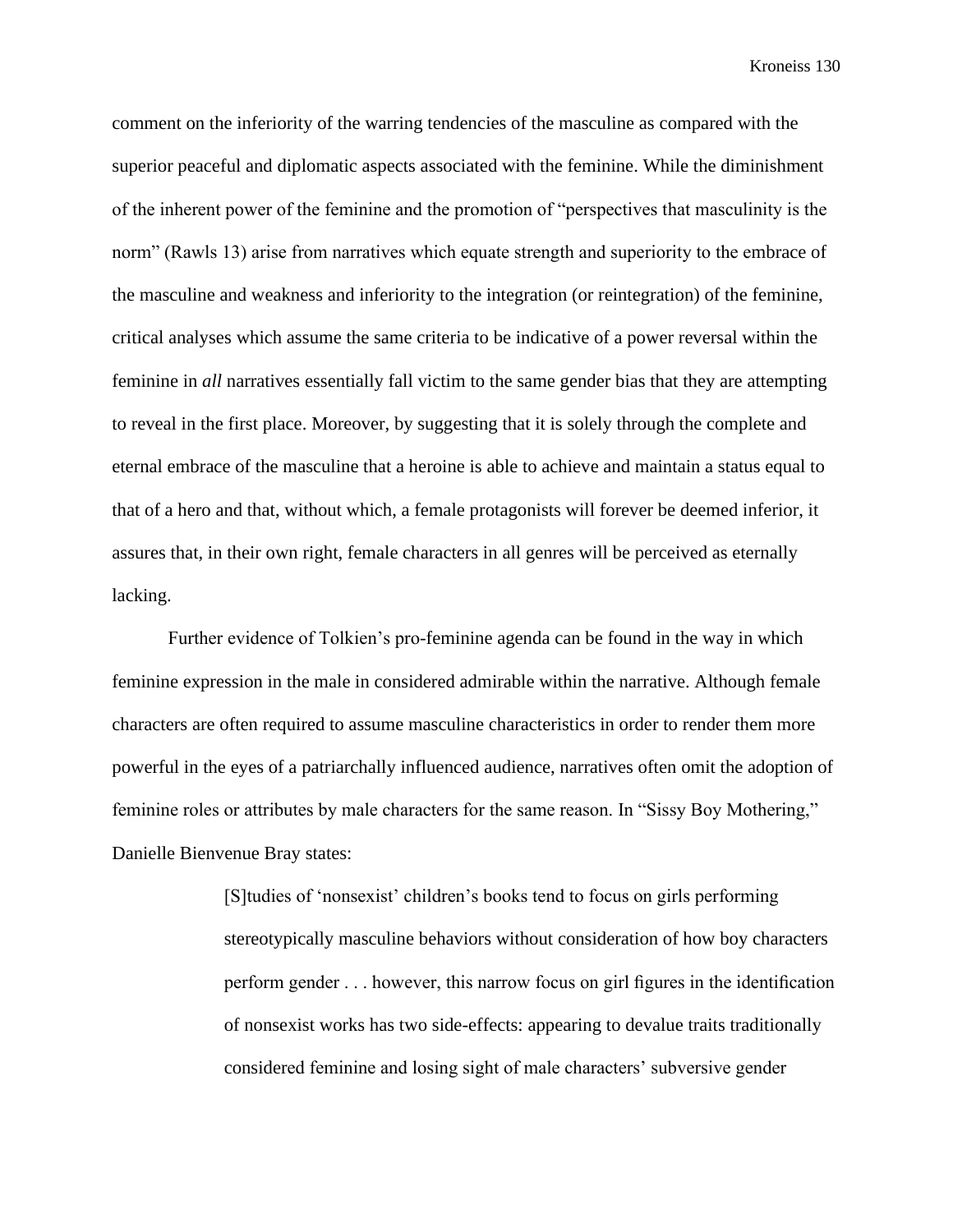performances . . . the result of such studies is to privilege hegemonically masculine gender expression in all characters, male or female. (160-161)

However, this is not the situation in *LOTR*, of which Rawls states, "Attributes of the gender are not necessarily confined to the sex of the same gender" (5) and that strong, intimate relationships are experienced between Hobbits, Frodo Baggins and Samwise Gamgee, and among Meriadoc "Merry" Brandybuck and Peregrine "Pippin" Took, as well as in the unlikely bond that develops between Dwarf Gimli and Elf Legolas. Furthermore, male characters, many of which are accomplished warriors, display traditionally feminine attributes such as healing, intuition, and empathy, as well as engage in song and discussions of romance. This balance of feminine and masculine traits serves to strengthen a character's moral standing in both genders. Rawls states:

> According to Tolkien, Feminine and Masculine possess different characteristics which are meant to complement and augment one another. The Macho Man, with his paucity of finer feeling neglect of thought in favor of action is not admired in Middle-earth . . . [n]either is the Total Woman, with her wiles and dependence on males. (5)

The imbalance between feminine and masculine energies experienced by Éowyn is also suffered by Faramir, with equilibrium finally being achieved through his embrace of characteristics oppositional to those expected of his gender. Through Faramir's struggle with his father's disapproval of the aspects of his persona considered to be feminine (and, therefore, inferior), Tolkien addresses the way in which archaic patriarchal beliefs negatively affect the whole of society—including men. Bienvenue Bray states that, although mainstream society continues to scorn "behaviors not traditionally associated with hegemonic masculinity . . . the idea that these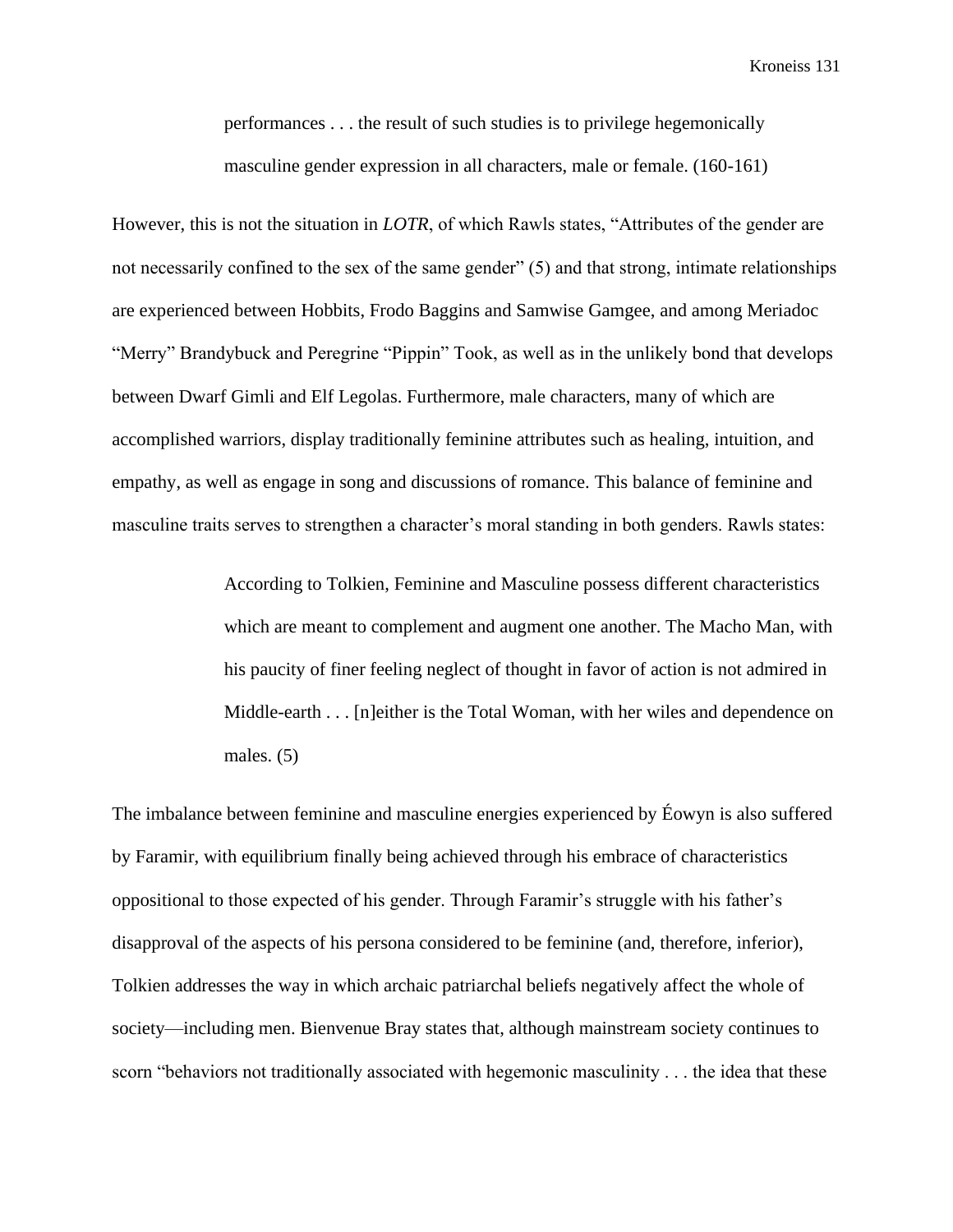behaviors are not necessarily determined by one's biological sex is becoming more widely accepted"  $(161)$ .

## 3. Feminist Summary

Feminism argues for the equality of the sexes, where male and female are afforded the same privileges and freedoms, regardless of conventional norms. Therefore, it should not be assumed that women who exhibit stereotypical traits (e.g., empathy, compassion), or who fail to reject all patriarchally allocated roles (e.g., marrying, childbearing), signify a repudiation of feminism and an embrace of the subordinate roles to which they have been historically assigned. Nor should it be assumed that this was the author's intention. In "The 'Sub-Subcreation' of Galadriel, Arwen, and Éowyn," Maureen Thum states, "Contrary to those who see Tolkien as an anti-feminist writer . . . he subverts traditional views of gender roles throughout his writings" (235). Following Sauron's defeat, Aragorn assumes his place as the King of Gondor, marries Arwen, and becomes a peaceful ruler, husband, and father, as well as assuming his role as a healer. However, Aragorn is not considered emasculated because of his restorative abilities (a feminine attribute) or due to his transition from the role of a wandering warrior to a one of a familial existence—and neither are his journey and sacrifices to assist in Sauron's defeat deemed fruitless due to his refusal to eternally embrace a futile (though masculine) position. To imply that all prior acts of independence and heroism are nullified upon a female character's adherence to any aspect of the traditional feminine, or due to the slightest rejection of the criteria to which male-centric cultures attribute strength, simply demonstrates how deeply ingrained the patriarchal mindset lies within the human psyche—even within a pro-feminist analysis whose purpose is to reveal patriarchal bias within the narrative. Logically, Éowyn, Aragorn, and others do not continue on as warriors when there is no longer a war to fight—however, it appears that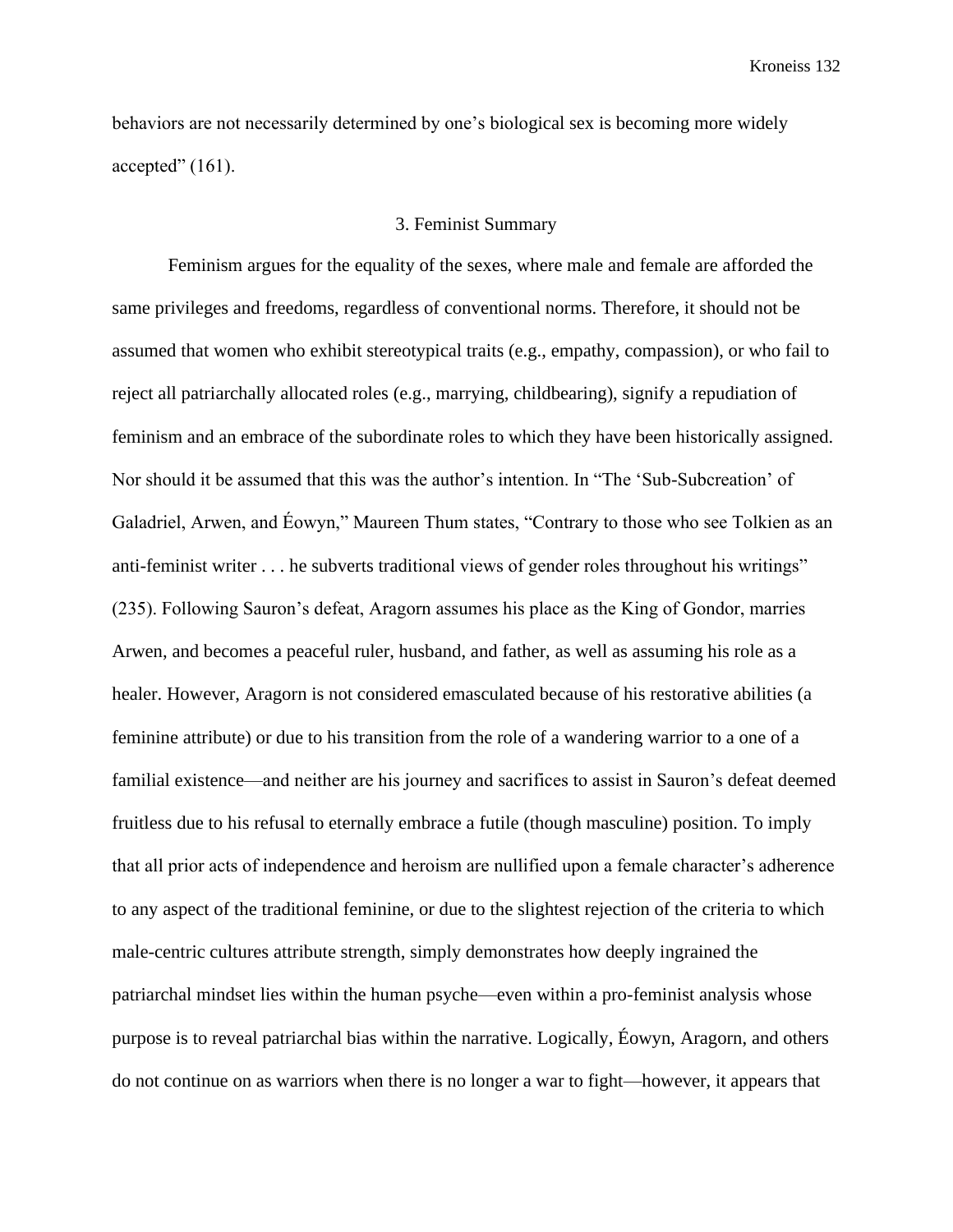the diminution in personal power applies only to female characters who abandon a rebellious role. Conversely, it is due to the refusal to accept their gender-dependent status that they achieve the ability to decide their own destinies—whatever they may be. We see the strength of resolve in Galadriel's refusal of the One Ring and in Éowyn's rejection of patriarchal tradition in order to claim her power and save her people—both of which contribute to the ultimate defeat of evil in Middle-earth. Even Shelob, though a malevolent force, is an example of the powerful and autonomous feminine, and ultimately serves as a warning—to *both* genders—against the dangers of stagnation and extreme egocentrism. The resistance of female characters to culturally-limiting philosophies and their intentional fracturing of a thus far stable patriarchal system reveals greater fortitude than the male characters of whom such achievements were already presumed. Further, while characteristics such as lust and greed are reduced to the lesser, "animal instincts" in the feminine (i.e., Shelob), *LOTR*'s male characters are accordingly judged as, regardless of gender or species, honor is afforded to all those who balance the feminine and masculine energies within their relationships and within themselves. Rawls states that within Tolkien's world:

> There is no war between the sexes . . . Complementary and mutually augmenting positive feminine and masculine qualities are set against enantiodromic, negative feminine and masculine qualities. Feminine and Masculine are diverse—not subordinate nor antagonistic to one another. (13)

By allowing female characters the strength and fortitude often associated with the masculine in fantasy works, and by employing, within the male, the empathetic and nurturing aspects traditionally associated with the feminine, Tolkien balances the positive and negative attributes of both genders and promotes a pro-feminist position within the novels.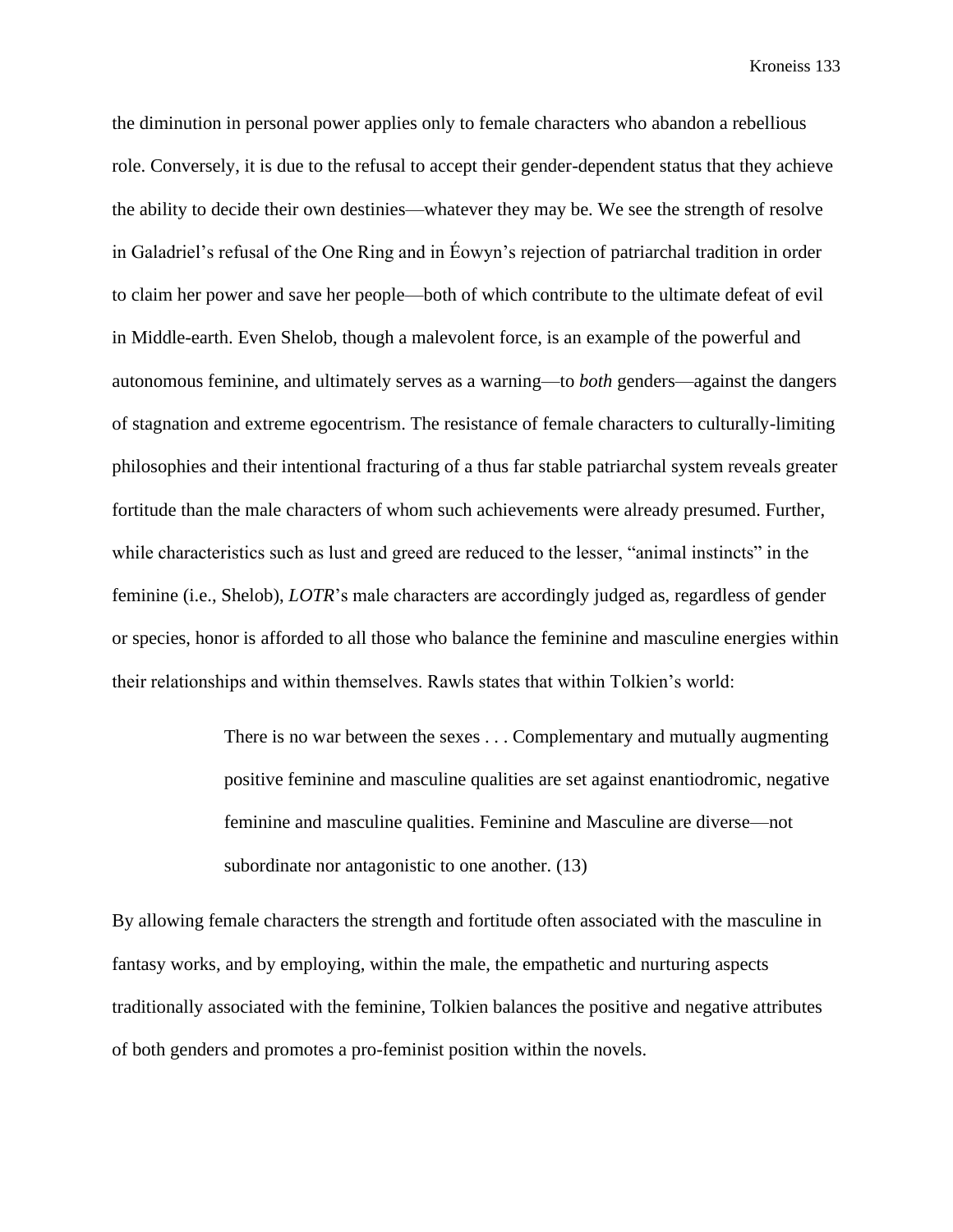#### IV. Ecofeminist Concepts

Through the undervaluation of the natural world and the overestimation of humanity's position within it, as well through the denial of a need for balance between feminine and masculine perspectives, patriarchal society effectively severs its connections from the creative life forces of the ecofeminine and sews disharmony into the fabric of life. Yet, there remains much debate on the way in which to transform the conventional dualities of masculine versus feminine and human versus nature. Plumwood states, "There is the problem . . . of how to give a positive value to what has been traditionally devalued and excluded . . . without simply reversing values" (10-11). Ecofeminist fantasy attempts to create or reestablish within the reader a connection between humans and the environment, as well as to highlight the importance of balancing feminine and masculine energies. Tolkien discusses a similar need for balance when discussing the use of enchantment in fantasy literature, stating, "Uncorrupted, it does not seek delusion nor bewitchment and domination; it seeks shared enrichment, partners in making and delight, not slaves" (*On Fairy-Stories* 10). In *LOTR*, one can attempt to glean the novel's ecofeminist intentions by examining the connections between the ecological and feminist concepts within the narrative.

#### 1. The Association between Nature and the Feminine

Due to the archaic patriarchal implications, the association between nature and the feminine is a contentious argument among feminists who seek to either abolish or strengthen the affiliation. Plumwood asserts that this presumed connection understandably seems a regressive and insulting concept to many, "summoning up images of women as earth mothers, as passive, reproductive animals, contented cows immersed in the body and in the unreflective experiencing of life" (20). As such, it would be simple enough to dismiss this association as "no more than an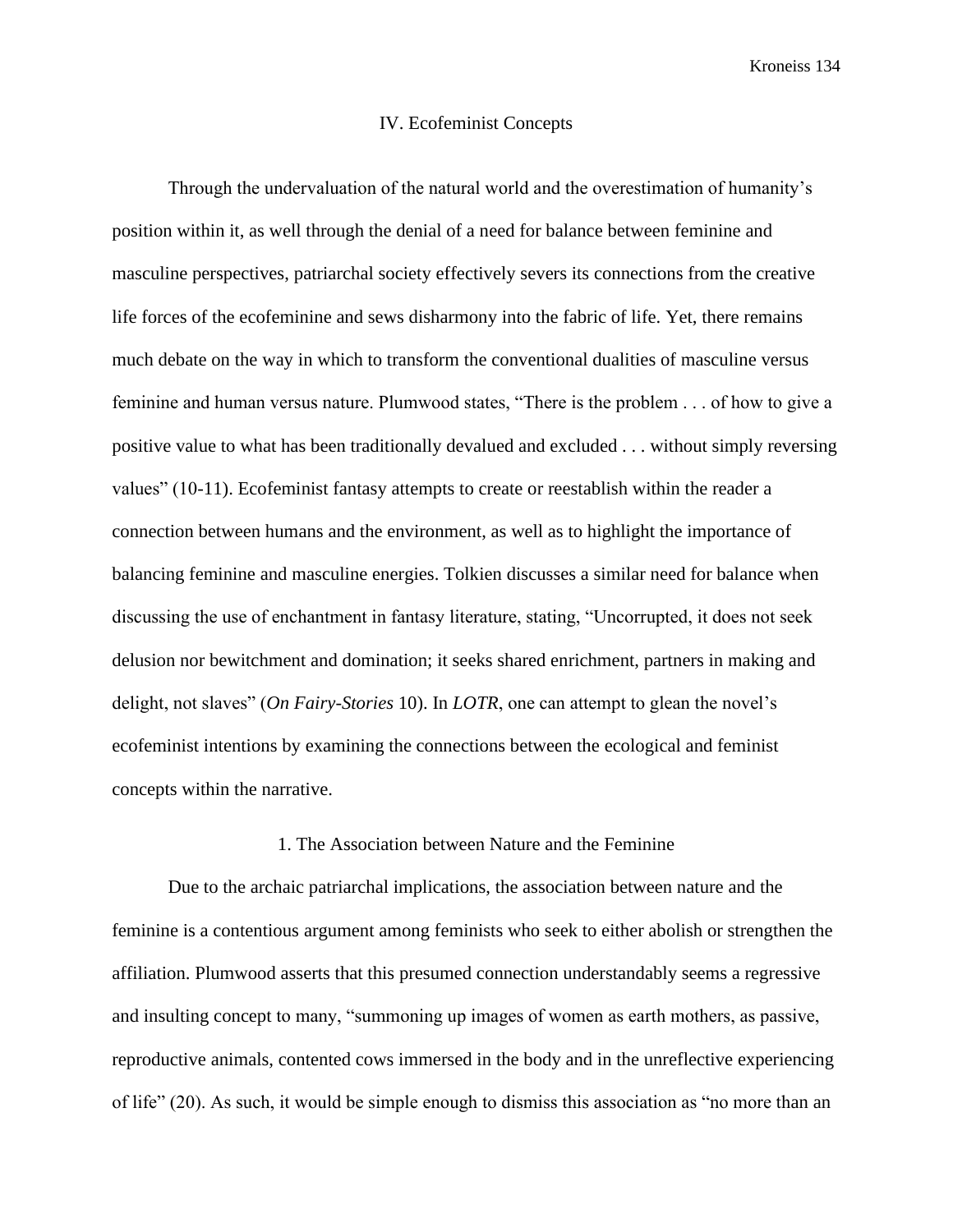instrument of oppression, a relic of patriarchy which should simply be allowed to wither away now that its roots in an oppressive tradition are exposed" (Plumwood 21). However, as we have previously considered, rather than rejecting their traditional affiliation with the natural world, women and those who embrace feminist ideals should seek not only to align themselves with the values required to stand in solidarity with the natural world, but, by working to assign power to the concepts of both nature and the feminine, should seek to transform their mutual patriarchal devaluation into an alliance of united strength—as Tolkien does. Whether due to an innate association between nature and the feminine, or through a conscious choice by female and nonhuman characters to combine their traditionally apportioned and unconventional attributes, both autonomy and power can be found within *LOTR*'s ecofeminist collaborations.

Although the Mother Nature archetype is associated with passivity and sacrifice, the term also conveys active strength, as well as humbling creative powers. With characteristics of the natural world reflected in both her costume and physical appearance, as well as in the way in which she is presented within each scene, Goldberry is the personification of Mother Nature. Tolkien states: "Her long yellow hair rippled down her shoulders; her gown was green, green as young reeds, shot with silver like beads of dew; and her belt was of gold, shaped like a chain of flag-lilies, wet with the pale-blue eyes of forget-me-nots" (*Fellowship* 123). Campbell points out that Goldberry "is virtually interchangeable with the ecology around her: 'About her feet in wide vessels of green of green and brown earthenware, white water-lilies were floating, so that she seemed to be enthroned in the midst of a pool'" (*Nature* 436). Like the commonly applied comparisons between the changing of the seasons and the cyclical transformation of the feminine, Dickerson and Evans assert, "This welter of imagery . . . serves to situate her, not in a timeless world, but in the cyclic time of the world of nature, where rippling streams and living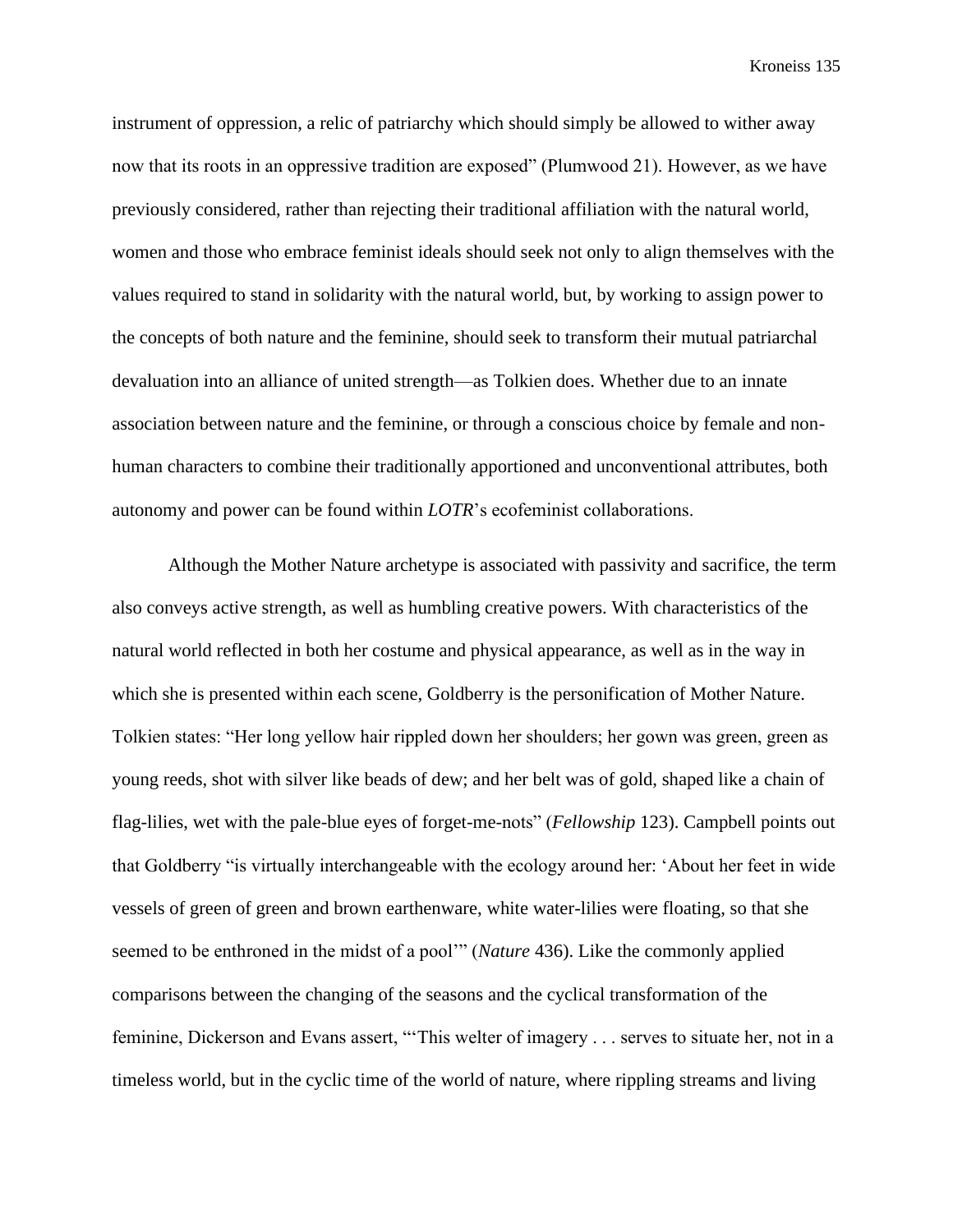pools beget and nourish reeds and lilies according to the rhythm of the seasons'" (20). Like Bombadil, Goldberry's metaphysical powers are outwardly manifested through language and song—though her mere presence is sufficient enough to positively influence the world around her. Upon first hearing the song of Goldberry, the Hobbits are influenced by a power that is as potent and ageless as that of Bombadil. Tolkien states, "Then another clear voice, as young and as ancient as Spring . . . came falling like silver to meet them . . . And with that song the hobbits stood upon the threshold, and a golden light was all about them (*Fellowship* 122). Afterward, Frodo lyrically praises this nature goddess and equates the joy she elicits in his heart to the enchantment he first experiences upon hearing Elven-voices—though the emotions aroused by Goldberry were "deeper and nearer to mortal heart; marvellous and yet not strange" (*Fellowship*  123). This inherent familiarity of emotion—a profound connection that Frodo experiences on a primal level—indicates that Goldberry is fundamentally more a part of the natural world than even the Elves. Tolkien's implied connection between nature and the feminine, illustrated in Goldberry's seamless association with the spirit of the earth, cannot be construed as a devaluation of either, but—given her influence, as well as the broader allocations of power attributed to the ecofeminine throughout the remainder of the novels—should be perceived as a characterization of strength. Moreover, Tom Bombadil—a powerful figure in masculine form is as innately connected to the natural world as Goldberry—the sole difference being in which sphere their strengths ultimately lie. Rawls states, "The concerns of the Feminine Principle . . . are inner directed . . . The Masculine Principle . . . active and outer-directed" (6). Although Goldberry is portrayed in a starkly feminine role in relation to Tom (relegated to domestic issues regarding home, while Tom is assumed to possess a greater knowledge of the outside world of which he is a regular visitor), Goldberry is depicted as a force of nature in her own right and,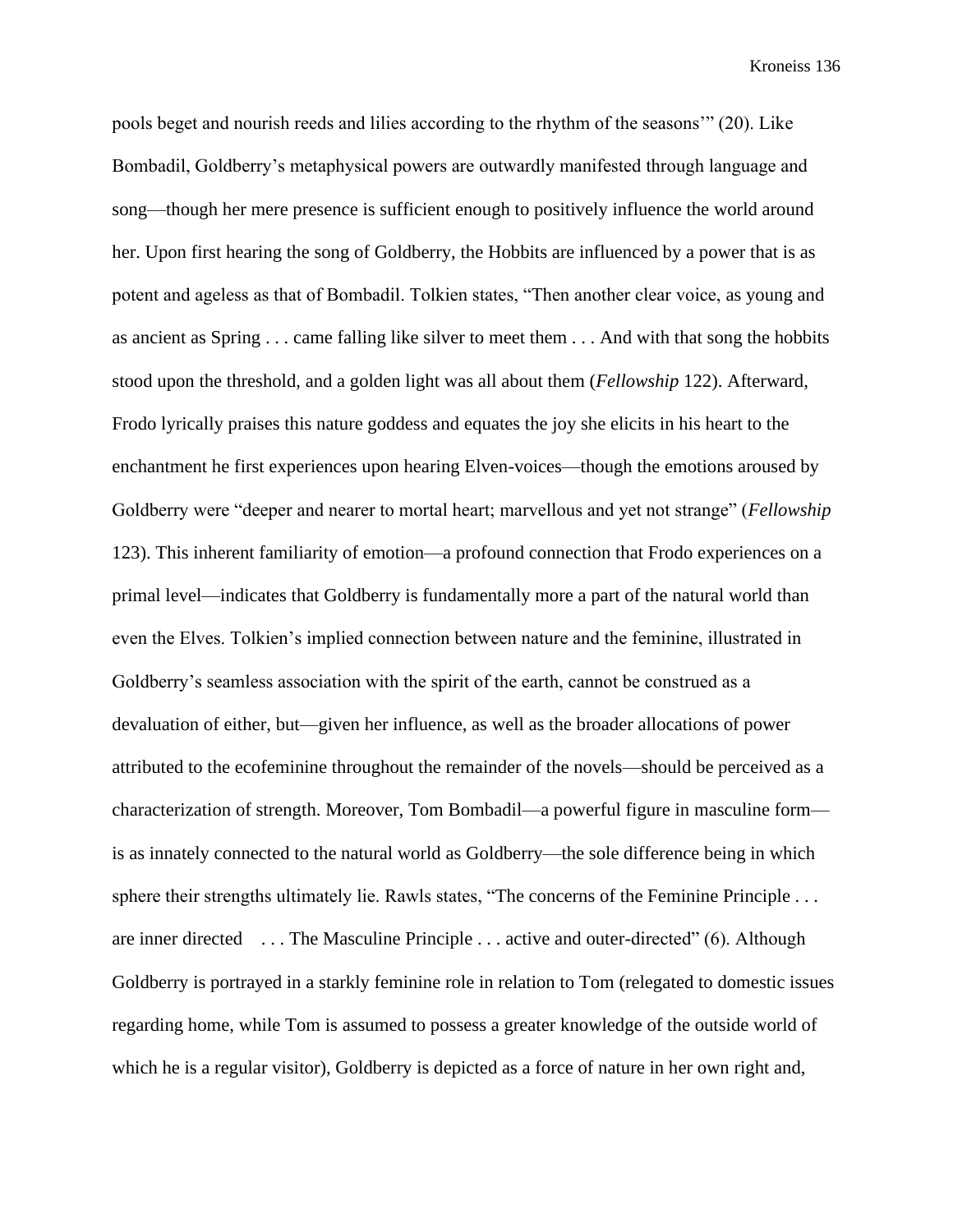together, Goldberry and Bombadil—like the green woman and green man of the forest represent nature's balance of feminine and masculine energies.

Galadriel is another female figure whose characteristics coincide with those of the Mother Nature archetype—especially when we examine her role in the revitalization of the Shire. Like the duality found in both the natural world and the human, Galadriel exhibits the chaotic and wrathful characteristics of the "bad mother" during her self-analysis regarding her possible acceptance of the ring, giving us a glimpse of the unbridled power that could be unleashed if she so chose. However, more often than not, Galadriel represents the benevolent, bountiful, and generous "good mother." As previously mentioned, Galadriel grants the Fellowship gifts to assist in their mission regarding the ring, as well as in their journeys beyond. Cooperating with another being considered a representative or hybrid of non-human nature, Galadriel presents the Hobbit, Sam, with the gift of earth from her orchard, which he uses to restore the Shire to its former pastoral utopia. Roach states, "We frequently find 'Mother Earth' or 'Mother Nature' used as metaphor for this sense that nature attends to our needs and shares with us her riches" (29). Beyond the physical manifestation of this gift, the prospect of what could result from Galadriel's offering produces an additional message of hope—the promise not only of an individual future for Sam (in that there is at least the possibility that he may survive the quest), but optimism for an ecological restoration, as well.

Although we have previously discussed Éowyn's rise to action in the Battle of the Pelennor Fields, we have not yet discussed the role that the Hobbit, Merry, plays in her victory against the Witch King of Angmar. Tolkien states:

> Merry's sword had stabbed him from behind, shearing through the black mantle, and passing up beneath the hauberk had pierced the sinew behind his mighty knee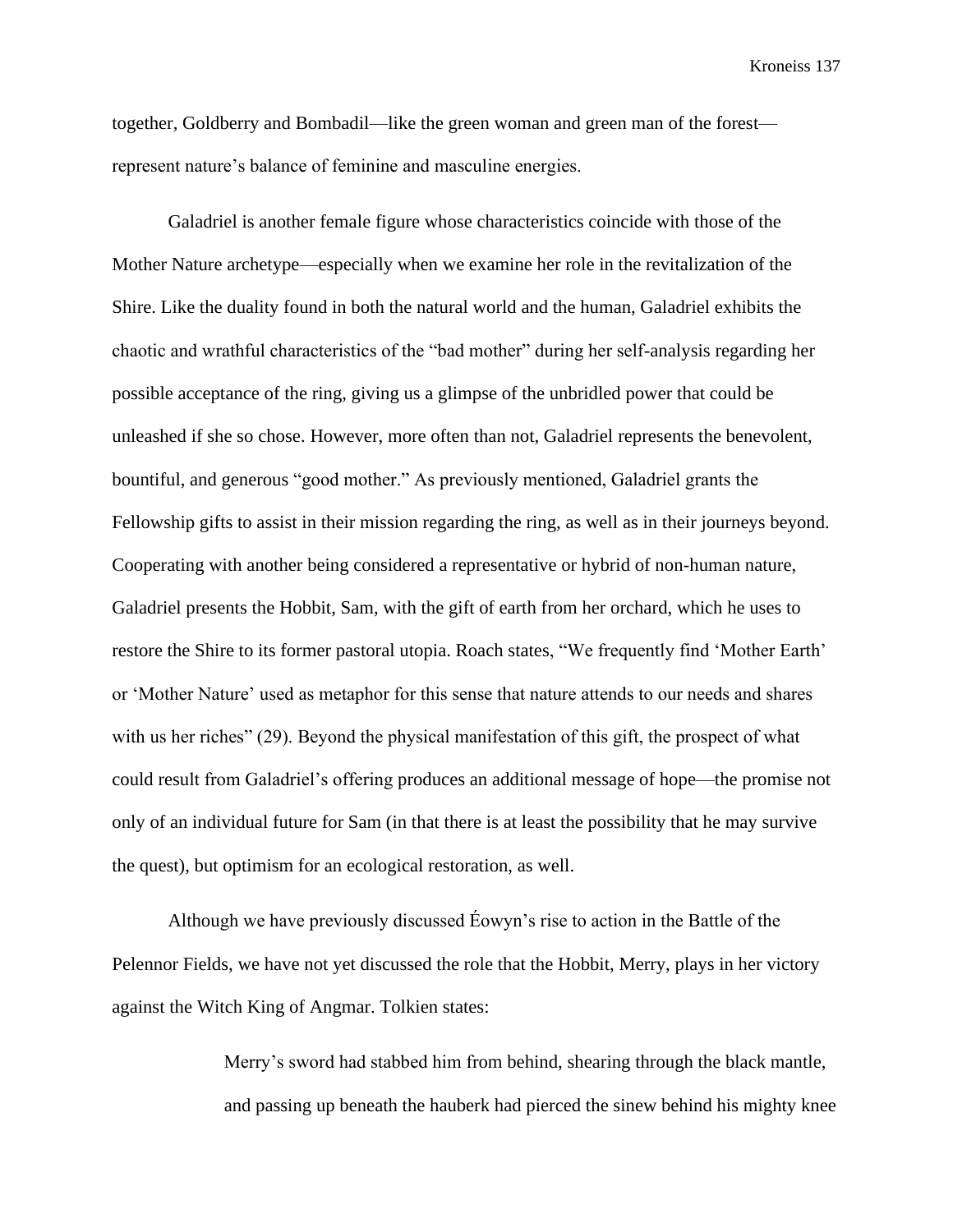. . . with her last strength she drove her sword between crown and mantle, as the great shoulders bowed before her. (*Return* 842)

In this passage, we witness the collaboration of the feminine and non-human nature, as well as the rise in the hierarchal status of two marginalized entities (originally dismissed by other warriors as useless or a hindrance in battle). Though it can be argued that the ecofeminine lacks the power of the masculine as it takes both nature and the feminine to destroy the enemy, it can conversely be asserted that, in wielding their mutual strengths, the ecofeminine is able to accomplish a feat that no man ever could, which results in not only a victory for Rohan, but for all of Middle-earth. McCrory Hatcher states that Éowyn's relationship with Merry "is also important in illustrating her importance as a character: she is a hero in the same mold as hobbits because they all will come to realize the importance in fighting for preservation (49). Moreover, by recognizing that even the most marginalized in society can emerge as a beacon of hope and strength to the world, Tolkien promotes the recognition and empowerment of the "other."

Éowyn's association with the natural world is reflected in other aspects, as well. McCrory Hatcher points out that Éowyn's maternal aspects first appear when Dernhelm bears Merry under her cloak (49). This is due to both the obvious symbolic implications, as well as to Éowyn's deep capacity for empathy and nurturance. McCrory Hatcher asserts, "This shines a light on the love and nurturing that Éowyn will soon spread over Middle-earth; carrying Merry gives the reader a pregnancy image that foreshadows Éowyn giving birth to a new life on the battlefield" (49). Upon her transformation in the Houses of Healing, Éowyn is shown not only to accept the loving aspects of self traditionally associated with the feminine, but to embrace the natural world and to value their shared creative potential. Éowyn states, "I will be a healer, and love all things that grow and are not barren" (*Return* 965), highlighting her new focus of life, rather than death—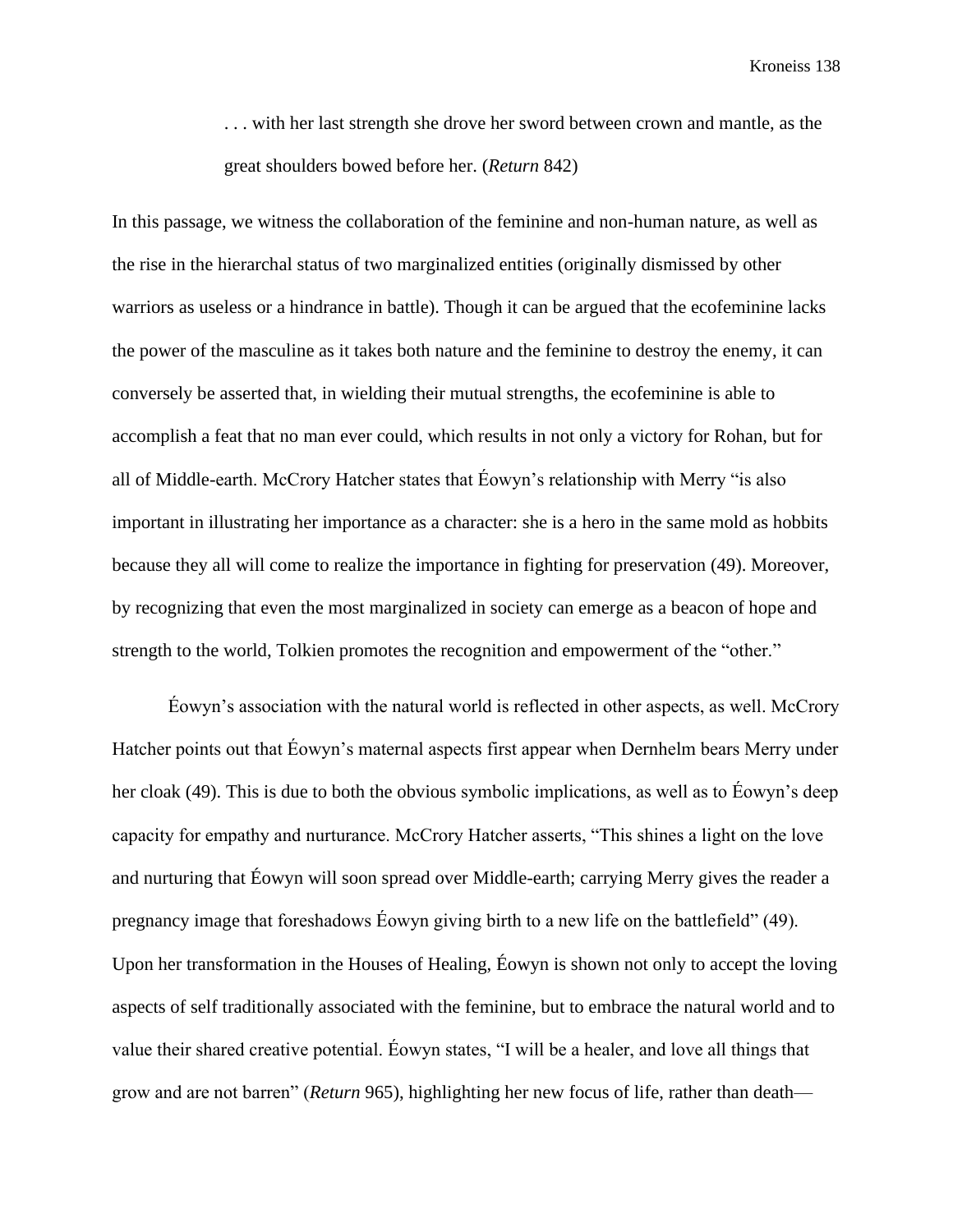whether it be by working with the creative energies of the earth or through her reproductive abilities as a woman. Rather than promoting an innate connection to the natural world in order to lower Éowyn's hierarchal position within the narrative, Tolkien's transformation of a mortal who was once consumed solely by masculine destruction to a being who becomes whole through her inclusion of ecofeminist creation suggests a powerfully balanced persona and signifies extreme inner and outer strength. Moreover, as we have mentioned, Faramir, while still attributing an unseen power to the feminine, joins Éowyn in this celebration of nature and of life, stating, "[T]hen let us cross the River and in happier days let us dwell in fair Ithilien and there make a garden. All things will grow with joy there, if the White Lady comes" (*Return* 965).

As we have explored, critics have at times accused Tolkien of equating femininity to passivity, allowing the women of *LOTR* the choice to rebel only under the most grievous of circumstances. Plumwood states:

> To be defined as 'nature' in this context is to be defined as passive, as non-agent . . . or invisible background conditions against which the 'foreground' achievements of reason or culture . . . take place. It is to be defined as a terra nullius, a resource empty of its own purposes or meanings . . . whose domination is simply 'natural', flowing from nature itself and the nature(s) of things. (4-5)

However, the same situation is reflected in Tolkien's portrayal of non-human nature—a world which he clearly respects and to which he attributes great power. Akin to the eventual uprising of the Ents and of even the Hobbits, *LOTR*'s female characters may appear initially passive as they exhibit the same restraint from violence and strife as the natural world. However, in either case, temperance and the consideration of outcome does not equate to fragility or inferiority. As women and non-human nature have been traditionally consigned to the background against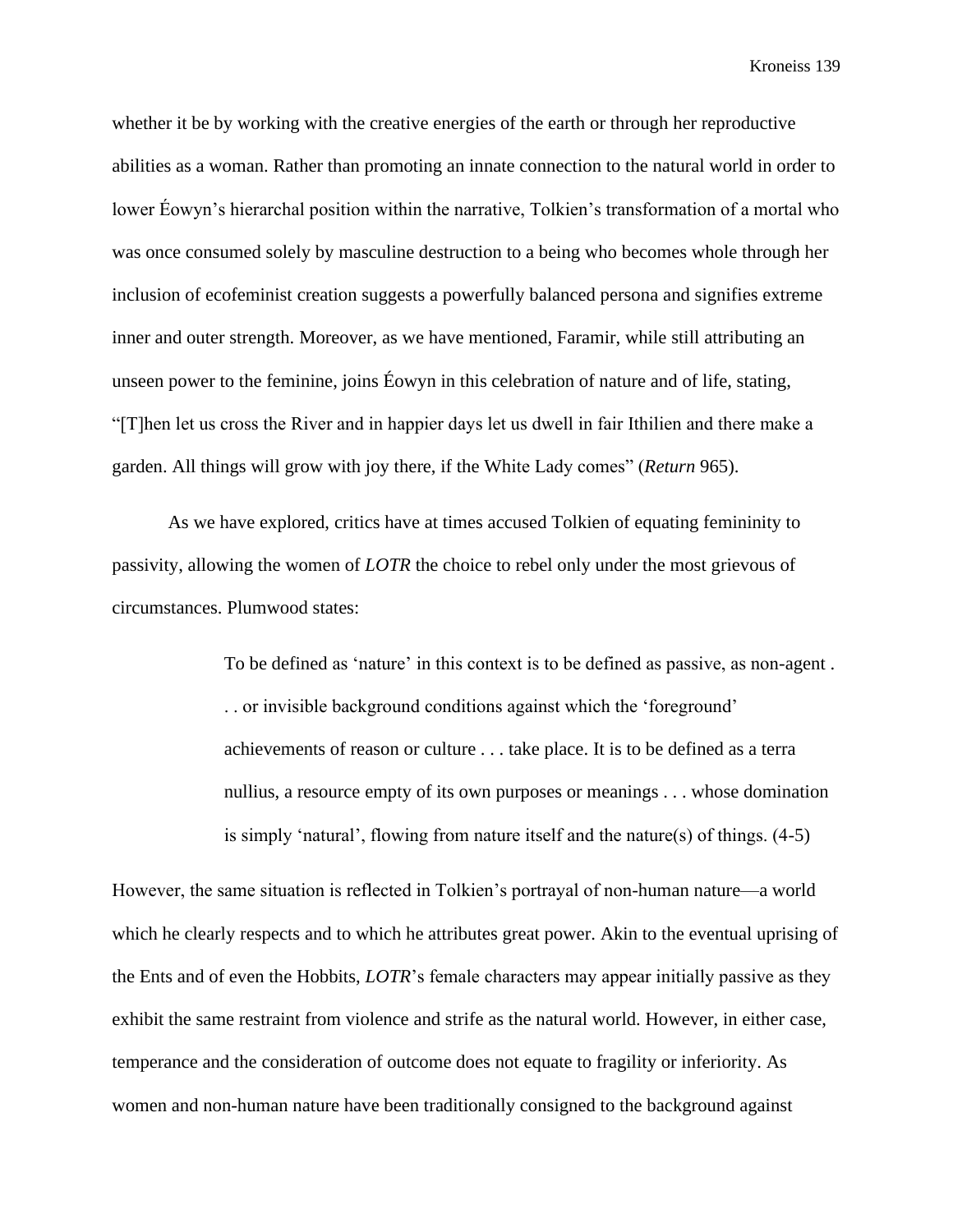which the androcentric history of the world has occurred, this is the eclipsed position in which Tolkien initially places them in order to more brilliantly reveal their unexpected transformations. However, when action is required to rise up against the evils of Sauron, both nature and the feminine exhibit qualities normally associated with the masculine, including the ability to take physical action. Moreover, in opposition to the duality associated with the feminine and the natural world—that both are perpetually of one extreme or the other (i.e., passive and obedient or aggressive and chaotic)—*LOTR*'s ecofeminist characters possess a more rational approach to life and to war, which allows for their directed efforts to assist in Sauron's destruction. Strategic actions that illustrate the logic and temperance of the ecofeminine—such as the army of Ents that march upon Isengard, as well as Éowyn's covert plan to join Rohan's army—not only culminate in a beneficial outcome for Middle-earth, but serve to promote as superior the creative and regenerative power of the ecofeminine over the destructive aspects of the masculine. In regard to their ancient association with the natural world, Plumwood states that women within the patriarchal system have traditionally faced an unacceptable choice: "They either accept it (naturalism) or reject it (and endorse the dominant mastery model)" and asserts that "both men and women must challenge the dualised conception of human identity and develop an alternative culture which fully recognises human identity as continuous with, not alien from, nature" (36). In *LOTR*, the recognition of the significant contributions of the other (whether human or nonhuman nature), as well as the collaboration of not only nature and the feminine, but of all male characters whose roles are not strictly defined by archaic patriarchal notions of masculinity, allow for the dissolution of the nature/human dichotomy.

2. The Dissociation from the Ecofeminine: The Story of the Ents and Entwives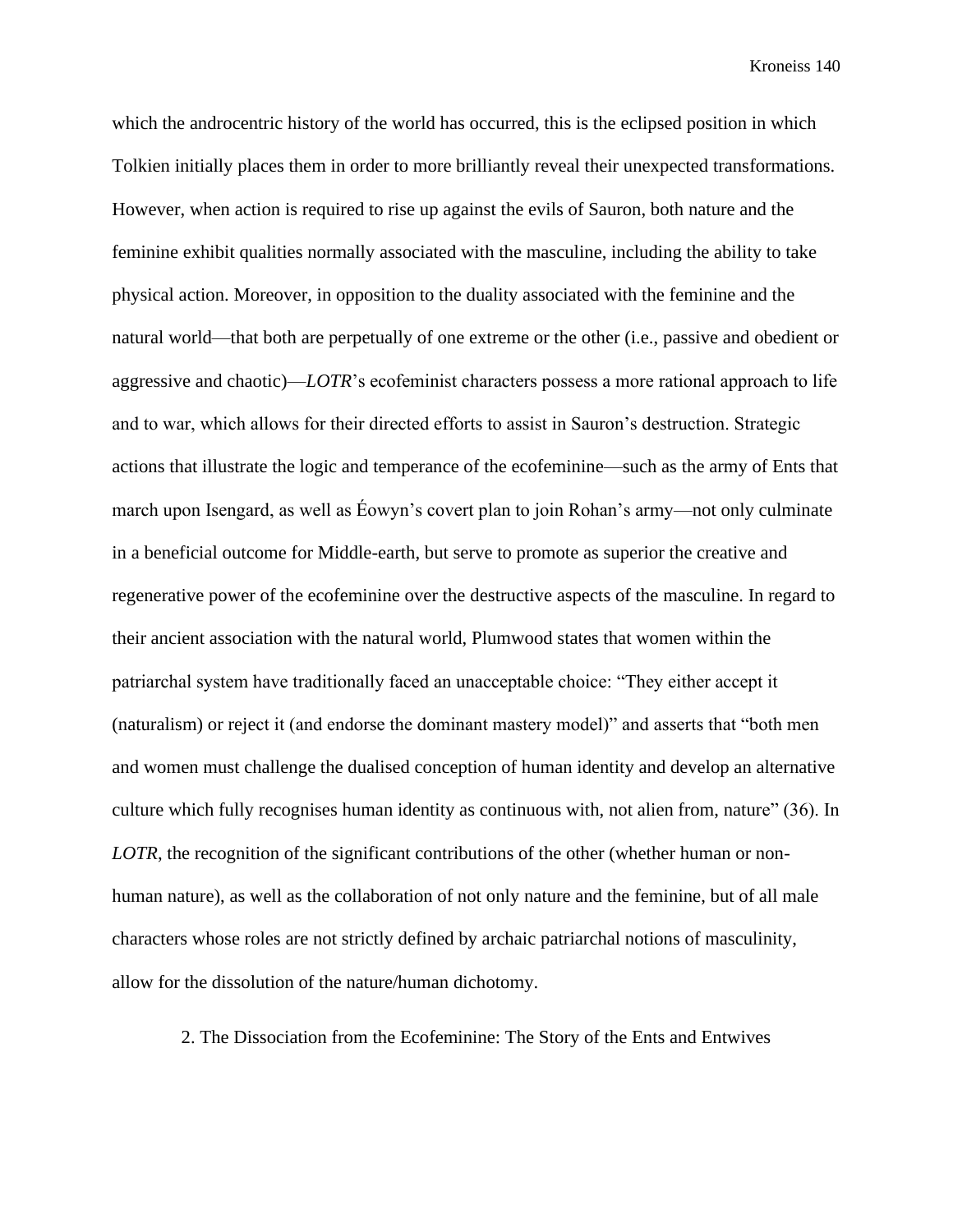The story of the Ents and Entwives is perhaps the best example of the need for equitable relationships and of compromising for the greater good (between human and non-human nature, as well as between the feminine and masculine and their differing ecological perspectives). Over time, the Entwives (female) and Ents (male) grew physically and psychologically further apart. As eternal preservationists, the Ents' deep ecological perspective promoted the love of all things wild—they communicated with the trees and other wild vegetation and ate only of the fruit which had fallen naturally from the plant. Dickerson and Evans assert that the Ents value "unordered nature" and express their respect by allowing all flora to "grow according to the principles inherent in their nature, countenancing neither the conversion of these lands to civilized use nor the organized cultivation of growing things" (123). In contrast, the Entwives desire order. They enjoy maintaining their gardens and demand that the life contained within them grow according to their wishes, though they do not feel it necessary to commune with the plants in order to learn their requirements and desires in return. Dickerson and Evans state that, in this case, "[C]onservation might be called the management of the earth in an effort to preserve a balance among species and to control its use for the extraction of benefits without destroying it" (124). Therefore, although they do not abuse the natural world, the Entwives' land use policies condone the controlled conditions of natural processes in exchange for individual gain. While the Ents continue to wander the wild woods, the Entwives move further away, building and tending their gardens until they eventually they lose track of one another. After the Entwives' gardens are destroyed during the first Great War leaving the Ents to believe the worst, the two appear to be forever separated— effectively condemning their race to eventual extinction. Treebeard states, "Forests may grow . . . Woods may spread. But not Ents. There are no Entings'" (*Towers* 981).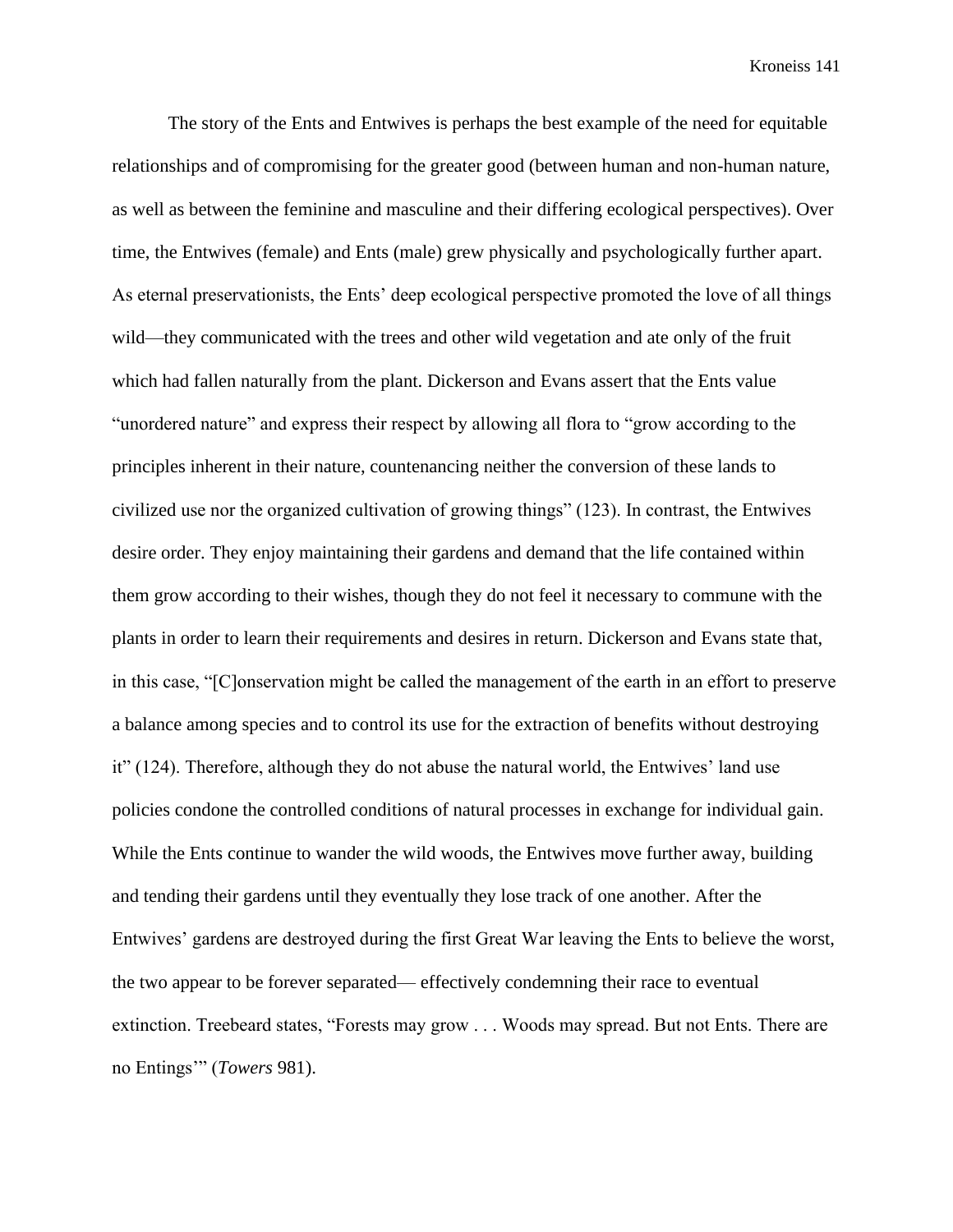Although the depiction of the Entwives as stewards of nature highlights the conservation aspect of the tale, Tolkien also presents the preservationist viewpoint of the Ents as an especially useful approach when adhering to a deep ecological perspective or as a practical application in cases where humanity has pushed the finite survival capacity of the earth beyond its limitations. Dickerson and Evans state that, although Tolkien never expressly declares that either environmental viewpoint is "fundamentally right or wrong" (124-125), the message here is that "[e]nvironmental positions should be held with conviction, but divergent views should not be adhered to so fiercely as to threaten one's very survival" (252). Aside from employing gender characteristics in the Ents and Entwives contrary to the manner in which they are stereotypically assigned in the human, (i.e., attributing to the Entwives the patriarchal desire for the submission, conformity, and increased production capacity of others, devoid of both gratitude for what they receive and empathy for those from whom they receive it), the story of the Ents and the Entwives highlights the very real-world consequences that arise from the refusal to honor both feminine and masculine perspectives, as well as from the failure to maintain a balance between preserving the natural world and accepting modern progress.

### 3. Ecofeminist Summary

Although *LOTR* suggests the possibility of a progressive future—an egalitarian society in which gender equality, acceptance of the "other," and ecological stewardship are the norm—it also presents the reality that the struggle for social and ecological justice is a long and never ending journey, as well as the likelihood that humanity's numinous perception of and intimate association with the ecofeminine may simply be a memory of a bygone era—a former way of life that has long since passed into mythology, never again to be universally experienced on earth. Diverging from a strictly utopian conclusion, *LOTR* affirms this truth by depicting the ultimate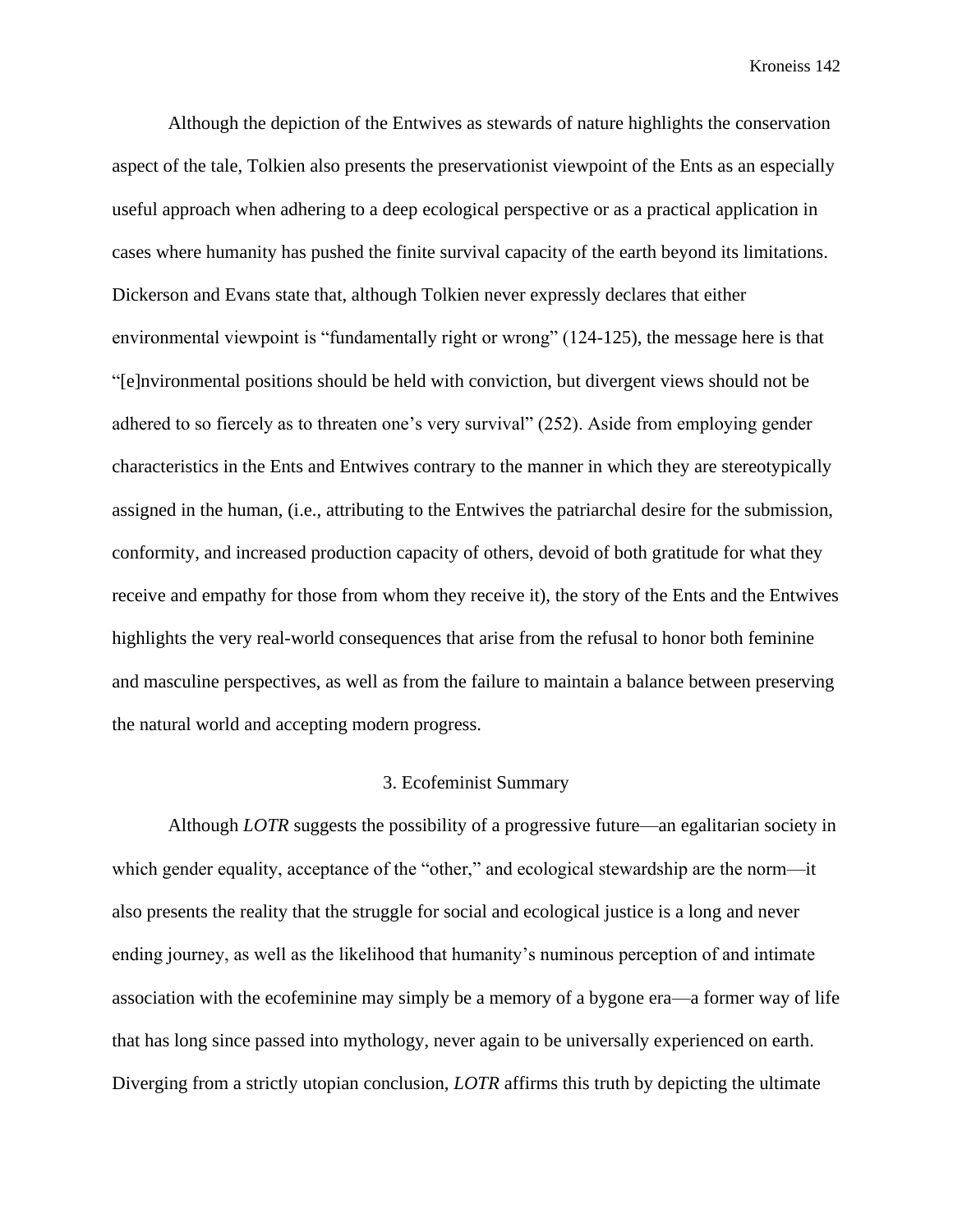defeat of most characters who represent or who are aligned with non-human nature. Analogous to the innumerable species and ecosystems that have vanished from the earth due to the domination of humanity and its governing patriarchal beliefs, Middle-earth experiences this loss in the departure of the Elves and in the anticipation of the future extinction of the Ents. As Gandalf explains to Aragorn (and as Tolkien clarifies for humankind) not all will be saved and it is up to humanity to preserve what is left: "The Third Age of the world has ended, and the new age has begun; and it is your task to order its beginnings and to preserve what must be preserved. For though much has been saved, much must now pass away" (*Return* 971). Brawley states that, although certain instances of ecological justice (such as the fall of Isengard) are important examples of Tolkien's theory of recovery, "we also know that the age has come where these images of the close relationship to nature must give way to the Dominion of Man in the Fourth Age" (117). The fading of the Third Age can be equated to the historical fall of the ecofeminine, when peaceful ecocentric and female-centric cultures were eradicated—pushed from earthly existence by warring and oppressive masculine societies and religions. It is assumed that with the rise of man—or, more specifically, of patriarchal culture—a loss of alliance with and reverence toward nature would soon follow, prompting a fundamental separation of humanity from a world which not only supports the physical body, but which nourishes the ethereal soul. Although the intricacies of such a relationship cannot be fully understood much less articulated by human intellect, its loss (though indiscernible) can certainly be mourned by the human heart. Like the profound agony inflicted upon Frodo's spirit which prompts his passage to the Grey Havens, the loss of a genuine connection to the world with which humanity is innately connected, as well as an unbalanced existence where destructive notions of the masculine eternally overshadow the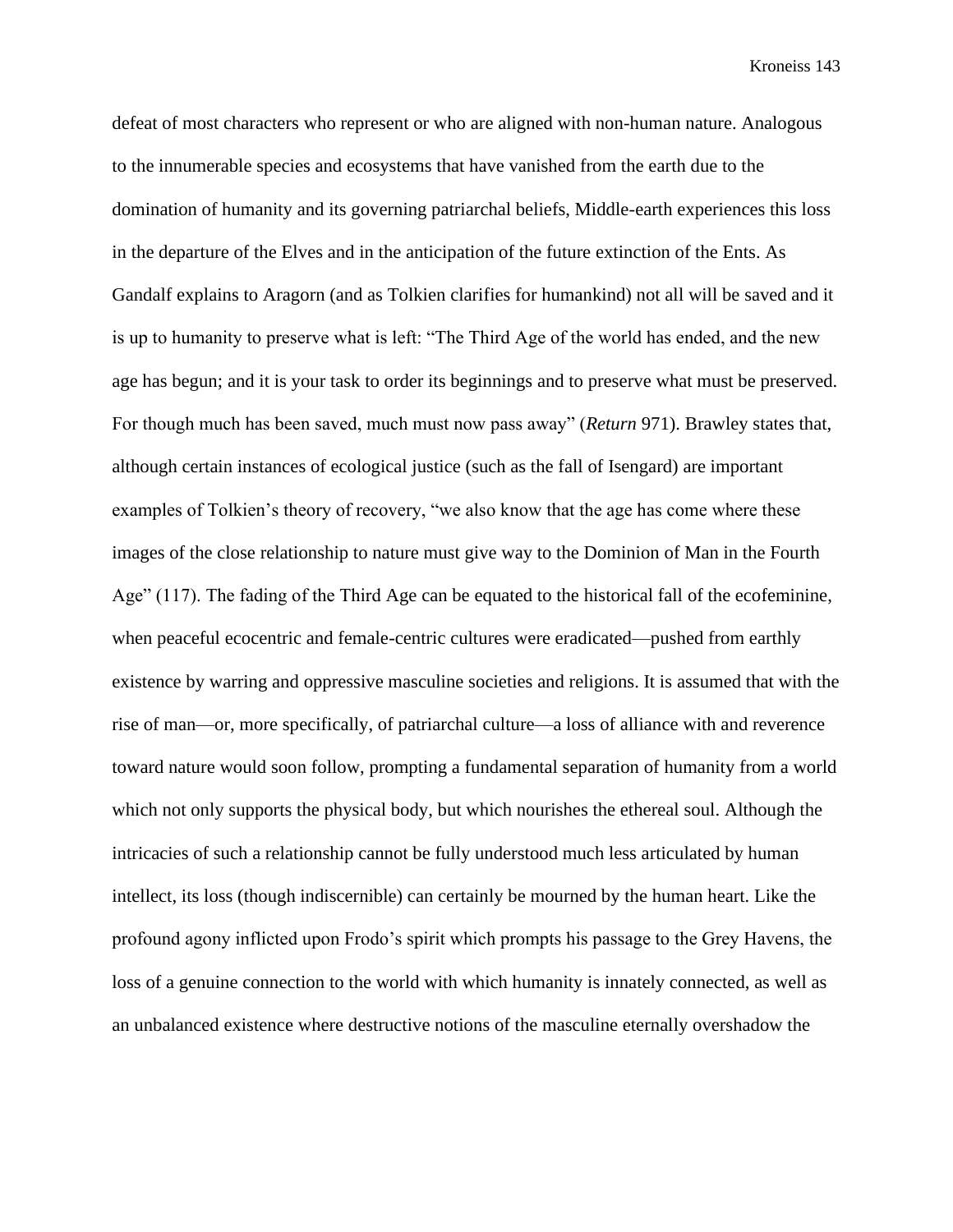Kroneiss 144

creative, life-giving potential of the feminine, leaves a void within the soul that no material attainment can ever fully satisfy. Le Guin states:

> At the end of *The Lord of the Rings*, the non-human beings of Middle Earth are 'dwindling' away or passing into the West leaving the world to mankind alone. I think they too imply that modern humanity is in exile, shut out from a community, an intimacy, it once knew . . . The fields and forests, the villages and byroads, once did belong to us, when we belonged to them . . . It reminds us of what we have denied, what we have exiled ourselves from. (86)

## V. *The Lord of the Rings* Conclusion

Due to a disregard for the historical accounts and creative endeavors of the feminine and, consequently, the repression of the significant cultural foundations that likely would have evolved from such perspectives (e.g., connectivity to and empathy for the natural world, social and sexual equality) the world has lingered in an increasingly polarized existence. The prevalent androcentric and anthropocentric hierarchal system which has been unconsciously accepted by society over time as a universal truth is, in reality, a distorted narrative specifically authored by the patriarchy and unchallenged due to lack of a substantial alternative. As patriarchal, imperialistic, and/or capitalist societies depend on the continued oppression of all life below the ruling class, they seek to halt ecofeminist progress by any means necessary—including discrediting and dishonoring all who do not subscribe to the prevailing hierarchal system. Fantasy fiction is a means by which readers can circumvent such reproach and imagine an alternative to this pervasive real-world oppression. In "Fantasy Literature" T. E. Apter states that fantasy "must be understood not as an escape from reality but as investigation of it" (2), clarifying that fantasy provides "a vantage point from which new possibilities can be realized"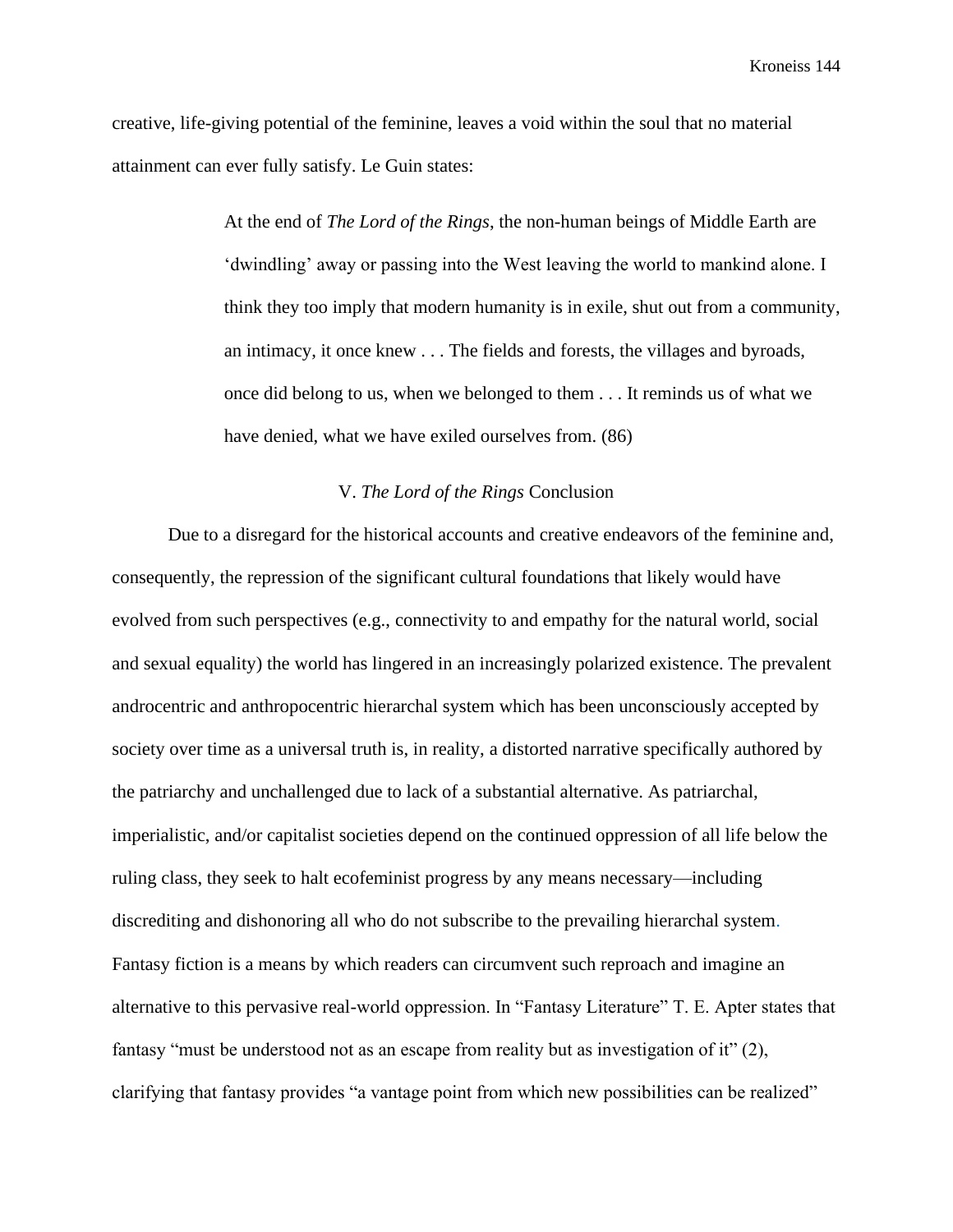Kroneiss 145

(6). Curry states that whatever the agency of control, the most essential means by which to defy such predetermined allocations is through "[A] vision of alternative futures that defy the attempt to corral us all into the iron cage of modernity" and asserts:

> *The Lord of the Rings* offers us one such vision of an alternative world, where enchantment—communal, natural, and spiritual—survives . . . the onslaught of modernity . . . And it comes in the form that we most naturally respond to: a story. (153)

At a time when there are a growing number of environmental issues and an increasing sense of human detachment from the natural world, combined with a persistent division within hetero-patriarchal societies between the feminine, the masculine, and the "other," it is imperative that humanity return to a genuine connection with the natural world and with each other. Ecofeminist fantasy is a valuable means by which to encourage empathy toward all life (human and non-human), to raise environmental awareness, and to foster a sense of unity between members of humankind and the natural world. *LOTR* recognizes the power of nature and the feminine and stresses the importance of humankind's relationship to both, warning that a lack of empathy and appreciation may result in humanity's extinction. At the conclusion of *LOTR*, with the fading of the age of magic and the dawn of the time of man, Tolkien expresses a hope that humanity will redeem itself by exhibiting the same divine qualities he attributes to the ecofeminine in order to create a future of equitable and sustainable partnerships, based on mutual understanding and respect.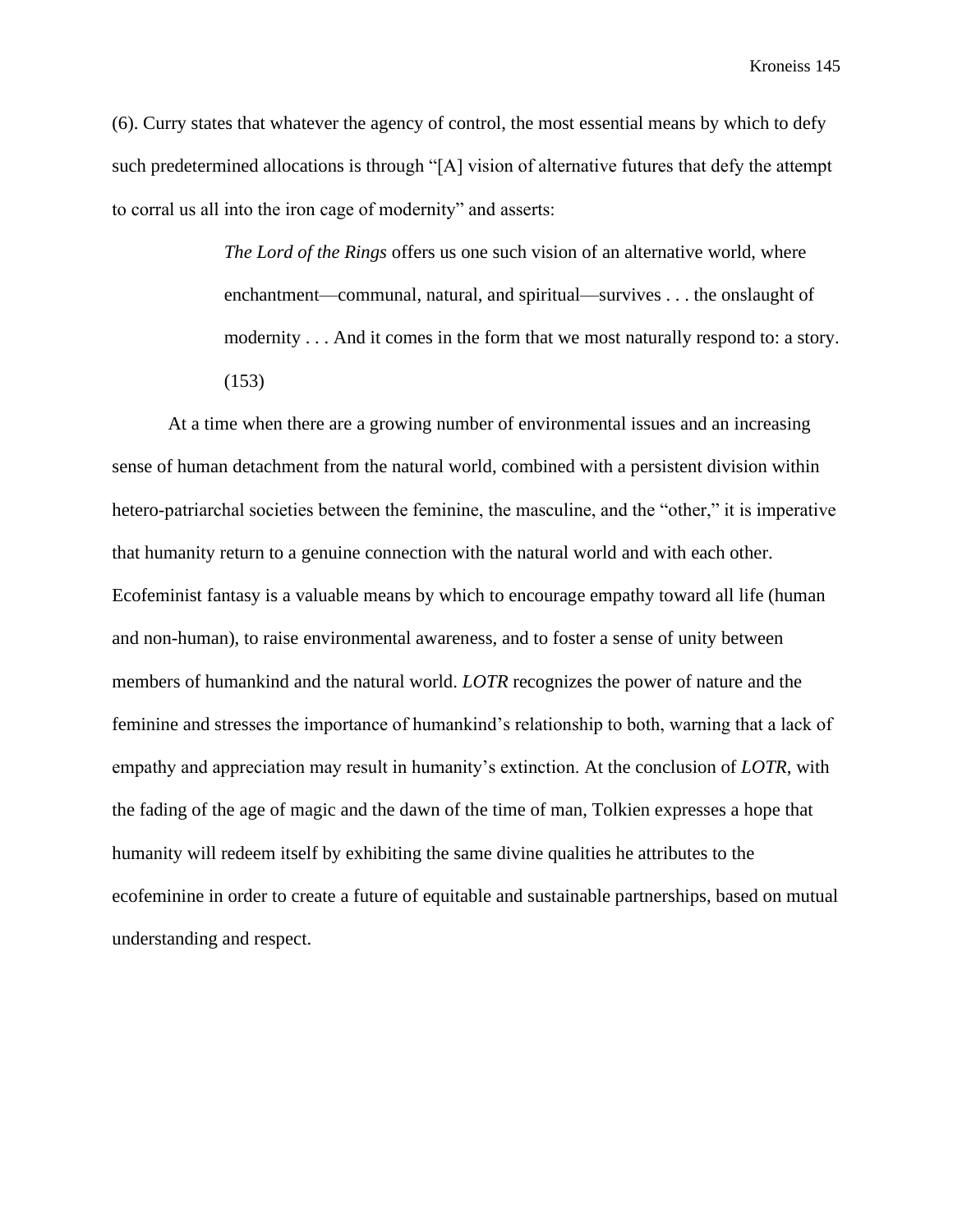## **Works Cited**

Ackerman, Diane. *In Our Nature: Stories of Wildness*. University of Georgia Press, 2002.

- Alaimo, Stacy. "Cyborg and Ecofeminist Interventions: Challenges for an Environmental Feminism." *Feminist Studies*, vol. 20, no. 1, 1994, pp. 133–52.
- Ananthaswamy, Anil, and Kate Douglas. "The Origins of Sexism: How Men Came to Rule 12,000 Years Ago." *New Scientist*, 21 April 2018, [www.newscientist.com/article/mg23831740-400-the-origins-of-sexism-how-men-came](http://www.newscientist.com/article/mg23831740-400-the-origins-of-sexism-how-men-came-to-rule-12000-years-ago/)[to-rule-12000-years-ago/.](http://www.newscientist.com/article/mg23831740-400-the-origins-of-sexism-how-men-came-to-rule-12000-years-ago/)

Apter, T. E. *Fantasy Literature: An Approach to Reality*. Indiana University Press, 1982.

- Beers, William. *Women and Sacrifice: Male Narcissism and the Psychology of Religion*. Wayne State University Press, 1992.
- Bennett, Barbara. "Through Ecofeminist Eyes: Le Guin's 'The Ones Who Walk Away from Omelas.'" *The English Journal*, vol. 94, no. 6, 2005, pp. 63–68.
- Brawley, Chris. *Nature and the Numinous in Mythopoeic Fantasy Literature*: *Critical Explorations in Science Fiction and Fantasy*. McFarland & Company, Inc., Publishers, 2014.
- Bray, Danielle Bienvenue. "Sissy Boy Mothering: Male Child Mother Figures in Middle-Grade Fantasy Literature." *Children's Literature in Education*, no. 46, pp.160–74.
- Buell, Lawrence. *The Environmental Imagination: Thoreau, Nature Writing, and the Formation of American Culture*. The Belknap Press of Harvard University Press, 1995.
- Buell, Lawrence, Ursula K. Heise, and Karen Thornber. "Literature and Environment." *Annual Review of Environmental Resources*, vol. 36, 2011, pp. 417–40.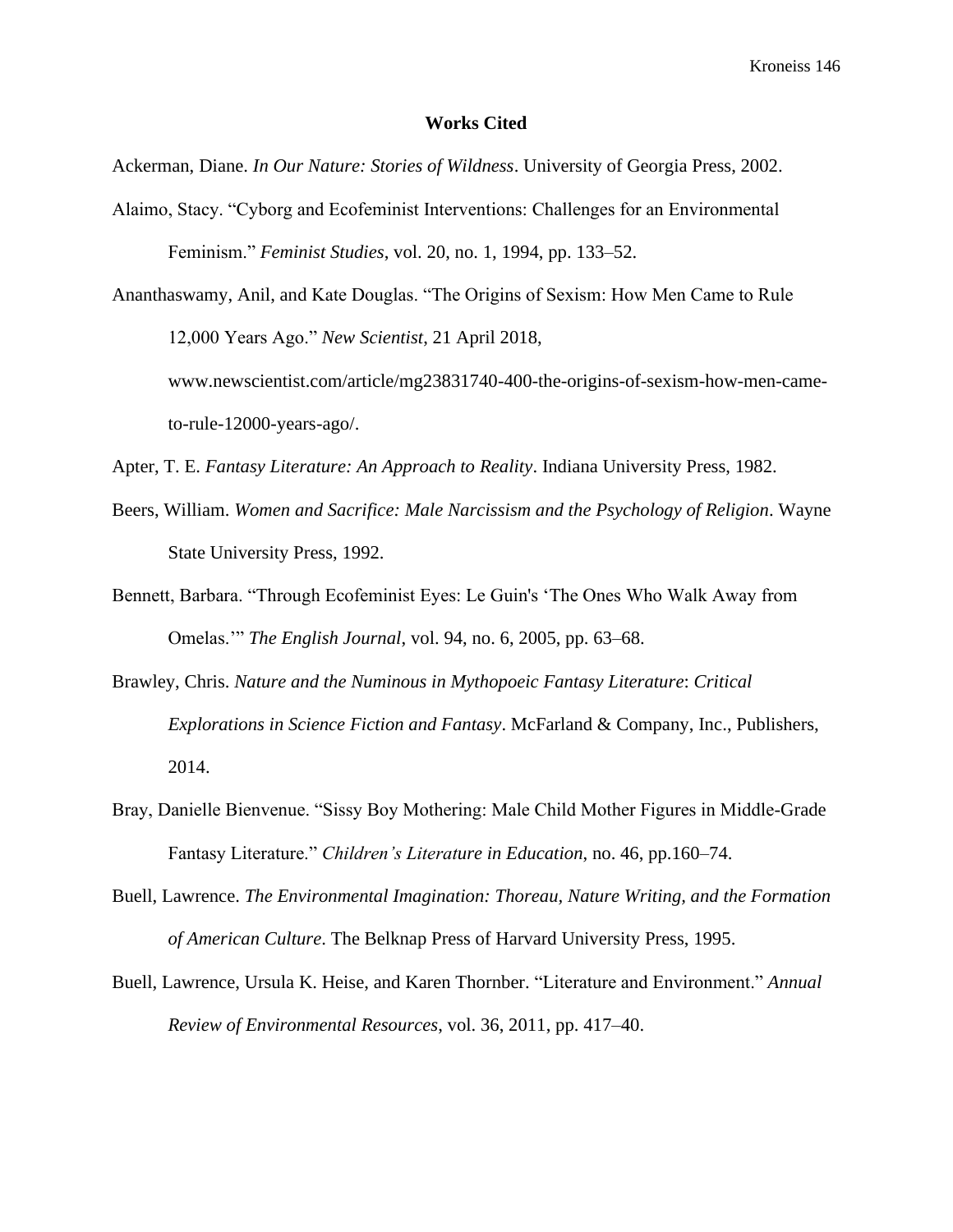- Burke, Jessica. "Fear and Horror: Monsters in Tolkien and *Beowulf*." *The Mirror Crack'd: Fear and Horror in J.R.R. Tolkien's Major Works*, edited by Lynn Forest-Hill, Cambridge Scholars, 2008, pp. 16-51.
- Campbell, Liam. "Nature." *A Companion to J.R.R. Tolkien*, edited by Stuart D. Lee, John Wiley & Sons, Ltd., 2014, pp. 431-45.

Carpenter, Humphrey, editor. *The Letters of J.R.R. Tolkien.* Houghton, Mifflin, Harcourt, 2000.

- Carpi, Daniella. *Fairy Tales in the Postmodern World: No Tales for Children*. Universitätsverlag WINTER Gmbh, 2016.
- Carson, Rachel. "Help Your Child to Wonder." *Woman's Home Companion*, Jul. 1956, pp. 25- 27, 46-48.
- Carter, Susan. "Galadriel and Morgan Le Fey: Tolkien's Redemption of the Lady of the Lacuna." *Mythlore: A Journal of J.R.R. Tolkien, C.S. Lewis, Charles Williams, and Mythopoeic Literature*, vol. 25, no. 3/4, 2007, pp. 71–89.

Chance, Jane. *Lord of the Rings: The Mythology of Power*. University Press of Kentucky, 2001.

- Cohen, Cynthia M. "The Unique Representation of Trees in *The Lord of the Rings*." *Tolkien Studies*, vol. 6, 2009, p. 91-125.
- Cornillon, Susan Koppelman. *Images of Women in Fiction: Feminist Perspectives*. Bowling Green University Press, 1972.
- Crittenden, Chris. "Ecofeminism Meets Business: A Comparison of Ecofeminist, Corporate, and Free Market Ideologies." *Journal of Business Ethics*, vol. 24, no. 1, 2000, pp. 51–63.
- Curry, Patrick. *Defending Middle Earth—Tolkien: Myth and Modernity*. Houghton Mifflin, 2004.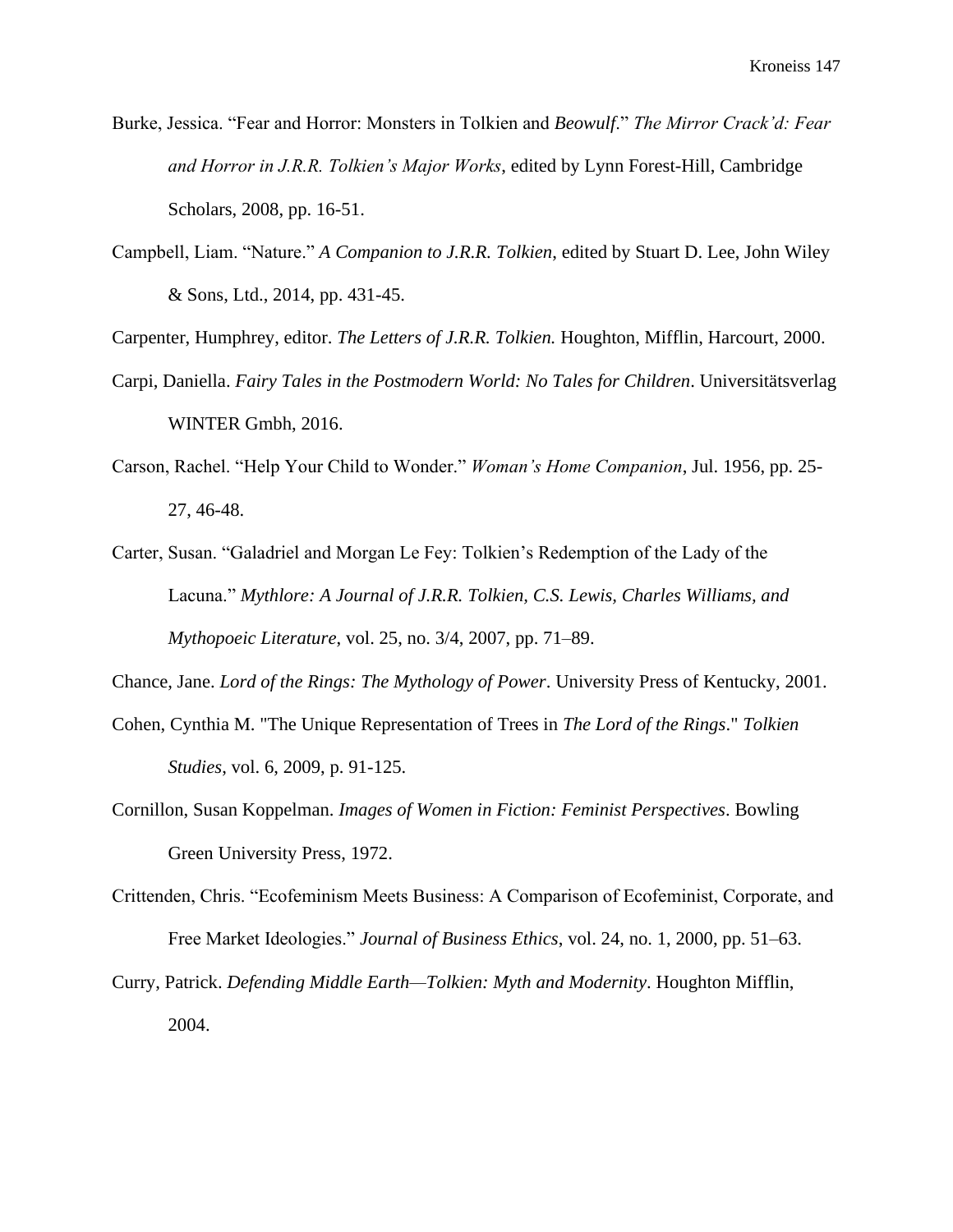Daly, Mary. *Beyond God the Father: Towards a Philosophy of Women's Liberation*. Beacon Press, 1973.

---. *Gyn/Ecology: The Metaethics of Radical Feminism*. Beacon Press, 1978.

- David, E.J.R., editor. *Internalized Oppression: The Psychology of Marginalized Groups*. Springer Publishing Company, 2014.
- Davion, Victoria. "Is Ecofeminism Feminist?" *Ecological Feminism*, edited by Karen J. Warren, Routledge, 1994.
- Dickerson, Matthew, and Jonathan Evans. *Ents, Elves, and Eriador: The Environmental Vision of J.R.R. Tolkien*. The University Press of Kentucky, 2006.
- Donovan, Leslie A. "The Valkyrie Reflex in J. R. R. Tolkien's *The Lord of the Rings*: Galadriel, Shelob, Éowyn, and Arwen." *Tolkien the Medievalist*. Edited by Jane Chance, Routledge, 2003, pp. 106-32.
- Dordoy, Alan, and Mary Mellor. "Ecosocialism and Feminism: Deep Materialism and the Contradictions of Capitalism." *Capitalism, Nature, Socialism*, vol. 11(3), no. 43, 2000, pp. 41–61.
- Dwyer, Jim. *Where the Wild Books Are: A Field Guide to Ecofiction*. University of Nevada Press, 2010.
- Echterling, Clare. "Postcolonial Ecocriticism, Classic Children's Literature, and the Imperial-Environmental Imagination in *The Chronicles of Narnia*." *The Journal of the Midwest Modern Language Association,* vol. 49, no. 1, 2016, pp. 93-117.
- Elgin, Don. *The Comedy of the Fantastic: Ecological Perspectives on the Fantasy Novel*. Greenwood Press, 1989.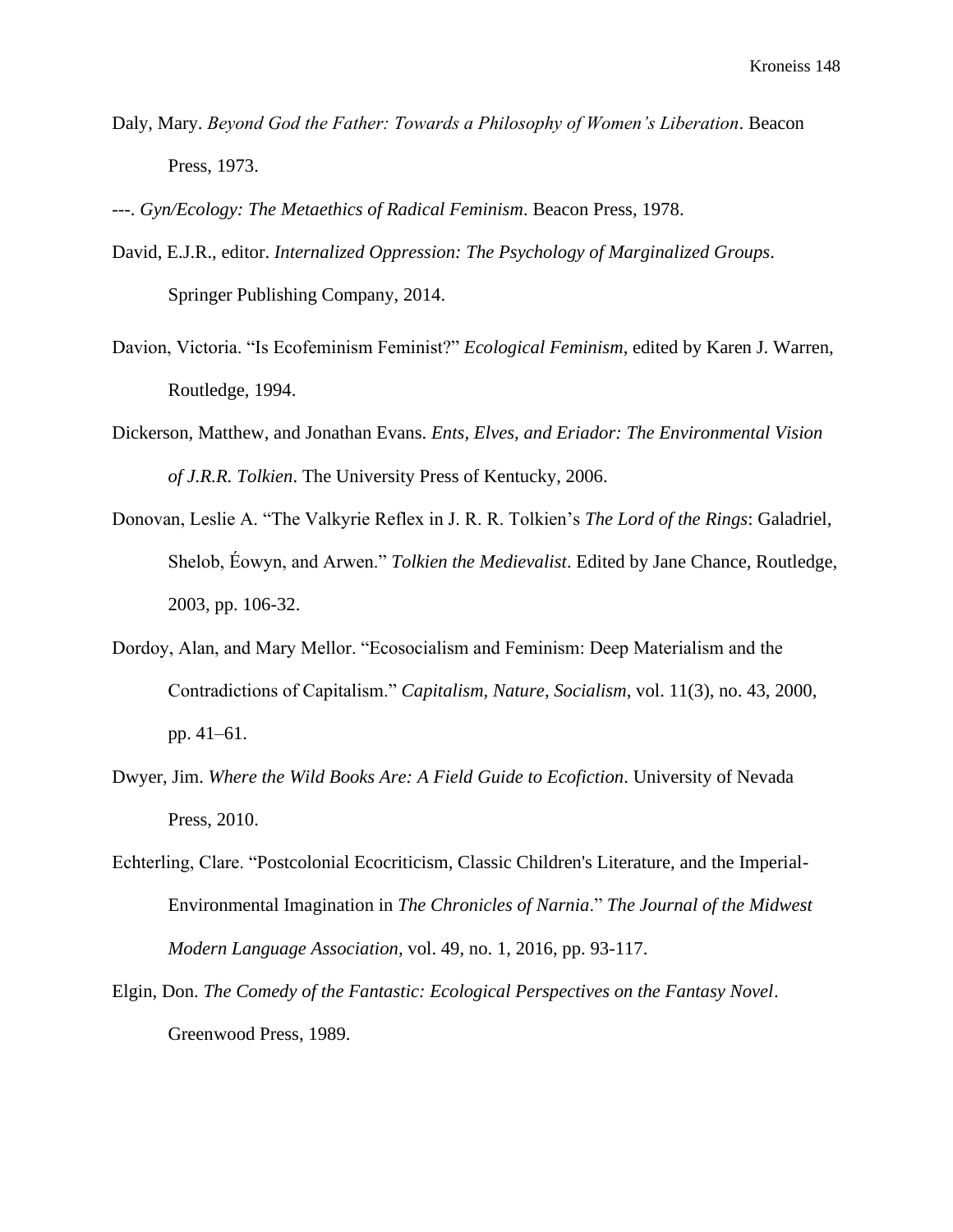- Elgin, Don D. "Literary Fantasy and Ecological Comedy." *Fantastic Literature – A Critical Reader*, edited by David Sandner, Praeger, 2004, pp. 255-70.
- Enright, Nancy. "Tolkien's Females and the Defining of Power." *Renascence: Essays on Values in Literature*, vol. 59, no. 2, 2007, pp. 93-108.

Ferguson, Marianne. *Women and Religion*. Prentice Hall, 1995.

- Fredrick, Candice, and Sam McBride. "Battling the Woman Warrior: Females and Combat in Tolkien and Lewis." *Mythlore: A Journal of J.R.R. Tolkien, C.S. Lewis, Charles Williams, and Mythopoeic Literature*, vol. 25, no. 3, 2007, pp. 29-42.
- Frey, R.G. "Autonomy and the Value of Animal Life." *The Monist*, vol. 70, no. 1, 1987, pp. 50- 63.
- Gaard, Greta. "Children's Environmental Literature: From Ecocriticism to Ecopedagogy". *Neohelicon* vol. 36, no.2, 2009, pp 321-34.

Gadon, Elinor. *The Once and Future Goddess: A Symbol for Our Time*. Harper and Row, 1989. Garrard, Greg. *Ecocriticism*. Routledge, 2004.

- Geddes, Patrick, John Arthur Thompson. *The Evolution of Sex*. The Humboldt Publishing Company, 1889.
- Goodall, Jane. "COVID-19 Should Make Us Rethink Our Destructive Relationship with the Natural World: We need to chart another way forward." Slate.com, 6 April 2020, www[.slate.com/technology/2020/04/jane-goodall-coronavirus](https://slate.com/technology/2020/04/jane-goodall-coronavirus-species.html?fbclid=IwAR09M0AxRhNac-TnipAUhh1bACjfabtsImb1OOA9RxkiaDRxNPIpOxkz9vU)[species.html?fbclid=IwAR09M0AxRhNac-](https://slate.com/technology/2020/04/jane-goodall-coronavirus-species.html?fbclid=IwAR09M0AxRhNac-TnipAUhh1bACjfabtsImb1OOA9RxkiaDRxNPIpOxkz9vU)

[TnipAUhh1bACjfabtsImb1OOA9RxkiaDRxNPIpOxkz9vU.](https://slate.com/technology/2020/04/jane-goodall-coronavirus-species.html?fbclid=IwAR09M0AxRhNac-TnipAUhh1bACjfabtsImb1OOA9RxkiaDRxNPIpOxkz9vU)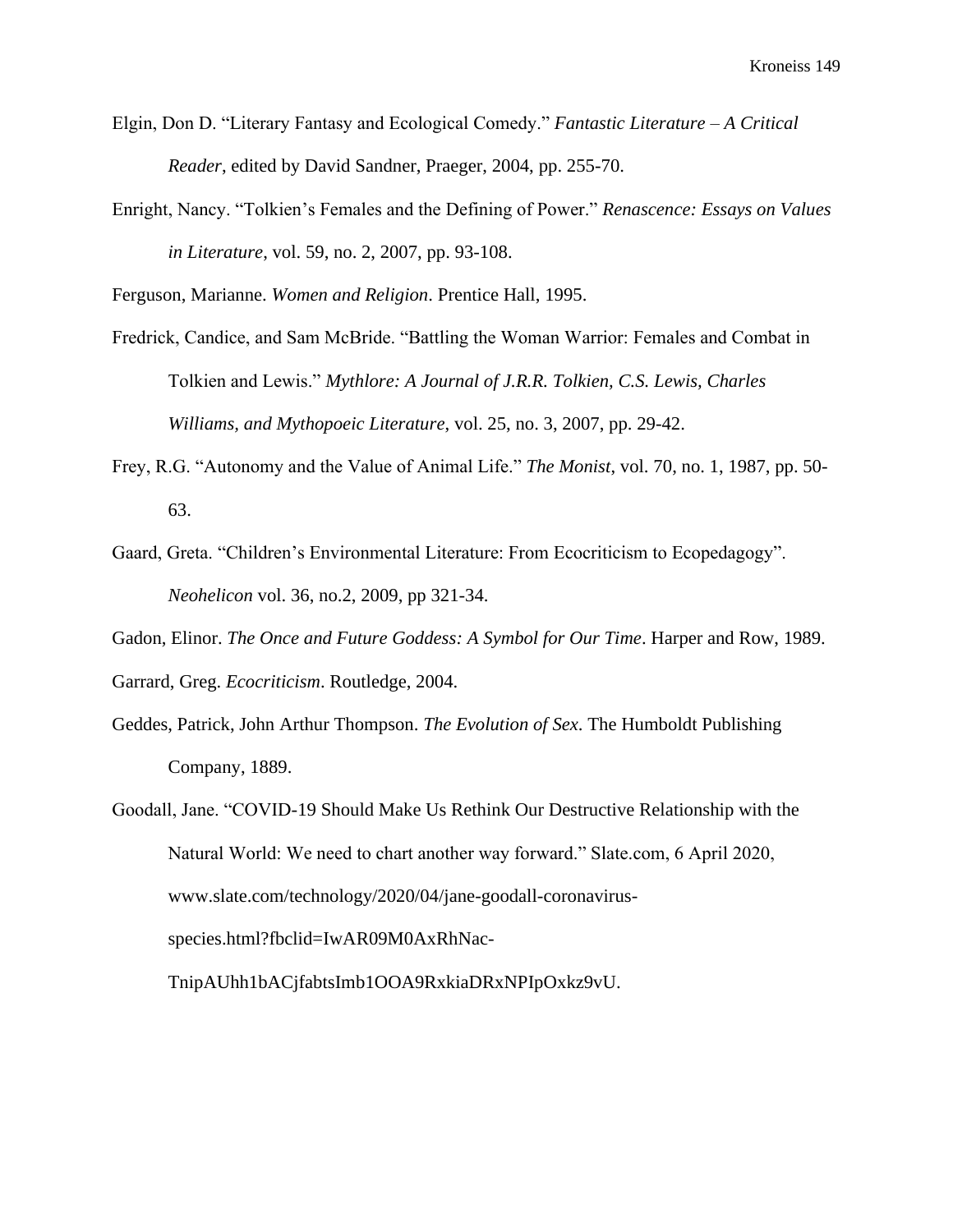Goselin, Peter Damien. "Two Faces of Eve: Galadriel and Shelob as Anima Figures." *Mythlore: A Journal of J.R.R. Tolkien, C.S. Lewis, Charles Williams, and Mythopoeic Literature*, vol. 6, no. 3, 1979, pp. 3-4.

Grant, Patrick. "Tolkien: Archetype and Word." *Understanding The Lord of the Rings: The Best of Tolkien Criticism*, edited by Rose A. Zimbardo and Neil D. Isaacs, Houghton Mifflin, 2004, pp. 163-82.

Grondin, Jean. "Derrida and the Question of the Animal." *Cités*, vol. 2, no. 30, 2007, pp. 31-39.

Hatcher, Melissa McCrory. "Finding Woman's Role in *The Lord of the Rings*." *Mythlore: A Journal of J.R.R. Tolkien, C.S. Lewis, Charles Williams, and Mythopoeic Literature*, vol. 25, no. 3/4, 2007, pp. 43–54.

*The Holy Bible*. New King James Version, Thomas Nelson Publishers, 1982.

- Hopkins, Lisa. "Female Authority Figures in the Works of Tolkien, C.S. Lewis Charles Williams." *Mythlore: A Journal of J.R.R. Tolkien, C.S. Lewis, Charles Williams, and Mythopoeic Literature*, vol. 21, no. 2, article 55, 1996, pp. 364-66.
- Hunt, Elle. "The Eco Gender Gap: Why is Saving the Planet Seen as Women's Work." *The Guardian*, 6 February 2020, [www.theguardian.com/environment/2020/feb/06/eco](http://www.theguardian.com/environment/2020/feb/06/eco-gender-gap-why-saving-planet-seen-womens-work?fbclid=IwAR01V6KlQyh1V2OrqzORK0VIXr0hqytm92P3Jd_IfrK0U5J4YRHV2eK_mq4)[gender-gap-why-saving-planet-seen-womens](http://www.theguardian.com/environment/2020/feb/06/eco-gender-gap-why-saving-planet-seen-womens-work?fbclid=IwAR01V6KlQyh1V2OrqzORK0VIXr0hqytm92P3Jd_IfrK0U5J4YRHV2eK_mq4)[work?fbclid=IwAR01V6KlQyh1V2OrqzORK0VIXr0hqytm92P3Jd\\_IfrK0U5J4YRHV2e](http://www.theguardian.com/environment/2020/feb/06/eco-gender-gap-why-saving-planet-seen-womens-work?fbclid=IwAR01V6KlQyh1V2OrqzORK0VIXr0hqytm92P3Jd_IfrK0U5J4YRHV2eK_mq4)

 $K_{mq4}$ .

- Iovino, Serrenalla. "Posthumanism in Literature and Ecocriticism." *Relations*, vol. 4, no. 1, 2016, pp. 11-20.
- Joy, Melanie, PhD. *Why We Love Dogs, Eat Pigs, and Wear Cows: An Introduction to Carnism*. Conari Press, 2010.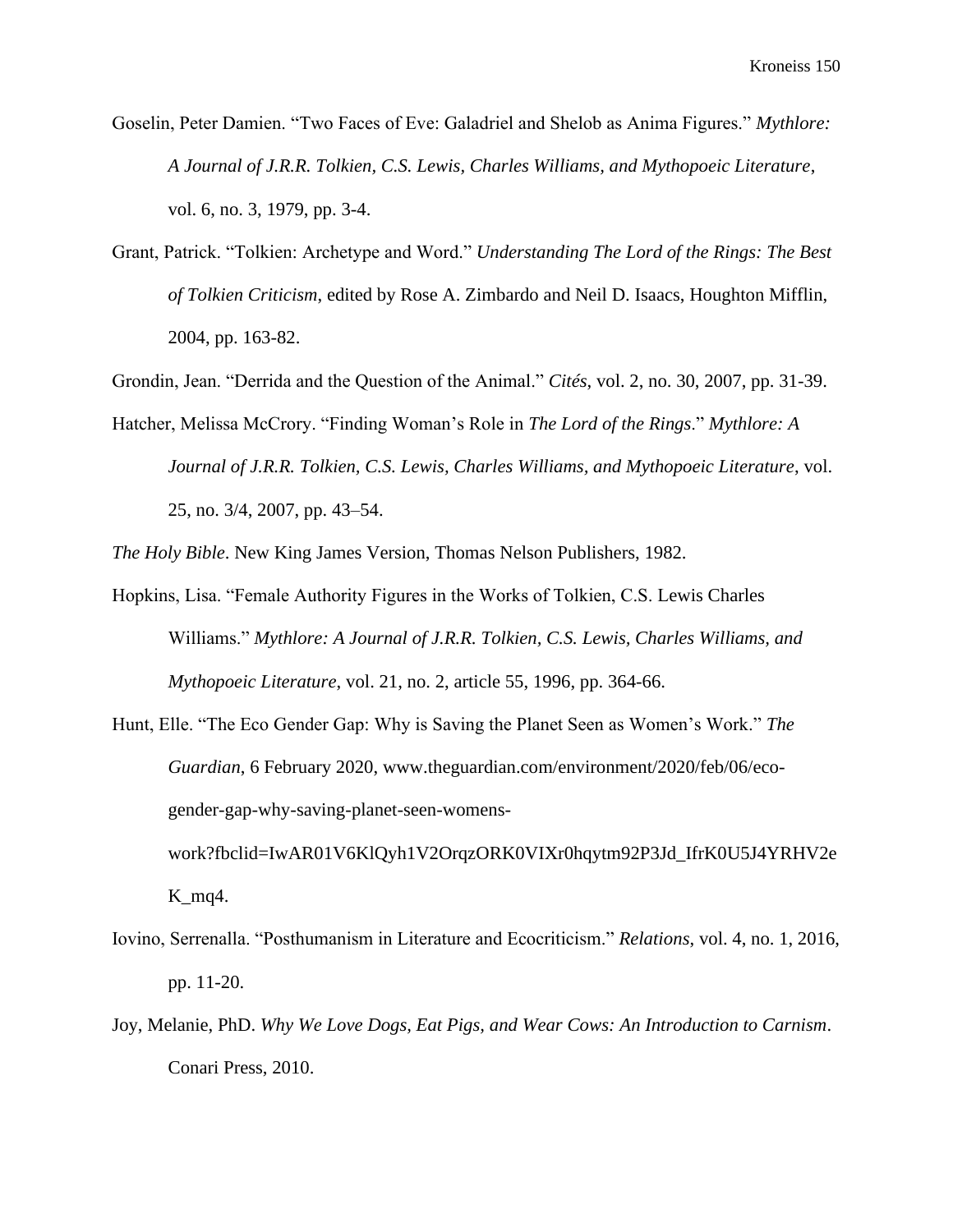King, Ynestra. "Healing the Wounds: Feminism, Ecology, and Nature/Culture Dualism." *Gender/Body/Knowledge: Feminist Reconstructions of Being and Knowing*, edited by Alison M. Jaggar and Susan Bordo, Rutgers University Press, 1989, pp. 115-41.

Le Guin, Ursula K. "The Critics, the Monsters, and the Fantasists." *The Wordsworth Circle*, vol. 38, issue 1/2, 2007, pp. 83-87.

Lerner, Gerda. *The Creation of Patriarchy*. Oxford University Press, 1986.

- Light, Andrew. "Tolkien's Green Time: Environmental Themes in *The Lord of the Rings*." *The Lord of the Rings and Philosophy: One Book to Rule Them All*, edited by Gregory Bassham and Eric Bronson, Open Court Publishing, 2003, pp. 150-63.
- Lionarons, Joyce Tally. "Of Spiders and Elves." *Mythlore*: *A Journal of J.R.R. Tolkien, C.S. Lewis, Charles Williams, and Mythopoeic Literature*, vol. 31 (3-4), 2013, pp. 5-13.
- Louv, Richard. *Last Child in the Woods: Saving Our Children from Nature-Deficit Disorder*. Algonquin Books, 2005.
- Low, Phillip. "The Cambridge Declaration on Consciousness." Edited by Jaak Panksepp et al. [www.fcmconference.org/img/CambridgeDeclarationOnConsciousness.pdf.](http://www.fcmconference.org/img/CambridgeDeclarationOnConsciousness.pdf)
- Malecki, Wojciech, Boguslaw Pawlowski, and Piotr Sorokowski. "Literary Fiction Influences Attitudes Toward Animal Welfare." *PLoS ONE*, vol. 11, no. 12, 2016, pp. 1-9.

Mellor, Mary. *Feminism and Ecology*. New York University Press, 1997.

Merchant, Carolyn. *Earthcare: Women and the Environment*. Routledge, 1995.

Merchant, Caroline. "Women and the Environmental Movement." *Environment*, vol. 23, issue 5, 1981, pp. 6-13, 39-40.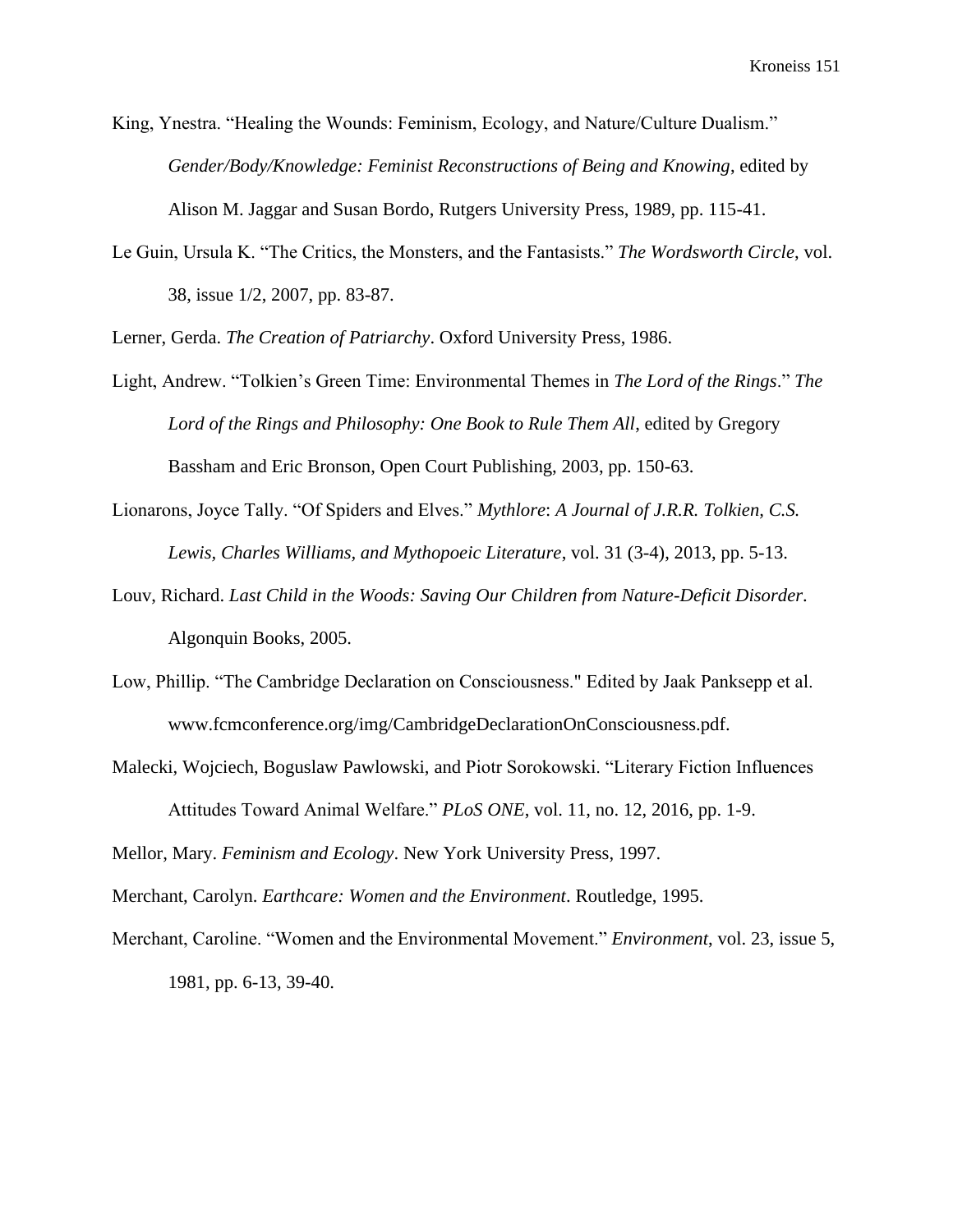- Morris, Michael. "Middle Earth, Narnia, Hogwarts, and Animals: A Review of the Treatment of Nonhuman Animals and Other Sentient Beings in Christian-Based Fantasy Fiction." *Society & Animals*, vol. 17, issue 4, 2009, pp. 343-56.
- Nelson, Camilla, and Meg Vertigan. "Misogyny, Male Rage and the Words Men Use to Describe Greta Thunberg." *The Conversation*, 30 September 2019, [www.theconversation.com/misogyny-male-rage-and-the-words-men-use-to-describe](http://www.theconversation.com/misogyny-male-rage-and-the-words-men-use-to-describe-greta-thunberg-124347)[greta-thunberg-124347.](http://www.theconversation.com/misogyny-male-rage-and-the-words-men-use-to-describe-greta-thunberg-124347)
- Niiler, Lucas P. "Green Reading: Tolkien, Leopold and the Land Ethic." *Journal of the Fantastic in the Arts*, vol. 10, no. 3 (39), 1999, pp. 276–85.
- Oppermann, Serpil. "Feminist Ecocriticism: A Posthumanist Direction in Ecocritical Trajectory." *International Perspectives in Feminist Ecocriticism: Making a Difference*, edited by Greta Gaard, Simon C. Estok, and Serpil Oppermann, Routledge Taylor & Francis Group, 2013, pp. 19-36.
- Ortner, Sherry B. "Is Female to Male as Nature Is to Culture?" *Feminist Studies*, vol. 1, no. 2, 1972, pp. 5–31.
- Partridge, Brenda. "No Sex Please We're Hobbits: The Construction of Female Sexuality in *The Lord of the Rings*." *J.R.R. Tolkien: This Far Land*, edited by Robert Giddings. Vision, 1983, pp. 179-97.

Plumwood, Val. *Feminism and the Mastery of Nature*. Routledge, 1993.

Potter, Will. *Green is the New Red: An Insider's Account of a Social Movement Under Siege*. City Lights Books, 2011.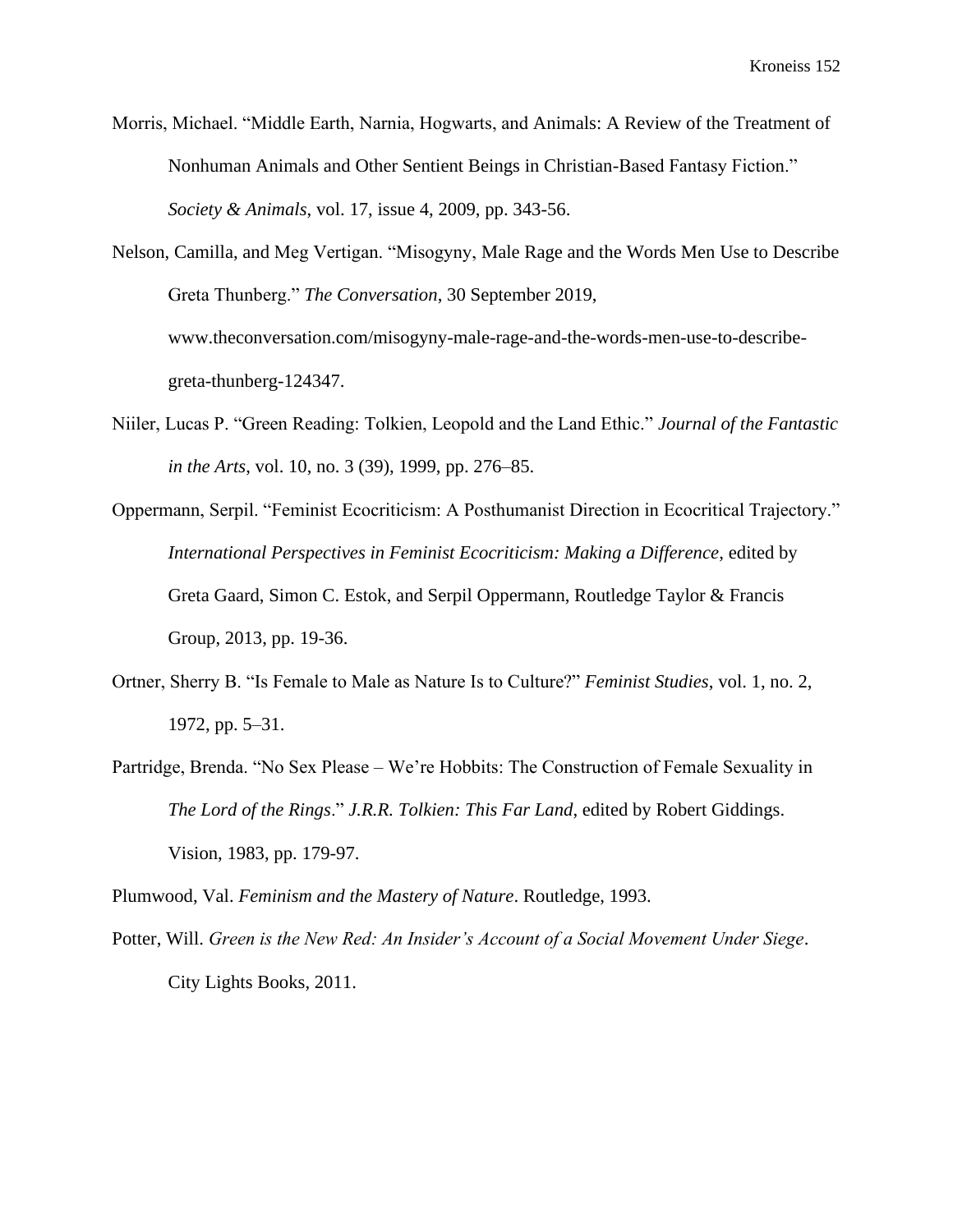- Rawls, Melanie. "The Feminine Principle in Tolkien." *Mythlore*: *A Journal of J.R.R. Tolkien, C.S. Lewis, Charles Williams, and Mythopoeic Literature*, vol. 10, no. 4, article 2, 1984, pp. 5–13.
- Roach, Catherine M. *Mother / Nature: Popular Culture and Environmental Ethics*. Indiana University Press, 2003.
- Roberts, Adam. "Women." *A Companion to J.R.R. Tolkien*, edited by Stuart D. Lee, John Wiley & Sons, Ltd., 2014, pp. 473-86.
- Ruane, Abigail E., and Patrick James. *The International Relations of Middle-Earth: Learning from the Lord of the Rings*. University of Michigan Press, 2012.
- Ruether, Rosemary Radford. *Goddesses and the Divine Feminine: A Western Religious History*. University of California Press, 2005.
- Sessions, George. *Deep Ecology for the Twenty-First Century: Readings on the Philosophy and Practice of the New Environmentalism*. Shambhala, 1995.

Shippey, Tom. *J.R.R. Tolkien: Author of the Century*. Houghton Mifflin, 2001.

- Slotkin, Richard. *Gunfighter Nation: The Myth of the Frontier in Twentieth-Century America*. University of Oklahoma Press, 1998.
- Smith-Rosenberg, Carroll. *Disorderly Conduct: Visions of Gender in Victorian America*. Oxford University Press, 1985.

Thum, Maureen. "The 'Sub-Subcreation' of Galadriel, Arwen, and Éowyn: Women of Power in Tolkien's and Jackson's *The Lord of the Rings*." *Tolkien on Film: Essays on Peter Jackson's Lord of the Rings*, edited by Janet Brennan Croft, Mythopoeic Press, 2004, pp. 231-56.